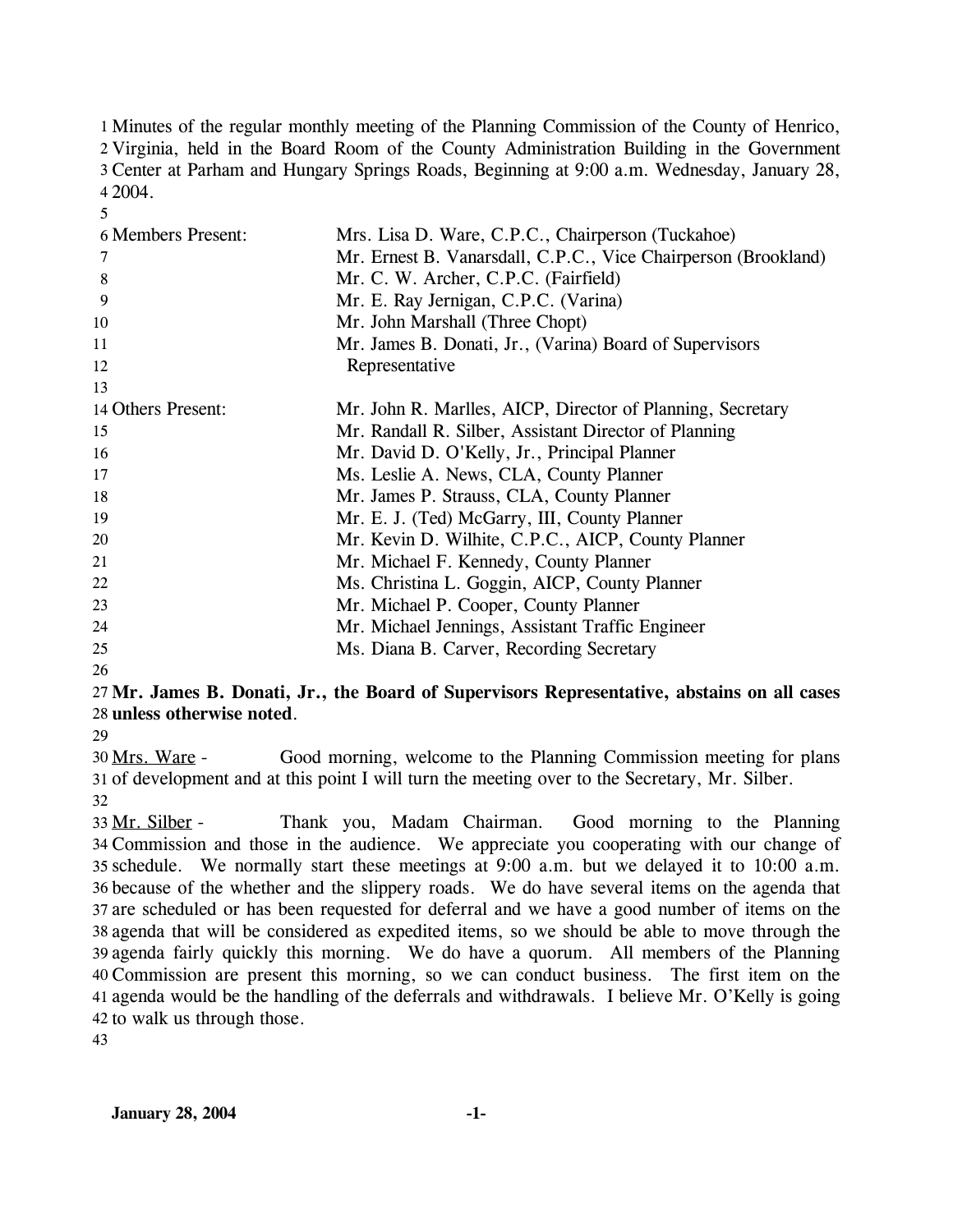Good morning, Madam Chairman. Welcome, Mr. Donati. Welcome, 44 Mr. Marshall. The staff looks forward to working with you all in the new year. 43 Mr. O'Kelly -

45

46 Mr. Vanarsdall - How about the rest of us?

47

It's always a pleasure, Mr. Vanarsdall. As the Secretary mentioned, we 49 do have four requests for deferrals and withdrawals that the staff is aware of this morning. 50 The first one is on page 4 of your agenda, POD-68-02, Blackwood Retail Glen Eagles 51 Shopping Center. 48 Mr. O'Kelly -

52

#### 53 **PLAN OF DEVELOPMENT (Deferred from the September 24, 2003, Meeting)**  54

POD-68-02 Blackwood Retail Glen Eagles Shopping Center **Balzer & Associates, Inc. for Richfield Associates, LLC:**  Request for approval of a plan of development, as required by Chapter 24, Section 24-106 of the Henrico County Code, to construct a 6,600 square foot building addition in an existing shopping center. The 0.90-acre site is located on the northwest corner of Ridgefield Parkway and Eagles View Drive in the Glen Eagles Shopping Center on part of parcel 740-500-0178. The zoning is B-2C, Business District (Conditional). County water and sewer. **(Tuckahoe)** 

55

56 Mr. O'Kelly - The applicant is requesting deferral to June 23, 2004.

57

Is there anyone in the audience in opposition to the deferral of POD-68-59 02, Blackwood Retail Glen Eagles Shopping Center? No opposition. Then I move that POD-68-02, Blackwood Retail Glen Eagles Shopping Center, be deferred to the June 23, 2004, 60 61 meeting at the applicant's request. 58 Mrs. Ware -

62

63 Mr. Vanarsdall - Second.

64

The motion was made by Mrs. Ware and seconded by Mr. Vanarsdall. 66 All in favor say aye...all opposed say nay. The ayes have it. The motion is passed. 65 Mrs. Ware -67

68 At the request of the applicant, the Planning Commission deferred POD-68-02, Blackwood 69 Retail Glen Eagles Shopping Center, to its June 23, 2004, meeting.

70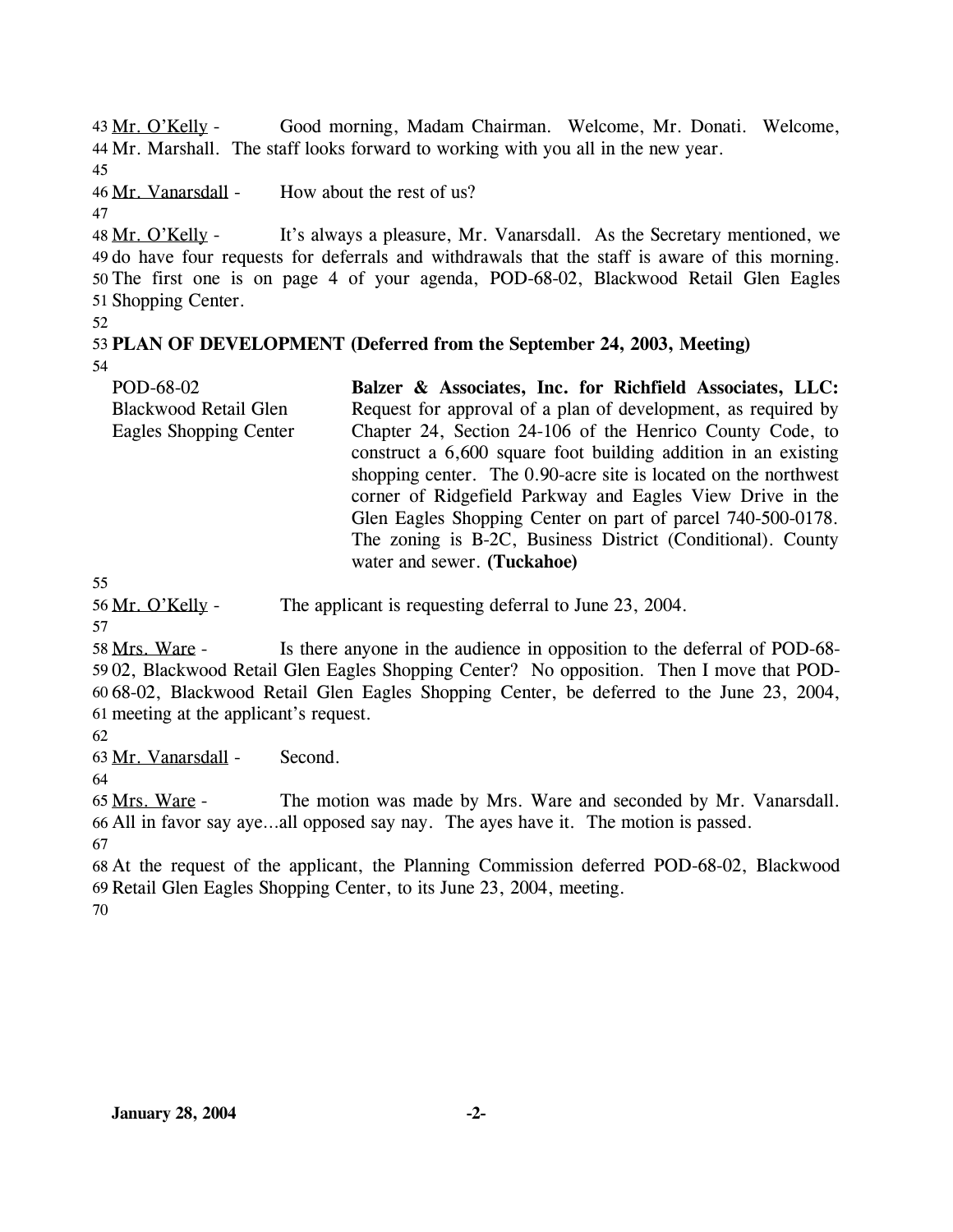#### 70 **PLAN OF DEVELOPMENT (ARCHITECTURALS PLANS)**  71 **(Deferred from the December 17, 2003 Meeting)**

72

| POD-77-03               | Little Diversified Architectural Consulting for Short Pump      |
|-------------------------|-----------------------------------------------------------------|
| Plow & Hearth $@$ Short | Town Center, LLC and Plow & Hearth: Request for                 |
| Pump Town Center        | approval of architectural plans for a plan of development, as   |
|                         | required by Chapter 24, Section 24-106 of the Henrico County    |
|                         | Code, to construct a one-story, 9,988 square foot retail store. |
|                         | The 2.596-acre site is located along the north line W. Broad    |
|                         | Street (U.S. Route 250), approximately 200 feet west of its     |
|                         | intersection with Lauderdale Drive (11700 W. Broad Street) on   |
|                         | parcel 737-763-0900. The zoning is B-3C, Business District      |
|                         | (Conditional) and WBSO, West Broad Street Overlay District.     |
|                         | Private water and sewer. (Three Chopt)                          |
| 73                      |                                                                 |

The second request is on page 7 of your agenda. The applicant request a 75 withdrawal of this application. 74 Mr. O'Kelly -

76

78

80

77 Mrs. Ware - There's no action required for withdrawals, correct?

79 Mr. O'Kelly - That's correct.

81 Mr. Silber - I believe there is a motion required. Is this for a plan of development?

82 83 Mrs. Ware - Yes.

84

If it is a zoning request it doesn't require it, if it is a plan of development 86 it does require a motion. 85 Mr. Silber -

88 Mrs. Ware - Okay. This is in the Three Chopt district, Mr. Marshall.

89

87

I make a motion to approve the withdrawal of POD-77-03, Plow  $&$ 91 Hearth @ Short Pump Town Center. 90 Mr. Marshall -

92

93 Mr. Vanarsdall - Second.

94

The motion was made by Mr. Marshall and seconded by Mr. Vanarsdall. All in favor say aye…all opposed say nay. The ayes have it. The motion is passed. 96 95 Mrs. Ware -97

98 At the request of the applicant, the Planning Commission withdrew the plans of development 99 for POD-77-03, Plow & Hearth @ Short Pump Town Center, from any further consideration. 100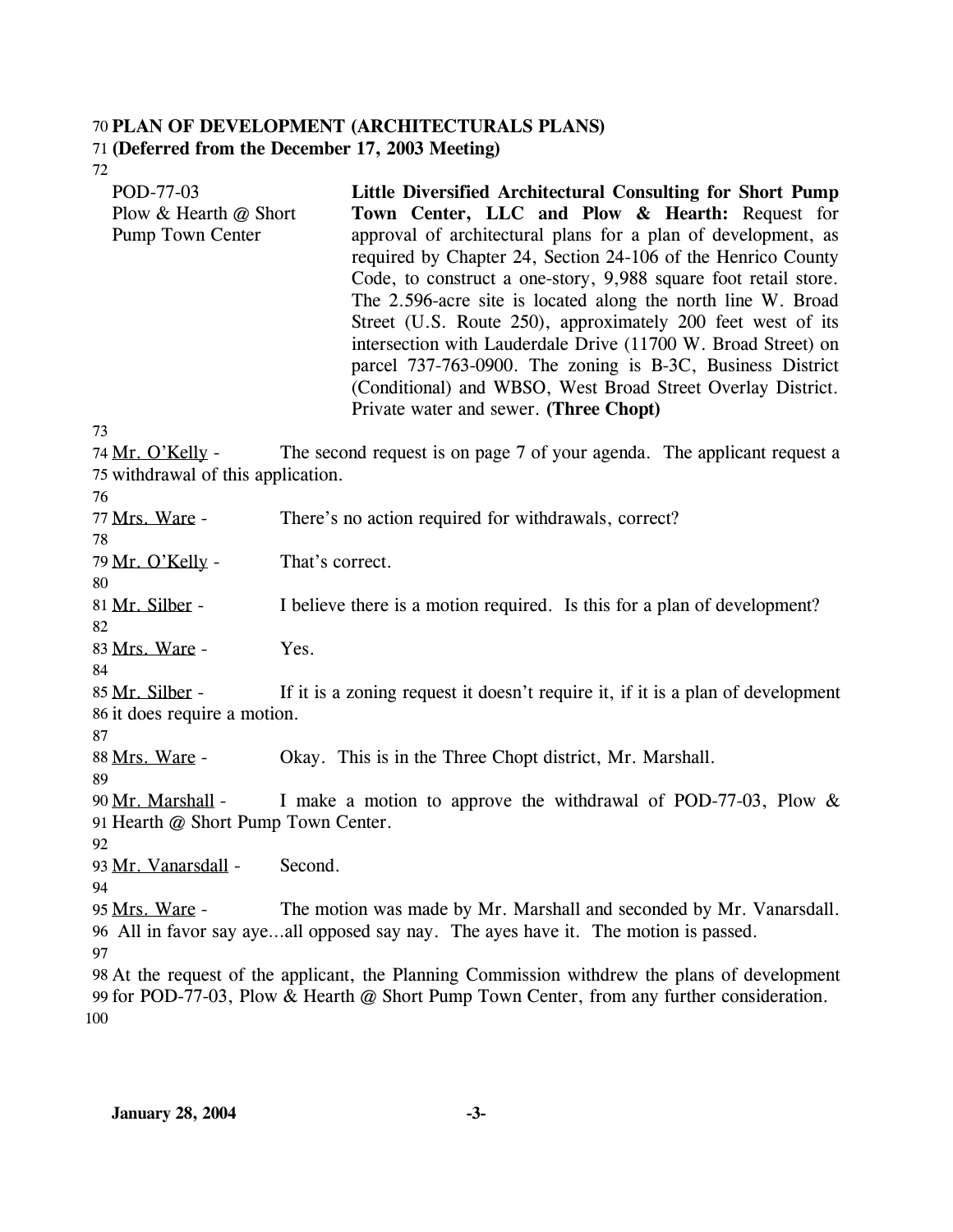#### 100 **PLAN OF DEVELOPMENT & TRANSITIONAL BUFFER DEVIATION**

101

POD-71-03 Dunn Building 3916 Mechanicsville Turnpike

**Keith Engineering, Inc. for Dorthy D. Norman:** Request for approval of a plan of development and transitional buffer deviation, as required by Chapter 24, Sections 24-106 and 24- 106.2 of the Henrico County Code, to add a one-story, 5,000 square foot building addition and a parking lot. The rear wall of the building, at 17 feet high, would replace the required 35 foot transitional buffer along the rear yard. The .74-acre site is located one block south of Laburnum Avenue and Mechanicsville Turnpike on parcels 802-734-6795 and 802- 735-6802. The zoning is B-3, Business District. County water and sewer. **(Fairfield)** 

102

The next request is on page 8 of your agenda. The applicant requests 104 deferral to March 24, 2004. 103 Mr. O'Kelly -

105

Is there anyone in the audience in opposition to the deferral of POD-71-03, Dunn Building? No opposition. Mr. Archer. 107 106 Mrs. Ware -

108

Madam Chairman, I move deferral of POD-71-03, Dunn Building, 3916 110 Mechanicsville Turnpike, to March 24, 2004, meeting by the request of the applicant. 109 Mr. Archer -

111

112 Mr. Vanarsdall - Second.

113

The motion was made by Mr. Archer and seconded by Mr. Vanarsdall. 115 All in favor say aye...all opposed say nay. The ayes have it. The motion is passed. 114 Mrs. Ware -

116

117 At the request of the applicant, the Planning Commission deferred POD-71-03, Dunn Building 118 – 3916 Mechanicsville Turnpike, to its March 24, 2004, meeting.

119

# 120 **SUBDIVISION (Deferred from the December 17, 2003, Meeting)**

121

Dorey Mill (December 2003 Plan) **Engineering Design Associates for Pruitt Properties, Inc. and Loftis Real Estate & Development, Inc.:** The 220.53 acre site proposed for a subdivision of 134 single-family homes is centered between Charles City and Darbytown Roads and Gill Dale Park and Yahley Mill Road on parcels 840-692-7093; 836-695-0386; 837-695-5661 and 837-693- 5764. The zoning is A-1, Agricultural District. Individual well and Septic Tank/Drainfield. **(Varina) 134 Lots** 

122

The next request is on page 20 of your agenda. The applicant requests 124 deferral to February 25, 2004. 123 Mr. O'Kelly -

125

**January 28, 2004 -4-**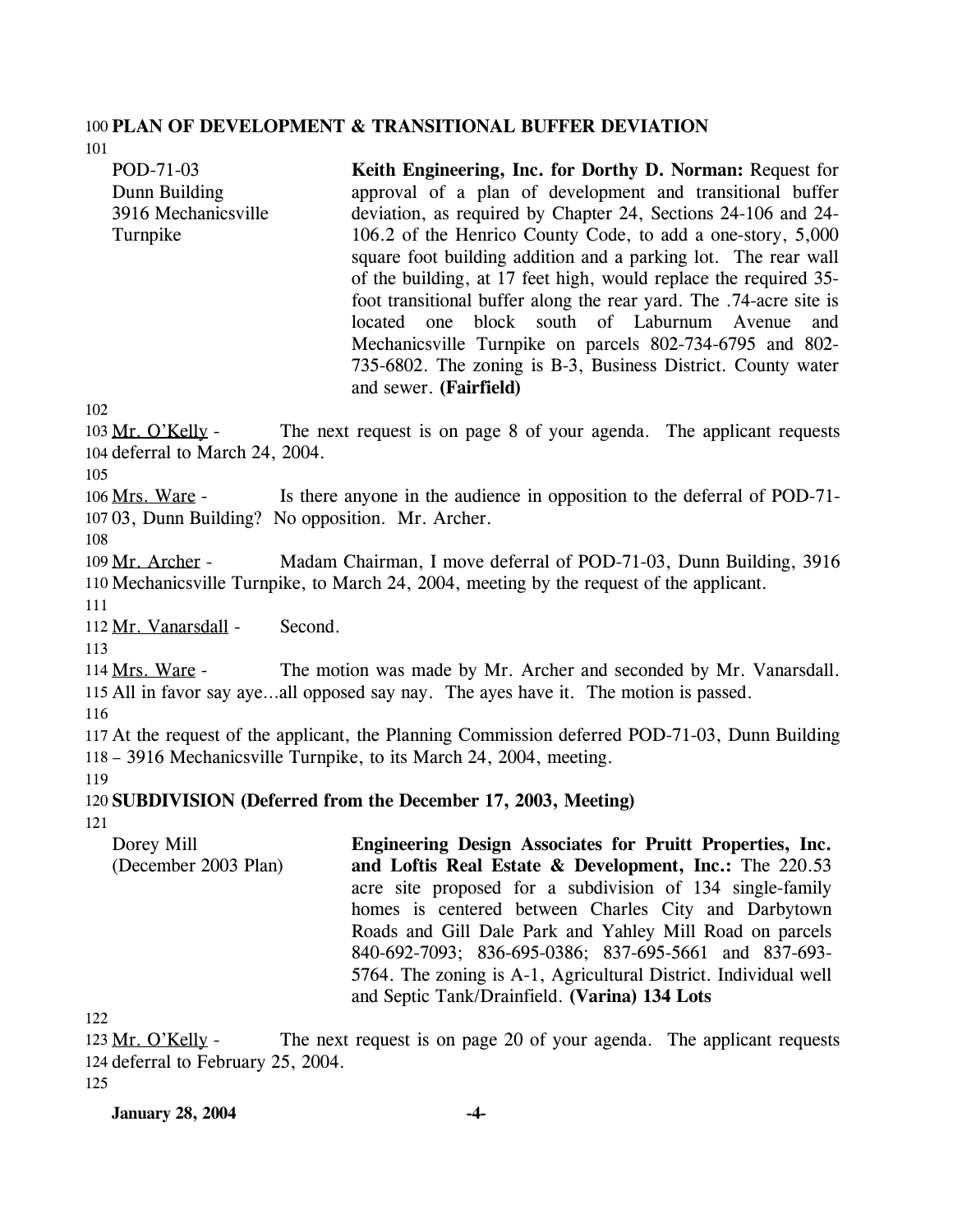Is there anyone in the audience in opposition to the deferral of 127 subdivision Dorey Mill (December 2003 Plan)? No opposition. Mr. Jernigan. 126 Mrs. Ware -128 With that, Madam Chairman, I'll move for deferral of subdivision Dorey 130 Mill (December 2003 Plan) to February 25, 2004, by request of the applicant. 129 Mr. Jernigan -131 132 Mr. Vanarsdall - Second. 133 The motion was made by Mr. Jernigan and seconded by Mr. Vanarsdall. All in favor say aye…all opposed say nay. The ayes have it. The motion is passed. 135 134 Mrs. Ware -136 137 Mr. Donati - Madam Chairman, note my abstention, I'm not voting. 138 139 Mrs. Ware - Abstention noted. 140 141 At the request of the applicant, the Planning Commission deferred subdivision Dorey Mill 142 (December 2003 Plan), to its February 25, 2004, meeting. 143 Next item on the agenda would be consideration of the Expedited 145 Agenda. 144 Mr. Silber -146 147 Mr. Vanarsdall - Excuse me, Mr. Secretary and Madam Chairman. 148 149 Mr. Silber - Yes, sir. 150 151 Mr. Vanarsdall - Mr. Jernigan, didn't you have one to be deferred in Camp Holly Spring? 152 153 Mr. Jernigan - No. It's not being deferred, we are going to hear it today. 154 155 Mr. Vanarsdall - Okay. Thank you. 156 Okay. Next on the agenda would be the expedited items. These are 158 items on the agenda that have all the known issues resolved and the staff is recommending 157 Mr. Silber -

159 approval of these items. The Planning Commission is comfortable with the plan and there is 160 no known opposition. If there is any opposition to any of these items, we will pull them off 161 the Expedited Agenda and hear them in the order of the agenda. But, we do have a number of 162 items on the Expedited Agenda so we can hear these more quickly. Mr. O'Kelly.

There are 10 items on the Expedited Agenda for your consideration. 165 The first one is on page 9, POD-1-04, Glenside Commons Office Development. 164 Mr. O'Kelly -166

<sup>163</sup>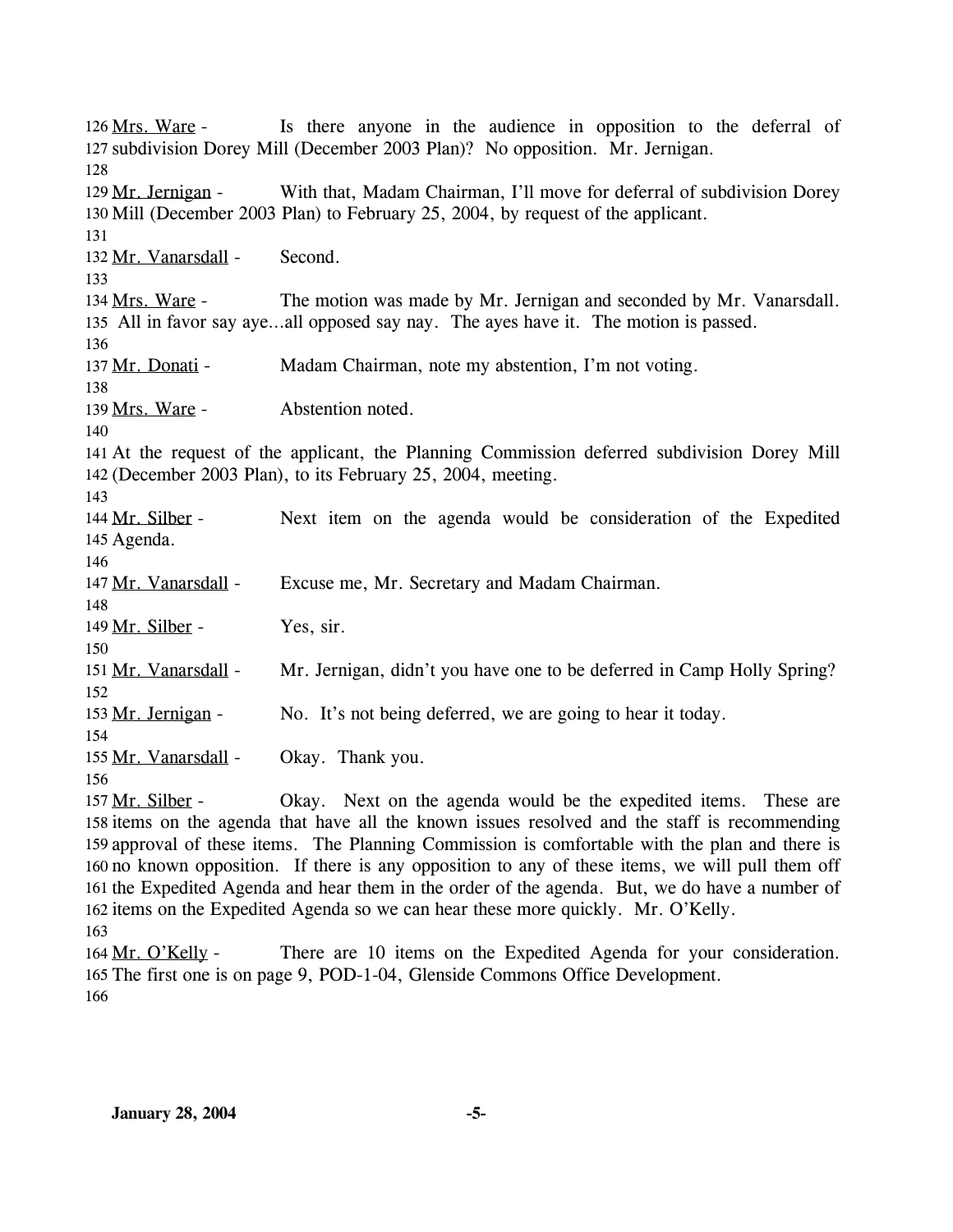#### 166 **PLAN OF DEVELOPMENT**

POD-1-04 Glenside Commons – Phase 1 and Master Plan **E. D. Lewis & Associates for JLW Associates:** Request for approval of a plan of development, as required by Chapter 24, Section 24-106 of the Henrico County Code, to construct three, one-story, office condominium buildings, totaling 26,601 square feet (Phase 1) and a master plan for three additional buildings with a total of 25,680 square feet. The 6.374-acre site is located on the northwest corner of Bethlehem Road and Glenside Drive on parcel 768-747-2537. The zoning is O-2C, Office District (Conditional). County water and sewer. **(Brookland)** 

168

167

The staff is recommending two additional conditions for your 170 consideration which appears on page 1 of the addendum. 169 Mr. O'Kelly -

171

Is there any opposition on hearing this case, POD-1-04, Glenside 173 Commons - Phase 1 and Master Plan, on the Expedited Agenda? No opposition. Mr. 174 Vanarsdall. 172 Mrs. Ware -

175

I move POD-1-04, Glenside Commons, be approved on the Expedited 177 Agenda at the request of the staff and the standard conditions for developments of this type and 178 the following conditions. I want to add Nos. 9 and 11 amended and Nos. 23 through 34 and 179 Nos. 35 and 36 on the addendum this morning. 176 Mr. Vanarsdall -

180

181 Mr. Jernigan - Second.

182

The motion was made by Mr. Vanarsdall and seconded by Mr. Jernigan. All in favor say aye…all opposed say nay. The ayes have it. The motion is carried. 184 183 Mrs. Ware -

185

186 The Planning Commission approved POD-1-04, Glenside Commons – Phase 1 and Master 187 Plan, subject to the standard conditions attached to these minutes for developments of this type, 188 the annotations on the plan and the following additional conditions:

189

190 9. 191 192 AMENDED - A detailed landscaping plan shall be submitted to the Planning Office for review and Planning Commission approval prior to the issuance of any occupancy permits.

193 11. 194 195 196 **AMENDED** - Prior to the approval of an electrical permit application and installation of the site lighting equipment, a plan including depictions of light spread and intensity diagrams, and fixture specifications and mounting height details shall be submitted for Planning Office review and Planning Commission approval.

197 23. 198 199 200 The right-of-way for widening of Bethlehem Road as shown on approved plans shall be dedicated to the County prior to any occupancy permits being issued. The right-of-way dedication plat and any other required information shall be submitted to the County Real Property Agent at least sixty (60) days prior to requesting occupancy permits.

**January 28, 2004 -6-**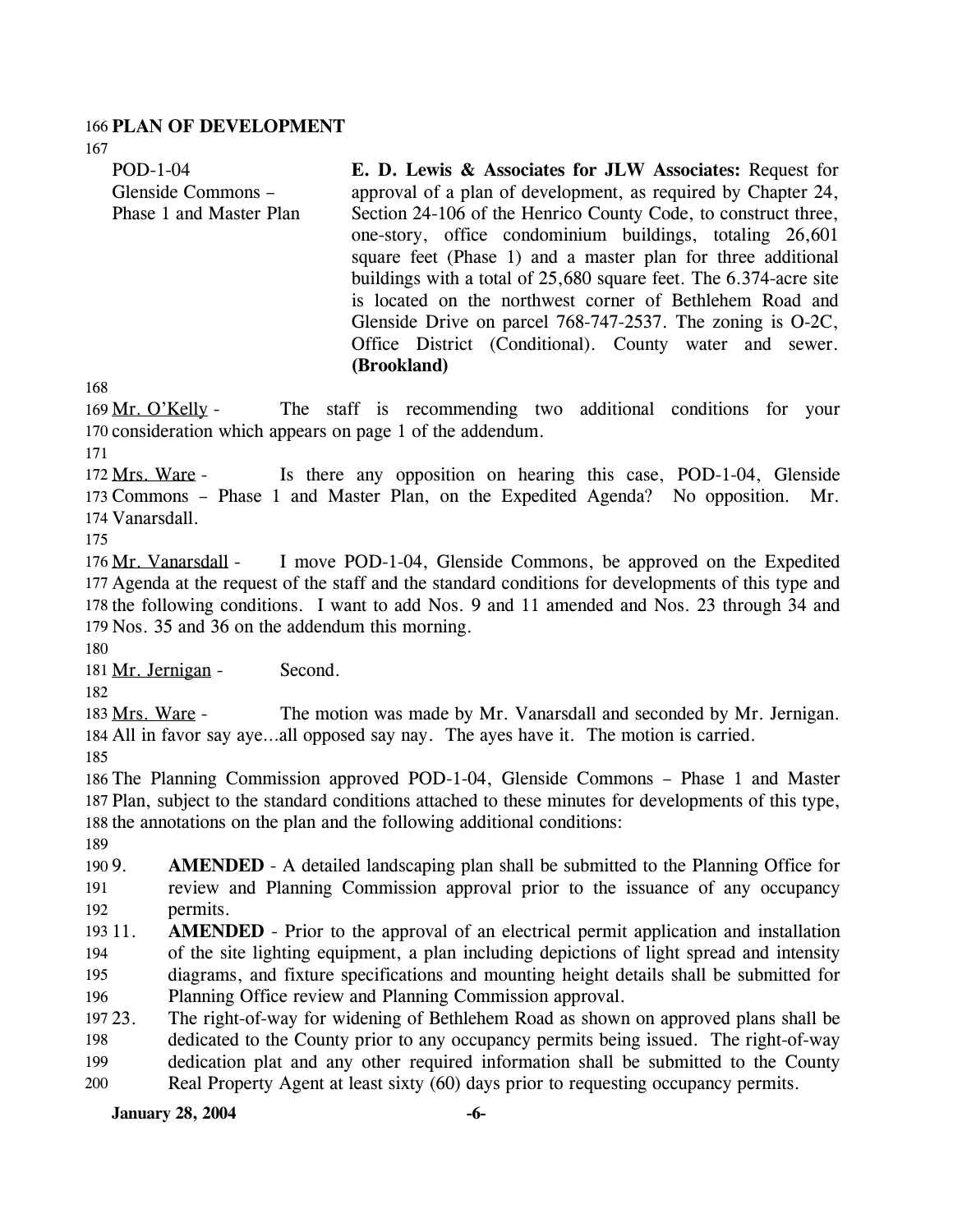- 24. The easements for drainage and utilities as shown on approved plans shall be granted to the County in a form acceptable to the County Attorney prior to any occupancy permits being issued. The easement plats and any other required information shall be submitted to the County Real Property Agent at least sixty (60) days prior to requesting occupancy permits. 201 24. 202 203 204 205
- $206\,25$ . 207 The developer shall provide fire hydrants as required by the Department of Public Utilities and Division of Fire.
- 208 26. Outside storage shall not be permitted.
- 209 27. 210 The proffers approved as a part of zoning case C-28C-85 shall be incorporated in this approval.
- 211 28. 212 213 The certification of building permits, occupancy permits and change of occupancy permits for individual units shall be based on the number of parking spaces required for the proposed uses and the amount of parking available according to approved plans.
- 214 29. 215 216 Any necessary off-site drainage and/or water and sewer easements must be obtained in a form acceptable to the County Attorney prior to final approval of the construction plans.
- 217 30. 218 219 Deviations from County standards for pavement, curb or curb and gutter design shall be approved by the County Engineer prior to final approval of the construction plans by the Department of Public Works.
- 220 31. 221 222 Insurance Services Office (ISO) calculations must be included with the plans and contracts and must be approved by the Department of Public Utilities prior to the issuance of a building permit.
- 223 32. 224 225 32. Approval of the construction plans by the Department of Public Works does not establish the curb and gutter elevations along the Henrico County maintained right-ofway. The elevations will be set by Henrico County.
- 226 33. 227 228 229 230 The location of all existing and proposed utility and mechanical equipment (including HVAC units, electric meters, junction and accessory boxes, transformers, and generators) shall be identified on the landscape plans. All equipment shall be screened by such measures as determined appropriate by the Director of Planning or the Planning Commission at the time of plan approval**.**
- 231 34. 232 233 The property owner shall provide the Planning Office a copy of the business owner's restrictive covenants that will govern this site prior to their recordation and prior to the issuance of a certificate of occupancy for this development.
- 234 35. 35. A standard concrete sidewalk shall be provided along the north side of Glenside Drive.
- 235 36. 236 237 238 239 The conceptual master plan, as submitted with this application, is for planning and information purposes only. All subsequent detailed plans of development and construction plans needed to implement this conceptual plan may be administratively reviewed and approved and shall be subject to all regulations in effect at the time such subsequent plans are submitted for review/approval.
- 240
- 241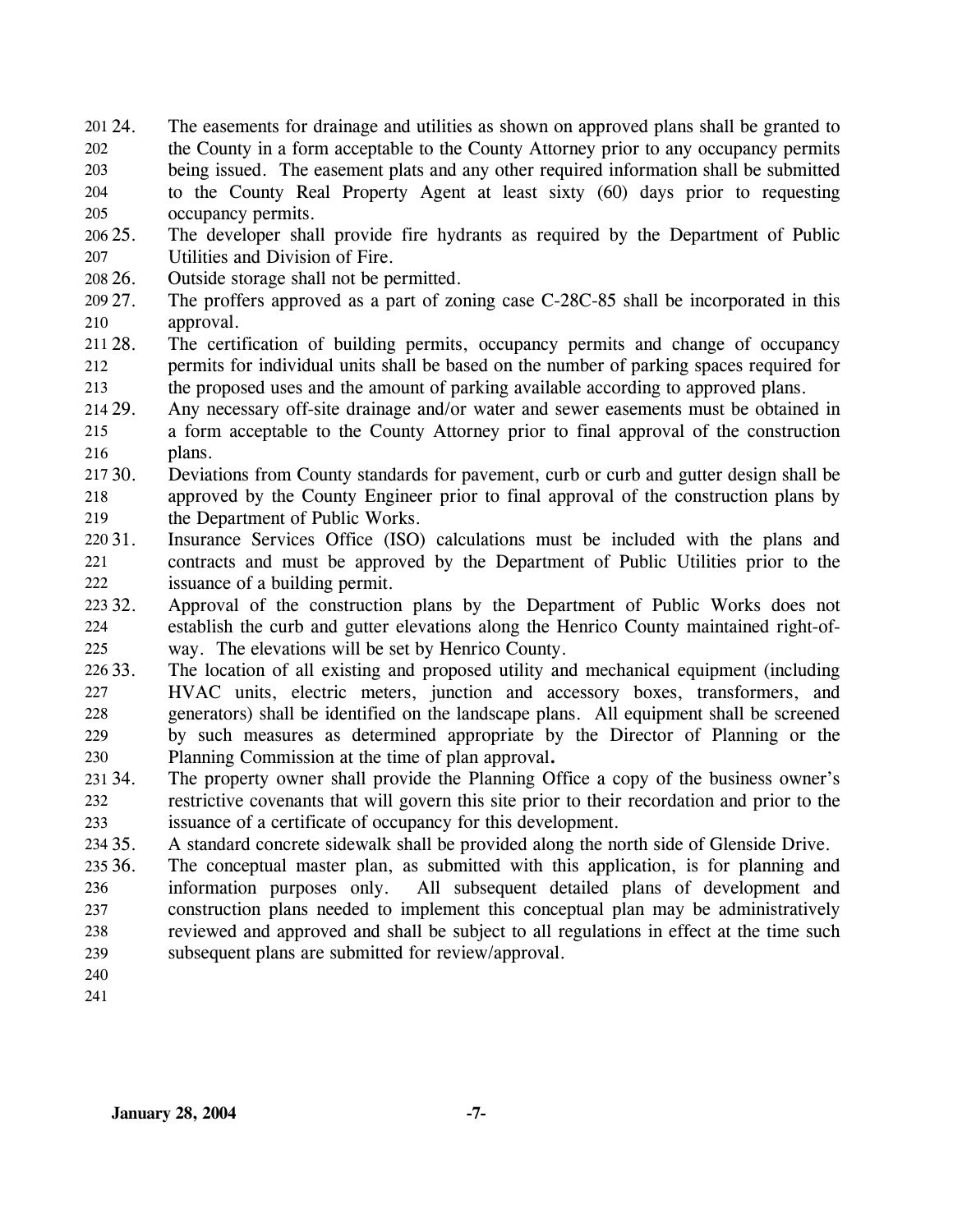#### 241 **PLAN OF DEVELOPMENT**

242

POD-3-04 Brook Run Shopping Center Parcel 4B – Brook Road

**Timmons Group for Tetra Associates, LLC:** Request for approval of a plan of development, as required by Chapter 24, Section 24-106 of the Henrico County Code, to construct a seven unit, one-story, 8,750 square foot retail building. The 0.83-acre site is located on an outparcel of the Brook Run Shopping Center, approximately 1,200 feet north of Brook Run Drive on the west line of Brook Road (U.S. Route 1) on parcel 783-748-5077. The zoning is B-3C, Business District (Conditional). County water and sewer. **(Fairfield)** 

243

Is there anyone in the audience in opposition to hearing POD-3-04, 245 Brook Run Shopping Center, on the Expedited Agenda? No opposition. Mr. Archer. 244 Mrs. Ware -

246

Madam Chairman, I move approval of POD-3-04, Brook Run Shopping Center on the Expedited Agenda subject to the annotations on the plans, the standard 248 249 conditions for developments of this type and additional conditions Nos. 9 and 11 amended and 250 Nos. 23 through 46. 247 Mr. Archer -

251

252 Mr. Vanarsdall - Second.

253

The motion was made by Mr. Archer and seconded by Mr. Vanarsdall. 255 All in favor say aye...all opposed say nay. The ayes have it. The motion is carried. 254 Mrs. Ware -

256

 The Planning Commission approved POD-3-04, Brook Run Shopping Centered Parcel 4B on Brook Road on the Expedited Agenda, subject to the standard conditions attached to these minutes, for developments of this type, the annotations on the plan and the following additional conditions:

261

262 9. 263 264 **AMENDED** - A detailed landscaping plan shall be submitted to the Planning Office for review and Planning Commission approval prior to the issuance of any occupancy permits.

265 11. 266 267 268 **AMENDED** - Prior to the installation of the site lighting equipment, a plan including depictions of light spread and intensity diagrams, and fixture and specifications and mounting height details shall be submitted for Planning Office review and Planning Commission approval.

269 23. 23. Only retail business establishments permitted in a B-3 may be located in this center.

270 24. 271 The ground area covered by all the buildings shall not exceed in the aggregate 25 percent of the total site area.

272 25 No merchandise shall be displayed or stored outside of the building(s) or on sidewalk(s).

273 26. The easements for drainage and utilities as shown on approved plans shall be granted to

274 the County in a form acceptable to the County Attorney prior to any occupancy permits

275 being issued. The easement plats and any other required information shall be submitted

276 to the County Real Property Agent at least sixty (60) days prior to requesting

# **January 28, 2004** -8-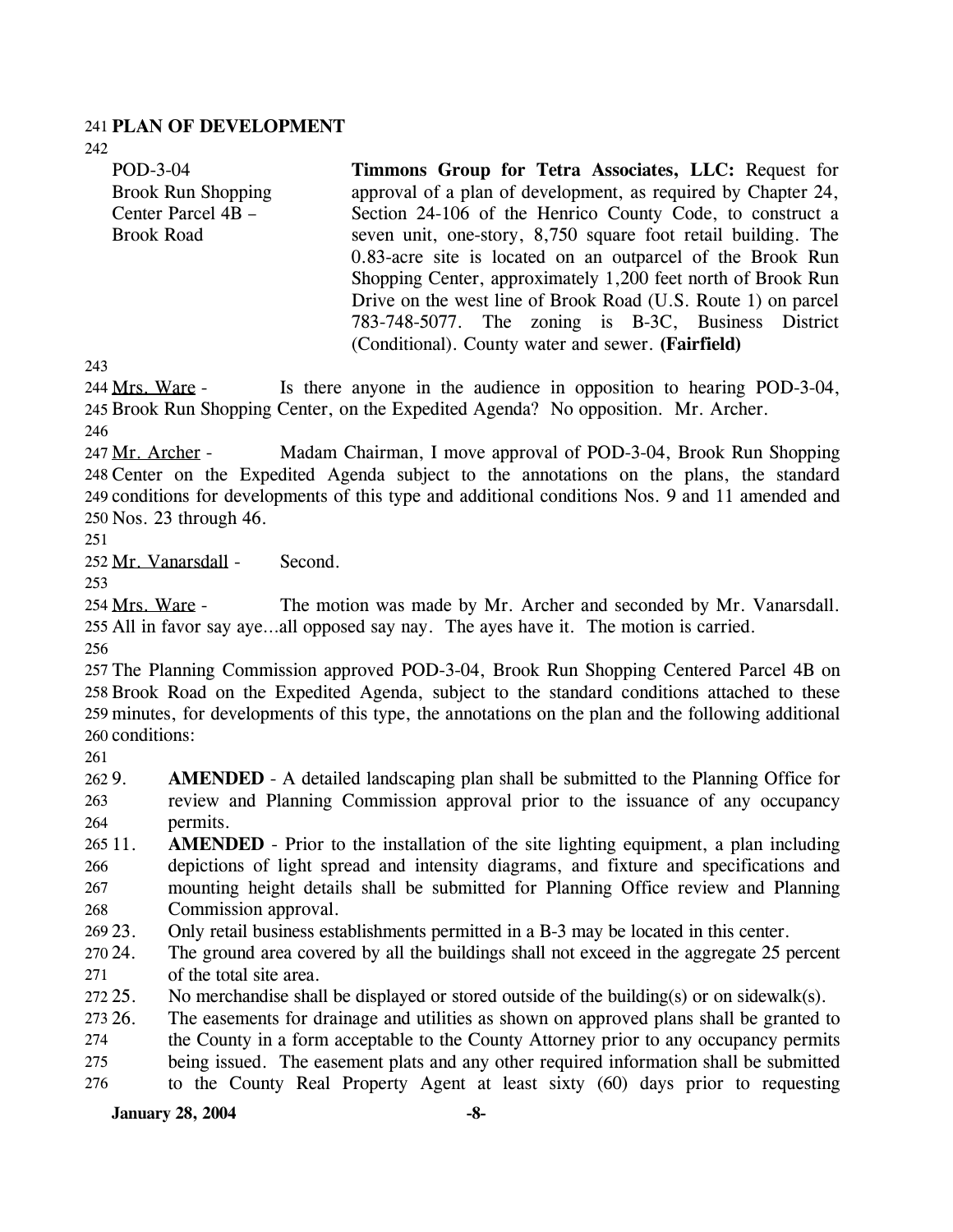277 occupancy permits.

278 27. 279 280 281 27. The limits and elevations of the 100-year frequency flood shall be conspicuously noted on the plan "Limits of 100 Year Floodplain." In addition, the delineated 100-year floodplain must be labeled "Variable Width Drainage and Utility Easement." The easement shall be granted to the County prior to the issuance of any occupancy permits.

282. 283 28. The entrances and drainage facilities on Brook Road (U. S. Route 1) shall be approved by the Virginia Department of Transportation and the County.

284 29. 285 286 29. A notice of completion form, certifying that the requirements of the Virginia Department of Transportation entrances permit have been completed, shall be submitted to the Planning Office prior to any occupancy permits being issued.

287 30. 288 The developer shall provide fire hydrants as required by the Department of Public Utilities and Division of Fire.

289 31. 290 The proffers approved as a part of zoning case C-30C-88 shall be incorporated in this approval.

291 32. 32. Prior to issuance of a building permit, the developer must furnish a letter from **Dominion Virginia Power** stating that this proposed development does not conflict with their facilities. 292 293

294 33. 295 296 Any necessary off-site drainage and/or water and sewer easements must be obtained in a form acceptable to the County Attorney prior to final approval of the construction plans.

297 34. 298 299 34. Deviations from County standards for pavement, curb or curb and gutter design shall be approved by the County Engineer prior to final approval of the construction plans by the Department of Public Works.

300 35. 301 35. Storm water retention, based on the 50-10 concept, shall be incorporated into the drainage plans.

302 36. 303 304 Insurance Services Office (ISO) calculations must be included with the plans and contracts and must be approved by the Department of Public Utilities prior to the issuance of a building permit.

305 37. 306 307 308 Approval of the construction plans by the Department of Public Works does not establish the curb and gutter elevations along the Virginia Department of Transportation maintained right-of-way. The elevations will be set by the contractor and approved by the Virginia Department of Transportation.

309 38. 310 311 Evidence of a joint ingress/egress and maintenance agreement must be submitted to the Planning Office and approved prior to issuance of a certificate of occupancy for this development.

312 39. 313 The conceptual master plan, as submitted with this application, is for planning and information purposes only.

 $314\,40.$ 315 316 317 318 The location of all existing and proposed utility and mechanical equipment (including HVAC units, electric meters, junction and accessory boxes, transformers, and generators) shall be identified on the landscape plans. All equipment shall be screened by such measures as determined appropriate by the Director of Planning or the Planning Commission at the time of plan approval**.** 

31941. Landscaping along Brook Road, and site and street lighting shall comply with the Brook

320 321 Road Design Guidelines or standards approved by the Director of Planning at the time of landscape and lighting plan review.

**January 28, 2004** -9-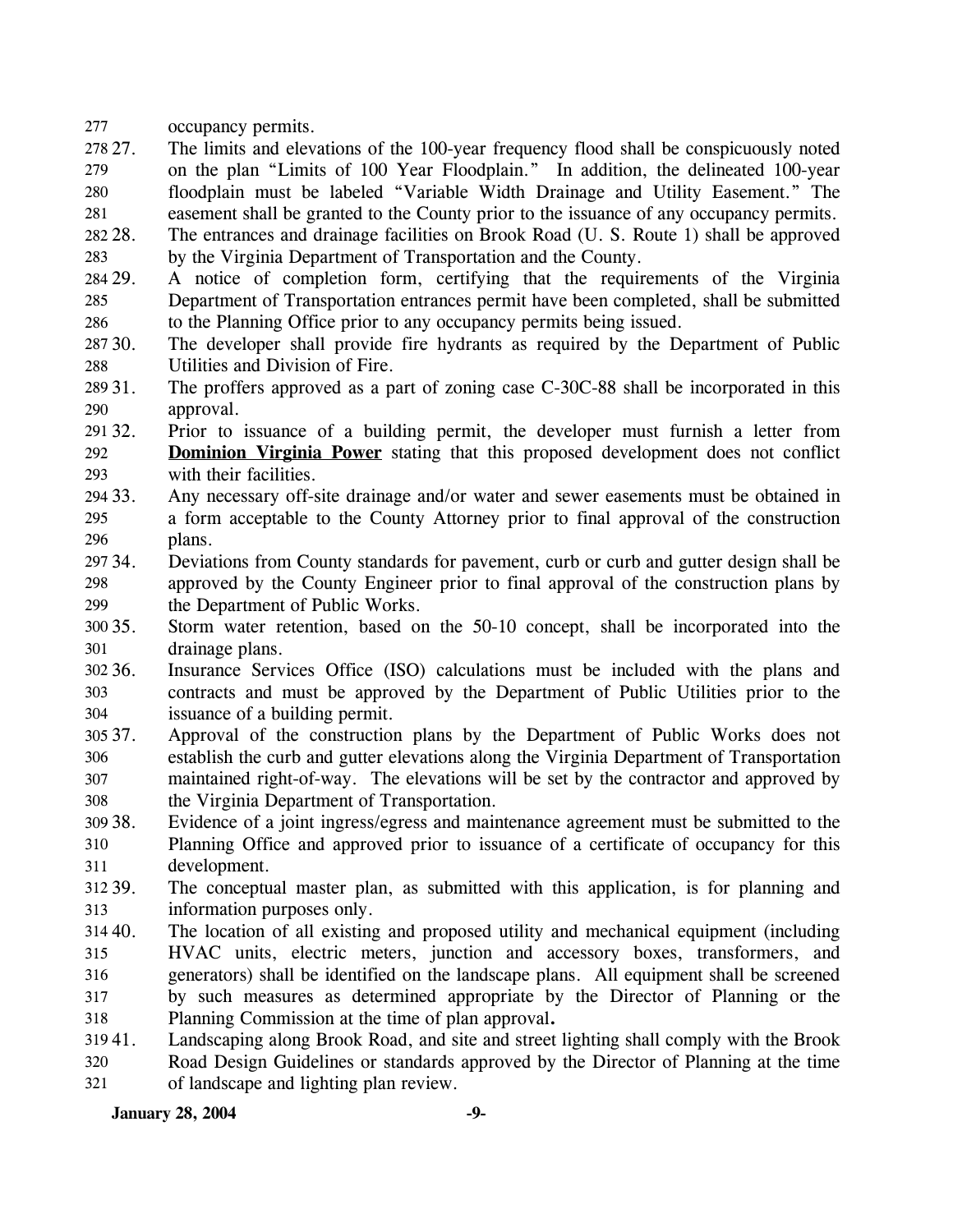42. A coordinated design scheme shall be adopted for all parcels being developed within the shopping center consistent with both the quality of the existing developed portion of shopping center and with the "Brook Road Enhancement Study". The buildings shall be constructed with brick coordinated to match the existing Ukrop's building. 322 42. 323 324 325

326 43. 327 43. A coordinated lighting, landscape and signage scheme shall be maintained for all parcels within the Brook Run shopping center.

328 329 330 331 The required 35-foot transitional buffer along Brook Road may be reduced to no less than 25-feet. Planting within the transitional buffer along Brook Road shall conform to the planting standards of the 25-foot transitional buffer or as otherwise approved by the Planning Commission.

332 45. 333 334 335 45. As a condition of the transitional buffer deviation, a public sidewalk and streetscape improvements conforming to the Brook Road enhancement study and such guidelines as may be adopted by the Director of Planning shall be provided prior to the issuance of any occupancy permits.

336 46. No additional freestanding signs shall be permitted within the shopping center.

337

## 338 **PLAN OF DEVELOPMENT**

339

POD-5-04 Willows Bend Hickory Bend Drive **Youngblood, Tyler & Associates, P.C. for HHHunt Corporation:** Request for approval of a plan of development, as required by Chapter 24, Section 24-106 of the Henrico County Code, to construct a zero lot line single-family subdivision with 88 lots. The 22.23-acre site is located on the northwest side of Hickory Bend Drive on part of parcel 747- 771-2430 and parcels 745-768-7374, 745-769-6845, 5071 and 0926. The zoning is R-5AC, General Residence District (Conditional). **(Three Chopt)** 

340

Is there anyone in the audience in opposition to hearing this case POD-5-04, Willows Bend, on the Expedited Agenda? No opposition. Mr. Marshall. 342 341 Mrs. Ware -

343

I move that POD-5-04, Willows Bend be passed on the Expedited Agenda along with annotations Nos. 23 through 27. 345 344 Mr. Marshall -

346

347 Mr. Vanarsdall - Second.

348

The motion was made by Mr. Marshall and seconded by Mr. Vanarsdall. 350 All in favor say aye...all opposed say nay. The ayes have it. The motion carries. 349 Mrs. Ware -

351

352 The Planning Commission approved POD-5-04, Willows Bend – Hickory Bend Drive, subject 353 to the standard conditions attached to these minutes for developments of this type, the 354 annotations on the plans, and the following additional conditions:

355

356 23. 357 The subdivision plat for Willow Bend shall be recorded before any building permits are issued.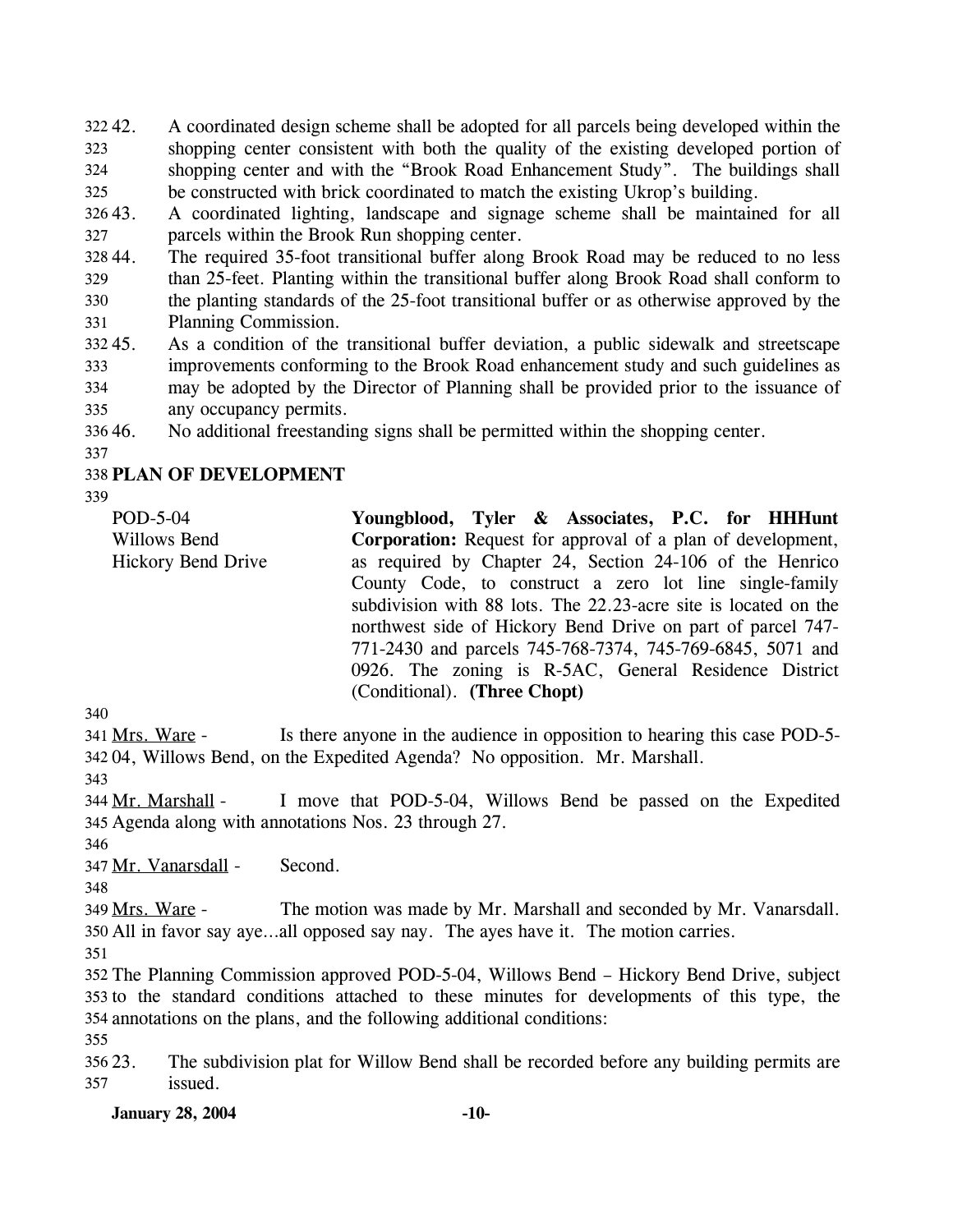- The proffers approved as a part of zoning case  $C-13C-02$  shall be incorporated in this approval. 358 24. 359
- 360 25. 361 362 Any necessary off-site drainage and/or water and sewer easements must be obtained in a form acceptable to the County Attorney prior to final approval of the construction plans.
- 363 26. 364 26. The owners shall not begin clearing of the site until the following conditions have been met:
- 366 367 368 369 370 (a) The site engineer shall conspicuously illustrate on the plan of development or subdivision construction plan and the Erosion and Sediment Control Plan, the limits of the areas to be cleared and the methods of protecting the required buffer areas. The location of utility lines, drainage structures and easements shall be shown.
- 371 372 373 374 (b) After the Erosion and Sediment Control Plan has been approved but prior to any clearing or grading operations of the site, the owner shall have the limits of clearing delineated with approved methods such as flagging, silt fencing or temporary fencing.
- 375 376 377 (c) The site engineer shall certify in writing to the owner that the limits of clearing have been staked in accordance with the approved plans. A copy of this letter shall be sent to the Planning Office and the Department of Public Works.
- 378 379 380 381 (d) The owner shall be responsible for the protection of the buffer areas and for replanting and/or supplemental planting and other necessary improvements to the buffer as may be appropriate or required to correct problems. The details shall be included on the landscape plans for approval.

382 27. 383 384 385 386 The location of all existing and proposed utility and mechanical equipment (including HVAC units, electric meters, junction and accessory boxes, transformers, and generators) shall be identified on the landscape plans. All equipment shall be screened by such measures as determined appropriate by the Director of Planning or the Planning Commission at the time of plan approval**.**

387

365

# 388 **SUBDIVISION**

389

BRI Acres (January 2004 Plan) **Balzer & Associates, Inc. for J. Duke Boswell:** The 2.331 acre site proposed for a subdivision of 3 single-family homes is located approximately 390 feet north of Tallwood Road on the east side of Skipwith Road at 1903 Skipwith Road on parcel 761-747-8514. The zoning is R-3, One-Family Residence District. County water and sewer. **(Three Chopt) 3 Lots** 

390

Is there anyone in the audience in opposition to hearing this subdivision 392 case BRI Acres (January 2004 Plan) on the Expedited Agenda? No opposition. Mr. Marshall. 391 Mrs. Ware -393

I move approval of subdivision BRI Acres along with the annotations and Nos. 12, 13 and 14. 395 394 Mr. Marshall -396 Mr. Vanarsdall - Second.

**January 28, 2004 -11-**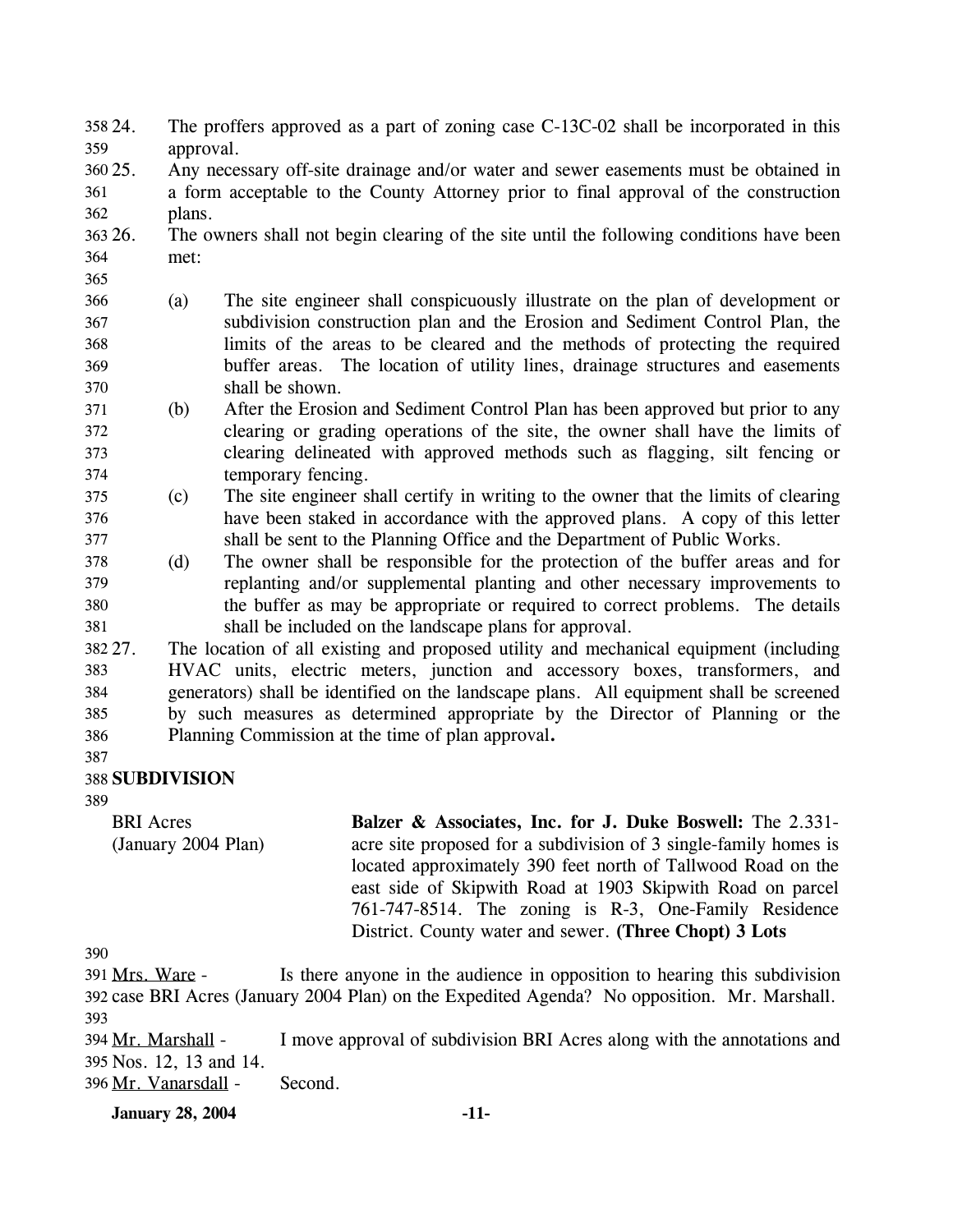397

The motion was made by Mr. Marshall and seconded by Mr. Vanarsdall. All in favor say aye…all opposed say nay. The ayes have it. The motion carries. 399 398 Mrs. Ware -

400

401 The Planning Commission granted conditional approval to subdivision BRI Acres (January 402 2004 Plan) subject to the standard conditions attached to these minutes for subdivisions served 403 by public utilities and the following additional conditions:

404

 $40512.$ 406 407 12. The limits and elevation of the 100-year frequency flood shall be conspicuously noted on the plat and construction plans and labeled "Limits of 100-year floodplain." Dedicate floodplain as a "Variable Width Drainage & Utilities Easement."

408 13. 13. A County standard sidewalk shall be constructed along the east side of Skipwith Road.

409 14. 410 411 412 413 414 415 416 Any future building lot containing a BMP, sediment basin or trap and located within the buildable area for a principal structure or accessory structure, may be developed with engineered fill. All material shall be deposited and compacted in accordance with the Virginia Uniform Statewide Building Code and geotechnical guidelines established by a professional engineer. A detailed engineering report shall be submitted for the review and approval by the Building Official prior to the issuance of a building permit on the affected lot. A copy of the report and recommendations shall be furnished to the Directors of Planning and Public Works.

417

# 418 **SUBDIVISION**

419

Greenbrooke (January 2004 Plan) **Youngblood, Tyler & Associates, P.C. for Webb L. Tyler, G. Edmond Massie IV, Joseph E. Liesfeld, Jr. and Greenbrooke, LLC:** The 43.744-acre site proposed for a subdivision of 76 single-family homes is located at the northwest intersection of Dublin Road and Belfast Road, adjacent to Interstate 295, on parcels 743-764-8795; 744-765- 0530, 2664, 8338, 5906, and 4795; 745-765-2882, 1418 and 8941 and 745-766-3912. The zoning is R-3C, One-Family Residence District (Conditional), C-1, Conservation District and C-1C, Conservation District (Conditional). County water and sewer. **(Three Chopt) 76 Lots** 

420

421 Mr. O'Kelly - There is a revised condition on page 3 of your addendum for this case.  $422$ 

Is there anyone in the audience in opposition to hearing this subdivision 424 case Greenbrooke (January 2004 Plan) on the Expedited Agenda? No opposition. Mr. Marshall. 425 423 Mrs. Ware -

426

I move approval of subdivision Greenbrooke on the Expedited Agenda 428 with the annotations Nos. 12 through 21 and revised annotation No. 20. 427 Mr. Marshall -

429

430 Mrs. Ware - Second.

**January 28, 2004 -12-**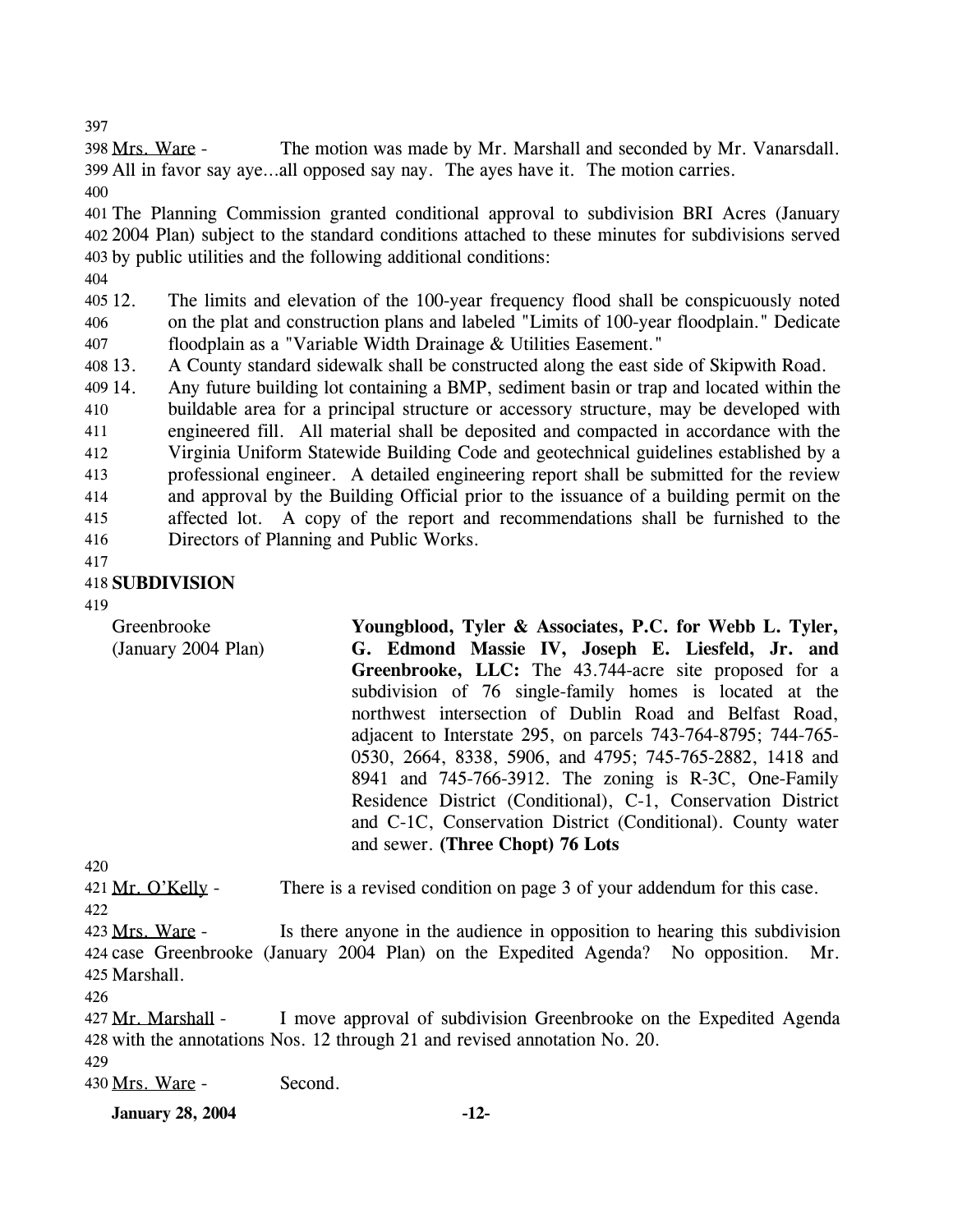431

The motion was made by Mr. Marshall and seconded by Mrs. Ware. All 433 in favor say aye...all opposed say nay. The ayes have it. The motion carries. 432 Mrs. Ware -

434

435 The Planning Commission granted conditional approval to subdivision Greenbrooke (January 436 2004 Plan) subject to the standard conditions attached to these minutes for subdivisions served 437 by public utilities and the following additional conditions:

438

439 12. 440 441 The limits and elevation of the 100 year frequency flood shall be conspicuously noted on the plat and construction plans and labeled "Limits of 100 year floodplain." Dedicate floodplain as a "Variable Width Drainage & Utilities Easement."

442 13. 443 Any necessary offsite drainage easements must be obtained prior to approval of the construction plan by the Department of Public Works.

- 444 14. 445 The proffers approved as part of zoning cases C-74C-02, C-3C-03, C-53C-03 and C-4C-01 shall be incorporated in this approval.
- 446 15. 447 448 449 450 15. Prior to requesting the final approval, a draft of the covenants and deed restrictions for the maintenance of the common area by a homeowners association shall be submitted to the Planning Office for review. Such covenants and restrictions shall be in form and substance satisfactory to the County Attorney and shall be recorded prior to recordation of the subdivision plat.
- 451 16. 452 453 454 455 456 457 458 16. Any future building lot containing a BMP, sediment basin or trap and located within the buildable area for a principal structure or accessory structure, may be developed with engineered fill. All material shall be deposited and compacted in accordance with the Virginia Uniform Statewide Building Code and geotechnical guidelines established by a professional engineer. A detailed engineering report shall be submitted for the review and approval by the Building Official prior to the issuance of a building permit on the affected lot. A copy of the report and recommendations shall be furnished to the Directors of Planning and Public Works.
- 459 17. 460 17. Prior to final approval, the developer shall furnish a letter from Plantation Pipe Line Company stating that this proposed development does not conflict with its easement.
- 461 18. Each lot shall contain at least 11,000 square feet exclusive of the floodplain areas.
- 462 19. 463 464 The developer shall provide signage, the wording and location as deemed appropriate by the Director of Public Works, which addresses the possible future extension of any stub street.
- 465 20. 466 Building permits for no more than 50 lots shall be issued prior to the construction of a second point of access.
- $46721.$ 468 The applicant shall quitclaim his interest in any private access roads or easements within the bounds of this development prior to recordation of the subdivision plat.
- 469
- 470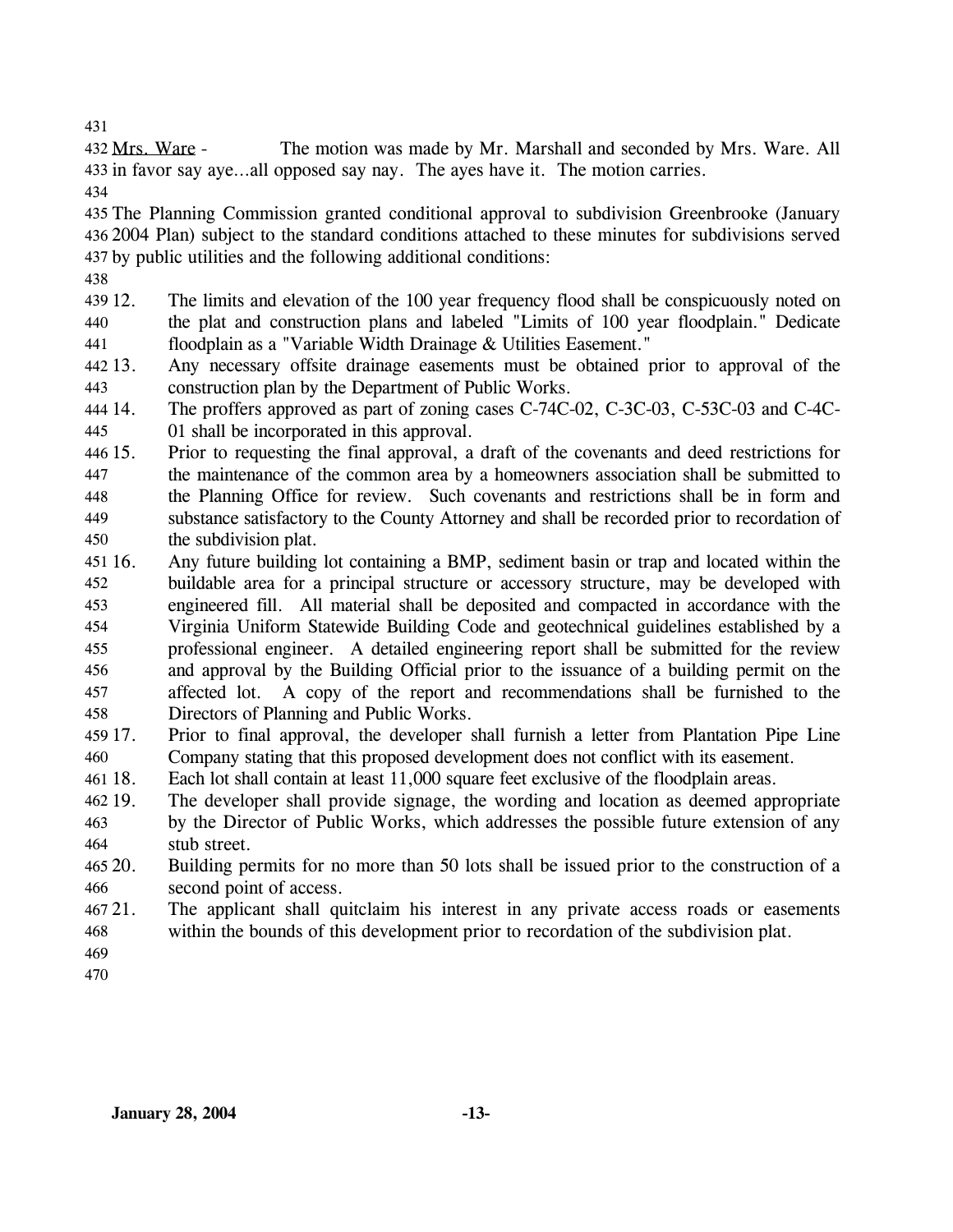471

Greenbrooke, Section C (January 2004 Plan)

**Foster & Miller, P.C. for Junko M. & Joseph E. Liesfeld, Jr., Greenbrooke, LLC and Johnson Development, LLC:**  The 10.65-acre site proposed for a subdivision of 15 singlefamily homes is located approximately 250 feet west of Greenbrooke Drive between I-295, Sadler Place Subdivision and Sadler Grove Subdivision, on part of parcels 745-766-3912 and 1855; 744-765-8338 and 4795. The zoning is R-3C, One-Family Residence District (Conditional) and C-1, Conservation District. County water and sewer. **(Three Chopt) 15 Lots** 

472

Is there anyone in the audience in opposition to hearing subdivision 474 Greenbrooke, Section C (January 2004 Plan) on the Expedited Agenda? No opposition. Mr. 475 Marshall. 473 Mrs. Ware -

476

I make a motion to approve Greenbrooke, Section C on the Expedited Agenda along with annotations Nos. 12 through 18. 478 477 Mr. Marshall -

479

480 Mr. Vanarsdall - Second.

481

The motion was made by Mr. Marshall and seconded by Mr. Vanarsdall. All in favor say aye…all opposed say nay. The ayes have it. The motion carries. 483 482 Mrs. Ware -

484

485 The Planning Commission granted conditional approval to subdivision Greenbrooke, Section C 486 (January 2004 Plan) subject to the standard conditions attached to these minutes for 487 subdivisions served by public utilities and the following additional conditions:

488

489 12. 490 491 The limits and elevation of the 100 year frequency flood shall be conspicuously noted on the plat and construction plans and labeled "Limits of 100 year floodplain." Dedicate floodplain as a "Variable Width Drainage & Utilities Easement."

492 13. 493 Any necessary offsite drainage easements must be obtained prior to approval of the construction plan by the Department of Public Works.

494 14. 495 The proffers approved as part of zoning cases  $C$ -53 $C$ -03 and  $C$ -4 $C$ -01 shall be incorporated in this approval.

 $496\,15$ . 497 498 499 500 15. Prior to requesting the final approval, a draft of the covenants and deed restrictions for the maintenance of the common area by a homeowners association shall be submitted to the Planning Office for review. Such covenants and restrictions shall be in form and substance satisfactory to the County Attorney and shall be recorded prior to recordation of the subdivision plat.

501 16. 502 503 504 505 16. Any future building lot containing a BMP, sediment basin or trap and located within the buildable area for a principal structure or accessory structure, may be developed with engineered fill. All material shall be deposited and compacted in accordance with the Virginia Uniform Statewide Building Code and geotechnical guidelines established by a professional engineer. A detailed engineering report shall be submitted for the review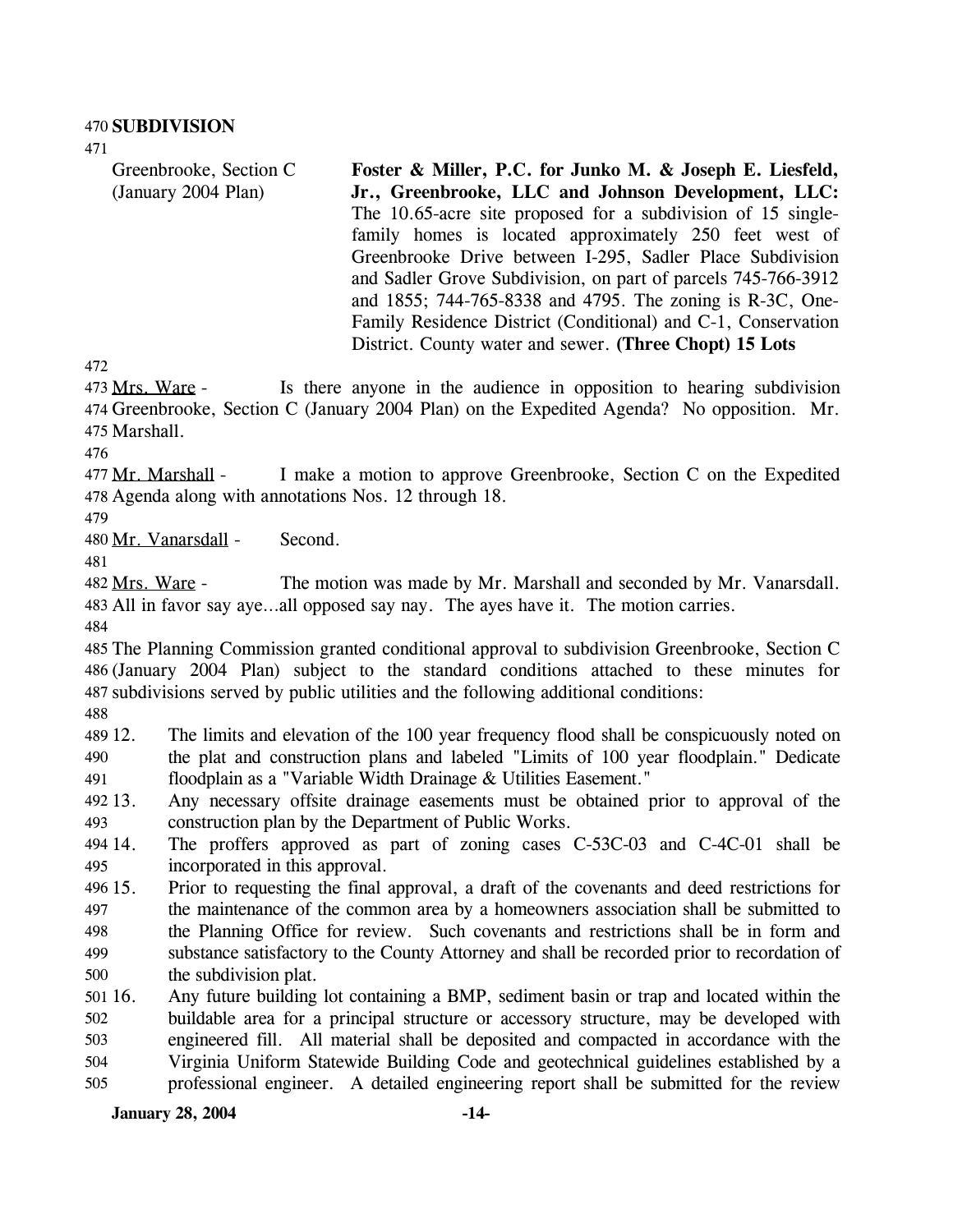and approval by the Building Official prior to the issuance of a building permit on the affected lot. A copy of the report and recommendations shall be furnished to the Directors of Planning and Public Works. 506 507 508

509 17. 510 17. Prior to final approval, the developer shall furnish a letter from Plantation Pipe Line Company stating that this proposed development does not conflict with its easement.

511 18. Each lot shall contain at least 11,000 square feet exclusive of the floodplain areas.

512

# 513 **SUBDIVISION**

514

| <b>Midview Estates</b> | Bay Design Group, P.C. for New Market Properties, LLC        |
|------------------------|--------------------------------------------------------------|
| (January 2004 Plan)    | and GreenLeaf Builders, LLC: The 3.587-acre site proposed    |
|                        | for a subdivision of 7 single-family homes is located at the |
|                        | southeast corner of the intersection of Midview Road and New |
|                        | Market Road (State Route 5) on part of parcel 803-701-6867.  |
|                        | The zoning is R-2AC, One-Family Residence District           |
|                        | (Conditional). County water and sewer. (Varina) 7 Lots       |

515

Is there anyone in the audience in opposition to hearing subdivision 517 Midview Estates (January 2004 Plan) on the Expedited Agenda? No opposition. Mr. Jernigan. 516 Mrs. Ware -518

Madam Chairman, I move for approval of Midview Estates (January 520 2004 Plan) subject to the annotations on the plan, the standard conditions for subdivisions 521 served by public utilities and the following additional conditions Nos. 12 through 17. 519 Mr. Jernigan -

522

523 Mr. Vanarsdall - Second.

524

The motion was made by Mr. Jernigan and seconded by Mr. Vanarsdall. 526 All in favor say aye...all opposed say nay. The ayes have it. The motion carries. 525 Mrs. Ware -

527

528 The Planning Commission granted conditional approval to subdivision Midview Estates 529 (January 2004 Plan) subject to the standard conditions attached to these minutes for 530 subdivisions served by public utilities and the following additional conditions:

531

532 12. Each lot shall contain at least 13,500 square feet.

- 533 13. 534 Any necessary offsite drainage easements must be obtained prior to approval of the construction plan by the Department of Public Works.
- 535 15. 536 The proffers approved as part of zoning case C-34C-03 shall be incorporated in this approval.
- 537 16. 538 16. Prior to requesting the final approval, a draft of the covenants and deed restrictions for the maintenance of the common area by a homeowners association shall be submitted to

539 the Planning Office for review. Such covenants and restrictions shall be in form and

540 substance satisfactory to the County Attorney and shall be recorded prior to recordation

541 of the subdivision plat.

542 17. 543 17. The detailed plant list and specifications for the landscaping to be provided within the 10-foot-wide planting strip easement along the rear of all lots shall be submitted to the

# **January 28, 2004 -15-**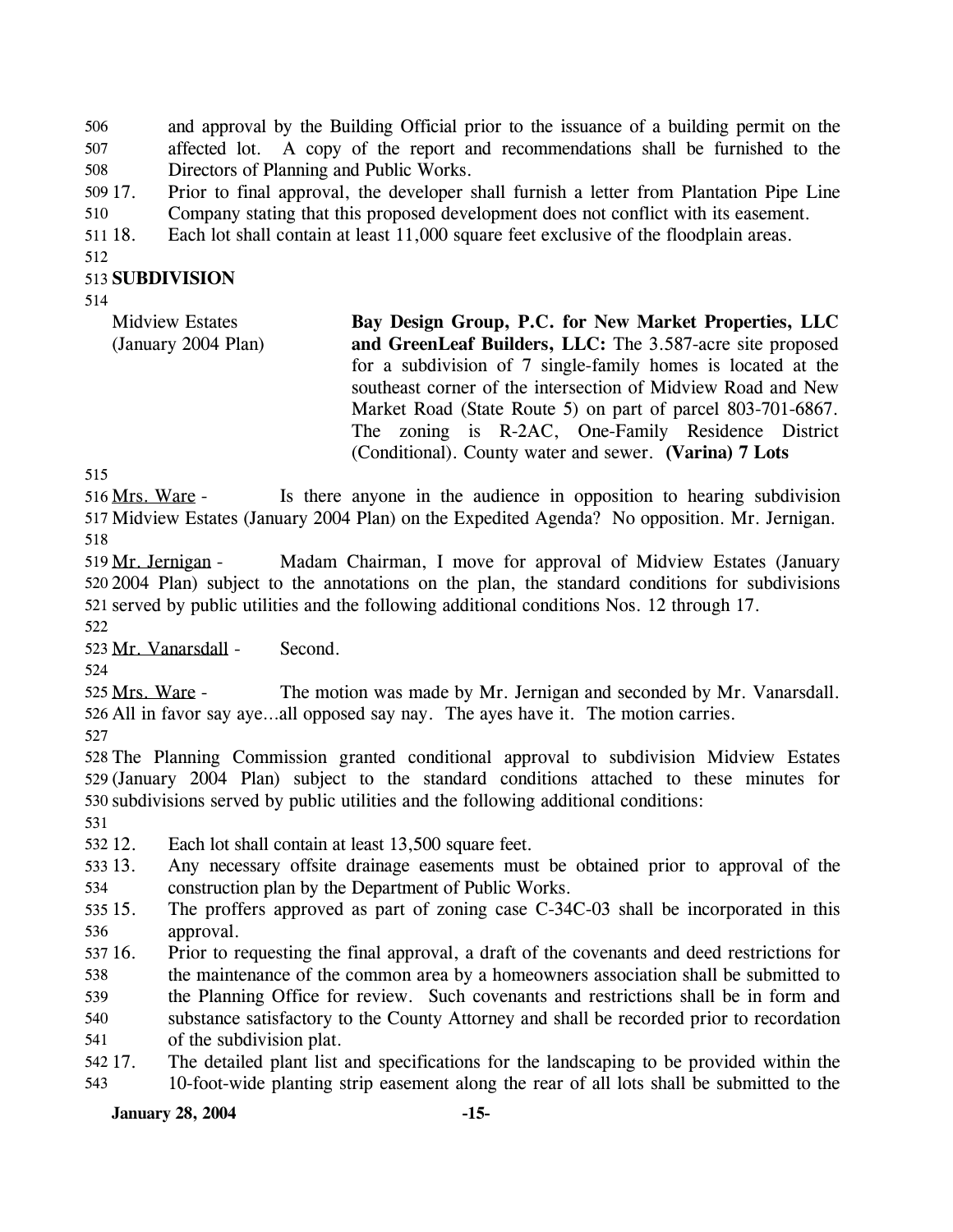544 Planning Office for review and approval prior to recordation of the plat.

545 18. 546 547 18. Prior to final approval, the developer shall furnish a letter from Colonial Pipeline Company stating that the proposed development does not conflict with its 50-foot easement.

548

### 549 **SUBDIVISION**

550

| The Townes @ Meredith | Koontz-Bryant, P.C. for Mr. Kenneth E. Mills, Jr., Wilton        |
|-----------------------|------------------------------------------------------------------|
| Creek, Section 3      | Development Corporation, James T. Mills, and Keith A.            |
| (December 2003 Plan)  | <b>Mills:</b> The 3.7-acre site proposed for a subdivision of 18 |
|                       | single-family townhomes is located approximately 200 feet        |
|                       | from the intersection of Springfield Road and Bocastle Road, at  |
|                       | 4475 Springfield Road on parcel 755-762-0241. The zoning is      |
|                       | RTHC, Residential Townhouse District (Conditional). County       |
|                       | water and sewer. (Brookland) 18 Lots                             |

551

Is there anyone in the audience in opposition to hearing The Townes  $\omega$ 553 Meredith Creek, Section 3, on the Expedited agenda? No opposition. Mr. Vanarsdall. 552 Mrs. Ware -

554

I move The Townes @ Meredith Creek, Section 3 (December 2003 Plan) 556 be approved on the Expedited Agenda with the annotations on the plans and the standard 557 conditions for subdivisions served by public utilities and additional conditions Nos. 18, 19, and 20. 558 555 Mr. Vanarsdall -

559

560 Mr. Jernigan - Second.

561

The motion was made by Mr. Vanarsdall and seconded by Mr. Jernigan. 563 All in favor say aye...all opposed say nay. The ayes have it. The motion carries. 562 Mrs. Ware -

564

 The Planning Commission granted conditional approval to subdivision The Townes at Meredith Creek, Section 3 (December 2003 Plan) subject to the standard conditions attached to these minutes for subdivisions served by public utilities, the annotations on the plans and the following additional conditions:

569

570 18. 571 The limits and elevation of the 100-year frequency flood shall be conspicuously noted on the plat and construction plans and labeled "Limits of 100-year floodplain."

572 Dedicate floodplain as a "Variable Width Drainage & Utilities Easement."

573 19. 574 Any necessary offsite drainage easements must be obtained prior to approval of the construction plan by the Department of Public Works.

575 20. 576 The proffers approved as part of zoning case  $C-37C-03$  shall be incorporated in this approval.

577

578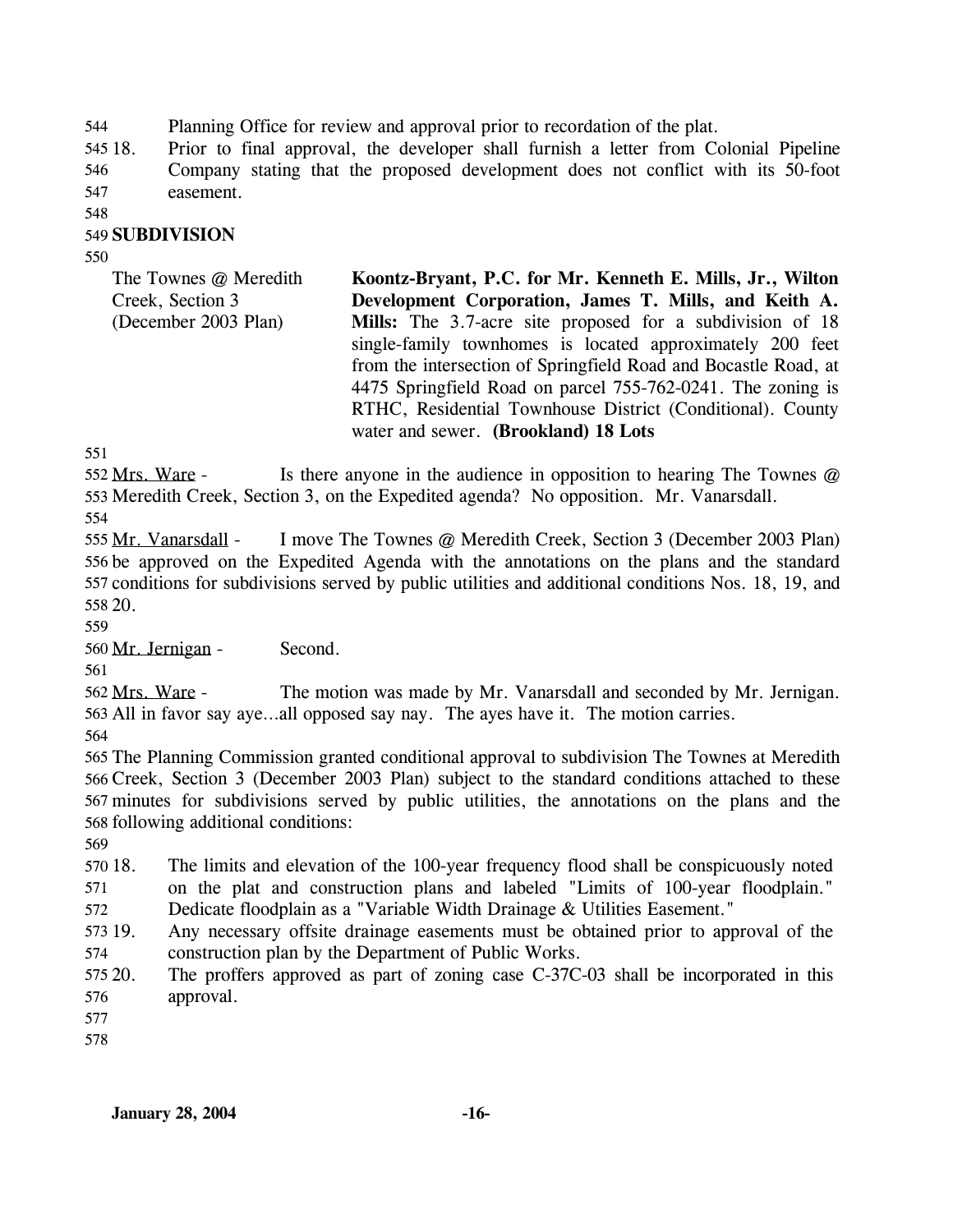#### 578 **LANDSCAPE & LIGHTING PLAN**

579

LP/POD-18-02 Millspring Townes – Section 2 – Hungary Springs Road **Bay Design Group, P.C. for Wilton Development Corporation:** Request for approval of a landscape and lighting plan, as required by Chapter 24, Sections 24-106 and 24-106.2 of the Henrico County Code. The 4.76-acre site is located along the west line of Hungary Spring Road approximately 200 feet north of Olde West Drive on parcel 766-757-1690. The zoning is RTHC, Residential Townhouse District (Conditional). **(Brookland)** 

580

Is there anyone in the audience in opposition to hearing the landscape 582 and lighting plan for LP/POD-18-02, Millspring Townes, on the Expedited Agenda? No 583 opposition. Mr. Vanarsdall. 581 Mrs. Ware -

584

We had a few discrepancies in this in the beginning and I want to thank 586 Leslie News and the staff for taking care of it. I move LP/POD-18-02, Millspring Townes, 587 Section 2, Hungary Springs Road, be approved with the annotations on the plans and the standard conditions for developments of this type and on the addendum on page 5 it merely 588 589 says that the staff recommends approval. 585 Mr. Vanarsdall -

590

591 Mr. Jernigan - Second.

592

The motion was made by Mr. Vanarsdall and seconded by Mr. Jernigan. All in favor say aye…all opposed say nay. The ayes have it. The motion carries. 594 593 Mrs. Ware -

595

 The Planning Commission approved the landscape and lighting plans for LP/POD-18-02, Millsprings Townes, Section 2, Hungary Springs Road, subject to the standard conditions attached to these minutes for landscape and lighting plan and the annotations on the plan. 599

### 600 **LANDSCAPE & LIGHTING PLAN**

601

LP/POD-57-02 Quioccasin Baptist Church Quioccasin Road **Hulcher & Associates, Inc.:** Request for approval of a landscape and lighting plan, as required by Chapter 24, Sections 24-106 and 24-106.2 of the Henrico County Code. The 3.82-acre site is located along the south line of Quioccasin Road, approximately 260 feet east of Blue Jay Lane on parcels 751-745-9705, 751-744-8877, 752-745-1602 and 752-744- 2499. The zoning is R-3, One-Family Residence District. **(Tuckahoe)** 

602

603 Mr. O'Kelly - This is your last case on the Expedited Agenda.

604

Is there anyone in the audience in opposition to hearing the landscape and lighting plan for LP/POD-57-02, Quioccasin Baptist Church, on the Expedited Agenda? 606 605 Mrs. Ware -

**January 28, 2004 -17-**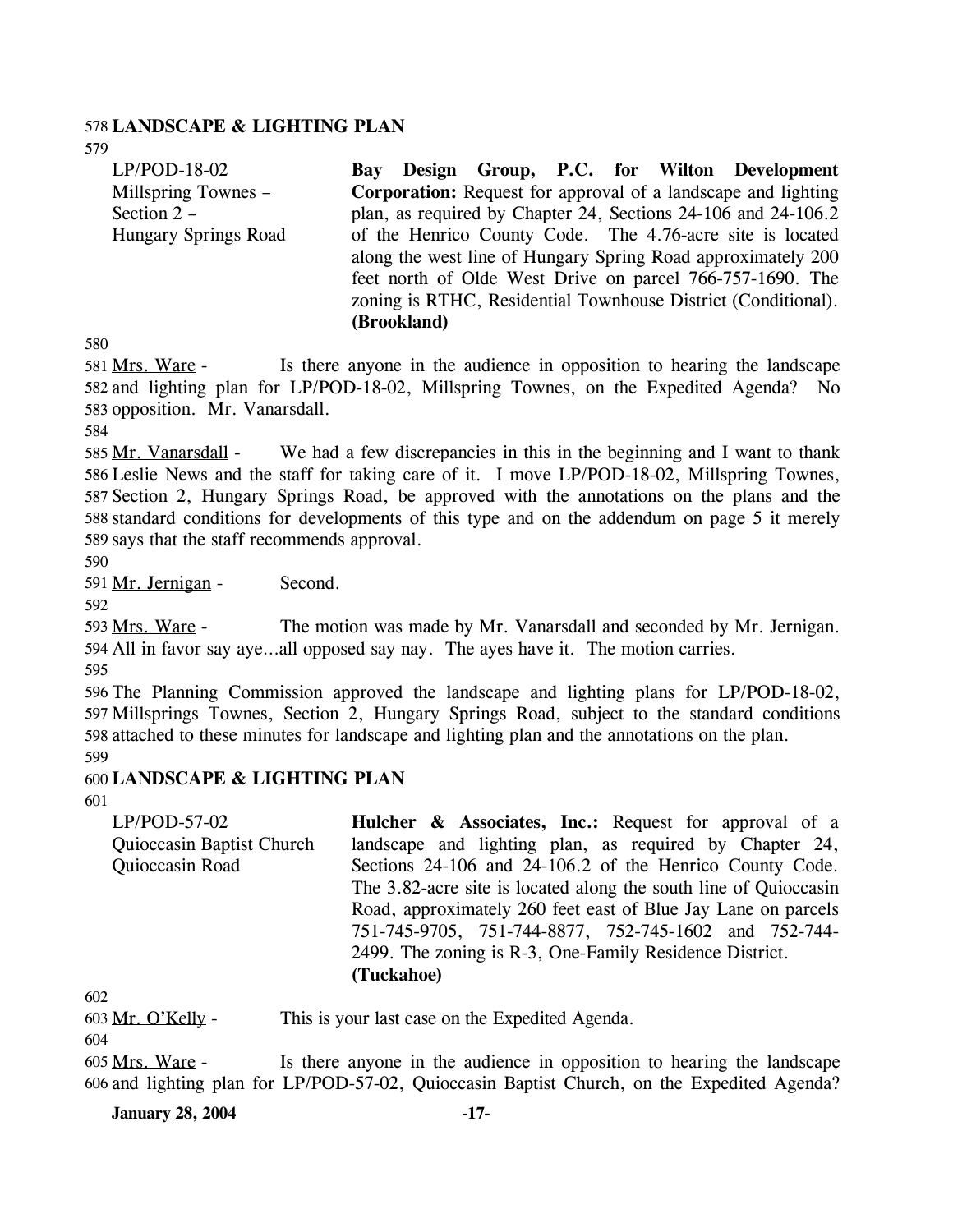607 No opposition. All right. Then I move that LP/POD-57-02, landscape and lighting plan for Quioccasin Baptist Church, be approved based on the standard conditions for landscape and 608 609 lighting plans as recommended on the Expedited Agenda.

610

611 Mr. Archer - Second.

612

The motion was made by Mrs. Ware and seconded by Mr. Archer. All 614 in favor say aye...all opposed say nay. The ayes have it. The motion carries. 613 Mrs. Ware -

615

616 The Planning Commission approved the landscape and lighting plans for LP/POD-57-02, 617 Quioccasin Baptist Church – Quioccasin Road, subject to the standard conditions attached to 618 these minutes for landscape and lighting plan and, the annotations on the plan.

619

Mr. O'Kelly, I assume that takes care of all of the Expedited Agenda 621 items? 620 Mr. Silber -

622

623 Mr. O'Kelly - Everything that staff is aware of, Mr. Secretary.

624

Okay. That took care a large portion of our agenda this morning. The 626 next item on the agenda would be the extensions of conditional subdivision approval. These are simply shown on the agenda for informational purposes. These subdivisions are up for 627 628 consideration of extension of conditional approval and will be handle administratively. We put 629 them on the agenda for the Planning Commission's information but there is no action that is 630 required. 625 Mr. Silber -

631

# 632 **SUBDIVISION EXTENSIONS OF CONDITIONAL APPROVAL**

633

# 634 **FOR INFORMATIONAL PURPOSES ONLY**

635

|     | <b>Subdivision</b>                                   | <b>Magisterial</b><br><b>District</b> | Original<br>No. of Lots | <b>Remaining</b><br>Lots | <b>Previous</b><br><b>Extensions</b> | Year(s)<br><b>Extended</b> |
|-----|------------------------------------------------------|---------------------------------------|-------------------------|--------------------------|--------------------------------------|----------------------------|
|     | <b>Bryan Park Gardens,</b><br>Sec. C (Jan. 2003Plan) | <b>Brookland</b>                      | 21                      | 21                       | 0                                    | 1 Year<br>1/26/05          |
|     | <b>Malvern Hill Manor</b><br>(January 2001 Plan)     | Varina                                | 121                     | 121                      | 2                                    | 1 Year<br>1/26/05          |
|     | <b>Old Washington Place</b><br>(January 2001 Plan)   | <b>Brookland</b>                      | 10                      | 10                       | 2                                    | 1 Year<br>1/26/05          |
| 636 |                                                      |                                       |                         |                          |                                      |                            |
| 637 |                                                      |                                       |                         |                          |                                      |                            |

638 Mr. O'Kelly - I'll be happy to answer any questions.

639

Are there any questions for Mr. O'Kelly concerning subdivision 641 extensions? Thank you. 640 Mrs. Ware -

642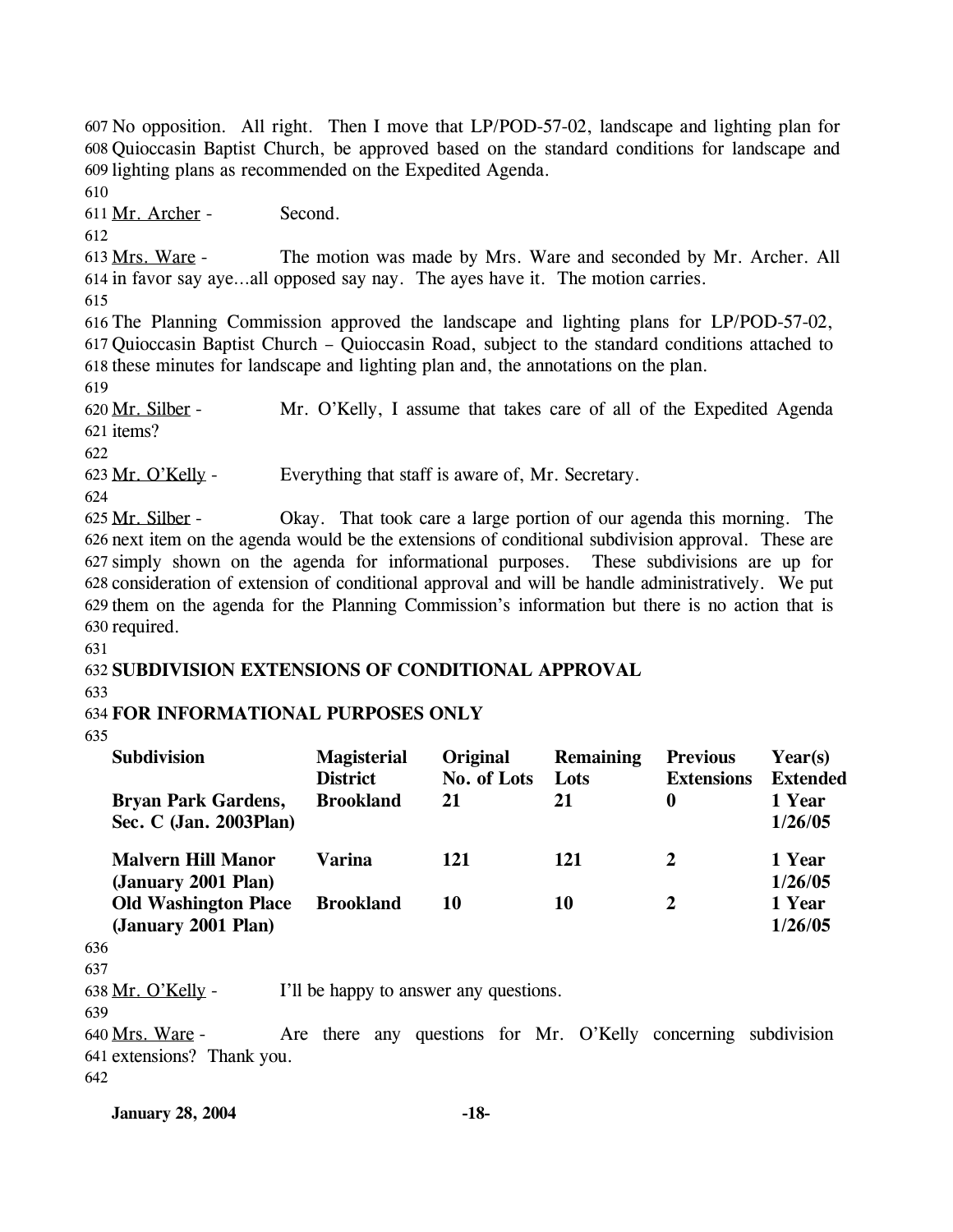I probably should have done this at the beginning of the meeting. I want 644 to welcome Mr. Donati to the Planning Commission. Mr. Donati sits on the Board of 645 Supervisors from the Varina District and the Planning Commission has five members that serve 646 from each of the magisterial districts appointed by the Board of Supervisors. Mr. Jernigan to my right, are members from the Planning Commission from each of the districts and then one 647 member from the Board of Supervisors sits on the Planning Commission as its six member. So, 648 649 Mr. Donati is sitting on the Planning Commission this year as representative of the Board of 650 Supervisors. So, Mr. Donati, I welcome you to the Commission for this year for 2004. 643 Mr. Silber -

651

652 Mr. Donati - Thank you, Mr. Silber.

653

Next on the agenda would be an item deferred from the December 17, 2003, meeting. The Church Road/Pump Road Future Land Use Plan. 655 654 Mr. Silber -

656

# 657 **TUCKAHOE/THREE CHOPT:**

### 658 *Deferred from the December 17, 2003 Meeting:*

 **Church Road/Pump Road Future Land Use Plan:** The Planning Commission will consider amendments to the 2010 Land Use Plan in the form of a new Land Use Plan for the Church Road/Pump Road Study Area. The study area is generally comprised of the area surrounding the existing intersection of Church Road and Pump Road. **(For Decision Only)** 

663

This item was heard by the Planning Commission on November 5 of last 665 year and at that time the Planning Commission held a public hearing and there was lengthy 666 testimony provided and accepted by the Planning Commission in consideration of that plan. After a lengthy testimony the Planning Commission deferred action on that plan to December 667 17, 2003, with the understanding that it was a deferral for decision only. It felt as though 668 enough testimony had been provided and so they deferred it for decision only. This item came 669 670 up on December 17, the Planning Commission deferred this item again to allow additional 671 input to be received and to meet with the residents in the area of this study, so it was deferred 672 to today's meeting, January 28, 2004, meeting. 664 Mr. Silber -

673

 A community meeting was held on January 22 of this year at Godwin High School where the proposed plans were shared with the community once again and input was received in a form of written comments. And Mrs. O'Bannon and Mrs. Ware were at that meeting as well as Mr. Marshall and Mr. Vanarsdall were at that meeting as well and that was on January 22, 2004. This item is back on the Planning Commission's agenda. It is slated to be for decision only so we do not plan to have this as a continuation of a public hearing but simply as decision only. So, I'll turn it over to the Commission at this point.

681

At this time, I would like to make a statement before I make the motion. 683 And there is one thing I want to make clear with this is that the decision that we are making 684 today is not a zoning decision. The motion that we will be voting on involves an amendment 685 to the County's Land Use Plan. This plan is a recommendation and a general guide for the 686 future land use in rezoning decisions of the County. 682 Mrs. Ware -

687 As Mr. Silber mentioned, a public hearing on November 5 as well as a public meeting as

**January 28, 2004 -19-**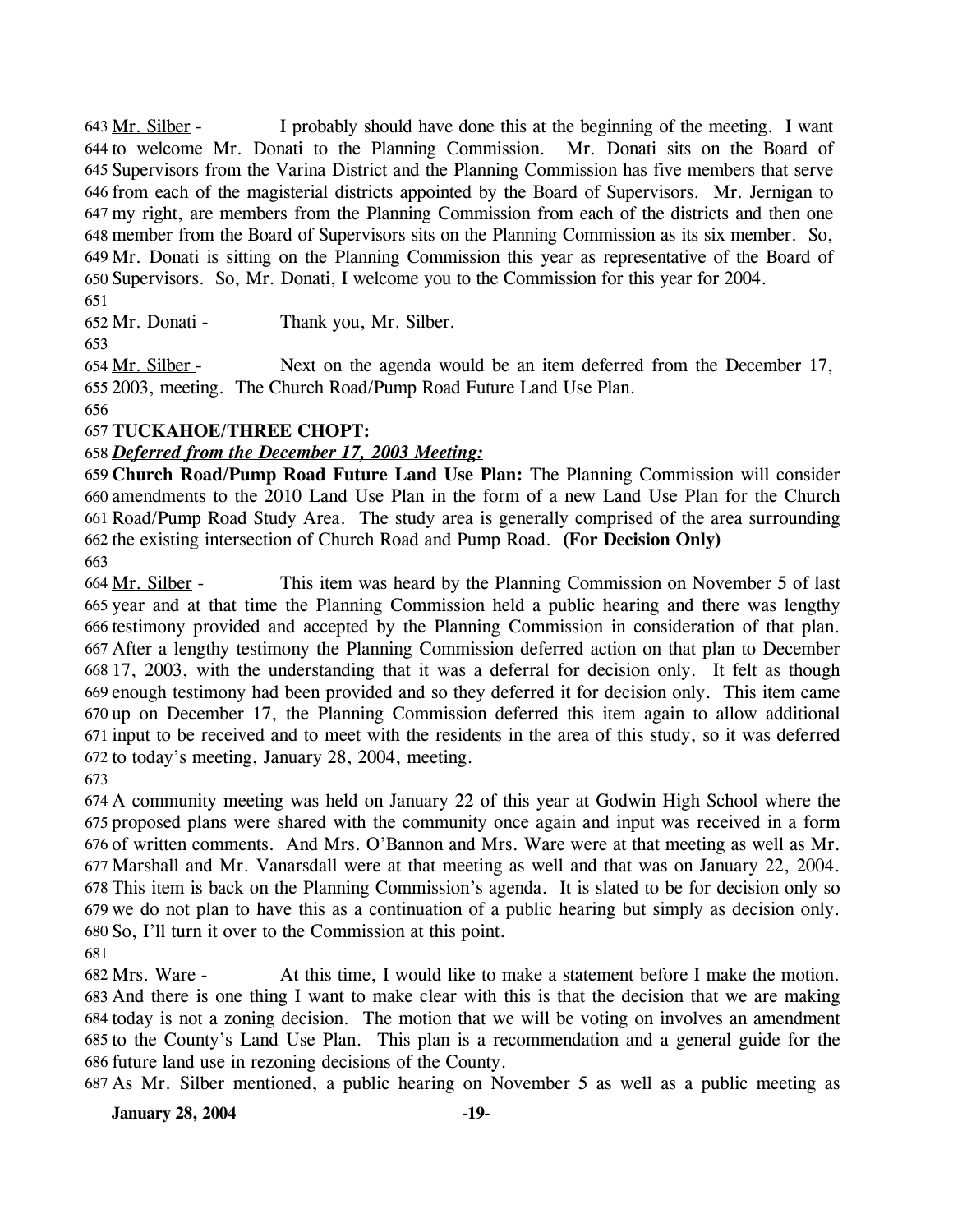688 recently as last Thursday to seek input from all sides of this issue. I heard from surroundings 689 residences concerning the issue of keeping the commercial concentration designation on the 690 southeast corner of the Pump and Church intersection. I've also received numerous emails and 691 phone calls. Many want Thompson's Market to remain on this corner, while many have expressed their concerns about the increase in traffic and commercial use due to a larger 693 intersection that would be created and the impacts of the increasing presence of business uses 694 in that area.

 The construction of this new road will bring the intersection much closer to an existing neighborhood. Even with the new road, and increased traffic in this area, this will remain a highly residential corridor.

 Removing the commercial concentration designation from the southeast corner, I believe, would be more in keeping with this neighborhood corridor and lessen the impact on adjacent residents. Removal of the commercial concentration designation would establish a recommendation of urban residential for this entire corner. A modest retail designation of 6 ½ acres along with a large urban residential designation adjacent to already existing neighborhoods is proposed for the southwest corner. There are two existing gas station convenience stores on the northwest corner. Less intense office zoning is proposed for the northeast corner. The removal of commercial concentration would certainly not prohibit an application for a neighborhood market comparable to Thompson's and an application that addresses the concerns and issues that have been expressed throughout this process but certainly be given consideration.

 Therefore, I move that commercial concentration be removed from the southeast corner and be replaced with urban residential. Also under the list of general strategies I would like to include, encourage the planting of canopy trees along all sidewalks, sufficient to ultimately shade a substantial portion of the sidewalk.

717 Mr. Jernigan - Second. The motion was made by Mrs. Ware and seconded by Mr. Jernigan. All 720 in favor say aye...all opposed say nay. The ayes have it. The motion carries. 719 Mrs. Ware - 722 Mr. Marshall - No. 724 Mr. Vanarsdall - Madam Chairman, you should poll each Commissioner. Mr. Vanarsdall, I'll be happy to do that. I recorded a 4 to 1 vote but I 727 think it's appropriate to poll the Commission. If we could move from right to left. Mr. 728 Archer. 726 Mr. Vanarsdall - 730 Mr. Archer - Aye. 732 Mr. Silber - Mr. Marshall. **January 28, 2004 -20-**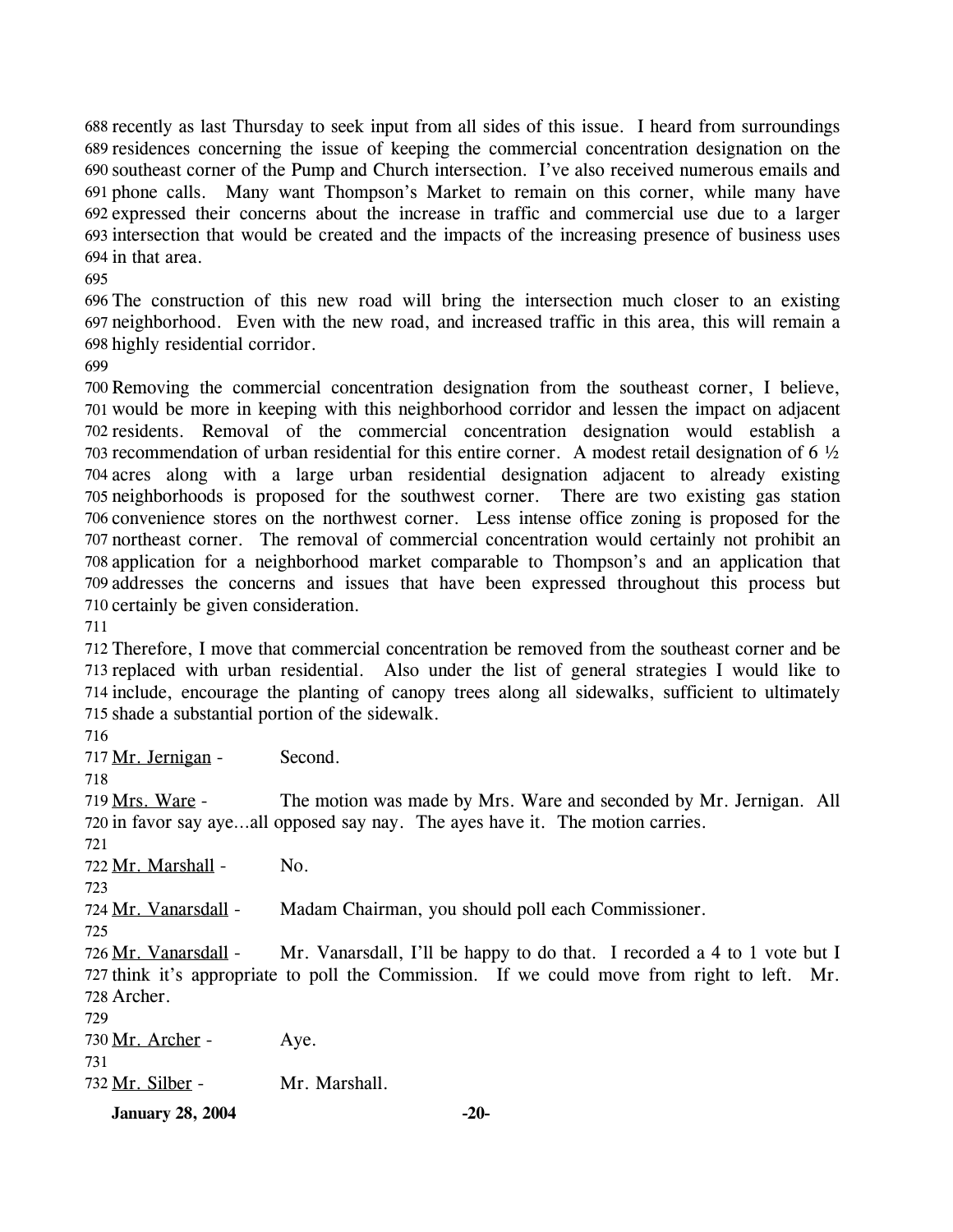| 733                  |                  |
|----------------------|------------------|
| 734 Mr. Marshall -   | No.              |
| 735                  |                  |
| 736 Mr. Silber -     | Mr. Vanarsdall.  |
| 737                  |                  |
| 738 Mr. Vanarsdall - | Aye.             |
| 739                  |                  |
| 740 Mr. Silber -     | Mrs. Ware.       |
| 741                  |                  |
| 742 Mrs. Ware -      | Aye.             |
| 743                  |                  |
| 744 Mr. Silber -     | Mr. Jernigan.    |
| 745                  |                  |
| 746 Mr. Jernigan -   | Aye.             |
| 747                  |                  |
| 748 Mr. Silber -     | And, Mr. Donati. |
| 749                  |                  |
| 750 Mr. Donati -     | Aye.             |
| 751                  |                  |
|                      |                  |

So, that is a five to one vote. Mr. Marshall voting against the motion. 753 At this point, this is a recommendation of the Planning Commission. This will be forwarded to 754 the Board of Supervisors. This is a proposed amendment to the Land Use Plan, the 2010 Land 755 Use Plan, which is an element of the County's Comprehensive Plan. I suspect the Board of 756 Supervisors will be holding a work session on this item probably in February and I would 757 presume that they will schedule a public hearing in March to consider this item. The Planning 758 Commission has sent this forward to the Board of Supervisor this time and I would suggest if 759 there is anyone who is interested stay in touch with the County Planning staff and we can tell 760 you when this will be scheduled again for the Board of Supervisors. 752 Mr. Silber -

761

762 Mrs. Ware - Thank you.

#### 763

#### 764 **ALTERNATIVE FENCE HEIGHT PLAN**

765

West Lawn Subdivision 8000 Moorfield Road **Linda A. Bergh:** Request for approval of an alternative fence height plan, as required by Chapter 24, Sections 24-106 and 24-106.2 of the Henrico County Code. The applicant requests a fence 54 inches in height in the front yard, whereas Section 24- 95(7) permits 42 inches. The approximately 12,100 square foot lot is located on the northeastern corner of Moorefield Road and Fon-du-lac Road on parcel 759-750-1616. The zoning is R-3, One-Family Residence District. **(Three Chopt)** 

| <b>January 28, 2004</b> | $-21-$                                                         |  |
|-------------------------|----------------------------------------------------------------|--|
| 769 Mr. Strauss -       | Good morning, Madam Chairman, members of the Commission. As it |  |
| 768                     |                                                                |  |
| 767 Mrs. Ware -         | Good morning, Mr. Strauss.                                     |  |
| 766                     |                                                                |  |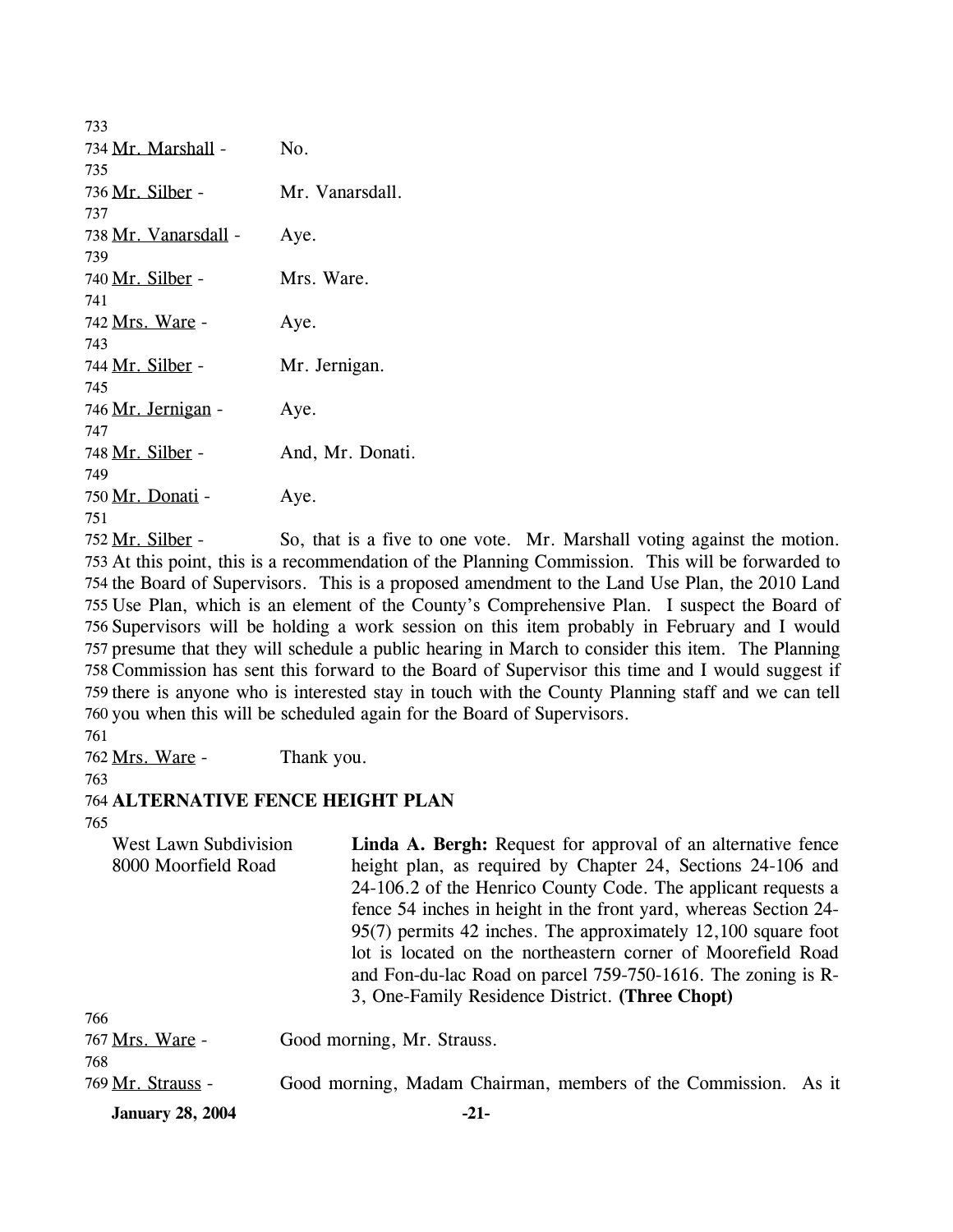770 was stated in the agenda, the homeowner Mrs. Linda Bergh has already constructed the fence 771 and this was done to contain a greyhound dog that she had required. The fence is built and it 772 does exceeds the maximum height permitted in a front yard by 12 inches. So, Planning 773 Commission approval is required. The staff and varies agencies, including the traffic engineer, 774 reviewed the proposal to approve this extra height and they have know issues. Some of the 775 residents in the neighborhood have indicated that they do object to this additional height and 776 we can hear their reasons, if you wish. I would like to mention, when reviewing alternate 777 fence height proposals, the Commission may approve the extra height provided there are no 778 adverse affects with respect to the relevant section of the ordinance. And I would like to 779 endeavor the staff to hand out that section of the ordinance for your use.

780

Mr. Strauss, can I ask at this point, is there anyone here in opposition to 782 this alternative fence height plan, West Lawn Subdivision, 8000 Moorfield Road? We do have 783 opposition. Go ahead. 781 Mrs. Ware -

784

So, in summary, at this point, staff has no particular objection of the 786 approval although I imagine we would want to hear from the neighbors and I'll be happy to 787 answer any questions you may have. 785 Mr. Strauss -

788

Are there any questions of Mr. Strauss? Thank you. Would you like to 790 hear from the applicant, Mr. Marshall? 789 Mrs. Ware -

791

792 Mr. Marshall - Yes, I would like to hear from the applicant.

793

794 Mrs. Ware - Would you please come forward and state your name.

795

Yes. My name is Linda Bergh and my son and I wanted to build a fence 797 for our dog. We needed the fence in the front yard because the way the house is situated on 798 the lot, the backyard is tiny, it's not enough room for the dog to run. So, we had a little 799 trouble what height fence we could get. We looked on the internet and that was no good. And 800 my son called the building permit people and they transferred him to someone we didn't think 801 there was going to be an issue so he didn't write down the name of the person he talked to and 802 that person said four feet. We asked for a four-foot fence. In one spot it's a bit higher than 803 that. I understand that there have been some people saying that it looks pretty ugly and I'm 804 certainly willing to plant shrubbery to hide the looks of it. But, I can't do that until the spring 805 but I certainly be willing to do that. 796 Ms. Bergh -

806

That's my question, Ms. Bergh. Are you willing to work with the staff 808 to pursuant to a landscape plan to do plantings along the fence? 807 Mr. Marshall -809

Yes. Now, I have to say that I don't have all the money in the world but 811 I'll do what I can, yes. 810 Ms. Bergh -

812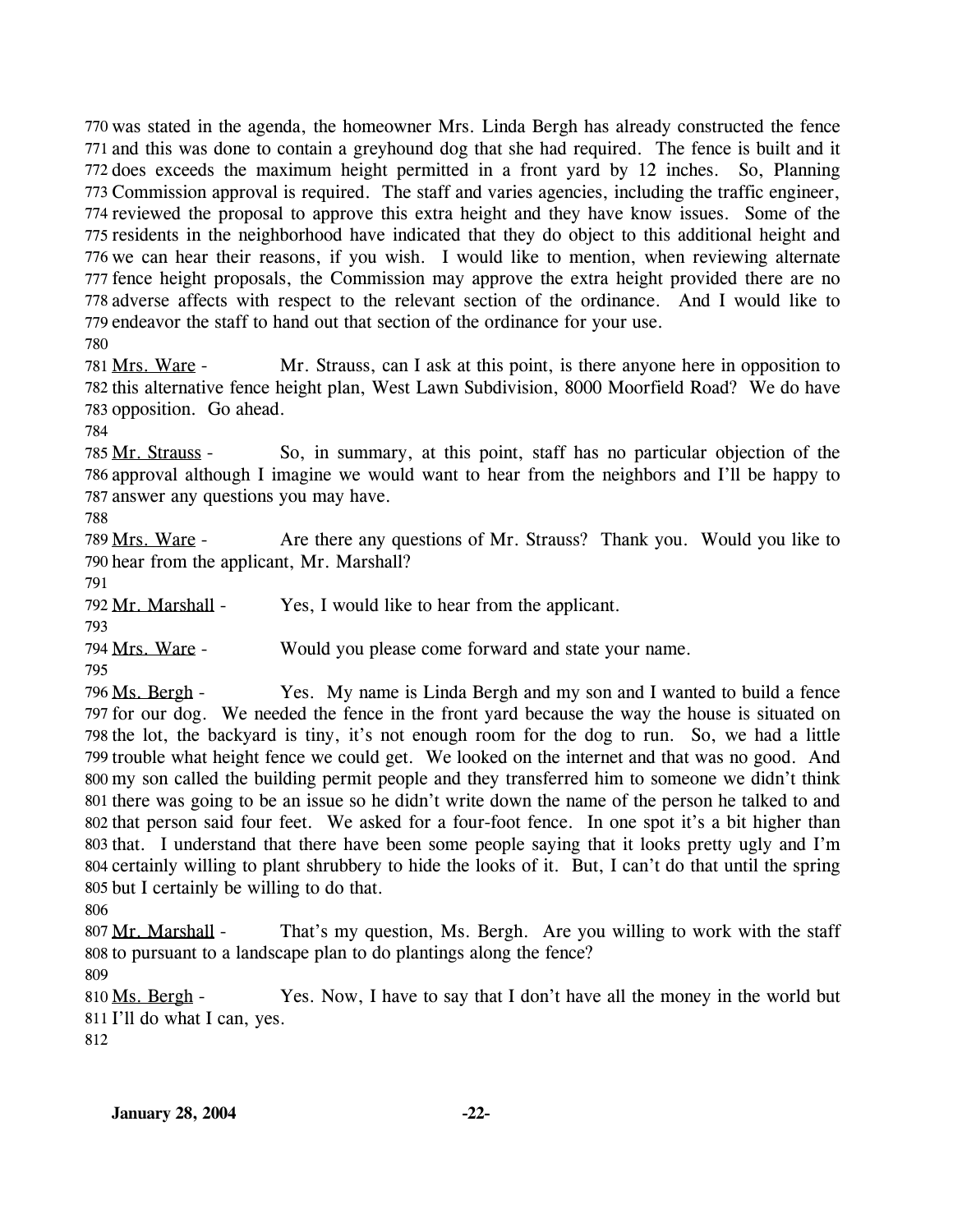And that's what our staff is for. So, if you are willing to do that then 813 I'm going to make a motion that the case be deferred to give you an opportunity to meet with 814 the staff, to develop a landscape plan, because pursuant to our ordinance if there is a landscape 815 plan done then you may be granted an extra height over and above the required amount. 812 Mr. Marshall -

816 817 Ms. Bergh - Okay.

818

It has to be done pursuant to a landscape plan, which you would have to 820 work with our staff on. So are you willing to do that? 819 Mr. Marshall -

 $822 \text{ Ms. Bergh}$  - Yes. 823

824 Mr. Marshall - Thank you.

825

Mr. Marshall, there is some opposition. I don't know if you want to 827 hear from them. 826 Mr. Silber -

828

829 Mr. Marshall - Yes, I would.

830

Hello. My name is Ann Puryear and I live on the Fon-du-lac side of the 832 corner lot which we are discussing. I've lived there about 30 years and after talking with a lot 833 of the neighbors in the neighborhood, I would say  $95\%$  of them are in agreement with me that 834 we felt this was an inappropriate fence for a front yard. My yard adjoins the fence and it's my 835 front yard, I measured it and in some places it's 54 and 56 inches in height. One of my main 836 concerns is the type of fence, the wiring. I have a picture to show you what the wires look like 837 if I may present that. (Pictures were put up on the screen for viewing) 831 Ms. Purvear -

838

 As I was saying, this is my front yard. The fence is on my side of the split-rail fence which makes it a lot more noticeable. The fence ran right to the very edge of my property so therefore if shrubbery was planted I'm assuming that the fence would have to be moved back to hide the fence it seems to me because shrubbery on the inside wouldn't do very much as far as hiding it on that side. I take a lot of pride in my home and yard and I spent a lot of money, a lot of time in planting flowers, new borders on that side of the fence. I was shocked to come home one day and find out my azaleas were dug up and thrown out in the yard, which I'm assuming was on the property. I am concerned about what would be done about that side of the fence and if shrubbery is planted that it would be maintained properly at the height of the fence and it would be something that would be appropriate for a front-yard planting. And 849 that's my main concern. And I think most of the neighbors that I have talked to are in agreement with me. I guess it affects me more since I'm right directly beside the house and it is looking at it like my front yard. I've lived there about 30 years and the last years, most of the years, I have maintained that property. I cut the grass and I rake the leaves to help the appearance of my yard because when a fence goes over a driveway like that, it looks like its in your yard when really it's not sometimes. 855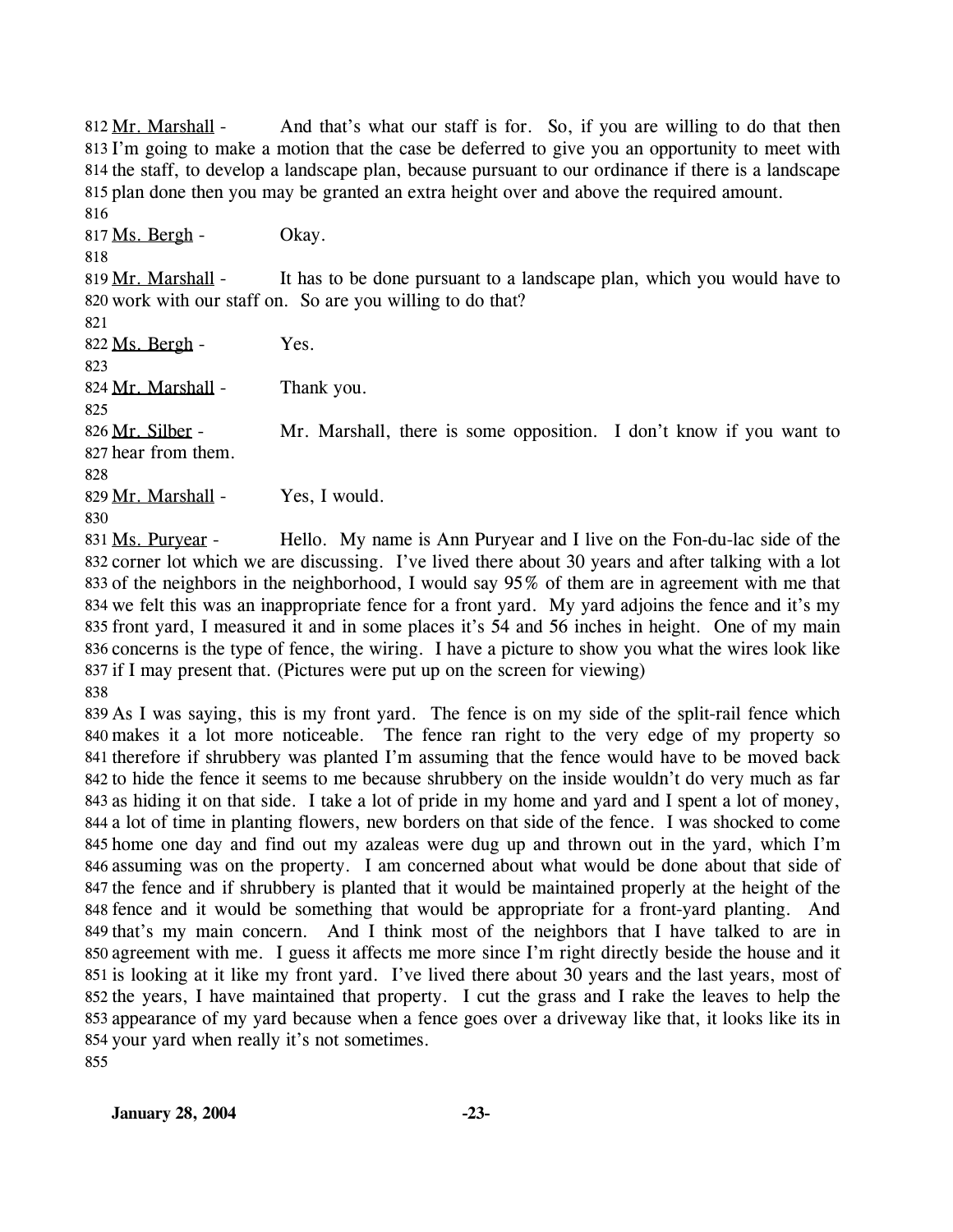855 And I even thought about maybe if the fence was moved to the driveway or the other side or 856 something. Anyway, that's my opposition and the way most of the neighbors feel. 857

858 Mr. Marshall - The fence is not on your property, correct? 859 860 Ms. Puryear - Correct. It comes right to the edge of it. 861 862 Mr. Marshall - And that's the side. 863 The side fence, yes, there (referring to picture) and that's what the wire 865 looks like that's in my front yard. 864 Ms. Purvear -866 867 Mr. Marshall - And so your main concern is with the type of fence and the way it looks. 868 And the wire. The wire is on my side of the fence. It's even more 870 noticeable. I'm one of these country gals and that solid type of fence that we used to keep a 871 cow in and I was shocked.... I understand that there are no rules in Henrico County as the type 872 of fence that you can put up only the height and I think anything to like sort of cover the 873 appearance of the fence would be very helpful, in particularly, in the wiring being removed on 874 that side of the fence and I'm not sure how shrubbery would be planted to hide the fence 875 toward my front yard. 869 Ms. Puryear -876 877 Mr. Vanarsdall - Why did you say the wire is there? 878 879 Ms. Puryear - Why is the wire there? 880 881 Mr. Vanarsdall - Is it to keep something in or to keep something out? 882

883 Mr. Marshall - It's a large dog.

It's a large dog. I don't know how a small dog could and he could easily 886 climb it, but the wire on our side of the fence seems to me if he is a big dog he could easily 887 push it on out and get out if he wanted to, where if on the inside it would be a little bit more of 888 protection to keep the dog in the yard. 885 Ms. Purvear -

889 890 Mr. Vanarsdall - He probably hasn't learned how to do that yet. 891 892 Ms. Puryear - Correct. 893 Ms. Puryear, I think you made the point is that we can do something 895 about the height of the fence but we can't do anything about the type of fence. 894 Mr. Marshall -896 897 Ms. Puryear - Correct. 898

**January 28, 2004 -24-**

884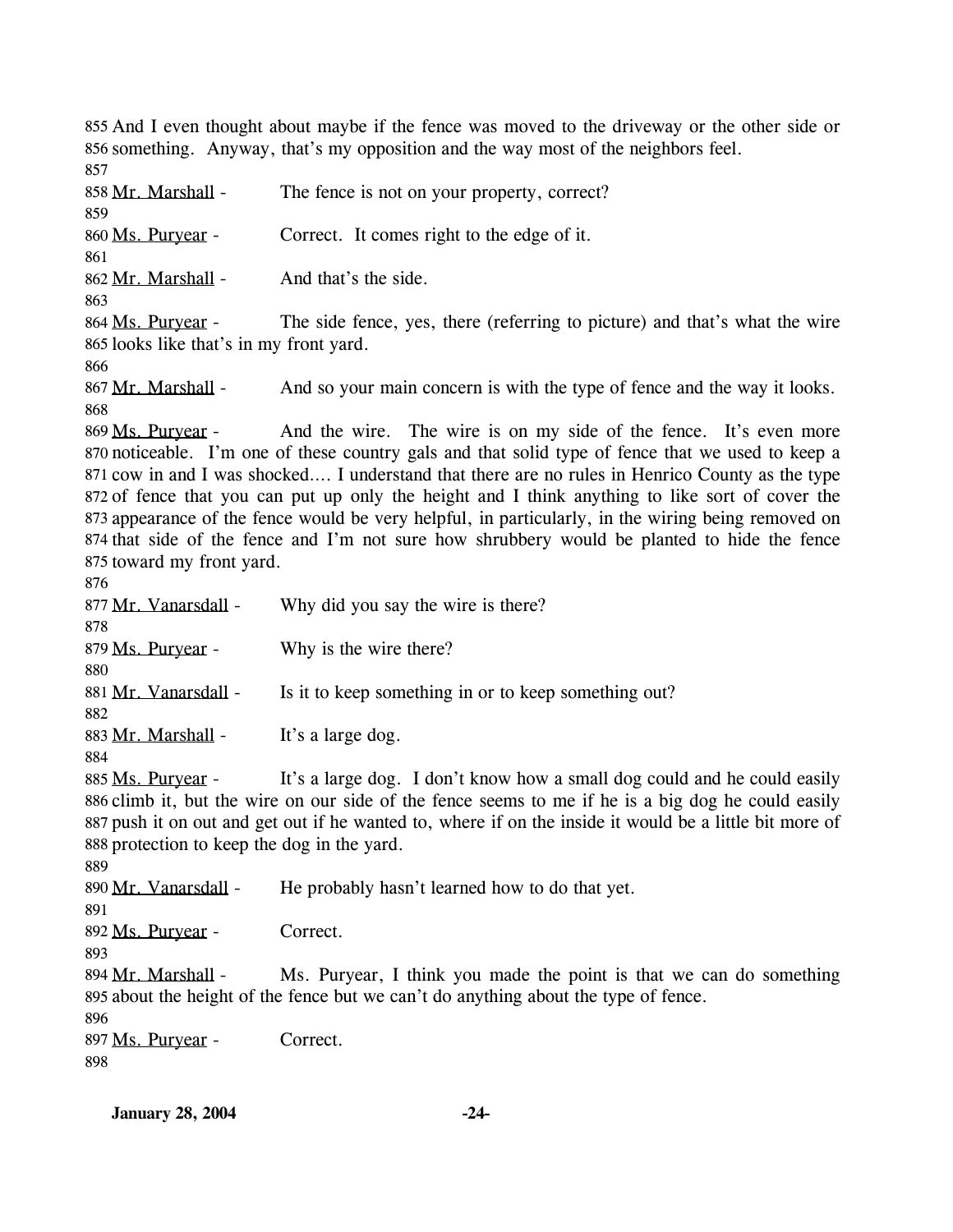That's not within our purview. But, we are going to give Ms. Bergh an 899 opportunity to work with the staff on a landscape plan and she can come back and see if that is acceptable as far as the height of the fence along the Fon-du-lac, along the front. I do have a 900 901 question for Mr. Strauss as far as the side yard. Mr. Strauss, the part that is on the side of her property, that's in compliance with the height requirements? 902 898 Mr. Marshall -903 904 Mr. Strauss - I believe that's 54 inches as well. 905 906 Mr. Marshall - And the limit is on the front, correct? 907 908 Mr. Strauss - Right. 909 So, it's not on the side. Okay. So, the side part that faces her yard is in 911 compliance with the height requirement? 910 Mr. Marshall -912 913 Mr. Strauss - Hold on just a second. 914 I think, Mr. Marshall, that is not entirely correct. This is a confusing 916 situation because of the location of this parcel. Jim, correct me if I'm wrong but I believe in 917 this case the front yard is the side of the Fon-du-lac Road side, so that's the front yard but as 918 you back off of that street, that fence on that side of the property line is considered to be in the 919 front yard all the way back until it reaches the back edge of the house. 915 Mr. Silber -920 Okay. That's my question. The part that runs down the side, that part 922 right there (referring to picture on the screen). 921 Mr. Marshall -923 924 Mr. Strauss - It's perpendicular to Fon-du-lac. 925 926 Mr. Marshall - Right. That's the side yard. 927

928 Mrs. Ware - And Ms. Puryear house is on the other side of that, is that correct?

930 Ms. Purvear - Right.

929

931

933

935

932 Mrs. Ware - So, that's considered the side yard fence?

934 Mr. Marshall - That's what I'm trying to get at, is that within the  $3\frac{1}{2}$  feet or is that...

I'll be honest, I'm confused at this point. (Discussion is going on by the 937 sidelines) John, from the front of the house back that can be seven feet, so that's not in 938 violation, but from the house plain forward that part is 12 inches too high. 936 Mr. Strauss -

| <b>January 28, 2004</b> | $-25-$                              |
|-------------------------|-------------------------------------|
| 942 Ms. Puryear -       | On both side of it.                 |
| 941                     |                                     |
| 940 Mr. Marshall -      | That's what I was trying to get at. |
| 939                     |                                     |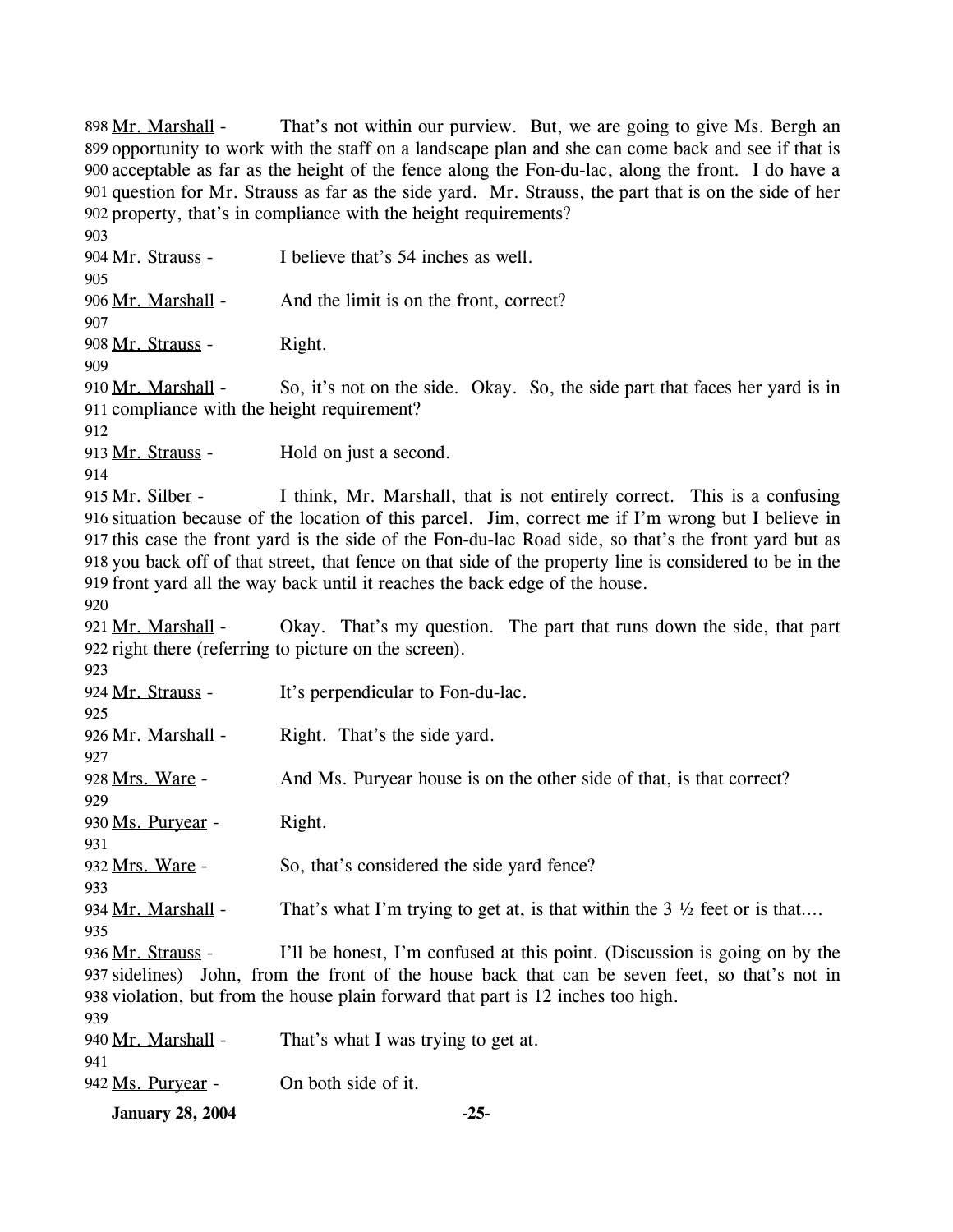So, she would have to correct it from here back to here (referring to 944 pictures on screen)? 943 Mr. Marshall -945 946 Mr. Strauss - Right. 947 948 Mr. Marshall - Now from the front.... 949 950 Mrs. Ware - Show us on here where they would need to correct it. 951 952 Mr. Strauss - From this plain of the house forward. 953 954 Mrs. Ware - Okay, so part way up the side yard. 955 Part way up the side yard. So, that may require moving the fence back 957 if there is going to be a landscape plan in front of it and it's already on the property line. 956 Mr. Marshall -958 959 Mr. Strauss - To get the room for the landscaping I would image so. 960 961 Mr. Marshall - Okay. 962 I have a question too. Maybe this is for Ms. Bergh. There is an 964 objection there seems by the opposition to the wire mesh that's placed on the outside portion of 965 the fence that faces the neighbors. What's the possibility of moving that wire mesh if that's an 966 acceptable technique here in Henrico County of moving it into the inside so that it is facing 967 your home and not the neighbor's home? 963 Mrs. Ware -968 It was a surprise to me to see that that wire was on her side of the fence 970 post anyhow. Yes, we plan to move that. 969 Ms. Bergh -971 972 Mrs. Ware - Okay. You will be agreeable to doing that? 973 Yes. The people who put the fence up did it because it was convenient 975 for them. And while I'm standing here I would like to say one thing. I've been around and 976 talked to some of my neighbors and nine of them have a signed a piece a paper that say that 977 they think that the fence is attractive and they support my right to have it, nine of them plus my 978 mail carrier. He wanted to help. There are a lot of people who thinks the fence looks good. 974 Ms. Bergh -979 980 Mrs. Ware - Okay. But, you would be agreeable to moving the mesh? 981 982 Ms. Bergh - Sure. 983 984 Mrs. Ware - Okay. 985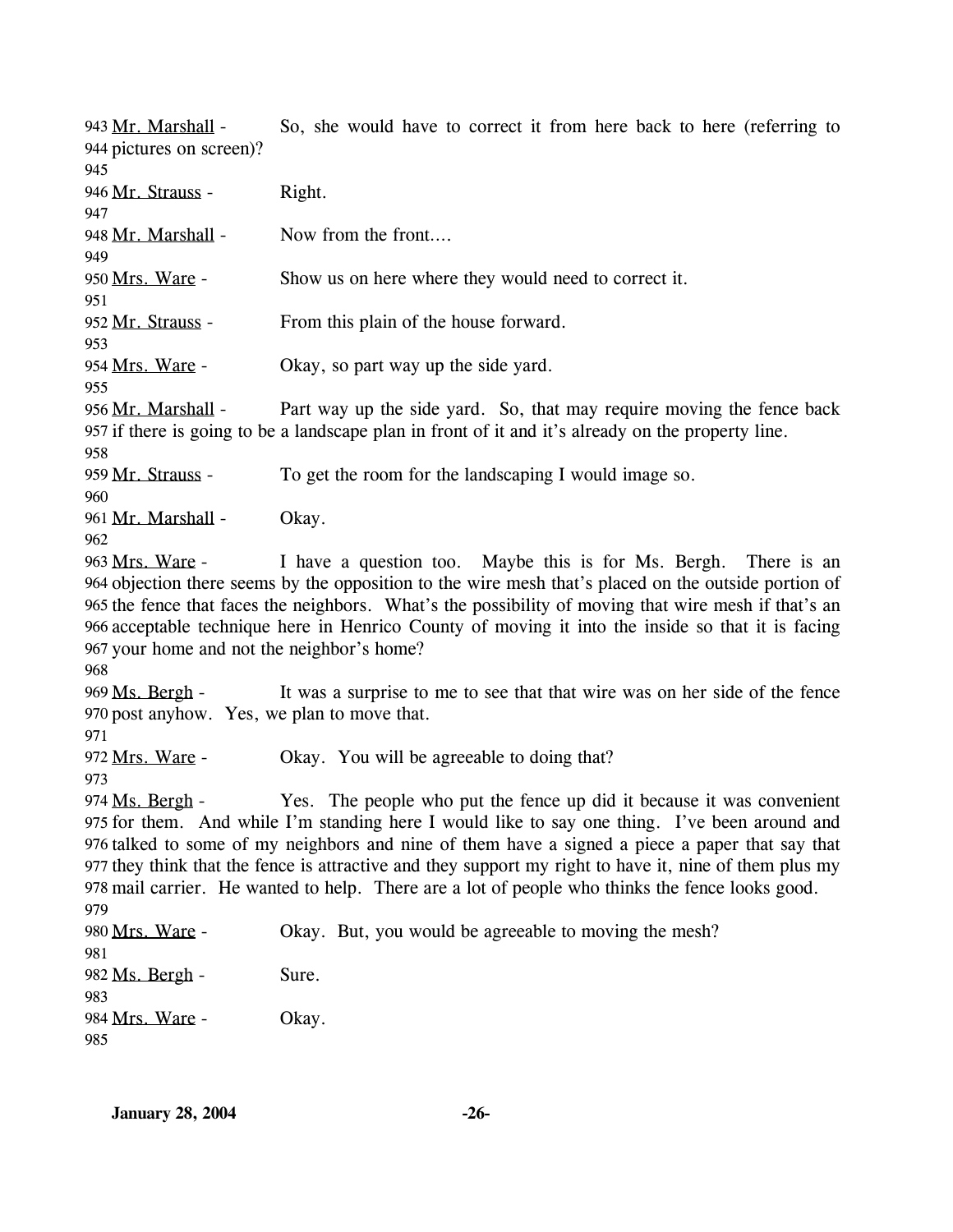I also had a letter that I've taken around the neighborhood and I think 986 there were 12 names on it in opposition that Ms. Goggin received through her email. 985 Ms. Purvear -987 988 Mrs. Ware - All right. So, you have that information then? 989 990 Ms. Goggin - Yes. 991 992 Mr. Archer - Madam Chairman, if I could just mention something here. 993 994 Mrs. Ware - Sure. 995 I had a similar case not long ago that we were able to meet a 997 compromise on. That is, I think it would be good if we could get all of the parties involved in 998 the situation with the landscaping plan because looking at it, as it is now, the right does exist to 999 have a fence of a legal height with no landscape plan at all. And I think somewhere between a 1000 good landscape plan and a little higher fence and a fence with no landscape lies the answer to 1001 this problem so I think if we work together on it we can get this resolved. Just thought I 1002 mentioned that because.... 996 Mr. Archer -1003 Would there be a deadline to have the shrubbery put in, I know you 1005 don't plant shrubbery in cold weather maybe like March or so, but will there be a deadline to 1006 have the fence moved and have the shrubbery planted? 1004 Ms. Purvear -1007 1008 Mr. Archer - I guess that could be made a part of the condition of the case. 1009 1010 Mrs. Ware - Yes, that could be made a part of the conditions. 1011 1012 Ms. Puryear - And that it would be maintained, the height of the fence? 1013 That can all be negotiated with the conditions of the landscaping plan, 1015 yes. 1014 Mrs. Ware -1016 And the front yard runs just partially on the side of my fence, across Fon-du-lac and partially on the Moorefield side as well, for a front yard. 1018 1017 Ms. Purvear -1019 1020 Mr. Marshall - Moorefield doesn't apply. 1021 I was told that it was from the front corner of one house to the front 1023 corner of the other. If you drew a direct straight line, that would be considered the front yard 1024 on a corner house. 1022 Ms. Purvear -1025 Mr. Strauss will tell you the exact area that's considered the front yard, 1027 as far as the fence height is concerned. I think it has to do with the distances along the street. 1026 Mr. Marshall -1028 1029 Mr. Strauss - That looks correct. **January 28, 2004 -27-**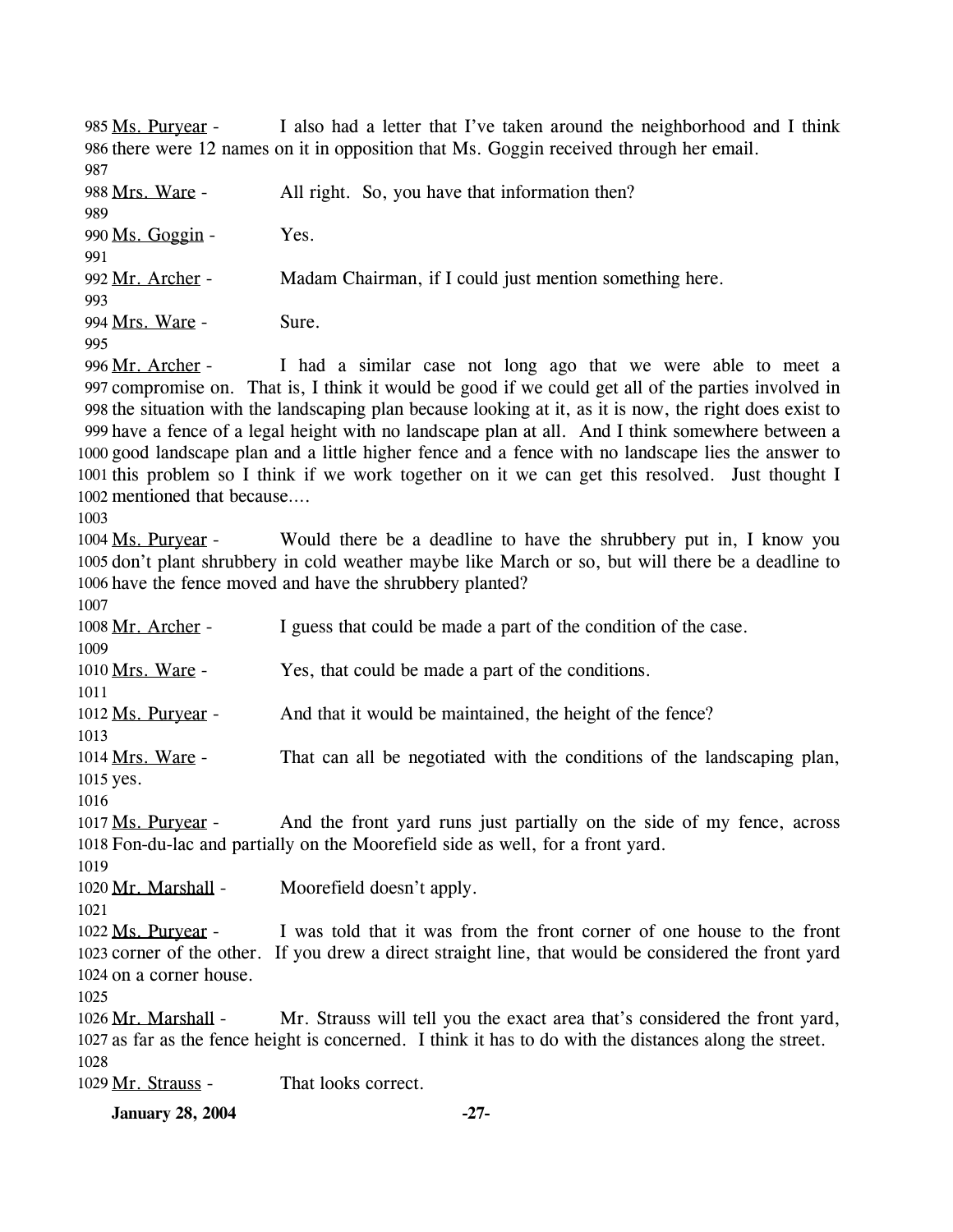I have a question. How is she going to ever know where the line starts if 1031 nobody doesn't show her? And whose responsibility is it to show her where the fence goes 1032 since the people who put the fence up didn't know? 1030 Mr. Vanarsdall -1033 1034 Mr. Strauss - I image staff could go out there and help. 1035 I don't mean to put it up I mean just draw a mark in the sand or 1037 something. 1036 Mr. Vanarsdall -1038 Mr. Vanarsdall, I think maybe your point is in this particular situation 1040 because of the corner lot situation the house being curved it is a difficult interpretation to say what is to be considered to be a front yard, but by all means the staff needs to provide for this 1041 1042 case what the requirements are relative to the location of her house. What is considered to be 1043 a front yard and where would the 42-inch requirement apply and we certainly can provide that 1044 information. 1039 Mr. Silber -1045 I know Mr. Archer went out on his and had everybody within a mile 1047 involved in it and got it straight within a half hour. 1046 Mr. Vanarsdall -1048 1049 Mr. Archer - It was not fun. 1050 I'm going to make a motion to defer this case to give the parties a chance 1052 to work on the landscape plan. Is March the 24 enough time for the staff? 1051 Mr. Marshall -1053 1054 Mr. Silber - Yes, that should be adequate. 1055 1056 Mr. Marshall - Okay. I'll make a motion to defer this case to March 24, 2004. 1057 1058 Mr. Jernigan - Second. 1059 The motion was made by Mr. Marshall and seconded by Mr. Jernigan. 1061 All those in favor say aye...all opposed say nay. The ayes have it. The motion carries. 1060 Mrs. Ware -1062 1063 The Planning Commission deferred the alternative fence height plan for West Lawn 1064 Subdivision – 8000 Moorefield Road, to its meeting on March 24, 2004. 1065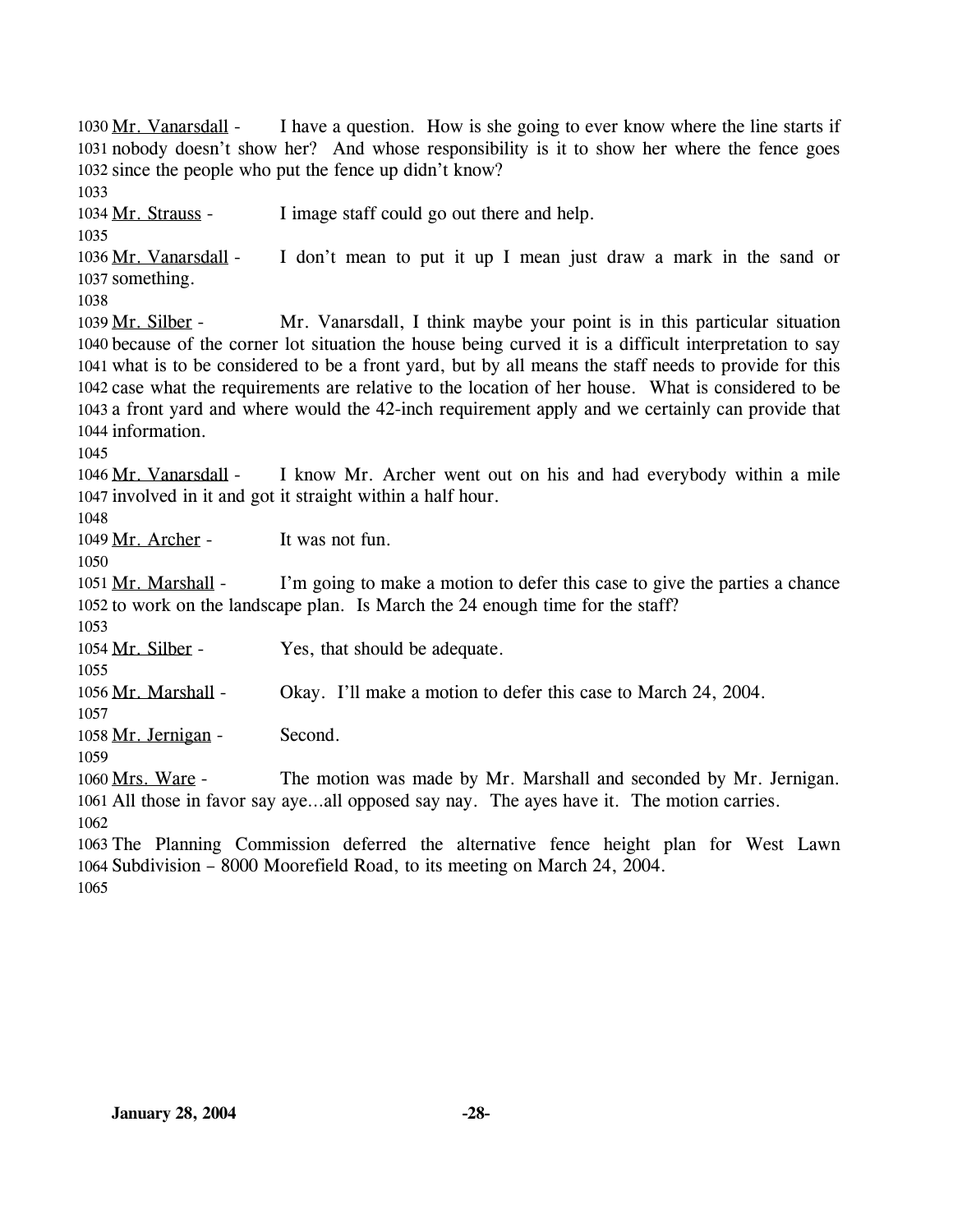#### 1065 **PLAN OF DEVELOPMENT (Deferred from the December 17, 2003, Meeting)**  1066

| POD-69-03              | McKinney & Company for Ralph L. Bradley and Yum!                 |
|------------------------|------------------------------------------------------------------|
| Long John Silvers/A&W  | Brands, Inc.: Request for approval of a plan of development,     |
| Restaurant             | as required by Chapter 24, Section 24-106 of the Henrico         |
| 4615 Williamsburg Road | County Code, to construct a one-story, 2,860 square foot         |
|                        | restaurant with drive-thru. The 1.927-acre site is located along |
|                        | the south line of Williamsburg Road (U.S. Route 60)              |
|                        | approximately 200 feet west of Laburnum Avenue at 4615           |
|                        | Williamsburg Road on parcel 816-713-0978. The zoning is B-       |
|                        | 3, Business District and M-1, Light Industrial District. County  |
|                        | water and sewer. (Varina)                                        |

1067

Is there anyone in the audience in opposition to POD-69-03, Long John 1069 Silvers/A&W Restaurant? No opposition. Good morning, Mr. McGarry. 1068 Mrs. Ware -

1070

Good morning, Madam Chairman, members of the Commission. An 1072 attorney representing the property owner for this case has sent a letter to the engineer, which 1073 is McKinney & Company, relieving them of any further authority to act on behalf of the 1074 property owner. The case cannot be recommended for approval because of environmental 1075 issues. After several phone calls to the attorney in northern Virginia and yesterday a fax to 1076 the attorney asking him if he would either like to defer it or withdraw it because we also have 1077 the option of denying the case, I did not receive a fax until this morning in return and 1078 basically the attorney handling the case is on vacation. So, the staff would point out that... 1079 although the staff could recommend denial of this case, if the Commission so desires, there is 1080 one deferral to allow him to come back off vacation and tell us what he wants to do with his 1081 application. So, staff position is that it should be denied because it can't be approved, the 1082 parties involved have all have seemed to have....The applicant which is Long John Silvers 1083 seems to be out of the picture, the engineering firm is out, so staff can recommend that this 1084 case be denied. But, you do have a deferral if you wish to use it. 1071 Mr. McGarry -1085

| 1086 Mr. Jernigan -                                  | Is there anyone in the audience representing Long John Silvers, Yum! |  |
|------------------------------------------------------|----------------------------------------------------------------------|--|
| 1087 Brands, Inc.? They have no representation here. |                                                                      |  |
| 1088                                                 |                                                                      |  |
| 1089 Mr. McGarry -                                   | Correct. They told me they would not be                              |  |
| 1090                                                 |                                                                      |  |
| 1091 Mr. Jernigan -                                  | And you said that the attorney is on vacation.                       |  |
| 1092                                                 |                                                                      |  |
| 1093 Mr. McGarry -                                   | I learned that this morning, that he is on vacation.                 |  |
| 1094                                                 |                                                                      |  |
| 1095 Mr. Jernigan -                                  | Madam Chairman, I'm going to move for denial on Long John Silvers.   |  |
| 1096                                                 |                                                                      |  |
| 1097 Mr. Marshall -                                  | Second.                                                              |  |
| 1098                                                 |                                                                      |  |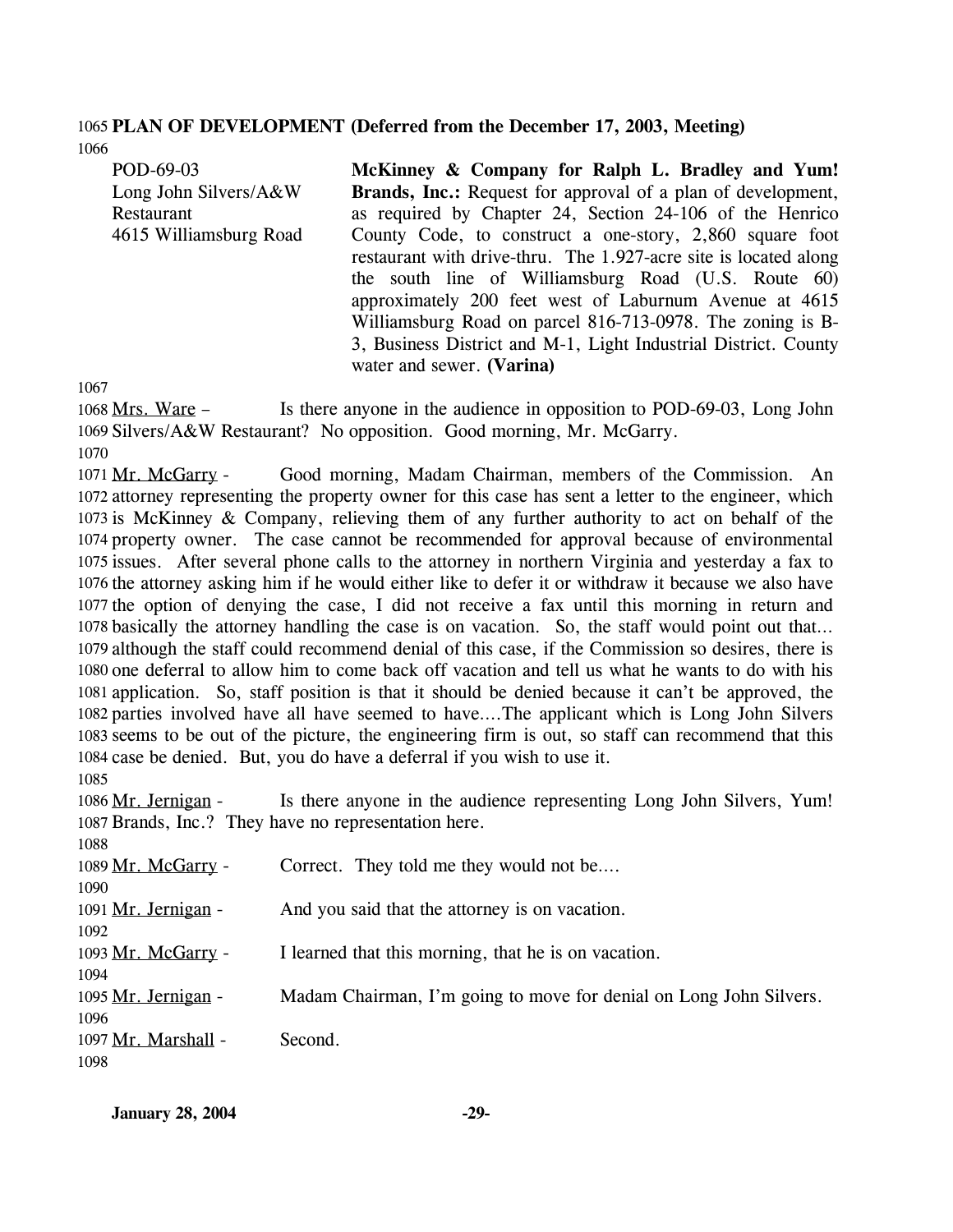The motion was made by Mr. Jernigan and seconded by Mr. Marshall. 1099 All in favor say aye...all opposed say nay. The ayes have it. The motion carries. 1098 Mrs. Ware -1100

1101 The Planning Commission denied the plan of development request for POD-69-03, Long John 1102 Silvers/A&W Restaurant at 4615 Williamsburg Road.

1103

# 1104 **PLAN OF DEVELOPMENT**

1105

POD-4-04 A & F Associates Fountain Avenue **Beamon & Associates P.C. for The Fourth JMJ Corporation and A & F Associates:** Request for approval of a plan of development, as required by Chapter 24, Section 24- 106 of the Henrico County Code, to construct a retail, service and warehouse facility. The 1.02-acre site is located at the terminus of Fountain Avenue approximately 175 feet west of Hungary Spring Road on parcel 764-752-9619. The zoning is B-3C, Business District (Conditional). County water and sewer. **(Brookland)** 

1106

Is there anyone in the audience in opposition to POD-4-04, A  $&$  F 1108 Associates Fountain Avenue? No opposition. Hello, Mr. Wilhite. 1107 Mrs. Ware-

1109

Good morning. The ll,700 square foot building proposed for the site 1111 serves as expansion of the Honda House operation which is on W. Broad Street. This 1112 property was recently rezoned back in October of 2003 also there has been a recent action on 1113 a vacation of a portion of Fountain Avenue that's being incorporated into this site. Primary 1114 building material proposed on this, this is split-face CMU with fluted split-face accents. A 1115 proffered color elevation primarily shows a tan or brown color and the majority of the front is 1116 aluminum storefront with clear glass which continues around the sides. The building has a 1117 flat roof and the architecturals pretty much match proffered the colored elevations in the 1118 rezoning case. 1110 Mr. Wilhite -

1119

 There is some concern on staff's part dealing with the fact that the applicant has removed the block wall from the plan which was to be used to screen in any outdoor storage. We also have concerns about the existing Honda House site. We want to encourage the applicant to address the storage on that site as well. We do have concerns that once this site is cleared that this existing location would become more visible.

1125

 There's an addendum item No. 36 that deals with the outdoor storage. There is a correction on a typo that I need to make. It's on page 2 of your addendum. "*Any outdoor storage will be screened with a masonry wall at the height,*" the wording should be **required by** instead of **requiring** *County Code and proffered conditions. Outside storage will not be visible over the screening wall*. With the additional condition No. 36, and the annotations on the plan, staff can recommend approval. If you have any questions, I'll be happy to answer them. 1132

1133 Mrs. Ware - Are there any questions for Mr. Wilhite?

**January 28, 2004** -30-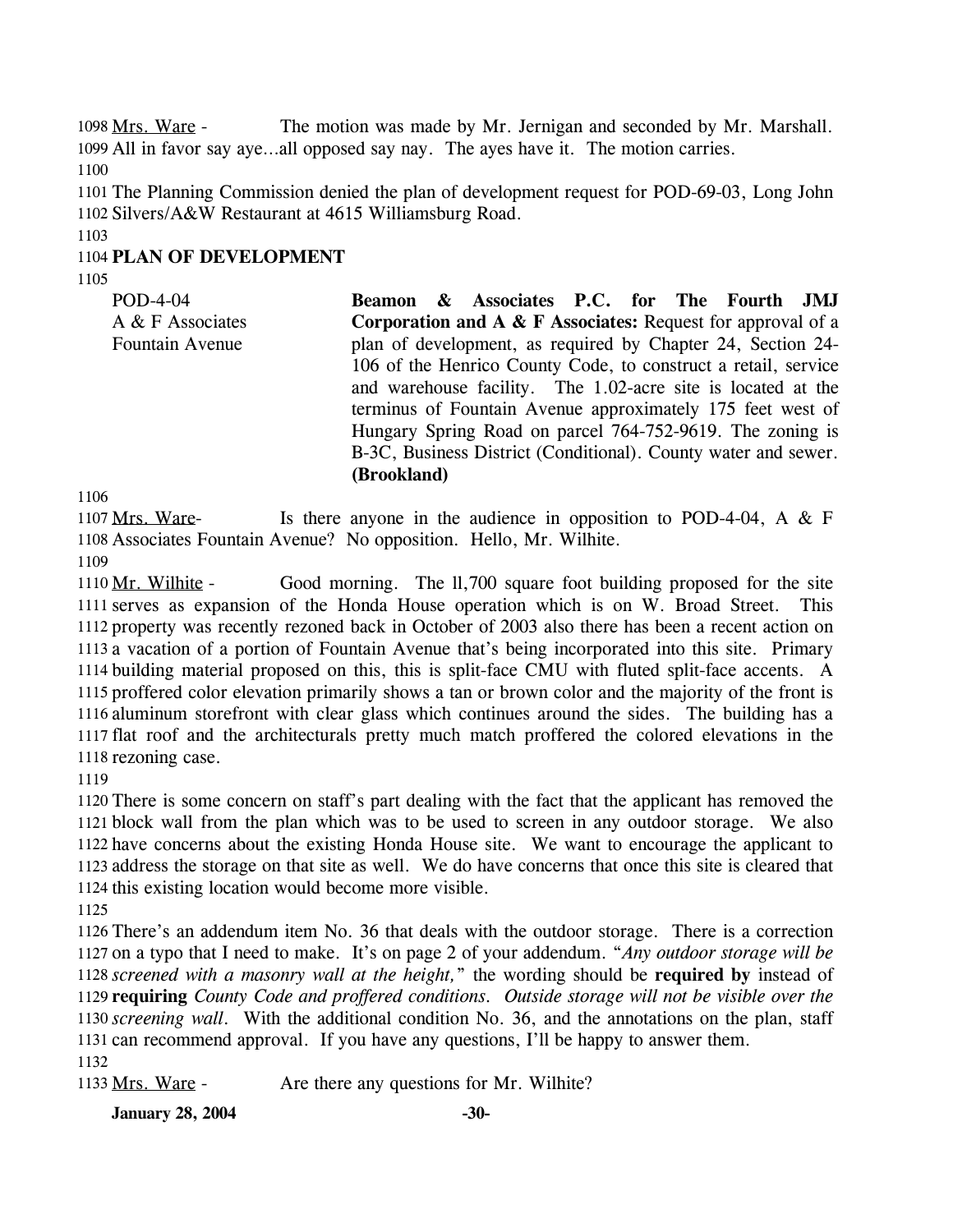I have a question, and maybe I missed that. The change that you were 1135 making was to which condition? 1134 Mr. Silber -1136 The word **requiring** should be **required** by this is the first word on the 1138 second line of condition No. 36 on the addendum. 1137 Mr. Wilhite -1139 1140 Mr. Silber - Okay, I'm with you now. Thank you. 1141 There's no opposition. Would you like to hear from the applicant, Mr. 1143 Vanarsdall? 1142 Mrs. Ware -1144 I would like to hear from Mr. Beamon, I would like to ask him one 1146 question. Good morning, Mr. Beamon. 1145 Mr. Vanarsdall -1147 1148 Mr. Beamon - How are you. I'm Jack Beamon of Beamon & Associates. 1149 Jack, I just wondered, in the original zoning case you wanted outside 1151 storage and since you don't want it now, you didn't enlarge the building so what's going to 1152 take the place of the outside storage? 1150 Mr. Vanarsdall -1153 Basically, the layout that we provided with the staff shows an area in the 1155 back of the building inside that he's going to use for storage now. By building the block walls 1156 and having the storage in the back, Ernie, the cost of a 10-foot block wall supposedly in the 1157 area that we were obtaining just wasn't feasible. So, the owner decided to store everything 1158 inside the building. 1154 Mr. Beamon -1159 I understand. Do you know why the proffer on the case was worded 1161 the way it was? 1160 Mr. Vanarsdall -1162 1163 Mr. Beamon - Know I don't. 1164 I have it here. This is a letter to Mr. Upshure signed by the County 1166 Manager in October of 2003. It says any outside storage will be screen with a masonry wall 1167 in the height to be maximum to be permitted by code, and that will be 10 feet. 1165 Mr. Vanarsdall -1168 1169 Mr. Beamon - That is correct. 1170 The reason for that was what Mr. Wilhite mentioned that when we 1172 walked up and down what I call an alley back there in Fountain Square there was just as much 1173 over top of the fence almost as there was in it. So, we felt like that wall should be as tall as it 1174 could be, maximum. So, I think that you might not have understood why we wanted the 10 1175 feet. 1171 Mr. Vanarsdall -1176 1177 Mr. Beamon - No, I didn't understand it. 1178

**January 28, 2004 -31-**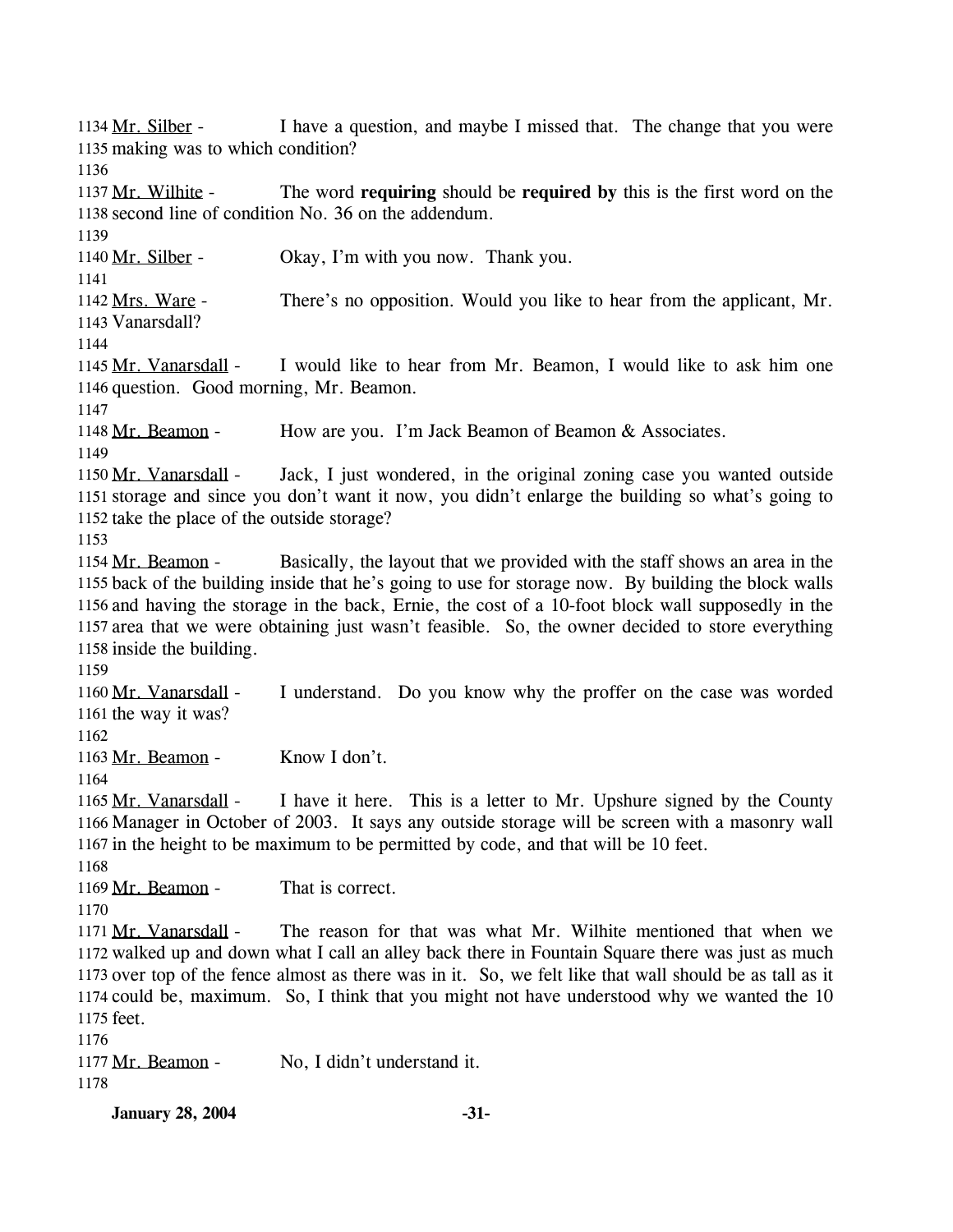So, that's what that was. But, the proffer also said that "any outdoor" 1180 storage will be screen." So, since you are not going to have it then.... 1179 Mr. Vanarsdall -1181 1182 Mr. Beamon - No, we are not going to have it. 1183 1184 Mr. Vanarsdall - That's all the questions that I have. 1185 So, Mr. Vanarsdall, if I understand this correctly, if they do decide to 1187 have outside storage at some later date, then a masonry wall would be required. 1186 Mr. Silber -1188 Yes, that's condition No. 36. We are going to add it on it. If you do 1190 ever decide to have it, you will need the wall. 1189 Mr. Vanarsdall -1191 1192 Mr. Beamon - We are in agreement. 1193 1194 Mr. Vanarsdall - Thank you. 1195 1196 Mr. Beamon - Thank you. 1197 1198 Mrs. Ware - Is that it, Mr. Vanarsdall? 1199

I want to thank Mr. Wilhite and Ms. Goggin for the good work you did 1201 on that. I would like to recommend approval of POD-4-04, A  $&$  F Associates, Fountain 1202 Avenue. I would like to put No. 9 amended and No. 11 amended. Well, we don't really 1203 need No. 11 just No. 9 amended on there. Then on the addendum we are going to add to 1204 condition No. 36, it's No. 26 on here now, let's see where do we add it? We made it No. 36 1205 and I would like to change it to say "Any outside storage will be screened with a masonry 1206 wall at the height required by County Code and proffered conditions" I would like to add 1207 "Number 6 in the conditional rezoning case C-28C-03 dated October 23, 2003." And I would 1208 like to go with the annotations on the plans and the standard conditions for developments of 1209 this type and conditions Nos. 23 through 36. 1200 Mr. Vanarsdall -

1210

1211 Mrs. Ware - Second.

1212

The motion was made by Mr. Vanarsdall and seconded by Mr. 1214 Vanarsdall. All in favor say aye...all opposed say nay. The ayes have it. The motion 1215 carries. 1213 Mrs. Ware -

1216

1217 The Planning Commission approved POD-4-04, A & F Associates on Fountain Avenue, 1218 subject to the annotations on the plans, the standard conditions attached to these minutes for 1219 developments of this type and the following additional conditions:

1220

1221 1222 1223 9. **AMENDED** - A detailed landscaping plan shall be submitted to the Planning Office for review and Planning Commission approval prior to the issuance of any occupancy permits.

**January 28, 2004 -32-**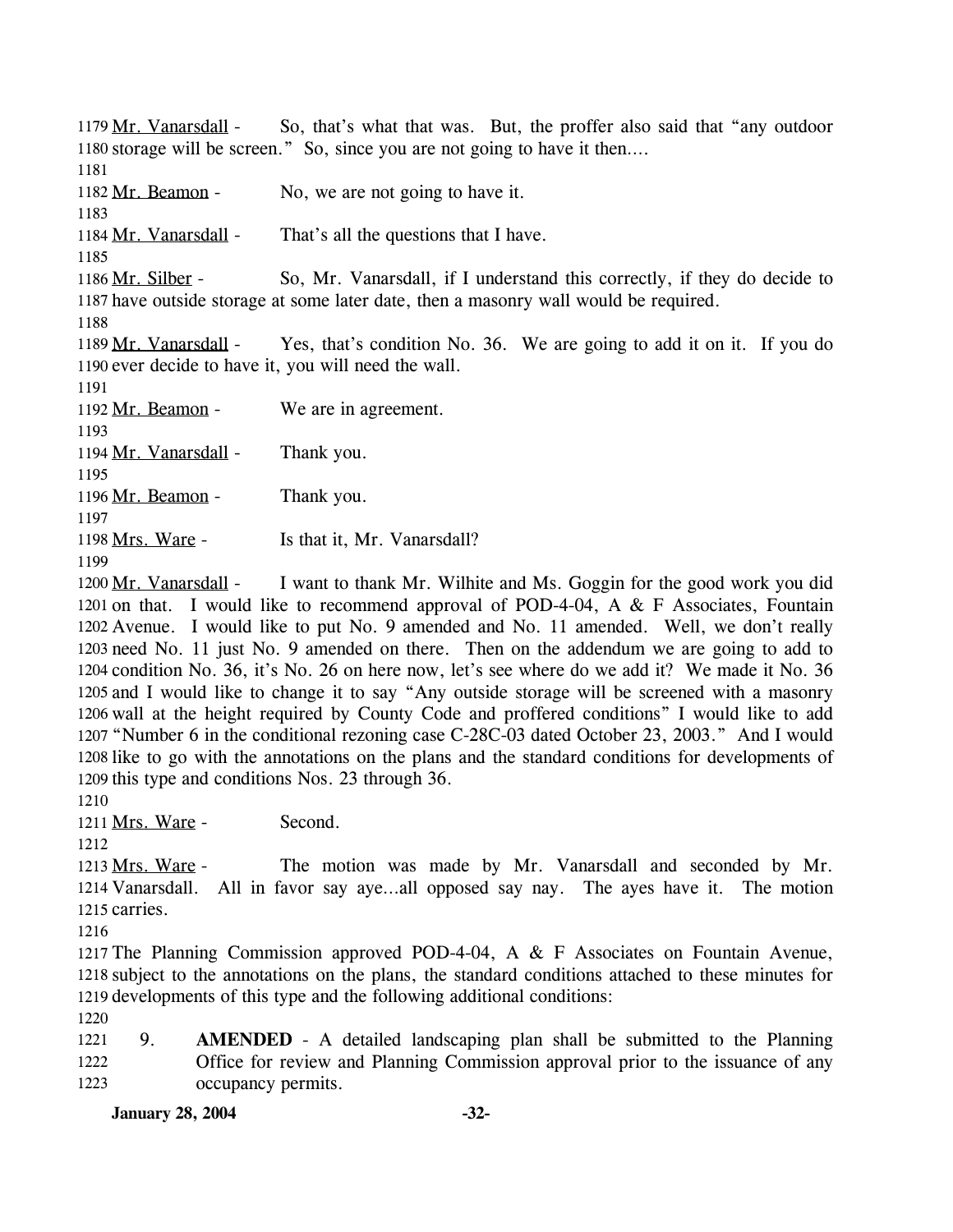- 23. The easements for drainage and utilities as shown on approved plans shall be granted to the County in a form acceptable to the County Attorney prior to any occupancy permits being issued. The easement plats and any other required information shall be submitted to the County Real Property Agent at least sixty (60) days prior to requesting occupancy permits. 1224 23. 1225 1226 1227 1228
- 1229 24. 1230 The developer shall provide fire hydrants as required by the Department of Public Utilities and Division of Fire.
- 1231 25. All service work shall be conducted entirely within the enclosed building.
- 1232 26. Outside storage shall not be permitted unless completely screened.
- 1233 27. 1234 The proffers approved as a part of zoning case C-28C-03 shall be incorporated in this approval.
- 1235 28. 1236 1237 Any necessary off-site drainage and/or water and sewer easements must be obtained in a form acceptable to the County Attorney prior to final approval of the construction plans.
- 1238 29. 1239 1240 29. Deviations from County standards for pavement, curb or curb and gutter design shall be approved by the County Engineer prior to final approval of the construction plans by the Department of Public Works.
- 1241 30. 1242 The loading areas shall be subject to the requirements of Chapter 24, Section 24-97(b) of the Henrico County Code.
- 1243 31. 1244 Storm water retention, based on the 50-10 concept, shall be incorporated into the drainage plans.
- 1245 32. 1246 1247 Insurance Services Office (ISO) calculations must be included with the plans and contracts and must be approved by the Department of Public Utilities prior to the issuance of a building permit.
- 1248 33. 1249 1250 Approval of the construction plans by the Department of Public Works does not establish the curb and gutter elevations along the Henrico County maintained right-ofway. The elevations will be set by Henrico County.
- 1251 34. 1252 1253 Evidence of a joint ingress/egress and maintenance agreement must be submitted to the Planning Office and approved prior to issuance of a certificate of occupancy for this development.
- 1254 35. 1255 1256 1257 1258 The location of all existing and proposed utility and mechanical equipment (including HVAC units, electric meters, junction and accessory boxes, transformers, and generators) shall be identified on the landscape plans. All equipment shall be screened by such measures as determined appropriate by the Director of Planning or the Planning Commission at the time of plan approval**.**
- 1259 36. 1260 1261 1262 Any outdoor storage will be screened with a masonry wall at the height required by County Code, proffered conditions and condition No. 6 of rezoning case C-28C-03 dated **October 23, 2003**. Any items that are stored will not be visible over the screening wall.
- 1263

Madam Chairman, before we go on to the next case, I was informed this 1265 morning that the County must have been inadvertently added to by SPAM blocker as an 1266 undesirable web site and my e-mails have been returned back to you and I apologize for that. 1267 You are not really undesirable. I'll correct that as soon as I get back to my office. 1264 Mr. Archer -1268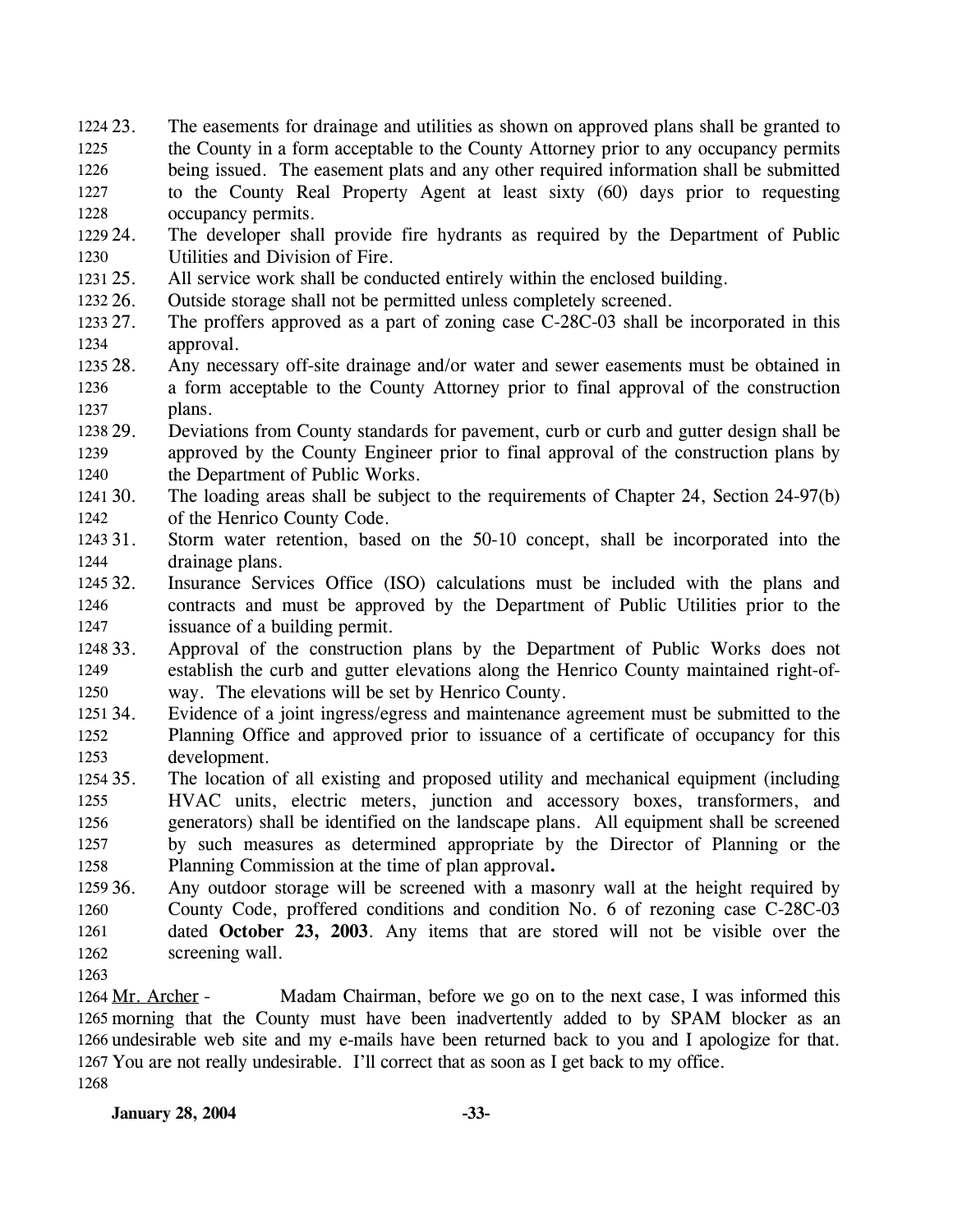#### 1269 **PLAN OF DEVELOPMENT**

1270

POD-6-04 Lakefield Mews -3 4400 Miller's Lane **G. Stuart Grattan for B & B Associates:** Request for approval of a plan of development, as required by Chapter 24, Section 24-106 of the Henrico County Code, to construct a 28 unit apartment development with three, two-story buildings totaling 26,000 square feet. The 2.29-acre site is located on the west line of Millers Lane approximately 765 feet north of Gay Avenue on parcel 811-717-9163. The zoning is R-5, General Residence District. County water and sewer. **(Varina)** 

1271

Is there anyone in the audience in opposition to POD-6-04, Lakefield 1273 Mews? No opposition. Mr. McGarry. 1272 Mrs. Ware -

1274

The staff's review is complete on this plan. The staff and engineer are in 1276 agreement. The only issue that came up was the issue of the RVs, the screening of them as 1277 required by the multi-family guidelines. This is going to be handled in condition No. 33 on your 1278 addendum. That reads: The owner shall prohibit recreational vehicle parking in the leases. He 1279 is doing this in lieu of providing a screened parking area for RVs. With that, staff can 1280 recommend approval subject to the annotations on the plan, the standard conditions and Nos. 23 1281 through 33, the last one being on your addendum. 1275 Mr. McGarry -

1282

Are there any questions for Mr. McGarry? Would you like to hear from 1284 the applicant, Mr. Jernigan? 1283 Mrs. Ware -

1285

No, ma'am. I'll tell you, I looked at these apartments and they meet all of 1287 staff's recommendation. They are proffered by right... they could put up 33 units and they are 1288 putting up 28. I went recently just this week to check this site out and everything is neat its an 1289 asset to the Varina community. So, at this point, I'm just going to move for approval of POD-6-1290 04 Lakefield Mews, subject to the standard conditions for developments of this type and the 1291 following additional conditions Nos. 23 through 32 and on the addendum No. 33. 1286 Mr. Jernigan -

1292

1293 Mr. Vanarsdall - Second.

1294

The motion was made by Mr. Jernigan and seconded by Mr. Vanarsdall. 1296 All in favor say aye...all opposed say nay. The ayes have it. The motion carries. 1295 Mrs. Ware -

1297

1298 The Planning Commission approved POD-6-04, Lakefield Mews – 3 – 4400 Miller's Lane, 1299 subject to the annotations on the plan, the standard conditions for developments of this type, and 1300 the following additional conditions:

1301

1302 23. The unit house numbers shall be visible from the parking areas and drives.

1303 24. 1304 1305 24. The names of streets, drives, courts and parking areas shall be approved by the Richmond Regional Planning District Commission and such names shall be included on the construction plans prior to their approval. The standard street name signs shall be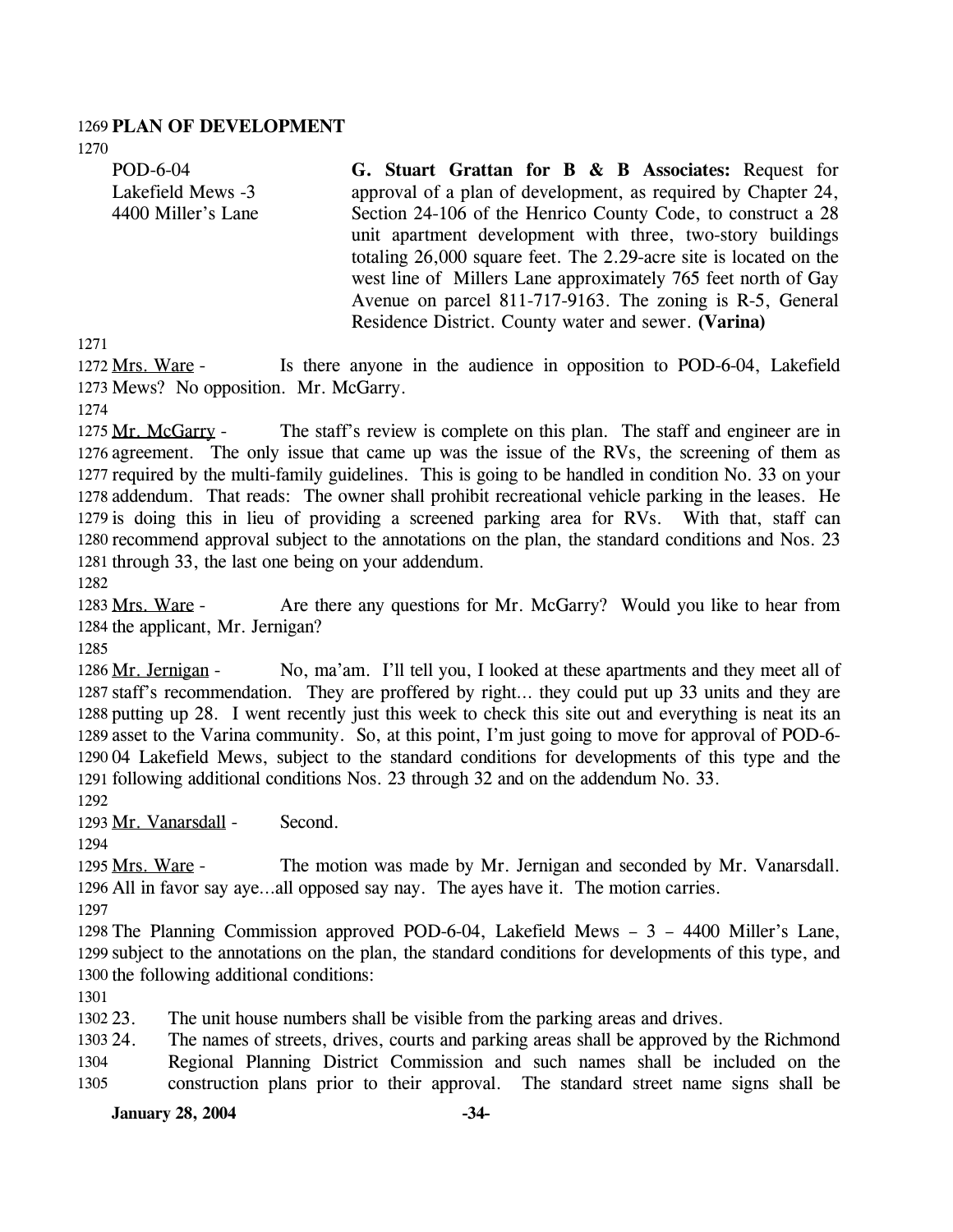1306 ordered from the County and installed prior to any occupancy permit approval.

1307 25. 1308 The developer shall provide fire hydrants as required by the Department of Public Utilities and Division of Fire.

1309 26. 1310 1311 26. Any necessary off-site drainage and/or water and sewer easements must be obtained in a form acceptable to the County Attorney prior to final approval of the construction plans.

1312 27. 1313 1314 27. Deviations from County standards for pavement, curb or curb and gutter design shall be approved by the County Engineer prior to final approval of the construction plans by the Department of Public Works.

- 1315 28. 1316 1317 1318 1319 The pavement shall be of an SM-2A type and shall be constructed in accordance with County standard and specifications. The developer shall post a defect bond for the construction of roads, driveways, and parking areas. The defect bond shall remain in effect for a period of three years from the date of the issuance of the final occupancy permit.
- 1320 29. 1321 1322 Insurance Services Office (ISO) calculations must be included with the plans and contracts and must be approved by the Department of Public Utilities prior to the issuance of a building permit.
- 1323 30. 1324 1325 Approval of the construction plans by the Department of Public Works does not establish the curb and gutter elevations along the Henrico County maintained right-ofway. The elevations will be set by Henrico County.
- 1326 31. 1327 Provide a driveway emergency access gate and pedestrian gate in the existing fence which connects to the existing Lakefield Mews complex.
- 1328 32. 1329 32. Provide evidence of approval by the Fire Chief prior to issuance of any certificate of occupancy.
- 1330 33. The owner shall prohibit recreational vehicle parking in the leases.

1331

#### 1332 **SUBDIVISION**

1333

Garland Estates (January 2004 Plan) **G. Stuart Grattan, P.E. for John A. & Lois C. Crown:** The 4.9-acre site proposed for a subdivision of 13 single-family homes is located along the west line of Three Chopt Road approximately 390 feet south of Fort King Road on parcels 751-751-5400 and 751-750-6083. The zoning is R-2A, One-Family Residence District. County water and sewer. **(Tuckahoe) 13 Lots** 

1334

Is there anyone in the audience in opposition to subdivision Garland Estates (January 2004 Plan)? No opposition. Mr. Wilhite. 1336 1335 Mrs. Ware -

1337

Thank you, Madam Chairman. We are handing out a revised plan that we 1339 received last week. This revised plan addresses some of the staff's comments. First of all, 1340 dealing with additional dedication along Three Chopt Road and also about the ultimate design of 1341 cul-de-sac lots at the end of Garland Estates Court. Staff has reviewed the revision and while 1342 staff recognizes that it does meet all technical requirements of the Code we do have some 1343 concerns over the quality of the lot design. First of all, dealing with the two lots adjacent to 1338 Mr. Wilhite -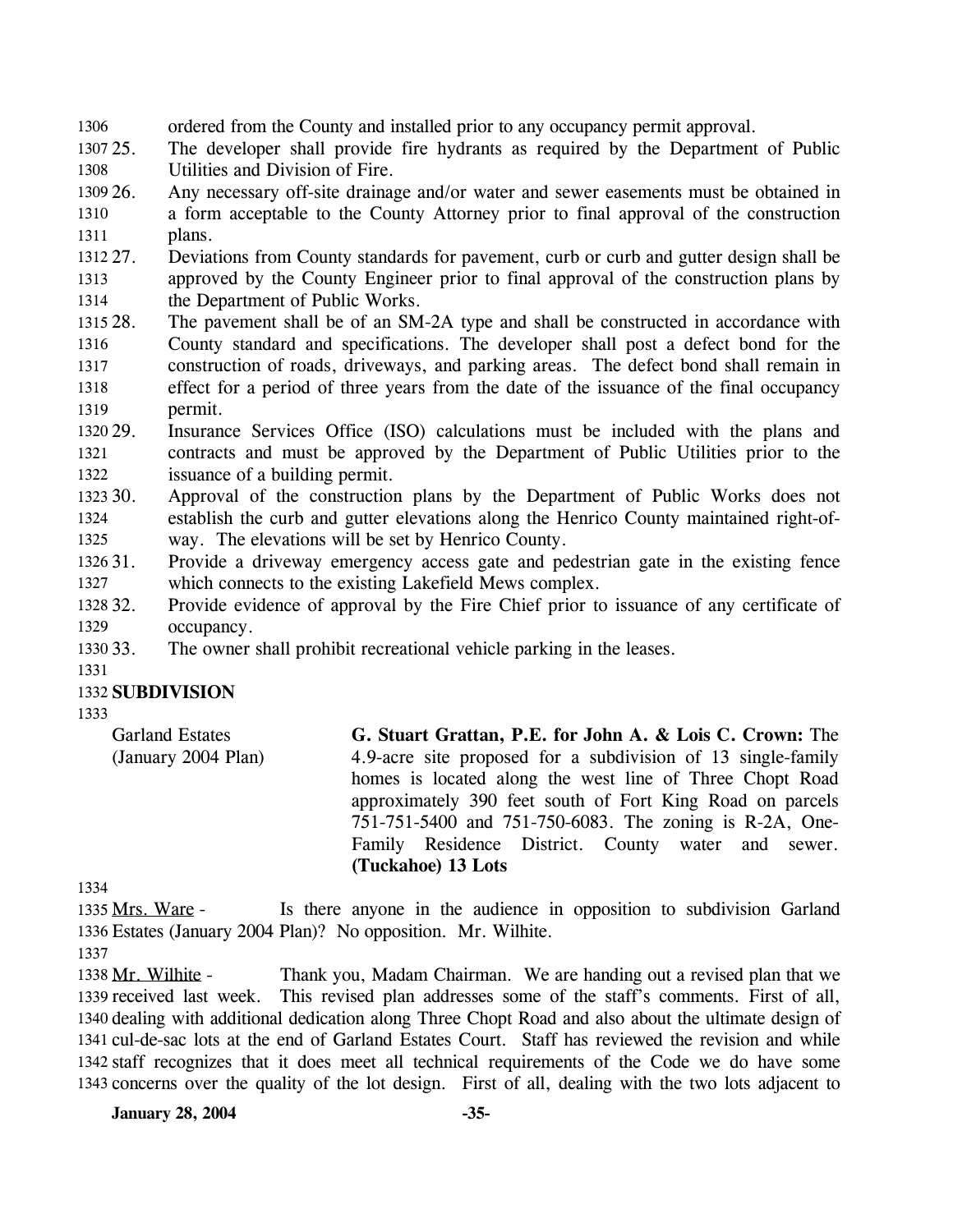1344 Three Chopt Road; since Three Chopt Road is a major collector and in order to meet the new 1345 setback requirements from there on the sideyards the applicant has had to reduce the size of the 1346 lots' buildable area down quite a bit. He does show a footprint for a house that would meet the 1347 minimum house size requirements, but at this point he does not have a builder in mind with an 1348 actual footprint. Staff has concerns that once the builder has been contracted they may find it 1349 very difficult to put a house on these two lots because of the reduction in buildable areas. 1350

1351 Also, in order to make the cul-de-sac lot requirements work they have had to modify the front 1352 building lines on lots 4 and 9, which are standard lots, and there are very minimal buildable areas 1353 on some of the cul-de-sac lots at the very end of Garland Estates Court.

1354

 As I stated, while this meets the technical requirements of the Code and staff could recommend approval we would suggest to the applicant that he should consider actually losing one lot, and redesigning the lots to provide more space. As of right now 10 of the 13 lots in the subdivision are essentially at the minimum square footage for the zoning district. I'll be happy to answer any questions you may have.

1360

Are there any question for Mr. Wilhite? Thank you. At this point, I 1362 would like to hear from the applicant please. Hello. 1361 Mrs. Ware -

1363

1364 Mr. Grattan - Good morning. I'm Stuart Grattan with Grattan Associates.

1365

Mr. Grattan, would you address the concerns that staff has expressed 1367 about the setbacks and the footprints of these houses on these first two lots? 1366 Mrs. Ware -1368

The first two lots being, this isn't numbered, but the two adjacent to Three 1370 Chopt, yes. 1369 Mr. Grattan -

1371

1372 Mrs. Ware - The ones along Three Chopt.

1373

The ones along Three Chopt, yes. They meet code. As far as the building 1375 size, I can't remember off the top of my head, but I think the width of that front chunk of the 1376 building that we've got shown on there.... Somewhere within the 25-foot-wide range, so I just try 1377 to envision what this house would be should you walk in. For 25 feet you could have a foyer and 1378 one from coming off to the side and then there is a tremendous amount of space heading straight 1379 back. So, it's not common, it would be an unusual footprint for a house, but the question is will 1380 it work? Yes. Does it meet code? Yes. And can a house be built there that would suit current 1381 living needs? I think yes. It meets the minimum square footage requirement and with the value 1382 of these lots today I think it's worth the effort to get this lot approved. 1374 Mr. Grattan -1383

Mr. Grattan, I think maybe where staff is coming from is that the Board of 1385 Supervisors, about two years ago, passed an ordinance that requires these lots adjacent to major 1386 roads to be wider so that the houses could be moved farther away from these major roads. And 1387 yes while you have met the requirements, it's going to leave you with a lot that is not much 1388 larger than a lot that we normally see in this situation. It's going to squeeze the buildable area 1384 Mr. Silber -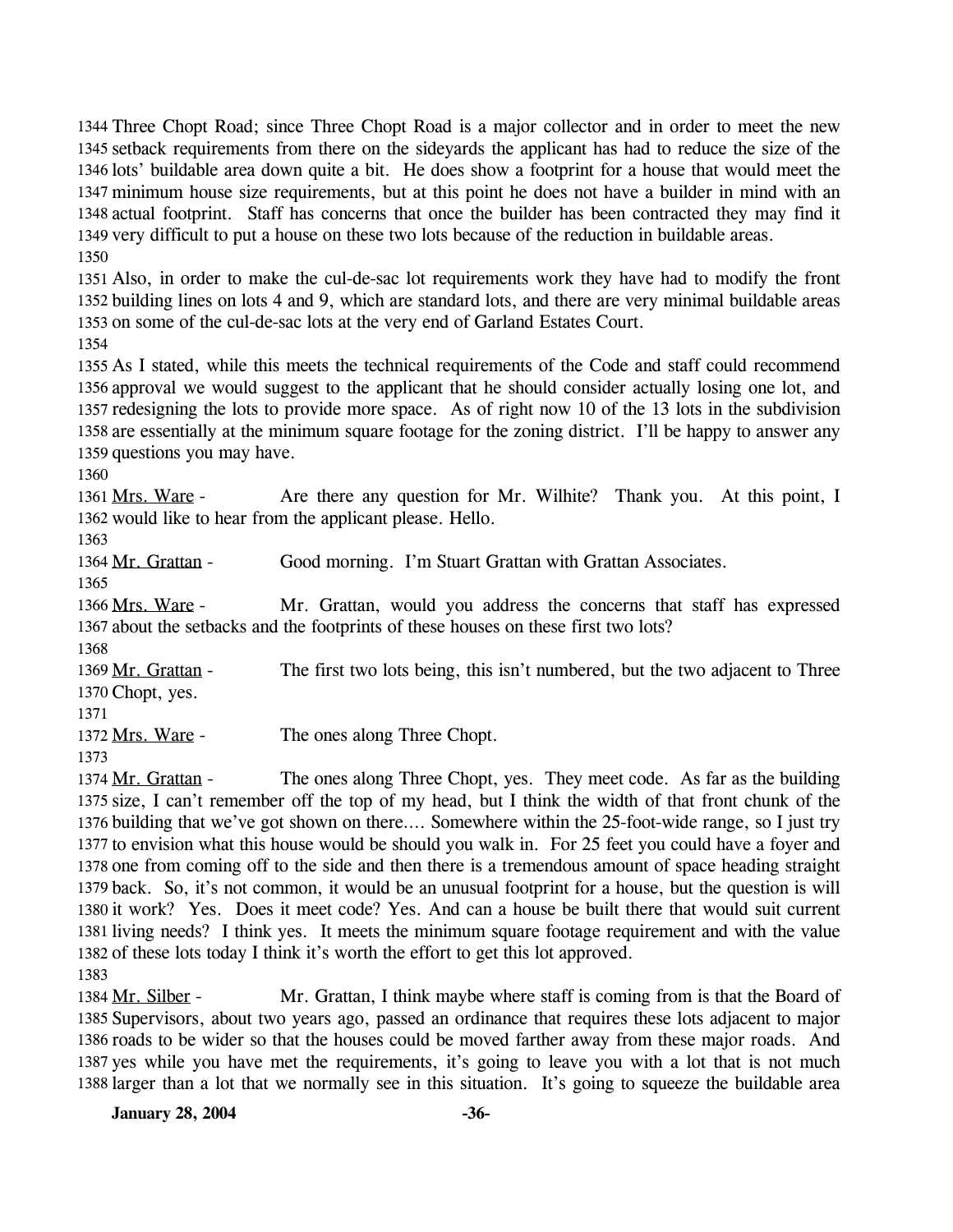1389 considerably. I think the staffs concern is that, it's two-fold, one is that it may be difficult to get 1390 a house on both lots No. 1 and 13, which are adjacent to Three Chopt Road because of the 1391 buildable area that you have left. And, we are concerned that this may end up being a situation 1392 where a builder may want to come in and argue a case for a variance arguing that there is a lot of 1393 space between potentially the house and Three Chopt Road, therefore, really defeating the entire 1394 purpose of this ordinance amendment the Board just passed. So, we are raising it as a concern. 1395

 Secondarily, many of these lots, I think Mr. Wilhite said 10 of the 13 lots are at the bear minimum, so you have very little space here to negotiate and to move lines to make it all work. Yes, you meet the requirements, you are right at the requirements, but the buildable area is so minimal that we are just not sure if today's houses that are becoming larger and larger can actually fit here without a future request for a variance. Reduction of one lot on this subdivision could correct all of these problems.

1402

I understand that, but that's a significant monetary hit that this owner is 1404 taking. The value of these lots in this area are remarkable, and to eliminate a lot to prohibit or 1405 maybe prevent the need or the potential for future variance, I think a lot of that is, if the County 1406 doesn't want variances I think that you just need to deny them. You've got a 37-foot setback off 1407 of Three Chopt Road and that meets the need that you mentioned earlier about these high 1408 collector roads and so on, high-traffic roads moving the building off of it. We think that we can 1409 get a house on here. If you all approve us for 13 lots, in that time I think the conditions reads 1410 that I have to show you guys the footprint of a house that will fit on there. And if at that time, we 1411 can't satisfy ourselves with finding that then we have the right to back if off to twelve at that 1412 time. But our request right now meets code, and I believe it is permitted by right, and I would 1413 like to have it approved. If we can't work out the fine details with staff later, we may decide our 1414 option is to back off to twelve. 1403 Mr. Grattan -

1415

As I said, you meet the requirements and we are recommending that this 1417 be approved but we want you to understand that this has potential of being a problem once the 1418 builder comes in to locate a house. You just stipulated that you think a house can work on those 1419 two lots, I would like for you to state for the record, that you will work with the builder to make 1420 sure that houses will be place on Lots 1 and 13 without coming forth with a variance. 1416 Mr. Silber -1421

I believe the condition, I don't know what number is it, but the one Kevin 1423 added, pretty much require that we have that worked out before recordation, or what's the 1424 deadline? It's condition No. 12. "Showing a dwelling situated on Lots 1 and 13 to determine if 1425 the lot design is adequate to meet the requirements of Chapter 24, of the Henrico County Code." 1426 I shall furnish staff a plan showing a dwelling. That's something we need to work out. And it is 1427 my understanding, if it doesn't work out and we can't meet staff's approval at that time then we 1428 could back it off to twelve lots then, without coming back to the Commission, mind you. Is that 1429 correct? We can go from 13 to twelve without coming back but I cannot go from 12 to 13 1430 without your approval today. 1422 Mr. Grattan -

Mr. Grattan, just as an observation. If the subdivision was 12 in lieu of 13 1432 lots, which would require those 12 lots to be resized and made larger, would that not add 1433 additional monetary value to those lots and even to the size of those houses that could fit on the 1431 Mr. Archer -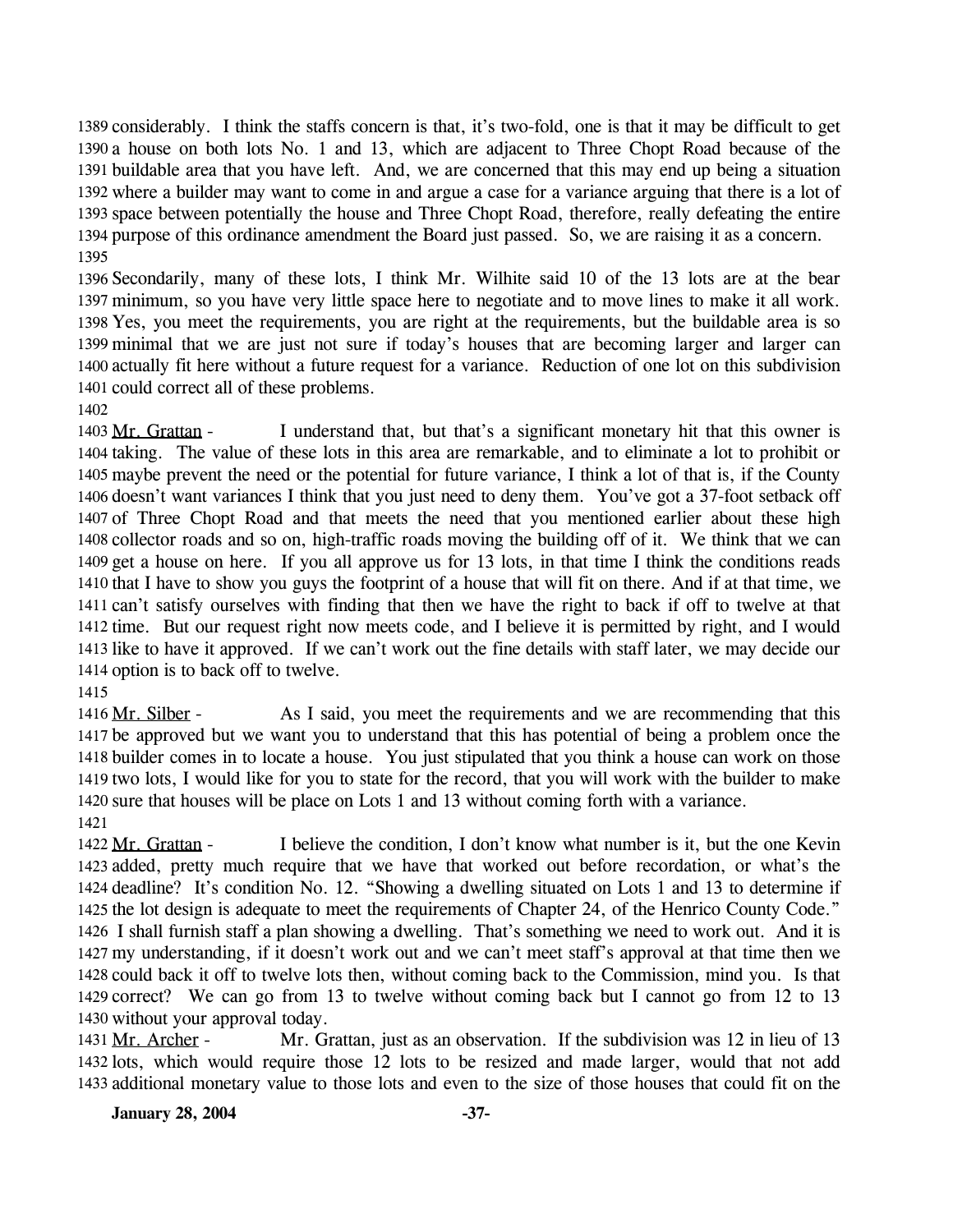1434 lots? I'm just wondering, I'm not a builder, I don't know.

1435

I'm not a builder either, but my experience has shown that some of those 1437 cul-de-sac lots exceed the minimum square footage and I wouldn't image that they would sell 1438 for more than some of these others. I truly believe that the two lots on Three Chopt would be 1439 at a discount but I don't think they would be half the value. 1436 Mr. Grattan -

1440

I was just curious as to how that might work if you could devise another 1442 plan because I'm just thinking the larger the lot, the more value the lot, therefore the more you 1443 can sell it for and perhaps even a larger house you could build on it which would also sell for 1444 more and I was just wondering how those things would counterbalance between 12 and 13. 1441 Mr. Archer -1445

I haven't gone through that exercise but in the 18 years I've been 1447 designing subdivisions, I'm getting a lot of pressure from the developer side to get every lot 1448 they can. So, that's telling me one thing that a lot is worth a significant amount of money. 1446 Mr. Grattan -1440

| 1450 Mr. Archer -         | Well, I understand that.   |
|---------------------------|----------------------------|
| 1451                      |                            |
| 1452 Mrs. Ware -          | Well, that's what you did. |
| 1453<br>1454 Mr. Silber - | So, you did a great job.   |
| 1455                      |                            |
| 1456 Mr. Grattan -        | Thank you.                 |
| 1457                      |                            |

Thank you, Mr. Grattan. You do meet code, and it's stuffed in there, so 1459 I'm going to approve it but Mr. Grattan has stated on the record, and we do have the condition 1460 that he's going to have to show that these can go in here, No. 13 can go in here, and fit 1461 reasonably and meet the requirements. So, with that, I move that Garland Estates be approved 1462 subject to the standard conditions for subdivisions served by public utilities and the following 1463 additional conditions Nos. 12, 13, and 14. 1458 Mrs. Ware -

1464

1465 Mr. Vanarsdall - Second.

1466

The motion was made by Mrs. Ware and seconded by Mr. Vanarsdall. 1468 All in favor say aye...all opposed say nay. The ayes have it. The motion carries. 1467 Mrs. Ware -

1469

 The Planning Commission granted conditional approval to subdivision Garland Estates (January 2004 Plan) subject to the annotations on the plans, the standard conditions attached to these minutes for subdivisions served by public utilities, and the following additional conditions: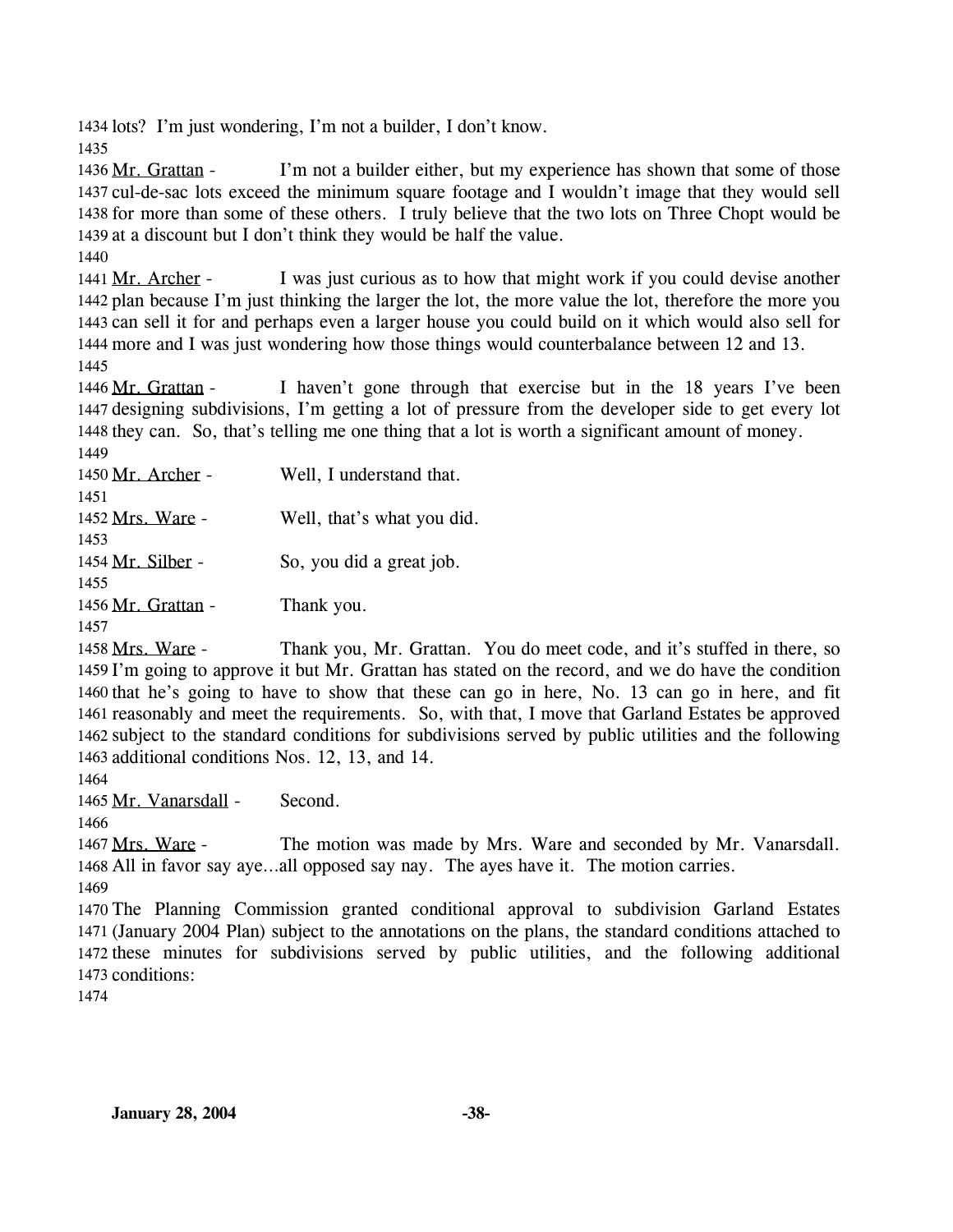12. Prior to requesting final approval, the engineer shall furnish the Planning Staff a plan showing a dwelling situated on Lots 1 and 13 to determine if the lot design is adequate to meet the requirements of Chapter 24, of the Henrico County Code. 1474 12. 1475 1476

1477 13. 13. The detailed plant list and specifications for the landscaping to be provided within the 25-

1478 1479 foot-wide planting strip easement along Three Chopt Road shall be submitted to the Planning Office for review and approval prior to recordation of the plat.

1480 14. 1481 1482 1483 1484 1485 1486 1487 Any future building lot containing a BMP, sediment basin or trap and located within the buildable area for a principal structure or accessory structure, may be developed with engineered fill. All material shall be deposited and compacted in accordance with the Virginia Uniform Statewide Building Code and geotechnical guidelines established by a professional engineer. A detailed engineering report shall be submitted for review and approval by the Building Official prior to the issuance of a building permit on the affected lot. A copy of the report and recommendation shall be furnished to the Directors of Planning and Public Works.

# 1489 **SUBDIVISION**

1490

1488

XYZ (January 2004 Plan) Grey Oaks Park Drive

**QMT for West Cary Street Associates, John W. Gibbs, Jr., James H. & Donna Dowden, Dominion Land & Development Partnership, Robert P. Bain, Gregory A. Windsor, Robert B. Parkerson, and Gibson Wright:** The 126.92-acre site proposed for a subdivision of 208 singlefamily homes is located 415 feet east of Luxford Way, at 12201 Nuckols Road on parcels 740-775-9712 and 5801; 739-774- 4564; 740-774-1407 and 4255; 740-772-8110 and 740-773- 4426. The zoning is R-2A, One-Family Residence District. County water and sewer. **(Three Chopt) 208 Lots** 

1491

Is there anyone in the audience in opposition to subdivision XYZ 1493 (January 2004 Plan)? We do have opposition. All right, Mr. Kennedy. 1492 Mrs. Ware -1494

Good morning, members of the Commission. I would like to draw your 1496 attention to the revised conditions that are on the addendum. There are three revised 1497 conditions and one deleted condition. Those have been worked out between the staff and the 1498 developer to address our concerns with the coordination of the development of this site. There 1499 has been an added annotation on the plans and that is the only subject of contention with the 1500 developer. The added annotation is on page 3 of the plan that was just handed out to you. It's 1501 letter DD, it's on the very bottom of the plan and that annotation states that a "stub street shall 1502 be provided from Section M to Bridlewood Subdivision. That annotation was added at the 1503 request of some adjoining property owners in the Bridlewood Subdivision. That's basically the 1504 subject of the dispute. Staff added it at the request of some adjoining property owners and 1505 staff has some discussion on that item, but the deciding fact is the Planning Commission. 1495 Mr. Kennedy -1506

1507 Bridlewood Subdivision which abuts this property is zoned A-1, currently. The master plan 1508 calls for that property be rural residential. The subject property which is being subdivided is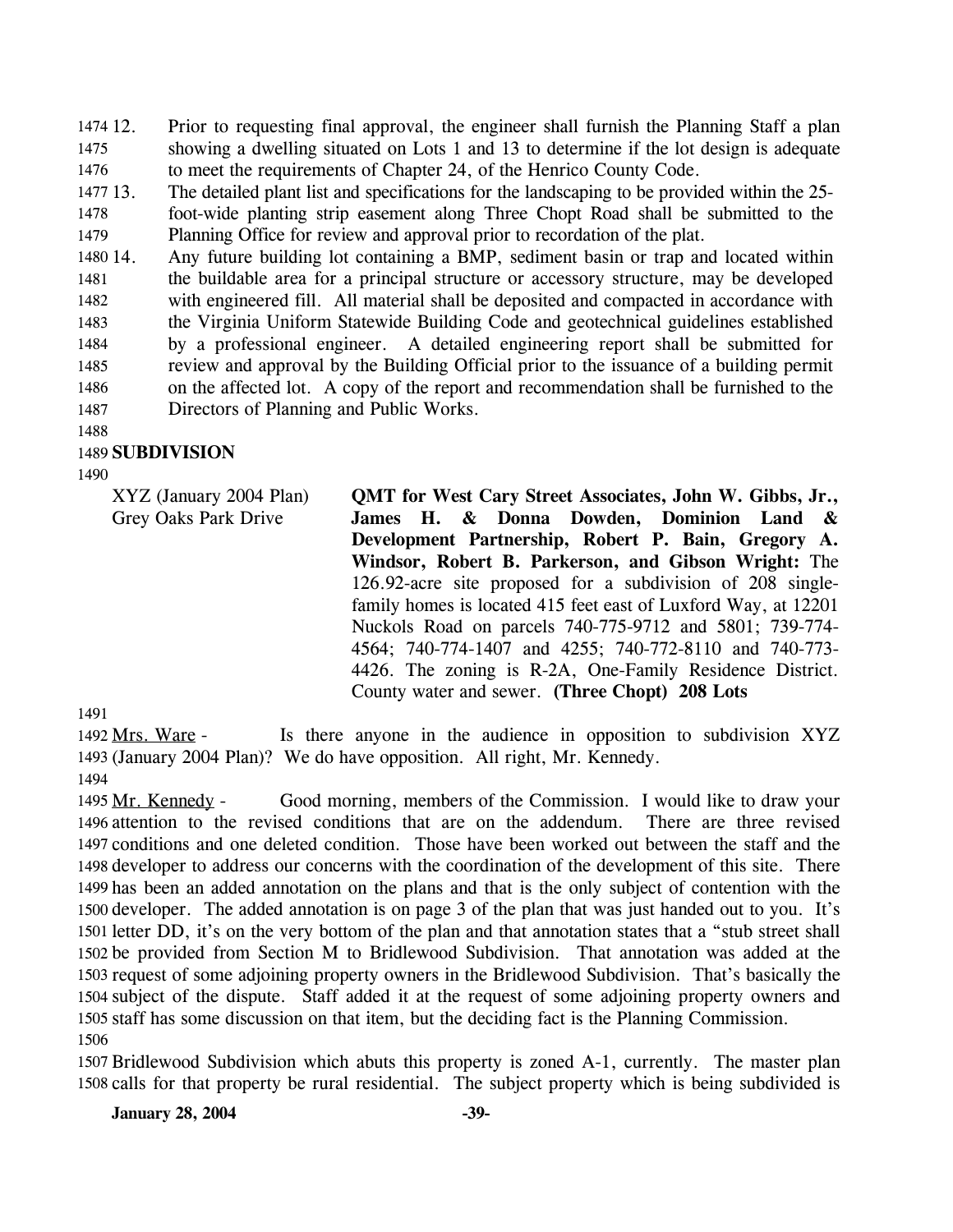1509 suburban residential under the master plan and it zoned R-2AC. So, they are two joining 1510 properties but they have different master plan designations and different zonings at this time. 1511 Up until last week there was no issue because Bridlewood subdivision was subject to a 1512 covenant that restricted access to it and they couldn't subdivide. That covenant has been 1513 recently rescinded and so we have this issue before us now. In a sense it's premature because 1514 the property in Bridlewood is, as I said, zoned A-1 and the designation is rural residential, so a 1515 zoning case hasn't been brought forward to integrate this into this development so the question 1516 is before the Commission whether or not this annotation should stay. The developer feels that 1517 it's premature. He's agreed that he will try to work with these people to integrate it into the 1518 development. He has provided letters for the record from the zoning cases saying that he will 1519 work with them. But they would like some sort of guarantee that they would have access. 1520

 Alternative access is available to the people who wish to subdivide their property in Bridlewood. They could actually access Hanes Drive which is their access drive currently or they could actually bring out a stub road, actually a cul-de-sac road out to Shady Grove Road, so there are other alternatives available to those property owners. The question is which is the best coordinated plan at this time or should we coordinate at this time or wait until the zoning case comes forward. So, the issue is, should this annotation stay on the plan? And I believe the applicant's attorney is here and has something to say and then the adjoining property owners has something to say as well.

1529

Are there any questions for Mr. Kennedy from the Commission? Okay, 1531 thank you. We will hear from the applicant. Hello, Mr. Condlin. 1530 Mrs. Ware -

1532

Madam Chairman, members of the Commission, I'm Andy Condlin from Williams Mullins here on behalf of the applicant. Before we get into the access to Bridlewood, 1534 1535 I wanted to confirm or put on record two additional points about the conditions, at least the last 1536 conditions that I got. Condition No. 28 requiring that the west side of road M-1 not exceed the 1537 permitted block lengths unless a Planning Commission approve an exception or an additional 1538 stub street as provided to the property to the west. There has been an agreement to the 1539 property to the west with Grey Oaks to provide a 20-foot-wide emergency access, and based 1540 on that we wanted to confirm that by being able to provide the 20-foot-wide emergency access 1541 to the west on our property line would satisfy the condition. I believe Mr. Kennedy who is 1542 nodding yes has agreed that that's the proper interpretation. 1533 Mr. Condlin -1543

 The second issue is with respect to the next number which is No. 29. That a maximum of 50 lots may be developed with a single point of access, unless a secondary emergency access drive is provided. That 20-foot-wide emergency access that I just described going to the property to the west of Grey Oaks, will also satisfy that but for whatever reason if Grey Oaks is not developed we could go out to Shady Grove with that same 20-foot-wide access. And Mr. Kennedy agrees to both of those issues. I just wanted to confirm that on record and to make sure that we understand what we have to do on to those and can meet those standards. 1551

1552 As to Bridlewood access, I think that you are going to hear from some of the neighbors about 1553 that. I just have a few points about that. I don't want to forget that Bridlewood is a legally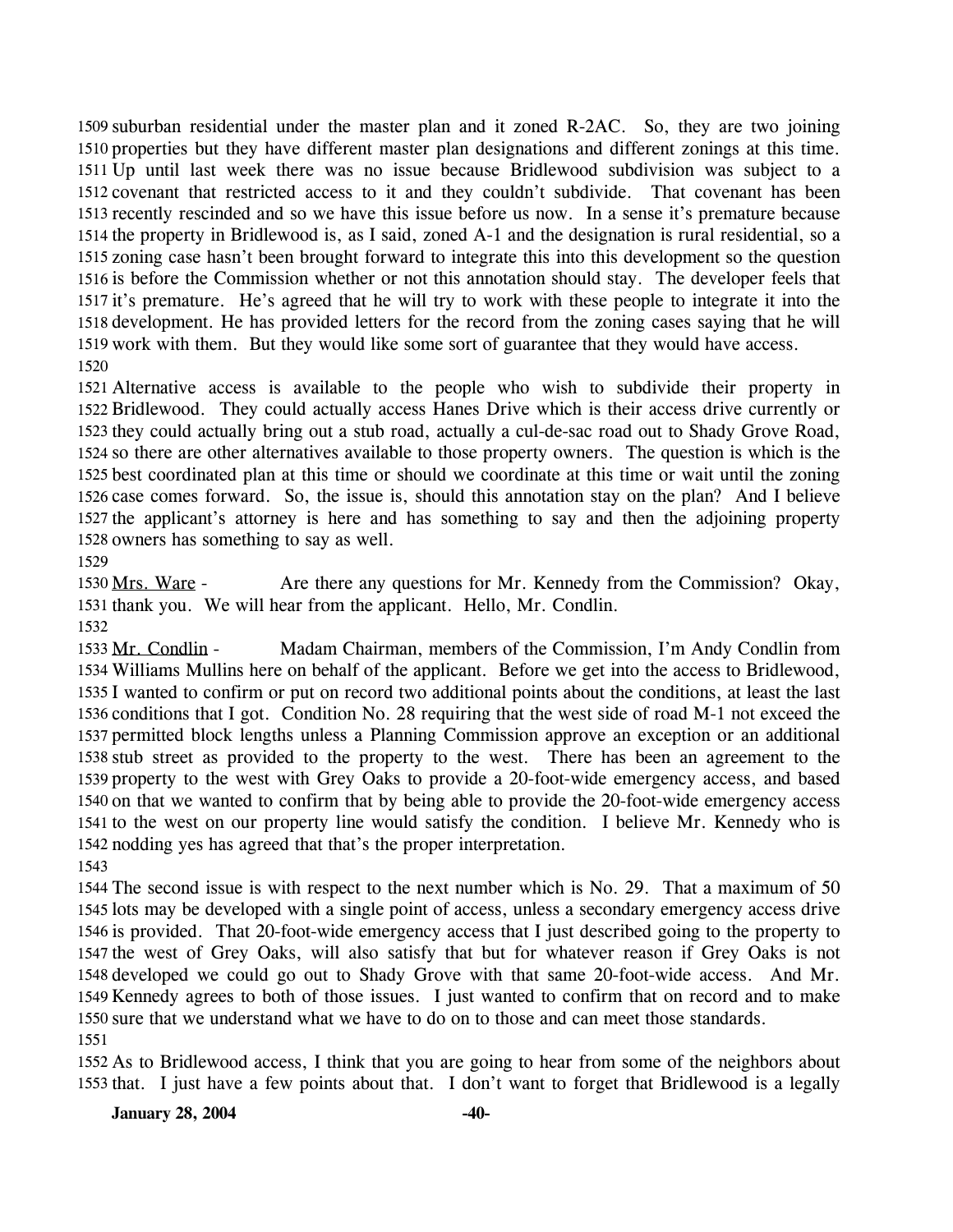1554 subdivided subdivision. These lots have gone through the subdivision process and while they 1555 are certainly large lots, they are not landlocked. If these were landlocked lots, or undeveloped 1556 property, or property subject to development, you can see that in our plat that we have got to 1557 the south a stub road heading to undeveloped property. That's typical and that's required but 1558 not next to subdivided lots. It's a setting of precedent that quite frankly I haven't seen before 1559 that would be required otherwise. When these neighbors bought their lots they bought them 1560 knowing that they were large lots, knowing that they were subdivided lots and that they would 1561 have to go through the process. These are already zoned A-1 and there is no development 1562 plans for these lots.

 I would also like to point out, and I'll be happy to show you, that when we went through the zoning case we proffered a road layout that was proffered as a part of our zoning case and that road layout showed these cul-de-sacs. It's nothing different then what we showed as part of the proffers in the zoning case. We did not show the stub road, we did not show anything that would access to the Bridlewood lots.

 The last point that I would make would be that placing a stub road requirement, a condition on this, is placing a burden on Mr. Windsor and those developers with all the benefit going to the neighbors. There's the extra costs of the road, the infrastructure cost, there is also lots of lots when he's got a cul-de-sac versus being able to have a stub road he's going to lose lots. He already has issues with the 50-lot rule pursuant to that condition that I've already placed forward or interpreted for you. With these additional lots from Bridlewood, being able to use his subdivided roads, then he is going to have additional lots that he is going to have to deal with without any control over. If those get developed before his lots, they are using his 50-lot rule, his emergency access before he can. Again, they are taking advantage of the burden that they are placing on him.

 The final burden that I would point out would be that, with respect to wetlands. We haven't done a study of the Bridlewood property. They are subject to wetlands requirements and Army Corps of Engineer requirements. If we have to bring a stub road all the way through, we are impacting additional wetlands on our property and potentially on their property and that's just additional costs that we haven't figured out to the Army Corps of Engineer. We are trying to provide a high-in community here and while those are great houses in Bridlewood and they are excellent houses, there is no control over what the houses may be if they end up subdividing their lots. We need to have compatibility. It was a big deal that we have a high-in community with a recreational center and the limited access roads when we went through the zoning case. We want to be able to maintain that high-in community without control of what goes on around us, and the use of our roads then that's not something that we are able to control and that's not something that we can allow.

 Finally, in addition to this coming up at the last minute, with respect to this objection and this condition, we went to the staff/developer meetings and this came up and quite frankly we feel that with the number of phone calls, this has been somewhat of a knee-jerk reaction but I provided to Mr. Marshall and I can provide on record to Mr. Kennedy as well, we have provided two different letters to the zoning case. One was to Mark Bittner as a part of our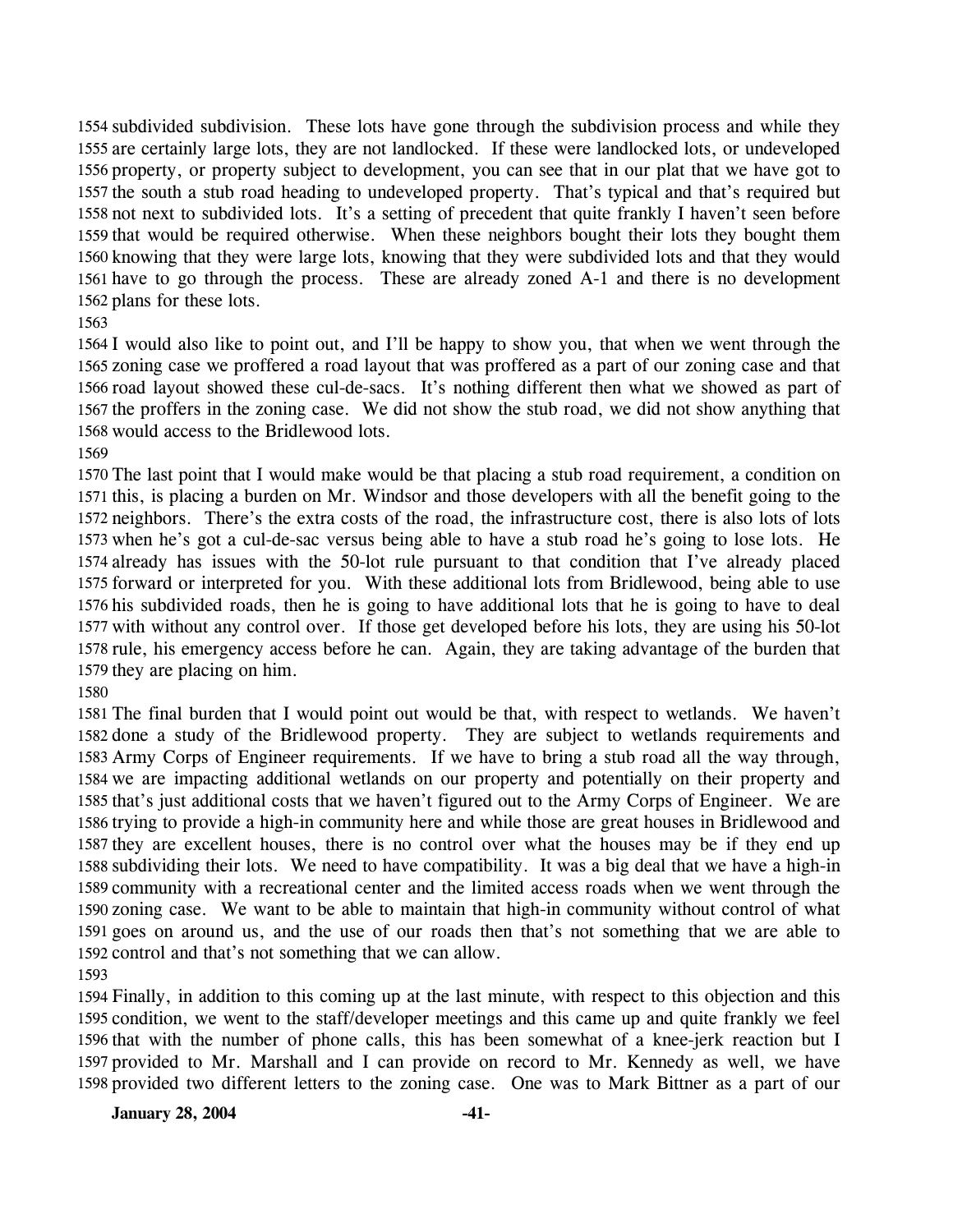1599 zoning case and the other one was to Mr. Taylor at his request outlining that when the time 1600 came and we were able to go through and get this approval through the tentative subdivision, 1601 subject to the 50-lot rule, what emergency access we could get in, as we do further wetlands 1602 studies and get additional information from the Army Corps, we will go back to, before we do 1603 our final subdivision plan, we will go back to the Bridlewood owners... We say in here at least 120 days to go back to them, make an offer, see if we can work something out and see if we 1604 1605 can purchase that property from the Bridlewood folks and work out a subdivision of their 1606 property to deal with this issue, without any commitment to say that we will absolutely work 1607 out something but we won't record our final subdivision plats to this area that lead up to 1608 Bridlewood until at such time we talk with them and give them enough notice as to what we 1609 are doing. I think that's a reasonable reaction. Certainly, I don't think anything of this nature 1610 has been done before. And, again, we are just trying to control what our costs, limit our 1611 burden that we giving for the benefit of those neighbors, and to be able to have a compatible 1612 neighborhood that goes through this.

#### 1613

 This is a subdivision. We meet all subdivision requirements. This I think is a particularly unusual requirement. I've never seen this to require access to other subdivided lots that have access to their own road, that have the required lot frontage. With that, I hope you will approve it without, and we are going to object, that one condition. We will accept all other conditions but object to that one condition that requires a stub road to the Bridlewood subdivision. I see that I have stunned everyone so I'll be happy to answer any questions you may have?

1621

So, Mr. Condlin, you are objecting to an annotation on the plan which is 1623 annotation DD. 1622 Mr. Silber -

1624

I haven't seen the specific annotation but I know the concept that we 1626 would have to provide some kind of a stub road to Bridlewood. We object to that. 1625 Mr. Condlin -

1627

There is an annotation on the plan, for the Commission's benefit, which 1629 is annotation DD and the applicant is objecting to that. 1628 Mr. Silber -

| <b>January 28, 2004</b> | $-42-$                                                           |
|-------------------------|------------------------------------------------------------------|
| 1643 Mr. Marshall -     | Stub street shall be provided from Section M to the Bridlewood   |
| 1642                    |                                                                  |
| 1641 Mrs. Ware -        | Wait a minute, you are right, there are two, Mr. Vanarsdall.     |
| 1640                    |                                                                  |
| 1639 Mr. Silber -       | Well, the DD that he is concerned with reads, if I can read this |
| 1638                    |                                                                  |
| 1637 Mr. Vanarsdall -   | Do you want the DD dated with today's date?                      |
| 1636                    |                                                                  |
| 1635 Mr. Archer -       | There's just one.                                                |
| 1634                    |                                                                  |
| 1633 Mrs. Ware -        | I just see one DD.                                               |
| 1632                    |                                                                  |
| 1631 Mr. Vanarsdall -   | There are two DD's, Mr. Secretary.                               |
| 1630                    |                                                                  |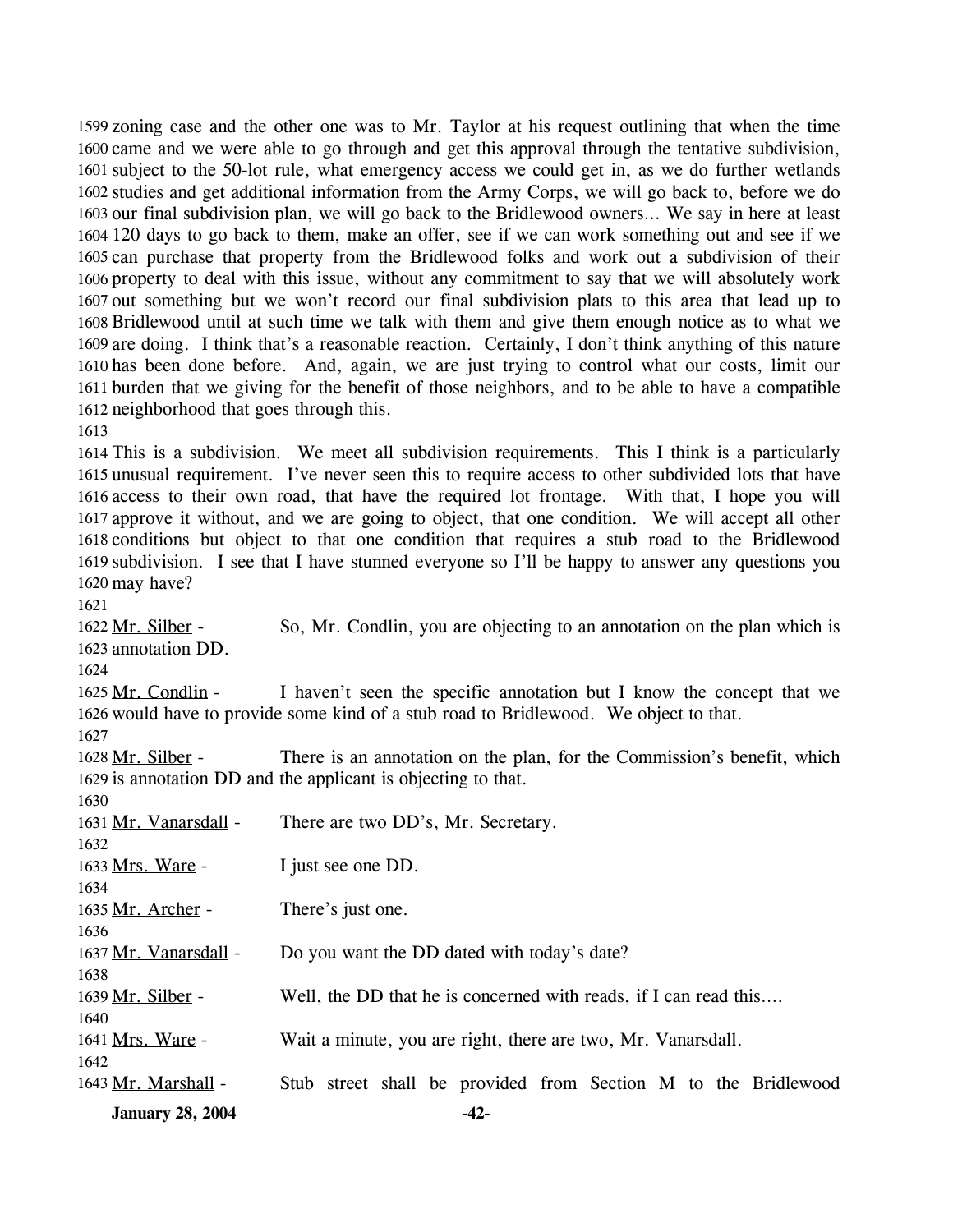1644 subdivision. 1645 1646 Mr. Silber - That's correct. That's the annotation he is speaking of. 1647 1648 Mr. Vanarsdall - It's DD dated January 28, 2004. 1649 I'm not sure of the legal difference between a condition and an 1651 annotation but in any respect we object to that being on there and I don't think it can be 1652 imposed on us without our consent. 1650 Mr. Condlin -1653 Also, you had concern with conditions Nos. 28 and 29 but they have 1655 been revised. 1654 Mr. Silber -1656 Yes. I just wanted to make sure that we understood what our obligations 1658 were with the 20-foot-wide emergency access, and Mr. Kennedy has agreed that that's exactly 1659 what they were getting at. Sometimes it's a question of interpretation on those. We can do the 20-foot-wide emergency access and that will satisfy those conditions. 1660 1657 Mr. Condlin -1661 1662 Mr. Silber - So, have you seen the revised conditions Nos. 28 and 29? 1663 1664 Mr. Condlin - I seen a variation of it. 1665 If you like I can read it. Number 28 says: The west side of Road M-1 1667 may exceed permitted block lengths provided a limited (pedestrian and fire) access and utility 1668 easement is provided to the property to the west. 1666 Mr. Silber -1669 That's correct and with the understanding that as long as we provide a 20-foot-wide emergency access to the property to the west that will satisfy that. 1671 1670 Mr. Condlin -1672 Revised condition No. 29 says: A maximum of 50 lots may be 1674 developed with a single point of access, unless a secondary emergency access drive is approved 1675 by the Directors of Planning and Public Works. 1673 Mr. Silber -1676 That's correct. That could be served by the same 20-foot-access that 1678 goes to Grey Oaks. Our concern was that what if Grey Oaks isn't developed. There is no 1679 public street there, we would have to find another emergency access route, which we have one 1680 going out to Shady Grove, again that 20-foot so that would satisfy that. 1677 Mr. Condlin -1681 1682 Mr. Silber - So, your only objection this time relates to the annotation DD? 1683 1684 Mr. Condlin - Absolutely. 1685 1686 Mr. Silber - Okay. 1687 1688 Mr. Marshall - No questions. I would like to hear from the opposition. **January 28, 2004 -43-**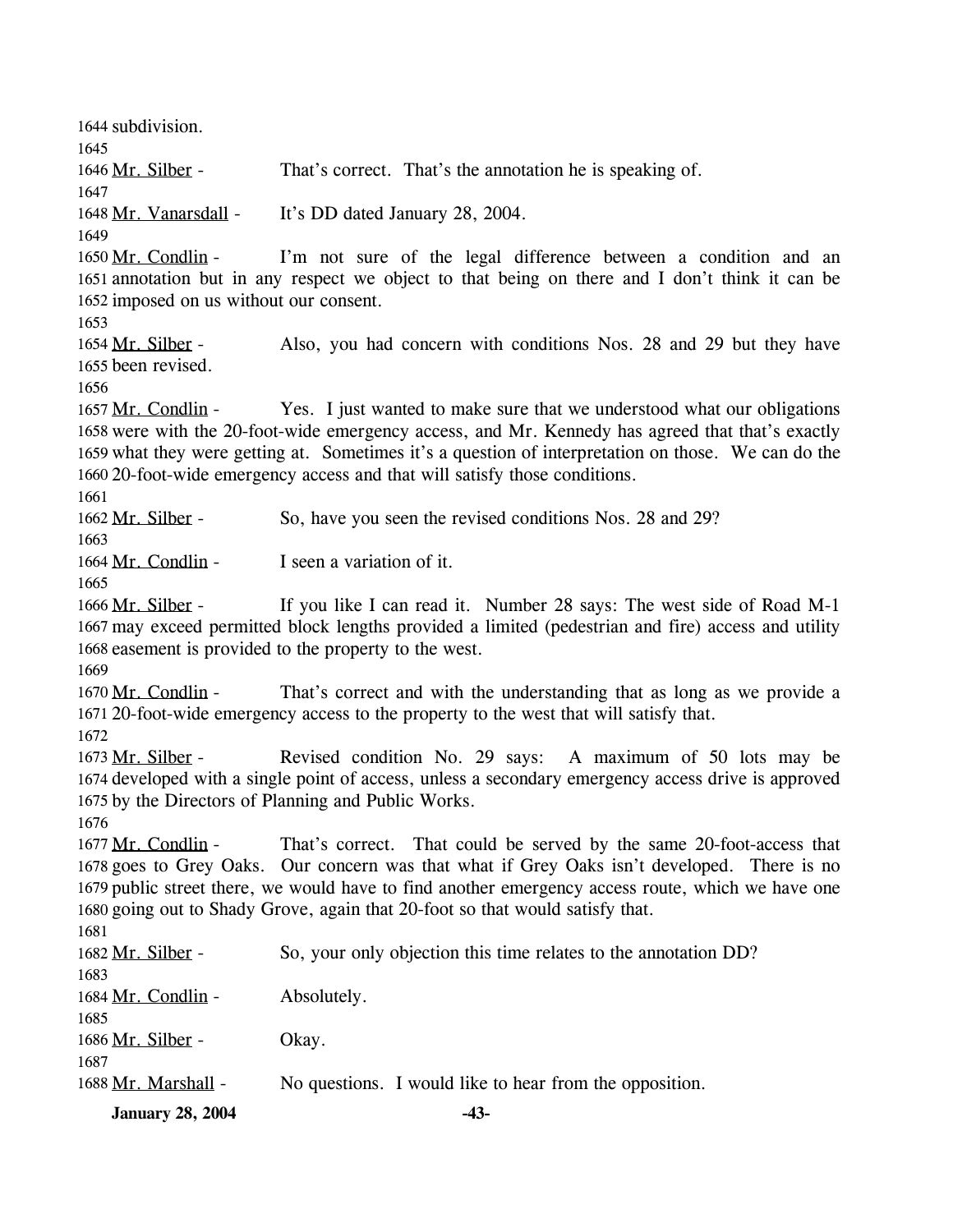1689 Mrs. Ware - If you have any opposition would you come forth. Hello.

Madam Chairman, members of the Commission, my name is Ken Spear 1692 and I live at 11135 Hames Lane. This is in the Bridlewood subdivision. I own an approximate 1693 10-acre parcel that abuts the subject development. First let me mention, the reason that this 1694 just came up yesterday is I just found out that this plan was going to be submitted. I've been 1695 following this subdivision for a while. I talked to Mr. Kennedy several months ago and I was 1696 under the impression that it was going to be brought before the panel, your Commission, in 1697 pieces and was surprised to learn from a phone call from him that it is so. I apologize for the 1698 last minute delay but it was unavoidable. 1691 Mr. Spear -

 Secondly. I would like to refer you to a case that you just approved earlier this month for rezoning of part of Bridlewood on the northeast side of Bridlewood, adjacent to Hampshire. When I bought the property and built a house many years ago in Bridlewood, I expected to see it stay the same. The development in this area has gone topsy turvy. It's completely changed and in the last three or four months we and our neighbors have been faced the result of this change and a lot of decisions. What caused this was the case that I just referred to, that just got approved, where three of my neighbors on the other side of the street went and sold their property to a developer, the rear part of that property, which is going to be developed into some 30 odd houses. Well, the existing restrictive covenants as I think you know objected to that, prevent that, and as Mr. Kennedy mentioned. And there was a great deal of discussion among myself and my neighbors whether to approve the changes to those restrictive covenants. They were approved and the new restrictive covenants said that anybody could subdivide the rear portion of their property if it was at least 400 feet back from Hames Lane as long as there was no access from that subdivided property onto Hames Lane. So, out of my reason for asking for the stub road is if this subdivision is approved and again I apologize. I'm not an expert in your procedures, I'm learning a lot, but my impression is once you approve this plan then the roads, as shown with the cul-de-sacs, are pretty much set in stone unless the developer agrees to make another change.

 The developer says that it is premature. Well, I would argue that if we don't make this change now that the rear of my property and the rear of my neighbors property, if we sell it to a developer, is going to be landlocked. There really is no practical way to access Shady Grove Road simply because the way the lots narrow down to smaller acreage near Shady Grove Road. So, the only real realistic access and to meet the requirements of the Bridlewood covenants as they were modified, is through Mr. Windsor's subdivision. I know that he has said that he would work with us in the future and I have spoken to him and I have spoken to his attorney and I'm sure they will. They have been very cooperative, but it almost sounds like an oxymoron. He's saying "Well I'll work with you in the future but I don't want to put a stub road in to allow that now." My thought is "Hey if he says he's interested and he's expressed interest in developing the rear several of the lots behind us, adjacent to his property, then let's go ahead in put the stub road in, allow for that, put it in now. Otherwise, the rear of the property is landlocked and if he changes his mind and decides he doesn't want to do it for some reason then we are not going to be able to possibly develop the rear of that property.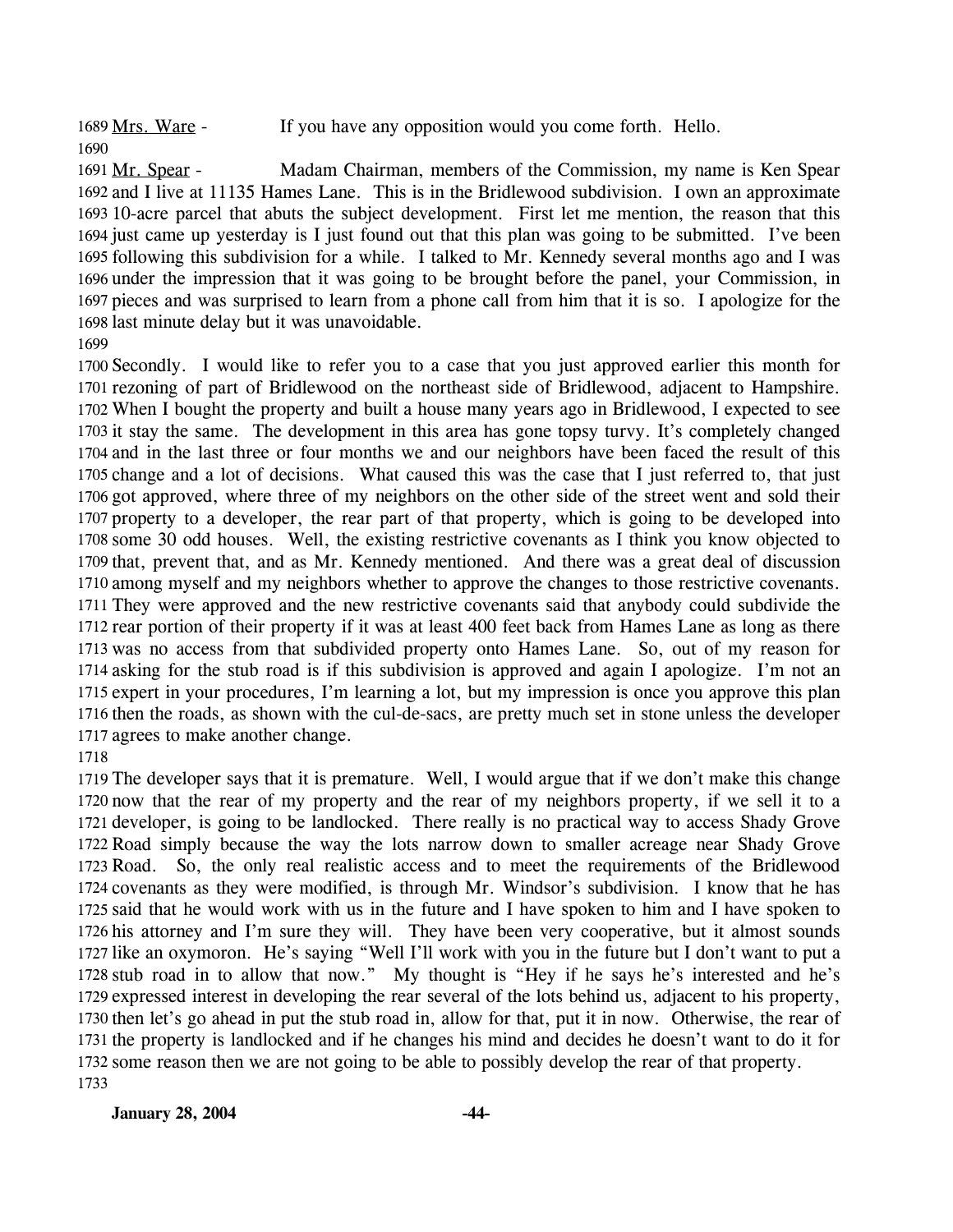1734 I would like to mention that as part of our discussions and this is before Mr. Marshall came on 1735 the Commission, we worked with Mr. Taylor and we were really encouraged to make these 1736 changes to allow for part of the 10 acres in the rear of these lots to be more highly developed. We were encouraged to make the changes so that the previous rezoning case could be approved 1737 1738 and all we are doing is doing the same thing on the other side of the street. So, I would ask 1739 that you approve the recommendation from staff and include the stub road. If this is not 1740 possible, and particularly because this just came up, that I would alternatively ask that you 1741 delay this case for at least a couple of weeks or to the next hearing so that we can work on this 1742 further and I need some professional advice as to how to deal with this because as I said I'm 1743 just an individual homeowner and I'm against professional lawyers and developers who know 1744 all of the requirements. So, if you don't feel like you could approve the stub road, I would ask 1745 that you delay it and give myself and my neighbors... several of my neighbors could not attend 1746 today because they have other obligations. Thank you very much I appreciate you hearing my 1747 comments.

1748

1749 Mrs. Ware - Thank you. Are there any questions for Mr. Spear?

1750

Mr. Spear, if for whatever reason Mr. Windsor could not meet you and 1752 your neighbor's price, there's nothing that would prohibit you all from selling it to someone 1753 else, correct? 1751 Mr. Marshall -

1754

1755 Mr. Spear - That is correct if we had access to the property.

1756

And didn't the restrictive covenants amendment also allow for lots of  $6$ ½ acres or less to be subdivided with access on Hanes Lane? 1758 1757 Mr. Marshall -

1759

Those as of, with 6  $\frac{1}{2}$  acres, as of the date of the covenants, which is the 1761 changes, which is December 5, 2003. So, that would not apply to my property. 1760 Mr. Spear -

1762

1763 Mr. Marshall - But it would apply to some of your neighbor's property.

1764

It would apply to those... The subdivision is primarily five and ten acre 1766 lots and there may be one that's six acres. So for those individuals that have say five acres, 1767 they could cut off one or two acres off the corner of their property that would apply, and have 1768 just a driveway come out, but not a street, sir. 1765 Mr. Spear -

1769

And you heard Mr. Kennedy state that there is possible along the back of 1771 the property line to run a road out to Shady Grove Road. 1770 Mr. Marshall -

1772

Well, I would like to discuss that with him further. We haven't had a 1774 chance to discuss that. I'm not sure that there is. I would certainly respect staff's opinion but I 1775 think if he and I could sit down I could show him that there really isn't an opportunity. There 1776 is some property between Shady Grove Road and Mr. Windsor's subdivision that is owned by 1777 I don't know who, that if it was subdivided in the future there might be access to that. But, I 1778 don't have no idea what might happen there, it may never be subdivided. 1773 Mr. Spear -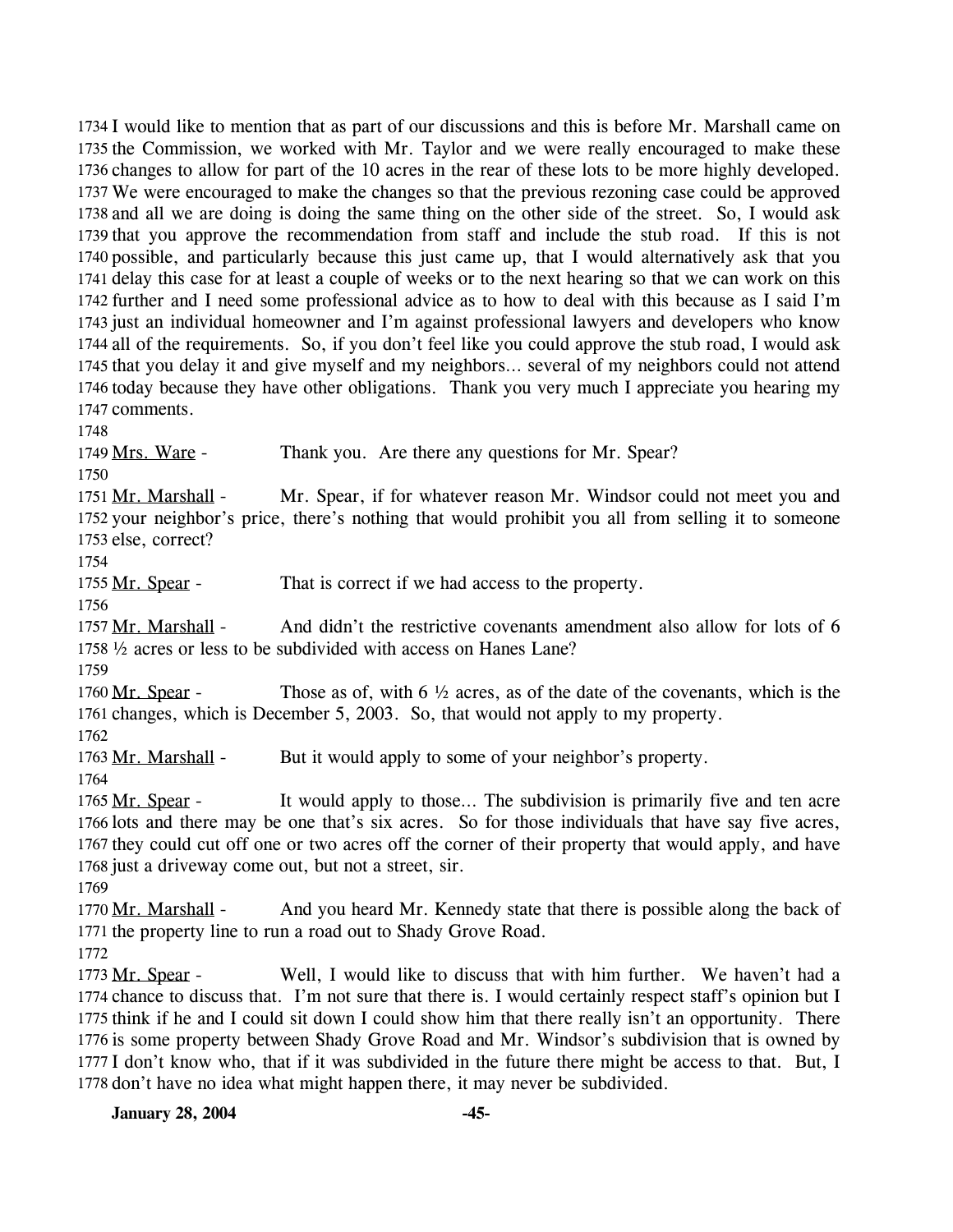And to answer your concern about whatever action we take today is set 1780 in stone is not the case as far as the roads. There is a letter that Mr. Windsor has provided that 1781 says prior to him, at least 120 days prior to him recording a plat with these roads on it, that he 1782 is going to make an effort within those 120 days to work something out with the owners of 1783 Bridlewood. So, he could then make a change to put a stub road in if he's able to work 1784 something out with you all. That is part of what Mr. Condlin explained as far as addressing 1785 the concerns about whether what happens today then there is no chance for a stub road. 1779 Mr. Marshall -1786

Make I ask a little clarification. Does that means that if we are not able 1788 to work something out with him, then when he comes in for that road plan that we will be 1789 able, again, to ask for a stub road? 1787 Mr. Spear -

1790

1791 Mr. Marshall - No.

1792

No. See so this is it. If we can't work something out with him then he 1794 can deny us access to our property if he wanted to. So, that's why I am asking for the stub 1795 road to be there now otherwise it's conceivable. I mean, I'm reasonable and I'm sure Mr. 1796 Windsor is but I just don't want to operate on promises, I want to operate on something that's 1797 down on paper, that legal. Therefore I ask that while you are hearing this that you require the 1798 stub road. 1793 Mr. Spear -

1799

When did you say you had spoken to Mr. Kennedy concerning this 1801 change? 1800 Mrs. Ware -

1802

About noon time. I believe he called my home a little before noon 1804 yesterday. Yes, ma'am. I've been trying to follow it and again I apologize for this last minute 1805 situation. I did not want it to happen. 1803 Mr. Spear -

1806

Mr. Spear, I have a question. During the zoning case there was 1808 opposition to that and I know that the count in the neighborhood was eight to seven for these 1809 three lots to be split off of the back of the northeast side. 1807 Mr. Jernigan -

1810

1811 Mr. Spear - Yes, sir.

1812

Now, you all say you have changed your HOA rules and now everybody 1814 is ready to sell a portion of their lots. Has the vote changed? 1813 Mr. Jernigan -

1815

Not that I know of. In order to change the restrictive covenants it 1817 required a majority which is eight so that is the eight to seven. I was one of the eight. 1816 Mr. Spear -1818

1819 Mr. Jernigan - But, you are on the other side of the road, right?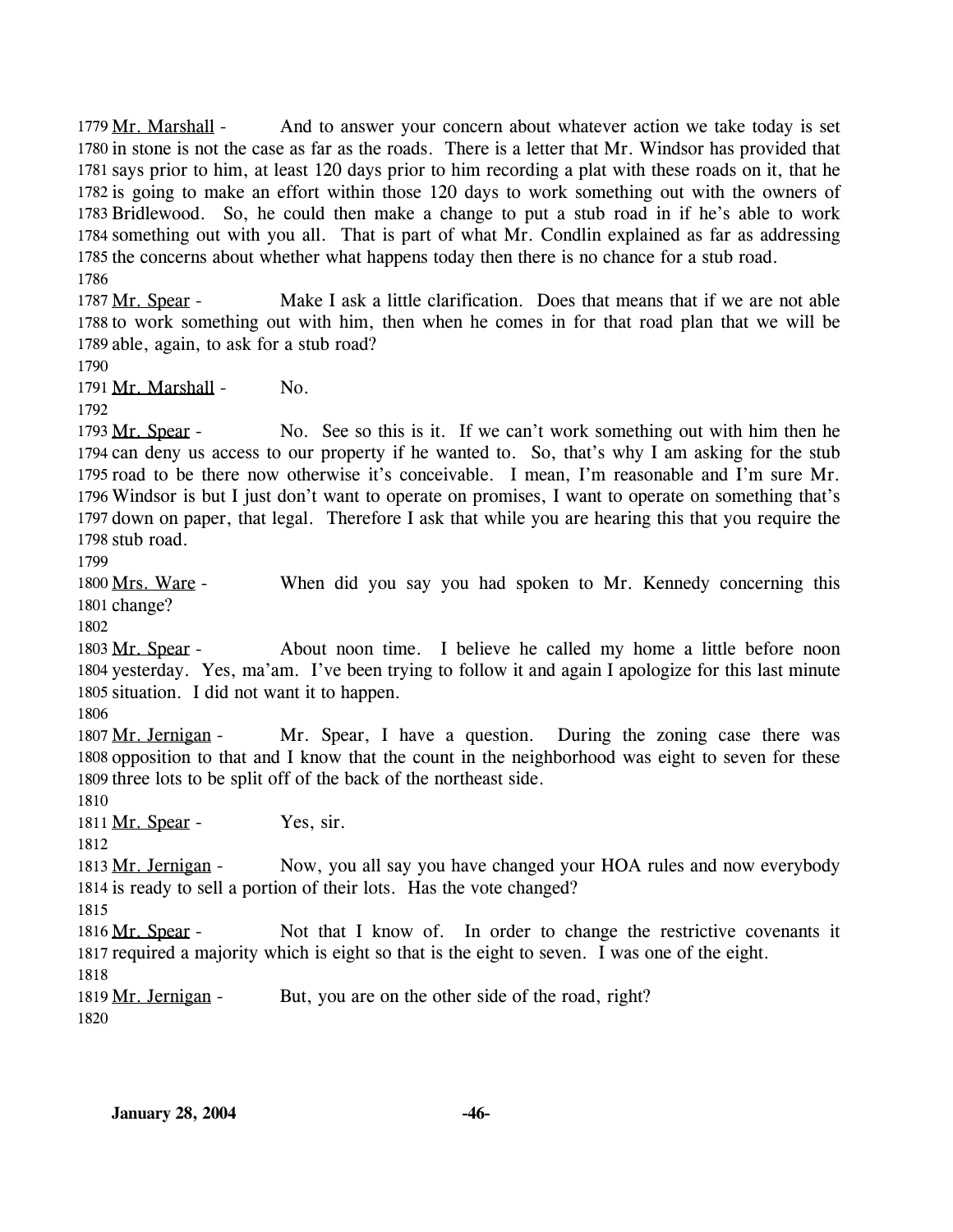Yes. I'm on the other side of the road adjacent to Mr. Windsor's. What 1821 I'm asking is the opportunity to do, in the rear of my property and my neighbor's the same 1822 opportunity that they have on the other side and the only way to guarantee that is to have a stub 1823 road, sir. 1820 Mr. Spear -

1824

1825 Mr. Jernigan - Okay. Thank you.

1826

1827 **AT THIS POINT THERE WAS A TAPE MALFUNCTION DURING THE SWITCHING**  1828 **OF THE TAPES.** 

1829

It's in Bridlewood and it's still zoned A-1 and so there is no guarantee on 1831 how many lots they will get even if they do come back because they would still need a 1832 rezoning case to go forward through the Planning Commission and the Board of Supervisors to 1833 move forward as well. So, there is no real guarantee on how many lots would be potentially 1834 will be developed in any case until they go through that zoning case. 1830 Mr. Kennedy -1835

Is there any more opposition? Madam Chairman, I'm going to make 1837 motion to delete "DD" from the annotations on the plat for these reasons: The adjacent 1838 subdivision is already zoned, as Mr. Kennedy said, and is a legal subdivision having access on 1839 Hanes Lane. What we have before us today is a different subdivision with different zoning 1840 categories. The requirement of a developer of another subdivision to run a stub road to an 1841 adjoining already zoned subdivision, I think, sets a dangerous precedent in the sense that you 1842 would be requiring the developer to run a road to an already developed subdivision with access 1843 that's already been approved by the County. Thereby, opening this subdivision to access from 1844 adjoining properties that may be or may be not developed. It is a speculative situation as to 1845 say that there may or may not be a meeting of the minds as far as the sell of some of this 1846 acreage on these subdivisions lots behind it. And I think Mr. Kennedy was appropriate in 1847 bringing up the fact that as in the case that we handled previously, on the Bridlewood owners 1848 across the street, it was a subject of a zoning case which would have to occur in the event some 1849 of these property owners decide to sell the property and at that time, as in that zoning case, the 1850 issue of access and streets and so forth would come before us in the form of a zoning case. I 1851 think it is also pertinent that the restrictive covenants did allow for access on Hanes Lane for 1852 any lot  $6\frac{1}{2}$  acres or less that was subdivided which would provide a means of access 1853 potentially to adjoining property owners as well as the fact that there is plenty of land there to 1854 explore the running of a road out to Shady Grove Road should the property owners decide to 1855 develop it and not sell the land to Mr. Windsor. So, I going to recommend and make a motion 1856 to delete annotation "DD" from the subdivision plat. 1836 Mr. Marshall -

1857

Before we vote on the motion, can I just get a bit of clarification from 1859 Mr. Secretary or somebody from staff as to how we have treated a similar condition like "DD" 1860 before. Have we seen it? 1858 Mr. Archer -

Mr. Archer, this type of annotation is not unusual. Staff is always 1863 interested in having stub streets to adjacent properties to allow for interconnectivity of roads 1864 when adjacent property is developed. I think what's unique here is, as Mr. Marshall has 1862 Mr. Silber -

**January 28, 2004 -47-**

<sup>1861</sup>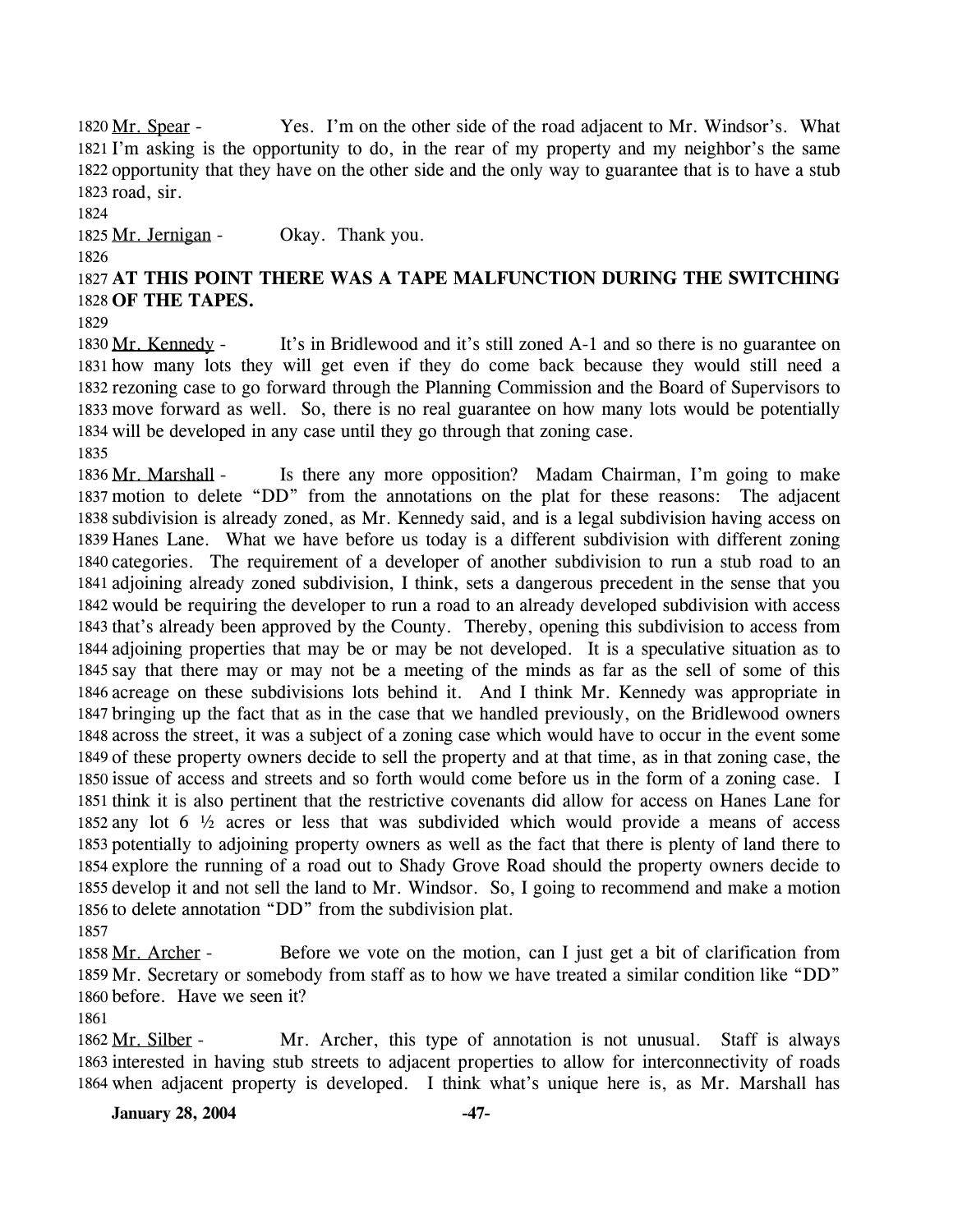1865 spelled out, that this piece of property adjacent to this subdivision is already a recorded 1866 subdivision. It doesn't have the same zoning classification at this time so it is somewhat 1867 unique. Staff is making this recommendation because we believe that there was interest on 1868 both sides to eventually have a zoning case and have the development of the back portion of 1869 Bridlewood with connection of road so we thought it was to everyone's advantage to have a 1870 stub road. I understand where Mr. Marshall is coming from and I don't entirely disagree. 1871 But, to answer your question, it is typical that we are recommending stub roads to adjacent 1872 properties that are certainly available for future development. I think it's worth pointing out to 1873 Mr. Spear that if this is approved in this fashion, with the deletion of annotation "DD" it 1874 wouldn't prohibit the applicant from providing a stub connection in the future. He would not 1875 have to come back to the Planning Commission to amend this subdivision, more than likely he 1876 would lose a lot on this subdivision to put the road through. We can handle that 1877 administratively and he could do that with little change. So, I don't think this prohibits future 1878 negotiations of the back portions of Bridlewood and if that does takes place and if zoning does 1879 occur, we would be encouraging Mr. Windsor to consider a connection to the back of 1880 Bridlewood in the future. So, it's not necessarily locked into concrete at this point.

1881

And I have one more question. You said there was a letter that we 1883 haven't seen, that addresses.... 1882 Mrs. Ware -

| 1884                                    |                                                                                                    |
|-----------------------------------------|----------------------------------------------------------------------------------------------------|
| 1885 Mr. Marshall -                     | It's addressed to Mr. Bittner, August 14.                                                          |
| 1886                                    |                                                                                                    |
| 1887 Mrs. Ware -                        | Oh, I thought you were talking about a recent letter. Okay.                                        |
| 1888                                    |                                                                                                    |
| 1889 Mr. Marshall -                     | It was in the file.                                                                                |
| 1890                                    |                                                                                                    |
| 1891 Mrs. Ware -                        | Okay. It was with the rezoning case. So, your motion is to remove DD.                              |
| 1892                                    |                                                                                                    |
| 1893 Mr. Marshall -                     | Yes.                                                                                               |
| 1894                                    |                                                                                                    |
| 1895 Mr. Jernigan -                     | Second.                                                                                            |
| 1896                                    |                                                                                                    |
| 1897 Mrs. Ware -                        | The motion was made by Mr. Marshall and seconded by Mr. Jernigan.                                  |
|                                         | 1898 All in favor say ayeall opposed say nay. The ayes have it. The motion passes to remove        |
| 1899 DD.                                |                                                                                                    |
| 1900                                    |                                                                                                    |
| 1901 Mr. Marshall -                     | I make a motion to approve subdivision XYZ (January 2004 Plan) –                                   |
|                                         | 1902 Grey Oaks Park Drive with the standard conditions for this type of development and additional |
|                                         | 1903 conditions Nos. 12 through 34, and the amended, revised, No. 15, the deletion of No. 22, and  |
| 1904 revised conditions Nos. 28 and 29. |                                                                                                    |
| 1905                                    |                                                                                                    |
| 1906 Mr. Vanarsdall -                   | Second.                                                                                            |
| 1907                                    |                                                                                                    |
|                                         |                                                                                                    |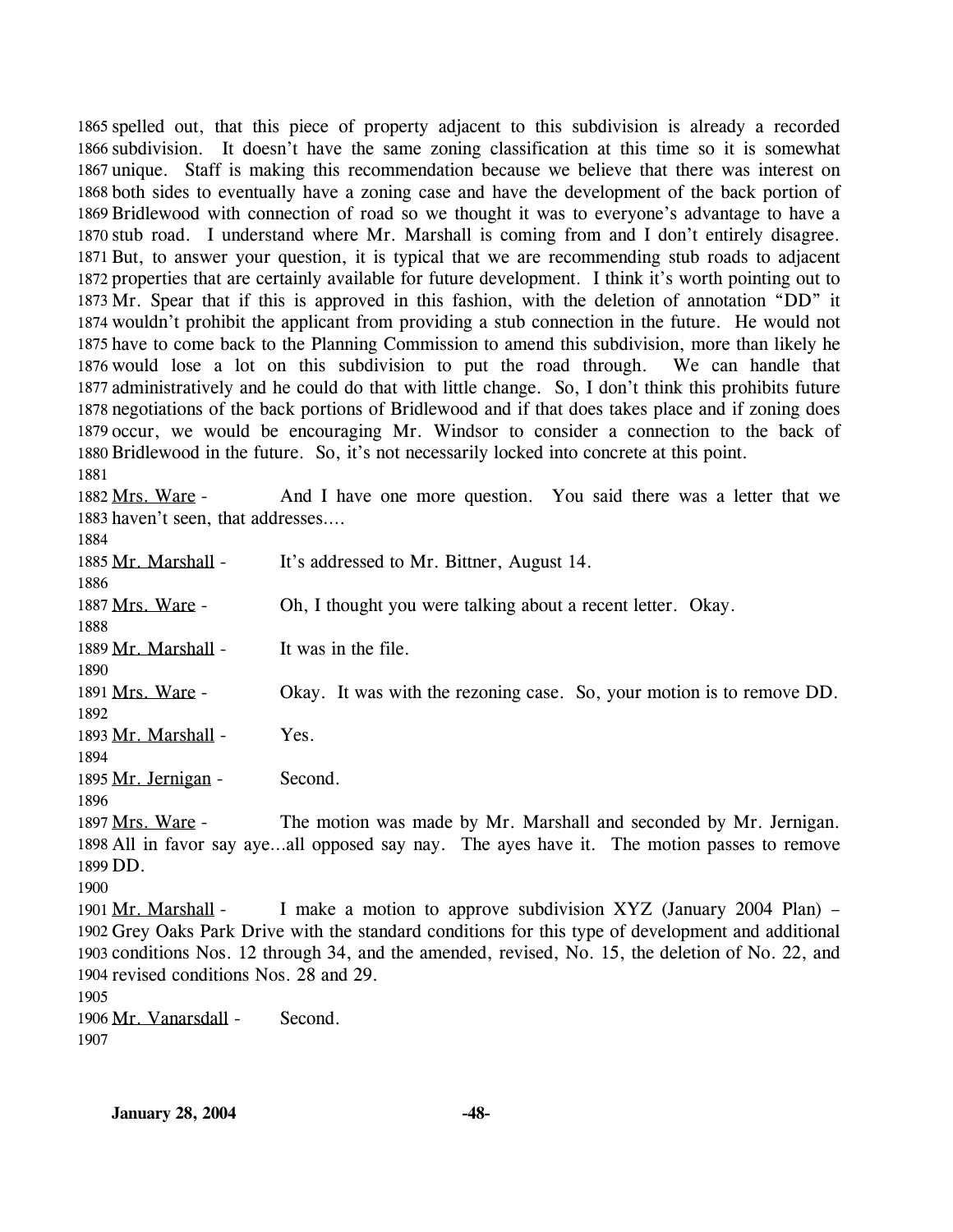The motion was made by Mr. Marshall and seconded by Mr. Vanarsdall. All in favor say aye…all opposed say nay. The ayes have it. The motion carries. 1908 1907 Mrs. Ware -1909

 The Planning Commission granted conditional approval to subdivision XYZ (January 2004 Plan) Grey Oaks Park Drive, subject to the standard conditions attached to these minutes for subdivisions served by public utilities, the annotations on the plans and the following additional conditions:

1914

- 1915 12. 1916 12. A County standard sidewalk shall be constructed along one side of Grey Oaks Park Drive.
- 1917 13. 1918 The proffers approved as part of zoning case C-15C-03 shall be incorporated in this approval.
- 1919 14. 1920 1921 The limits and elevation of the 100-year frequency flood shall be conspicuously noted on the plat and construction plans and labeled "Limits of 100-year floodplain." Dedicate floodplain as a "Variable Width Drainage & Utilities Easement."
- 1922 15. 1923 1924 1925 1926 1927 15. The detailed plant list and specifications for the landscaping to be provided within the 10-foot-wide planting strip easement along Grey Oaks Park Drive, and Nuckols Road shall be submitted to the Planning Office for review and approval prior to recordation of the adjoining lots. No driveways accessing Road X from street side yards shall be permitted on lots recorded prior to the recordation of the extension of Gray Oaks Drive to Nuckols Road.
- 1928 16. Each lot shall contain at least 13,500 square feet exclusive of the flood plain areas.
- 1929 17. 1930 1931 1932 1933 17. Prior to recordation, a draft of the covenants and deed restrictions for the maintenance of the common area by a homeowners association shall be submitted to the Planning Office for review and approval. Such covenants and restrictions shall be in form and substance satisfactory to the County Attorney and shall be recorded prior to recordation of the subdivision plat.
- 1934 18. 1935 1936 1937 1938 1939 1940 1941 18. Any future building lot containing a BMP, sediment basin or trap and located within the buildable area for a principal structure or accessory structure, shall be developed with engineered fill. All material shall be deposited and compacted in accordance with the Virginia Uniform Statewide Building Code and geotechnical guidelines established by a professional engineer. A detailed engineering report shall be submitted for the review and approval by the Building Official prior to the issuance of a building permit on the affected lot. A copy of the report and recommendations shall be furnished to the Directors of Planning and Public Works.
- 1942 19. 1943 1944 The plat must be redesigned to provide at the lot minimum lot width required and as regulated by Chapter 24, of the Henrico County Code, prior to the recordation of any cul de sac lot.
- 1945 20. 1946 Circus Farm Road shall be vacated or otherwise abandoned across Lot 2 in Block A, prior to the recordation of said lot.
- 1947 21. 1948 21. Turn lanes, as determined necessary by the Traffic Engineer shall be dedicated at the intersection of Nuckols Road and Road X on the record plat for Road X.
- 1949 22. 1950 1951 Temporary turn around easements adequate for school bus turning movements shall be dedicated at the terminal ends of Grey Oaks Park Drive and Road M-1 on the record plats for those streets.

**January 28, 2004** -49-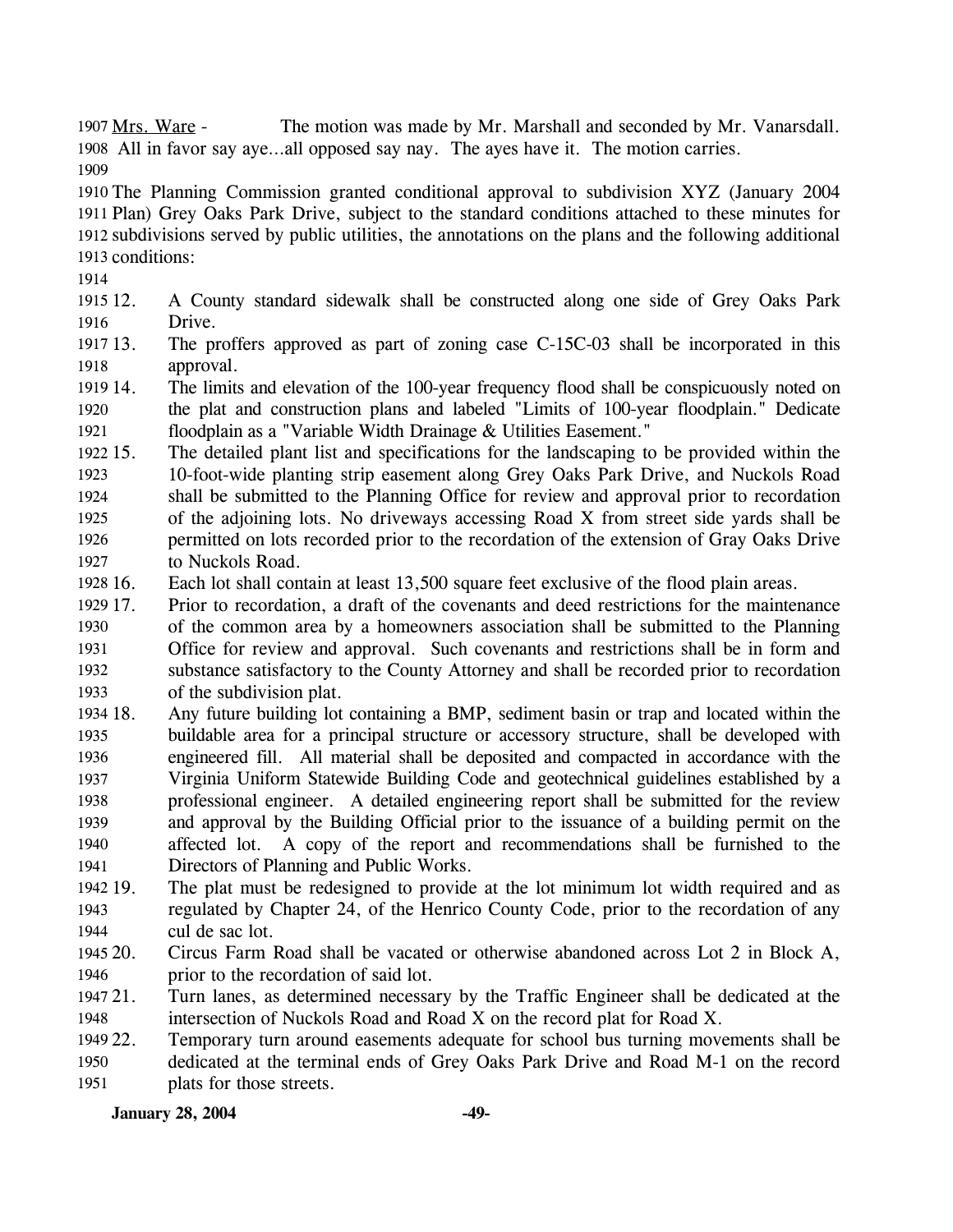- Lot 14, Block L, shall be redesigned to satisfy minimum lot frontage requirements, prior to its recordation. 1952 23. 1953
- 1954 24. 1955 1956 The detailed plant list and specifications for the landscaping to be provided within all medians shall be submitted to the Planning Office for review and approval prior to recordation of the adjoining lots.
- 1957 25. 1958 25. A maintenance agreement for landscaping within all medians shall be submitted to the Department of Public Works for review and approval prior to recordation of the plat.
- 1959 26. 1960 Lot 63, Block M shall be redesigned to have sufficient buildable area and minimum lot area prior to its recordation.
- 1961 27. 1962 27. The west side of Road M-1 may exceed permitted block lengths, provided a limited (pedestrian and fire) access and utility easement is provided to the property to the west.
- 1963 28. 1964 1965 A maximum of 50 lots may be developed with a single point of access, unless a secondary emergency access drive is approved by the Directors of Planning and Public Works.
- 1966 29. 1967 1968 29. Circus Farms Drive shall not be included in lot areas of Lots 8-10 in Block l; and a 10 foot landscape buffer and no ingress/ egress easement shall be dedicated along those lots abutting Circus Farms Drive.
- 1969 30. 1970 1971 The detailed plant list and specifications for the landscaping to be provided within a 10foot landscape buffer abutting Circus Farms Drive shall be submitted to the Planning Office for review and approval prior to recordation of the adjoining lots.
- 1972 31. 1973 1974 31. A coordinated plan for a pedestrian trail connecting with Grey Oaks and any shared recreational areas shall be shall be submitted to the Planning Office for review and approval prior to recordation of each section.
- 1975 32. 1976 32. A sidewalk easement shall be dedicated as determined necessary by the Traffic Engineer along Nuckols Road prior to the recordation of the adjoining lots.
- 1977 33. 1978 The alignments and cross-sections of Grey Oaks Park Drive and Road X shall be approved by the Traffic Engineer prior to their recordation.

1979

### 1980 **ALTERNATIVE FENCE HEIGHT PLAN**

1981

Kinross Association – Sleepy Hollow Road **Kinross Association:** Request for approval of an alternative fence height plan, as required by Chapter 24, Sections 24-106,  $24-106.2$  and  $24-95$  (l)(7)b of the Henrico County Code to permit a seven foot privacy fence in the front yard along Sleepy Hollow Road and Derbyshire Road, where the County Code permits fences in the front yard not exceeding 42 inches in height. The 10.17-acre site is located at the southeast corner of Sleepy Hollow Road and Derbyshire Road on parcels 751-738- 0853, 2355, 0170, 0280, 0892, 1993, 2993, 3993, 5193, 5984, 6172, 5360, 3954, 3176, and 750-738-9050. The zoning is R-2, One-Family Residence District. **(Tuckahoe)** 

1982

Is there anyone in the audience in opposition to the alternative fence 1984 height for Kinross Association? We do have opposition. Hello, Ms. News. 1983 Mrs. Ware -1985

**January 28, 2004 -50-**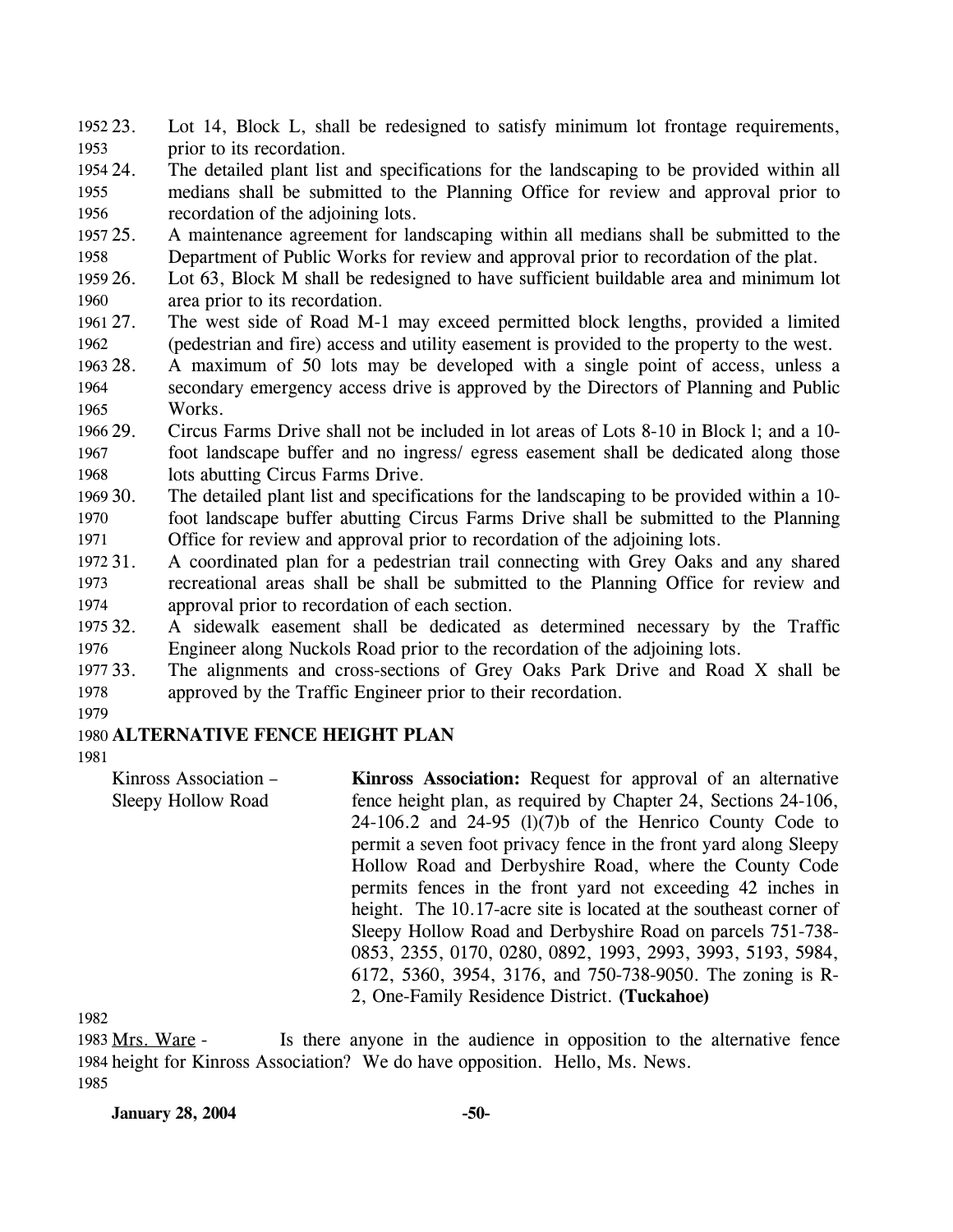Good morning, Madam Chairman and members of the Commission. As 1987 detailed in the Planning Commission agenda, there is a long history of requests for fencing 1988 around the perimeter of this site. In practice, the rear of the dwellings face the roads and the 1989 backyard activities occur between the road and the homes. However, due to the configuration 1990 of the site and the fact that the homes are oriented around a private drive, the public road 1991 frontage is the legal front yard of these residences. In order for the applicant to erect a fence 1992 greater than 42 inches, an alternative fence height approval is required. 1986 Ms. News -

 There has been past and continued concern regarding the appearance of fencing this height along long stretches of road. To mitigate the impact of the fencing and understanding the wishes of the residents to buffer their yards from the busy streets, staff has recommended that landscaping be provided in front of the fencing along Derbyshire Road and that the proposed fencing be set back from the right-of-way along Sleepy Hollow Road to permit landscaping in front of the fence. This recommendation is in accordance with the intent of a recent amendment to the ordinance which requires fencing exceeding 42 inches in new subdivisions adjacent to Major Thoroughfare Plan roads to be located no closer than 15 feet from the public right-of-way.

 The applicant submitted the landscape plan which has just been handed out in response to staff's request for a landscape plan. The applicant has proposed landscaping along Derbyshire which in concept staff feels is adequate to screen the fence. I would point out that the landscaping, a part of it, may be in the public right-of-way, and a maintenance agreement with the Department Works would be required. The applicant has also indicated that a cap matching the proposed fence detail can be added to the seven-foot-high fence on Derbyshire to blend the appearance of the existing and the proposed fences. The applicant, however, does not wish to shift the fence back along Sleepy Hollow Road and has since indicated that he would rather eliminate the seven-foot fence along Sleepy Hollow Road than locate it further off the road then its current location. His most recent proposal is to build the seven-foot fence along Derbyshire which would transition to the existing 42-inch height fence along Sleepy Hollow Road once the fence completes the radial turn at the intersection with Sleepy Hollow Road. This is generally indicated on the plan you just received.

 The applicant has also indicated he is willing to work with staff to finalize the details of the landscaping along Derbyshire Road. Staff would recommend that an additional condition be added, should the Commission approve this request, stating that a landscape plan specifically detailing the location of all proposed plant material shall be submitted for review and approval by the Planning Office prior to installation of the fence. The applicant, Mr. Barden, representing Kinross Association is present and is prepared to address his request to the Commission and I'll also be happy to answer any questions.

Are there any questions for Ms. News. Okay. I'll hear from the 2027 applicant at this point. Good morning, Mr. Barden. Would you state your name for the 2028 record, please. 2026 Mrs. Ware -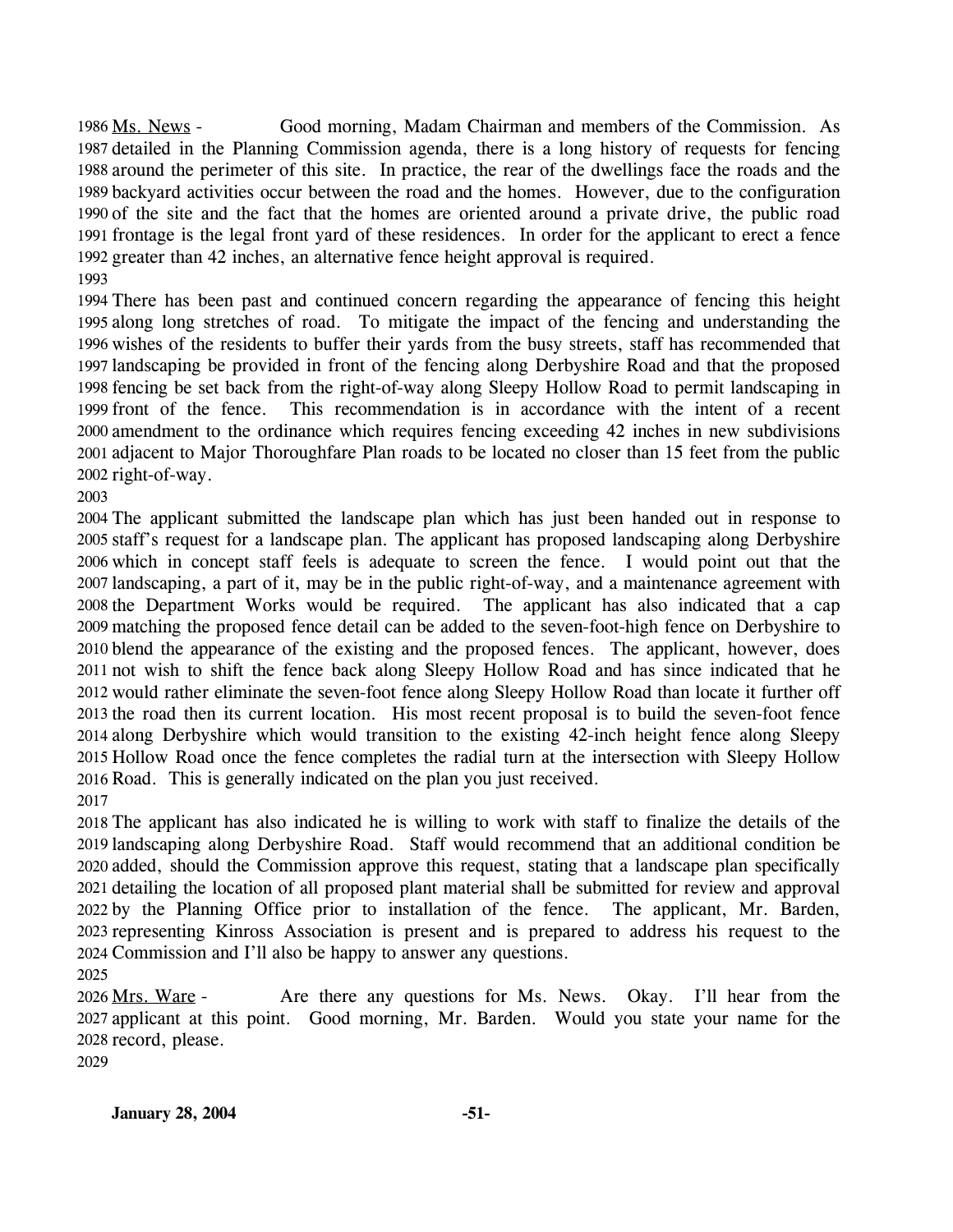Good morning, Madam Chairman and Commissioners. I'm Jim Barden, 529 Sleepy Hollow Road representing the Kinross Homeowners Association. As you will 2030 note, today's proposal is the result of approximately 60 days of the Kinross neighborhood 2031 2032 negotiation with the Henrico County Planning Commission to come up with what is a much 2033 more modest fencing application then we had previously applied for. And the compromise that 2034 is before you today is one that is acceptable to the homeowners association as well as the 2035 County's Planning staff. The fence design that you have was at the suggestion of Harvey 2036 Hinson. It's modeled after the Cultural Arts Center at Glen Allen's Cultural Arts Center on 2037 Mountain Road. 2029 Mr. Barden -

2038

 There are several reasons why that we wanted to increase the fence height. First and foremost, the fence that we have now is 20 years old, it is rotten, it's ugly and eventually it will turn into petrified wood that will look very nice in someone's aquarium. The recent hurricane damage that we sustained took down some of the backyard trees that used to screen our houses from Derbyshire and Sleepy Hollow. And everybody knows that Derbyshire traffic today is much heavier than it used to be, approximately 12,000 cars per day. And for that reason, not only for aesthetics but for safety reasons, our little 14-home community has 20 children, five under the age of six. Not only will the increased fence height keep unwanted people out it also helps to keep our urchins in and off the busy highways. But, I think, foremost, the increased fencing and reducing the exposure that our houses have to the traffic will help to maintain our property 2049 values. Derbyshire Road down to Parham Road. And, as a byproduct we will end up cleaning up and landscaping 800 feet of

2051

The fence that you are putting all along Derbyshire, will it be the same 2053 fence? 2052 Mrs. Ware -

2054

2055 Mr. Barden - Yes.

2056

So, you are just going to blend it in to what is existing on Parham now 2058 and then take it down and decrease the height of the fence when it takes this turn to meet the 2059 shorter fence that you have. 2057 Mrs. Ware -

2060

2063

Yes. So for most of lot 529 and all of 531 and 533 and 507 they will all 2062 have 42-inch fence heights along Sleepy Hollow. 2061 Mr. Barden -

And that fence will be graduated down to meet that. And you are in 2065 complete agreement with working with staff in the Planning Office on the landscaping. 2064 Mrs. Ware -

2066

2067 Mr. Barden - Yes, that's fine. We don't care.

2068

Are there any other questions at this time for Mr. Barden? Okay. Mr. 2070 Barden you may want to stay near by. We are going to hear from the opposition now. 2069 Mrs. Ware -2071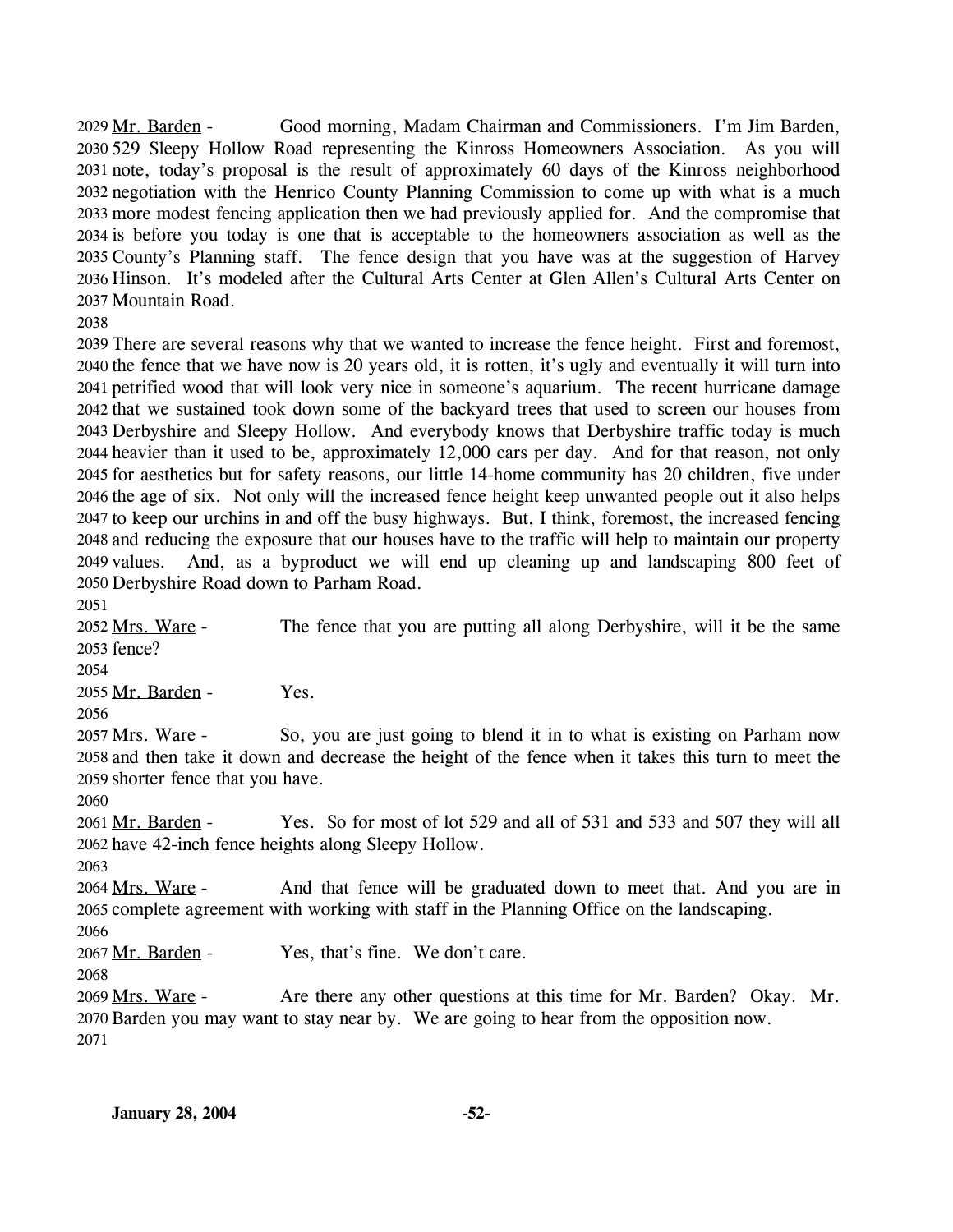I'm on 512 Sleepy Hollow Road across from the Kinross subdivision. 2072 Late yesterday afternoon when I was talking to someone from staff they explained that he 2073 changed the requirement on the Sleepy Hollow side, so now I have no opposition. 2071 Mr. Newins -

2074

2075 Mrs. Ware - Okay. Are there any questions?

2076

2077 Mr. Vanarsdall - Thank you for coming.

2078

Thanks. All right. I am satisfied with the plan that has been agreed 2080 upon with the increased fence height all along Derbyshire and then graduated down and leaving 2081 the fence along Sleepy Hollow at the 42 inches, especially with the increased landscaping that 2082 we have for this. I know a lot has been lost from the storm. So, I will move that the Kinross Association, Sleepy Hollow Road, alternative fence height be approved subject to conditions 2083 2084 Nos. 1 through 6. 2079 Mrs. Ware -

2085

2086 Mr. Vanarsdall - Second.

2087

The motion was made by Mrs. Ware and seconded by Mr. Vanarsdall. 2089 All in favor say aye...all opposed say nay. The ayes have it. The motion carries. 2088 Mrs. Ware -

2090

2091 The Planning Commission approved the alternative fence height plan for Kinross Association – 2092 Sleepy Hollow Road, subject to the standard conditions attached to these minutes for 2093 alternative fence heights and the following additional conditions:

2094

2095 2096 2097 1. All ground cover and landscaping shall be properly maintained in a healthy condition at all times. Dead plant materials shall be removed within a reasonable time and replaced during the normal planting season.

- 2098 2. 2099 2100 The owner shall have a set of approved plans available at the site at all times when work is being performed. A designated responsible employee shall be available for contact by County Inspectors during the performance of the work.
- 2101 3. 2102 2103 3. The property shall be developed as shown on the annotated staff plan, dated **January 28, 2004,** and no changes or additions shall be made without the approval of the Commission.

2104 4. The owner shall be responsible for obtaining all applicable permits.

2105 5. The fence shall be continuously and properly maintained in good repair by the property

2106 owners. Damaged or deteriorating boards or fence sections are to be replaced promptly.

- 2107 Trash and debris shall not be allowed to accumulate along the fence.
- 2108 6. 2109 2110 6. A landscape plan specifically detailing the location of all proposed plant material shall be submitted for review and approval by the Planning Office prior to installation of the fence.
- 2111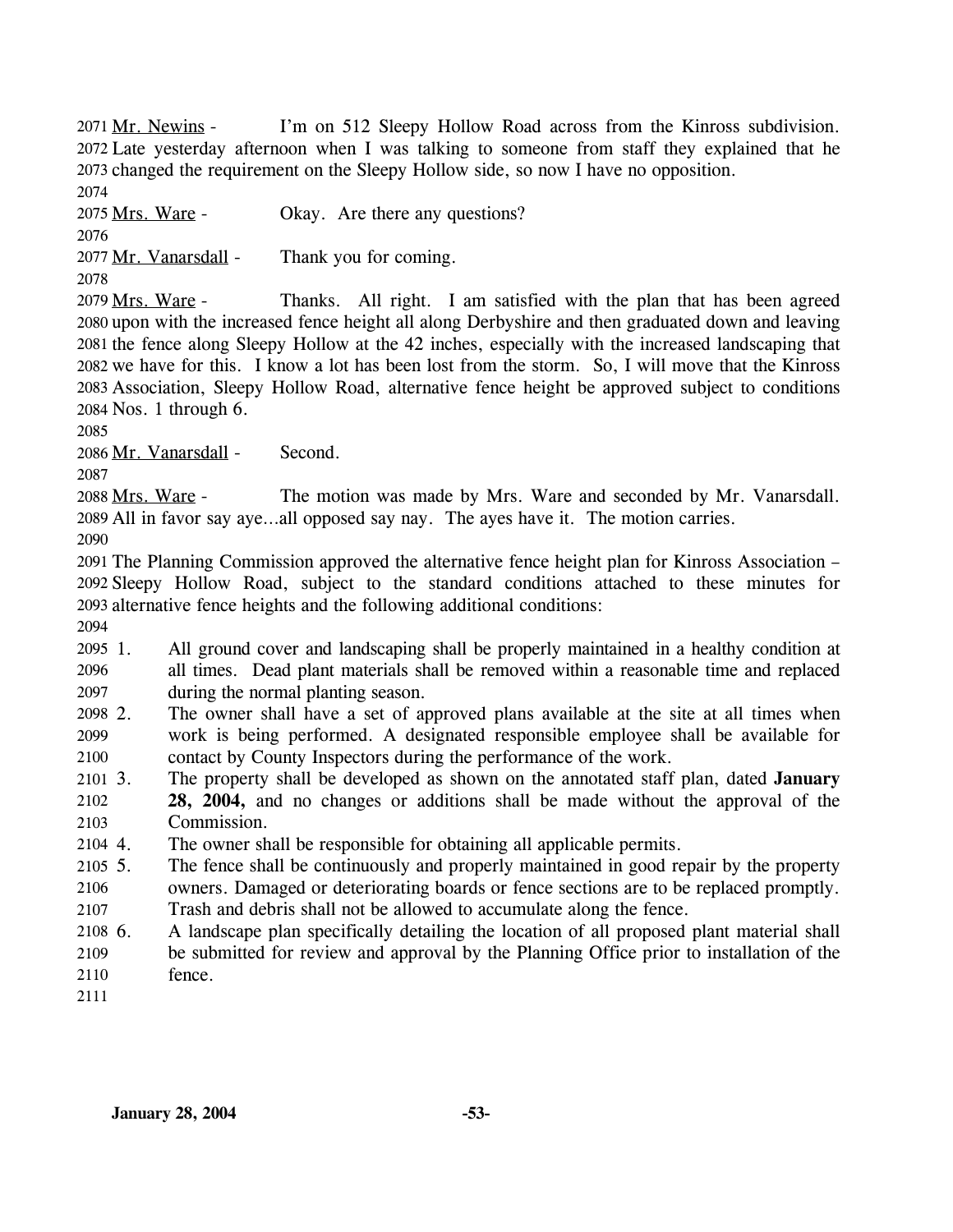## 2111 **SUBDIVISION (Deferred from the November 19, 2003, Meeting)**

2112

| King's Reach        | Foster & Miller for Quarry Hill Estates, L.C. and Atack        |
|---------------------|----------------------------------------------------------------|
| (October 2003 Plan) | <b>Properties, Inc.:</b> The 101.744-acre site proposed for a  |
|                     | subdivision of 80 single family homes is located approximately |
|                     | 800 feet south of Quarry Hill Lane at 5600 Pouncey Tract       |
|                     | Road (State Route 271) on part of parcels 733-775-7627 and     |
|                     | 733-777-4209. The zoning is A-1, Agricultural District.        |
|                     | County water and septic tank/drainfield. (Three Chopt) 80      |
|                     | Lots                                                           |
|                     |                                                                |

2113

Is there anyone in the audience in opposition to subdivision King's Reach (October 2003 Plan)? No opposition. Mr. Strauss. 2115 2114 Mrs. Ware -

2116

Thank you, Madam Chairman. As the Secretary said this case was 2118 deferred from at our November meeting in order to allow the applicant time to pursue a Major 2119 Thoroughfare Plan amendment to address the master plan roads that were located within the 2120 proposed subdivision. Since that time, this Commission has recommended approval of the 2121 Major Thoroughfare Plan amendment, and last night it was approved by the Board of 2122 Supervisors. So, those master plan roads are no longer an issue. 2117 Mr. Strauss -

2123

 Staff was working on several other issues with the applicant. One was the number of lots proposed on a single entrance. This is an 80-lot subdivision and there is a County policy that does not recommend any more than 50 lots on a single point of access. The other issue was the soils in the area. Soils mapping indicates severe restrictions in this area and that was a concern for staff because this is to be a subdivision on septic fields. Finally, staff was concerned about the location of an old family plot cemetery which is located, according to our investigation by Recreation & Parks, in this area here (referring to map on the screen). And to the west in Goochland there is an operating quarry. So, after discussion with staff and some additional meetings this last week we have developed several additional conditions which as the Secretary said appears on the agenda and this morning's addendum. These additional conditions address the requirement to file additional information for the septic fields and the applicant is in agreement with that. We have also had a number of discussions with respect to the entrance and the applicant has informed us that he is pursuing, acquiring additional property to the north which in the future would alleviate the concern about the single point of access.

2139

 Also, the applicant has agreed to relocate the family plot cemetery, and staff has recommended additional condition No. 15 to address what would happen if they were not able to relocate that cemetery with respect to regulations and state law. So, with that, staff can recommend approval and I'll be happy to answer any questions you may have. Thank you. 2144

2145 Mrs. Ware - Are there any questions for Mr. Strauss by the Commission? 2146

**January 28, 2004 -54-**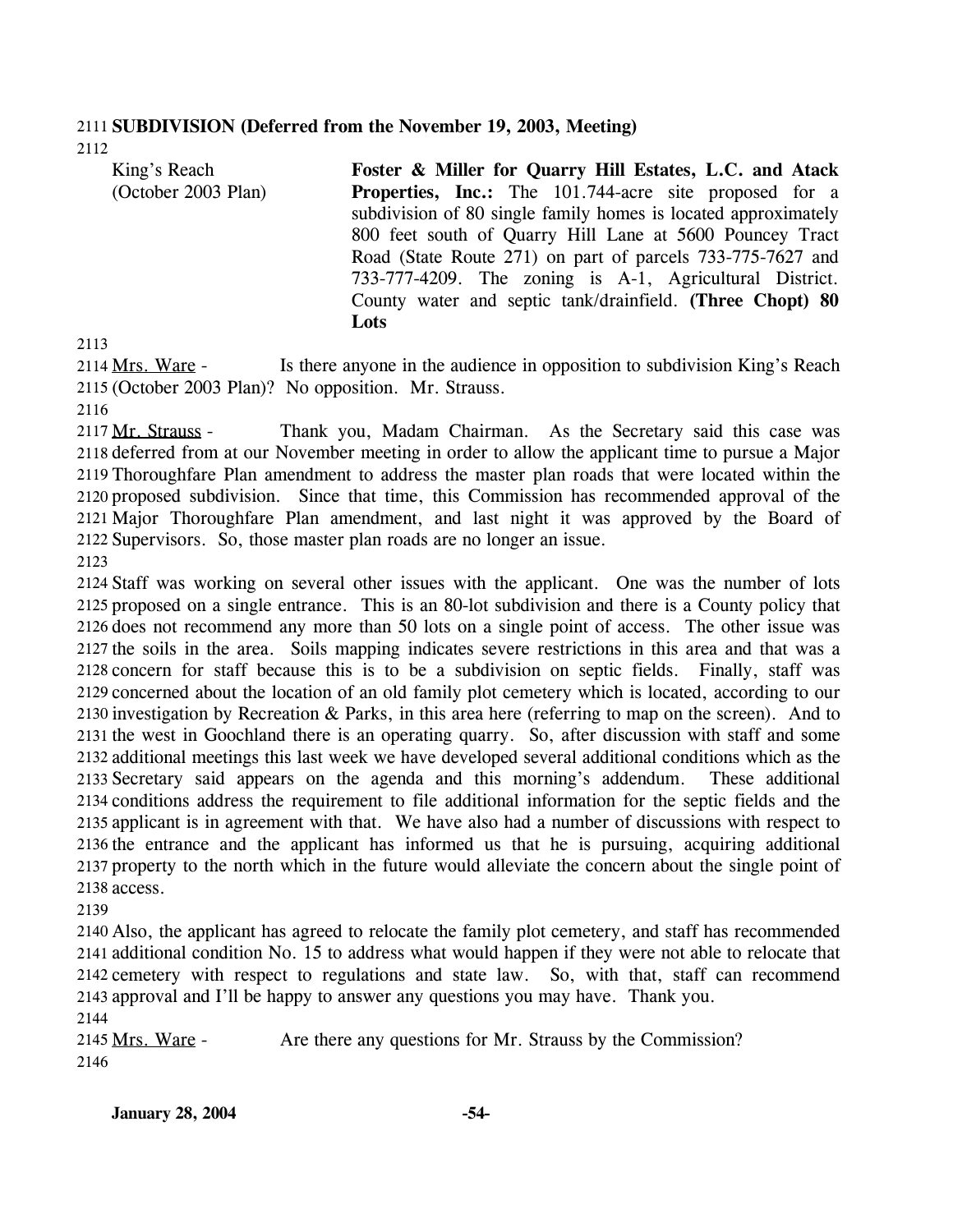Mr. Strauss, I have just one question, out of curiosity. Where would be 2147 the cemetery be relocated to, at a site nearby? 2146 Mr. Archer -

2148

I do believe the applicant did mention this last week that they are looking 2150 into another cemetery nearby. At the moment I can't remember the name, but I think the 2151 applicant can tell us that. 2149 Mr. Strauss -

2152

2153 Mrs. Ware - Mr. Marshall, are you ready to hear from the applicant? 2154

2155 Mr. Marshall - Yes.

2156

Madam Chairperson, members of the Planning Commission, Mr. Silber, 2158 my name is Bob Atack and I'm the applicant. I appreciate Mr. Strauss and the staff's efforts 2159 on this and their recommendation for approval. I'll just go over sort of the gist of what we are 2160 proposing and it may either answer some or even provide some additional questions. The 2161 property is approximately 100 acres and we are proposing to build 80 homes on this site. The 2162 homes will be in the price range of between one and two millions dollars. To provide security 2163 and add for additional aesthetic value, we will be billing a brick serpentine wall across the 2164 entire frontage of this site which is on Pouncey Tract Road. This wall will be approximately 2165 one quarter of a mile long. It will tie into what we will hope to be able to build a gated 2166 entrance with electronically controlled gates as well as provide 24-hour monitoring for this 2167 community. It is an unusual community in one in which we are very excited about the 2168 possibilities of. 2157 Mr. Atack -

2169

 The homes specifically will all be custom designed and no two homes will be built the same. The houses will have a minimum of 5000 square feet. Many of the homes will have tennis courts and swimming pools. I've got some exhibits that I'll be glad to post up here if you would like to see them, actually one of one of the homes, and as well I'll be glad to answer any questions.

2175

| _                       |                                                                                                                       |
|-------------------------|-----------------------------------------------------------------------------------------------------------------------|
| 2176 <u>Mrs. Ware</u> - | Mr. Atack, perhaps you can answer the question about the cemetery.                                                    |
| 2177                    |                                                                                                                       |
| 2178 Mr. Atack -        | Yes, ma'am, the question that Mr. Archer asked?                                                                       |
| 2179                    |                                                                                                                       |
| 2180 Mrs. Ware -        | Yes.                                                                                                                  |
| 2181                    |                                                                                                                       |
|                         | $\mathbf{1}$ , $\mathbf{1}$ , $\mathbf{1}$ , $\mathbf{1}$ , $\mathbf{1}$ , $\mathbf{1}$ , $\mathbf{1}$ , $\mathbf{1}$ |

Yes, ma'am, we have developed a lot of properties where cemeteries 2183 were on the site and what we have, I think the ordinance, or, what we have done, I think 2184 maybe the ordinance we have provided pedestrian access to the cemetery. In this neighborhood 2185 we felt like that would probably not be as amenable solution to our homeowners so we are 2186 working with Bliley's Funeral Home for the relocation of this cemetery. So, actually, Mr. 2187 Archer, we haven't identified the specific cemetery but we are working with Bililey's Funeral 2188 Home. It's one of their businesses to provide ancillary cemetery use in scenarios such as this. 2182 Mr. Atack -2189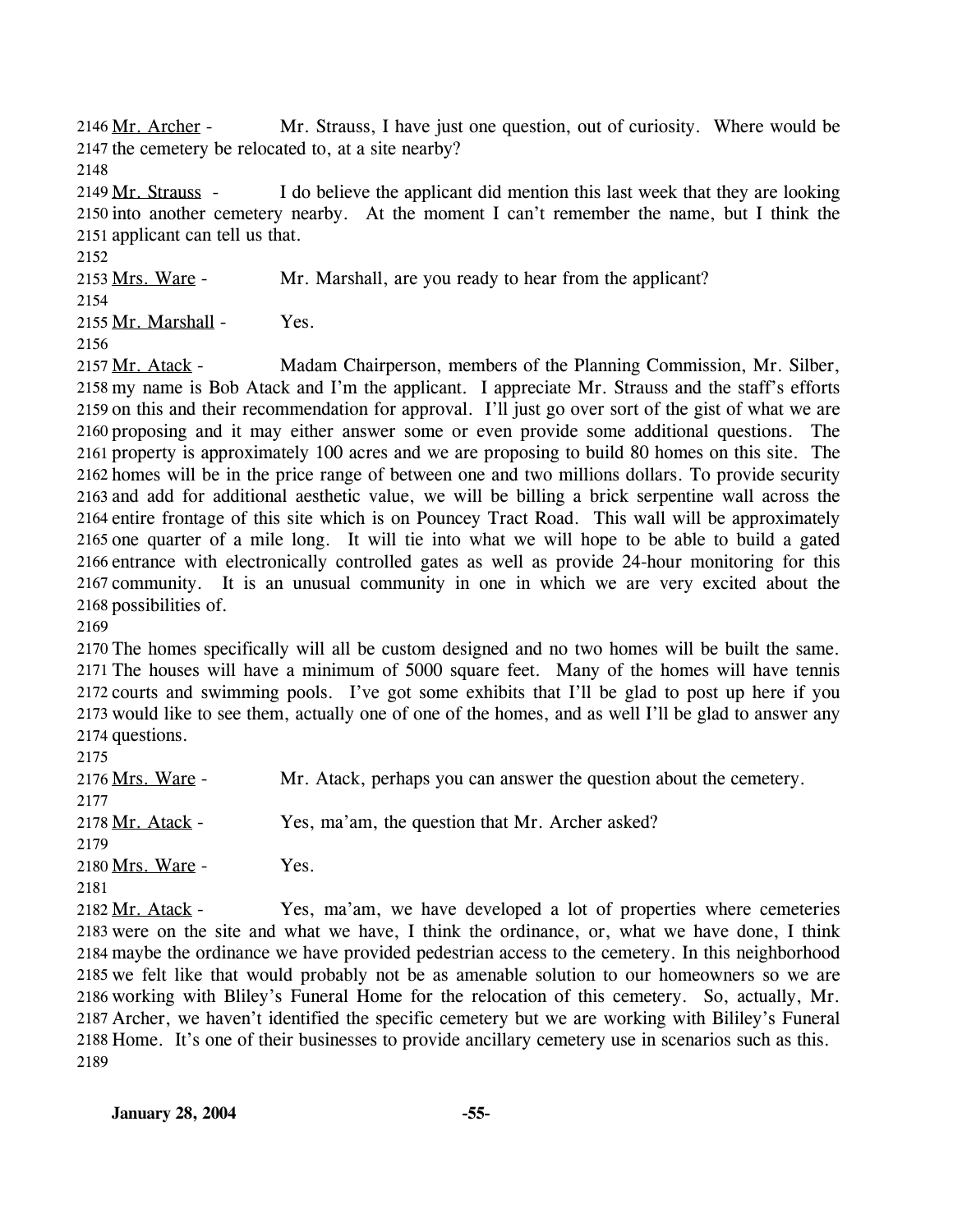Okay. It was something that has not come up before since I've been 2190 here, I don't believe, and I was just curious as to how that is handled. I appreciate the 2191 explanation. 2189 Mr. Archer -

2192

There are a number of different scenarios. They actually have a scenario 2194 where they take a shovel full of dirt and call that relocating a cemetery. We are experts on 2195 cemeteries and aquifers these days, so I'll be glad to talk about either at any time for you, sir. 2193 Mr. Atack -2196

2197 Mr. Archer - I'll leave it alone then.

2198

2199 Mr. Marshall - Mr. Atack, could you tell the other members how wide that entrance is? 2200

Yes, sir. And I think, Mr. Marshall, it's appropriate in that this 2202 entrance is 22 feet wide on each side of the divided median. That would allow vehicular traffic 2203 at two cars or two vehicles per side for emergency vehicles as well the divided median is 2204 approximately 15 feet wide and it travels 1,500 feet into the community. One of the 2205 disadvantages because of the size and the exhibit you have before you, is it's a 100 acres and if 2206 you didn't know that these homes were a minimum of one acre lots, you would have the 2207 tendency to say, well you know it's a typical 80 or 90-foot frontage subdivision. These homes 2208 are all on 150-foot minimum frontages. So, we think we have satisfied the requirements as far 2209 as ingress and egress with two main accesses with these two entrances. 2201 Mr. Atack -

2210

2211 Mr. Marshall - Thank you.

2212 Are there any more questions for Mr. Atack by the Commission? Thank 2214 you. 2213 Mrs. Ware -

2215

2216 Mr. Atack - Thank you.

2217

Madam Chairman, I move approval of subdivision King's Reach 2219 (October 2003 Plan) with the standard conditions for developments of this type, along with No. 2218 Mr. Marshall -

5 revised, No. 11 amended and Nos. 12, 13, 14 and No. 15 added on the addendum. 2220

2221 2223

2222 Mr. Vanarsdall - Second.

The motion was made by Mr. Marshall and seconded by Mr. Vanarsdall. All in favor say aye…all opposed say nay. The ayes have it. The motion passes. 2225 2224 Mrs. Ware -

2226

 The Planning Commission granted conditional approval to subdivision King's Reach (October 2003 Plan) subject to the standard conditions attached to these minutes for subdivisions not served by public utilities, the annotations on the plans and the following additional conditions: 2230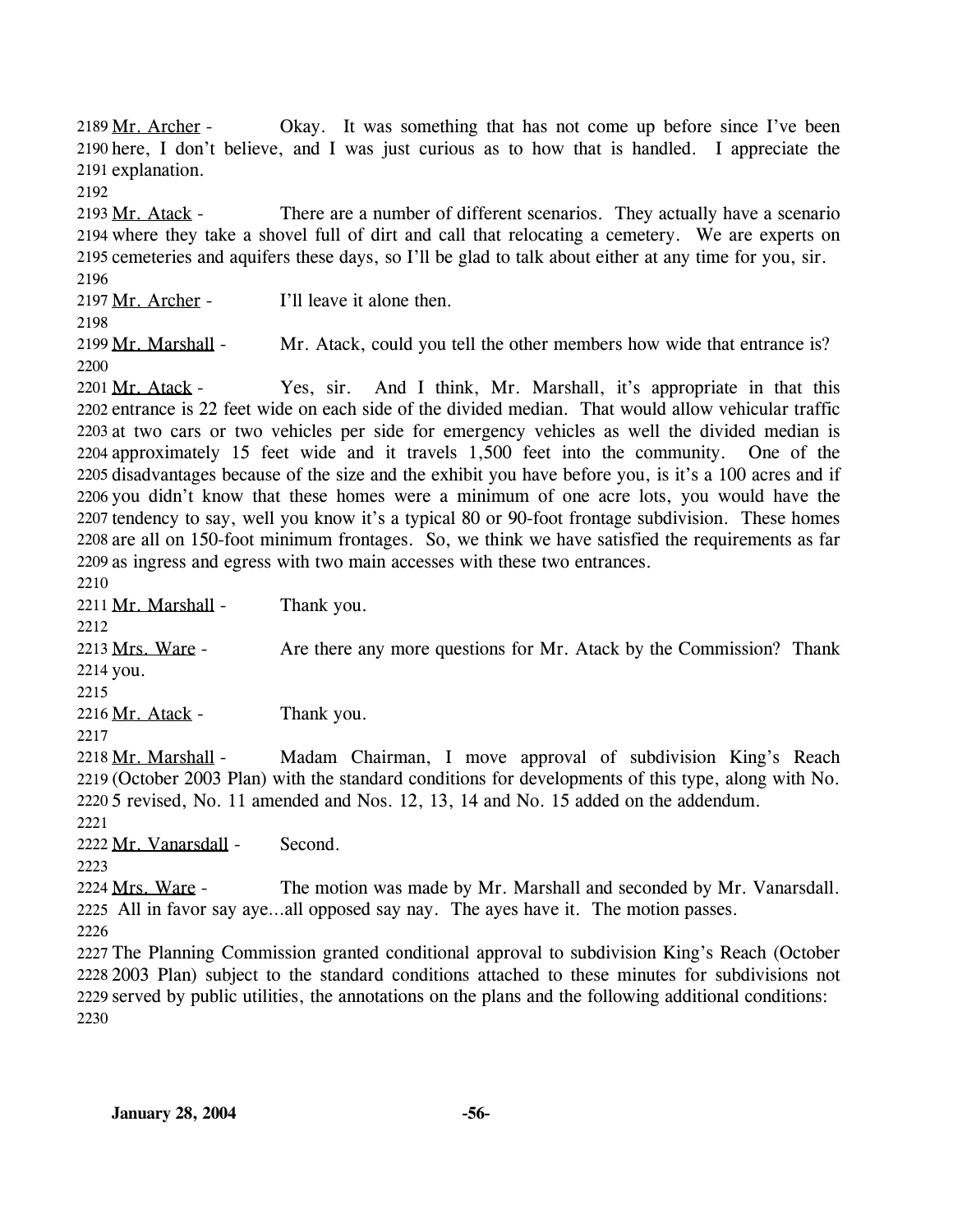**REVISED** - A detailed soil analysis shall be performed and other requirements of the Health Department met before final plats are recorded. The developer shall have the center lines of all streets and lot corners staked to facilitate the examination of lots by the Health Department Sanitarians prior to filing for final approval and shall notify the Planning Office and Health Department in writing when the staking has been done. The final plat shall conspicuously indicate all lot(s) not receiving Virginia Department of Health approval for sewage disposal and state that there be no construction on lots without such approval. Details of approved sewage disposal systems and reserved areas for such systems shall be included with the final construction plan prior to constriction plan approval. 2230 5. 2231 2232 2233 2234 2235 2236 2237 2238 2239

- 2240 11. 2241 2242 2243 2244 2245 2246 2247 2248 2249 **AMENDED** - Prior to a request for final approval, the developer shall provide a buildable area plan showing information for all lots within the subdivision. Such plan shall be a part of the construction plans submitted for review and for signature. The buildable area plan shall be a minimum of 1" to 50' scale or larger and shall show the buildable area for the principal structure, all setback, dimensions, the minimum lot width (front building line), the area of each lot found to be suitable for the location of the septic drainfield system and reserved drainfield area on the lot, or alternative system and if applicable, the 100 year floodplain location and the area of each lot exclusive of floodplain and Chesapeake Bay Act Preservation areas and setback dimensions when applicable.
- 2250 12. 2251 2252 12. The detailed plant list and specifications for the landscaping to be provided within the 25 foot-wide planting strip easement along Pouncey Tract Road shall be submitted to the Planning Office for review and approval prior to recordation of the plat.
- 2253 13. 2254 2255 2256 2257 13. Prior to requesting the final approval, a draft of the covenants and deed restrictions for the maintenance of the common area by a homeowners association shall be submitted to the Planning Office for review. Such covenants and restrictions shall be in form and substance satisfactory to the County Attorney and shall be recorded prior to recordation of the subdivision plat.
- 2258 14. 2259 2260 2261 2262 2263 2264 2265 14. Any future building lot containing a BMP, sediment basin or trap and located within the buildable area for a principal structure or accessory structure, may be developed with engineered fill. All material shall be deposited and compacted in accordance with the Virginia Uniform Statewide Building Code and geotechnical guidelines established by a professional engineer. A detailed engineering report shall be submitted for the review and approval by the Building Official prior to the issuance of a building permit on the affected lot. A copy of the report and recommendations shall be furnished to the Directors of Planning and Public Works.
- 2266 15. 2267 2268 The applicant intends to relocate the existing family cemetery plot in accordance with applicable regulations and state law. If the gravesite is not relocated, then permanent access shall be provided to the gravesite and the gravesite protected.
- 2269

Is everyone who is still here, here for the Camp Hill case? If you are 2271 raise your hands. 2270 Mrs. Ware -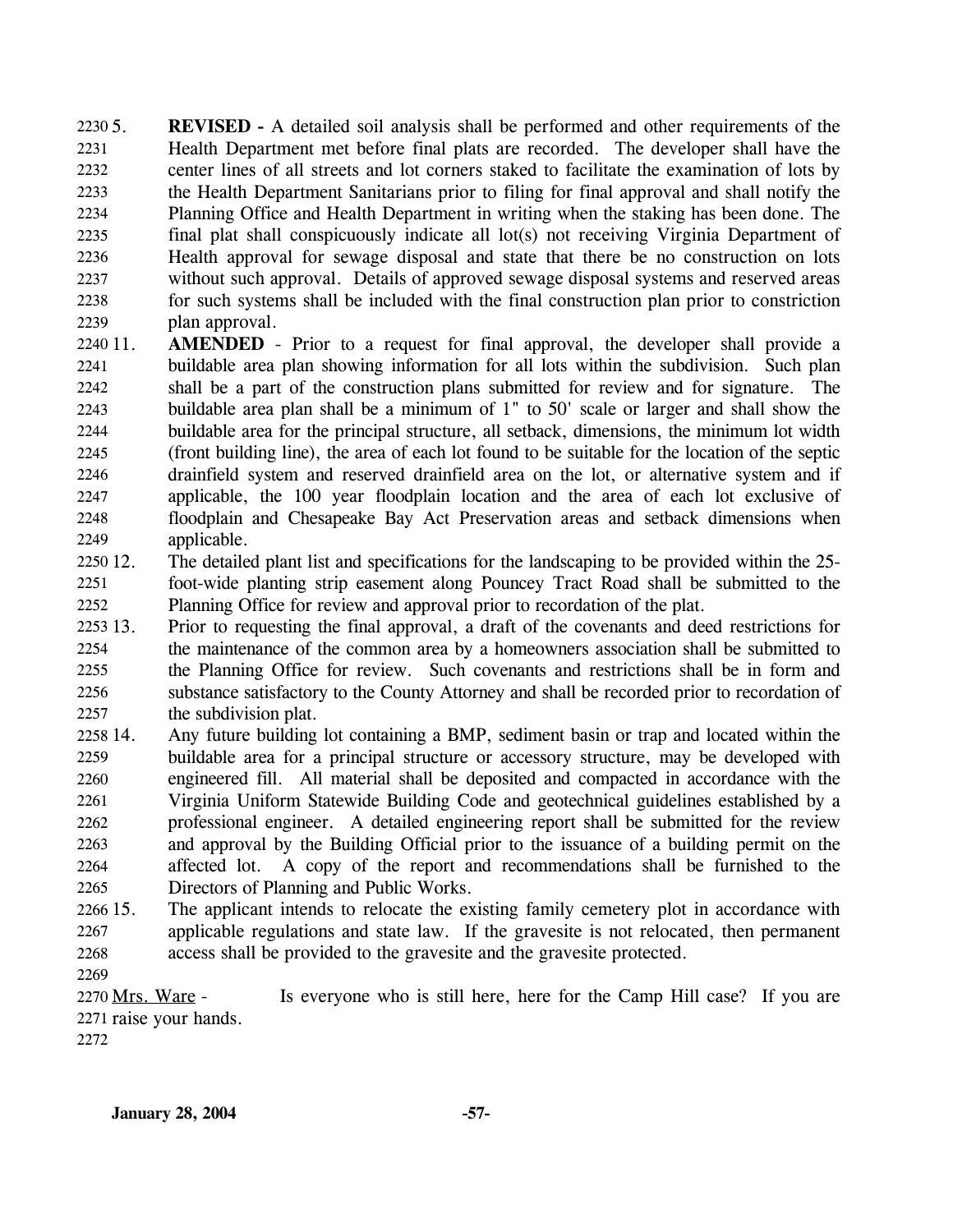What we are discussing, it is  $11:55$  a.m. and this case is going to take 2273 some time. We are normally not faced with this situation but we don't know whether you 2274 would rather take a lunch break and come back or do you want to take a short break and go 2275 ahead and try it. 2272 Mr. Jernigan -

2276 2277 Audience - We would rather take a short break. 2278 2279 Mr. Archer - Let's do a short break and plow on. 2280 2281 Mr. Vanarsdall - We are going to take a sandwich break, that's a short break. 2282 Well, why don't we say 30 minutes then? Does the Commission have an 2284 opinion on  $15$  minutes,  $30$  minutes... 2283 Mrs. Ware -2285 2286 Mr. Vanarsdall - We can't get out of the building in 15 minutes. 2287 All right. At this point we will take a 10-minute break and we will come 2289 back, let's just say 10 after 12. And then go ahead and do this and then break for lunch. 2288 Mrs. Ware -

2290

2291 **AT THIS TIME THE PLANNING COMMISSION TOOK A TEN-MINUTE BREAK &**  2292 **THEN RECOVENED AFTER THE BREAK.** 

2293

All right, everyone we are ready to start again. I just want to state, when 2295 everyone gets settled and before we get started on this next case, because I know that it is 2296 going to be a lot of discussion. We have time limits that we allow for the applicant and the 2297 opposition that is generally 10 minutes. Due to this case and what all is involved, we are 2298 going to extend that to 20 minutes for opposition as well as the applicant. That doesn't include 2299 question time. The applicant does hold time for rebuttal. If you are here to speak in 2300 opposition, especially if you are with a larger group, it is good that you have a spokesperson to 2301 come to the podium to represent you to state your point as concisely as you can. With that 2302 being said, Mr. Secretary, call the next case. 2294 Mrs. Ware -

## 2303

2304 **SUBDIVISION (Deferred from the December 17, 2003, Meeting)**  2305

Camp Hill (October 2003 Plan) **Foster & Miller, P.C. for Danny R. and C. J. Paxton, A. B. Harrelson and Atack Properties, Inc.:** The 576-acre site proposed for a subdivision of 317 single-family homes is located generally along the north line of the intersection of New Market Road (State Route 5) and Long Bridge Road between Turner Road and Yahley Mill Road on parcels 833-686-7681 and 833-682-5297. The zoning is A-1, Agricultural District. Individual well and septic tank/drainfield. **(Varina) 317 Lots**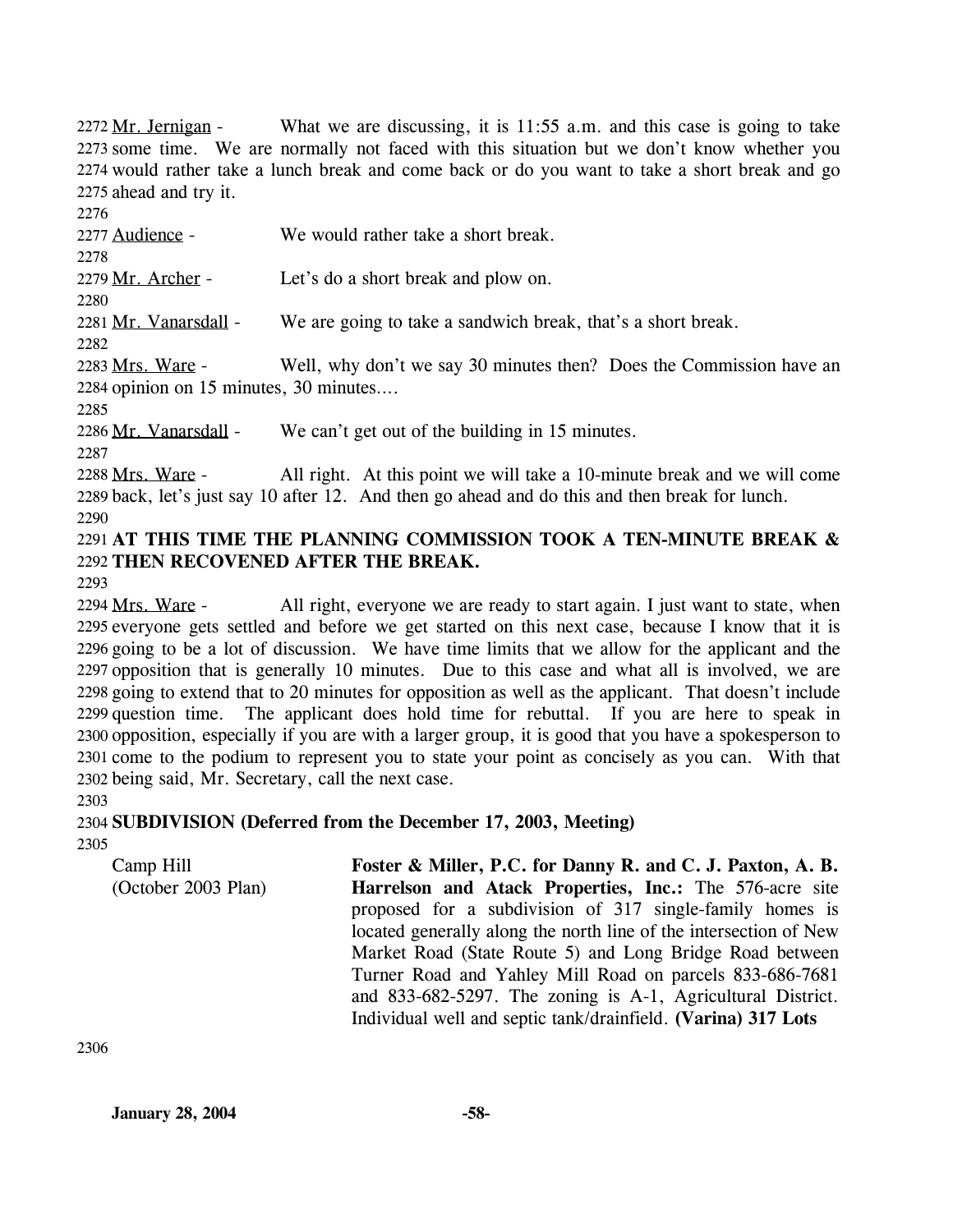Is there any opposition to this case? Raise your hand please. OK. 2308 Opposition is noted. Mrs. News. 2307 Mrs. Ware -

This conditional subdivision application is for approval of 317 lots on 2310 two parcels totaling approximately 576 acres. The property is zoned A-1, permitting 2311 development of one-acre single-family lots. The plans have undergone extensive review by 2312 staff. The plan in your packet is actually the third revised plan. Many issues have been 2313 identified and resolved during this process either through revisions to the plan or through 2314 conditions, which have been recommended to you and included in your agenda. The project 2315 fronts on four major thoroughfare plan roads, requiring right-of-way dedication, provision of 2316 turn lanes and provision of planting strip easements, which have been reflected on the plans. 2317 There are environmentally sensitive areas including wetlands, RPA, and stream protection 2318 areas. The layout has been revised to provide lots with adequate buildable area outside of 2319 these areas. The major wetlands and RPA along Bailey Creek are preserved in common area. 2309 Ms. News -

 The site has historical, archeological and battlefield significance. Well preserved breastworks, known as Fort Southard exist on the site, which date back to the Revolutionary War and were used during the Civil War. Additionally, several Civil War battles occurred on this site. The Division of Recreation and Parks has requested that the fort be preserved and that conditions be established for its long-term maintenance. The developer has redesigned this site to preserve the site in common area. A condition has been recommended requiring the long-term maintenance of the fort be addressed with the covenants for the property. Additionally, Condition No. 19 indicates the developer will coordinate with the Director of Recreation and Parks to allow mapping and photo documentation of significant areas prior to construction. Staff will continue to work with the developer to finalize details regarding methods for providing for interpretative use access and preservation of the area prior to final approval.

 Also, condition No.22 has been recommended requiring a Phase 1 archaeological survey be performed by the developer to attempt to identify any other major items of historical significance, which may exist on the site. This recommendation is supported by the National Park Service. The applicant has proposed rewording the condition as shown on the revised conditions, which have been handed out to the Commission.

 Although staff, including the Department of Public Utilities, Division of Fire, and Health Department have recommended that public water and sewer be provided to this property, the applicant has chosen to plan for well and septic systems due to the fact that County services are not readily available. The soils report for this site indicate that the majority of soils have severe to moderate limitations for septic tank absorption fields. On-site sewage disposal will need to be addressed for each lot to the satisfaction of the Health Department. In addition to soil limitations, steep slopes exist in certain areas throughout the site. Grading plans will be reviewed to ensure that all County design standards are satisfied and suitable buildable areas 2344 are provided. easements to allow for future potential sanitary sewer main extensions through the property to save the area. Revised wording for Condition No. 25 is included in your handout. Additionally, Condition No. 25 has been recommended to provide utility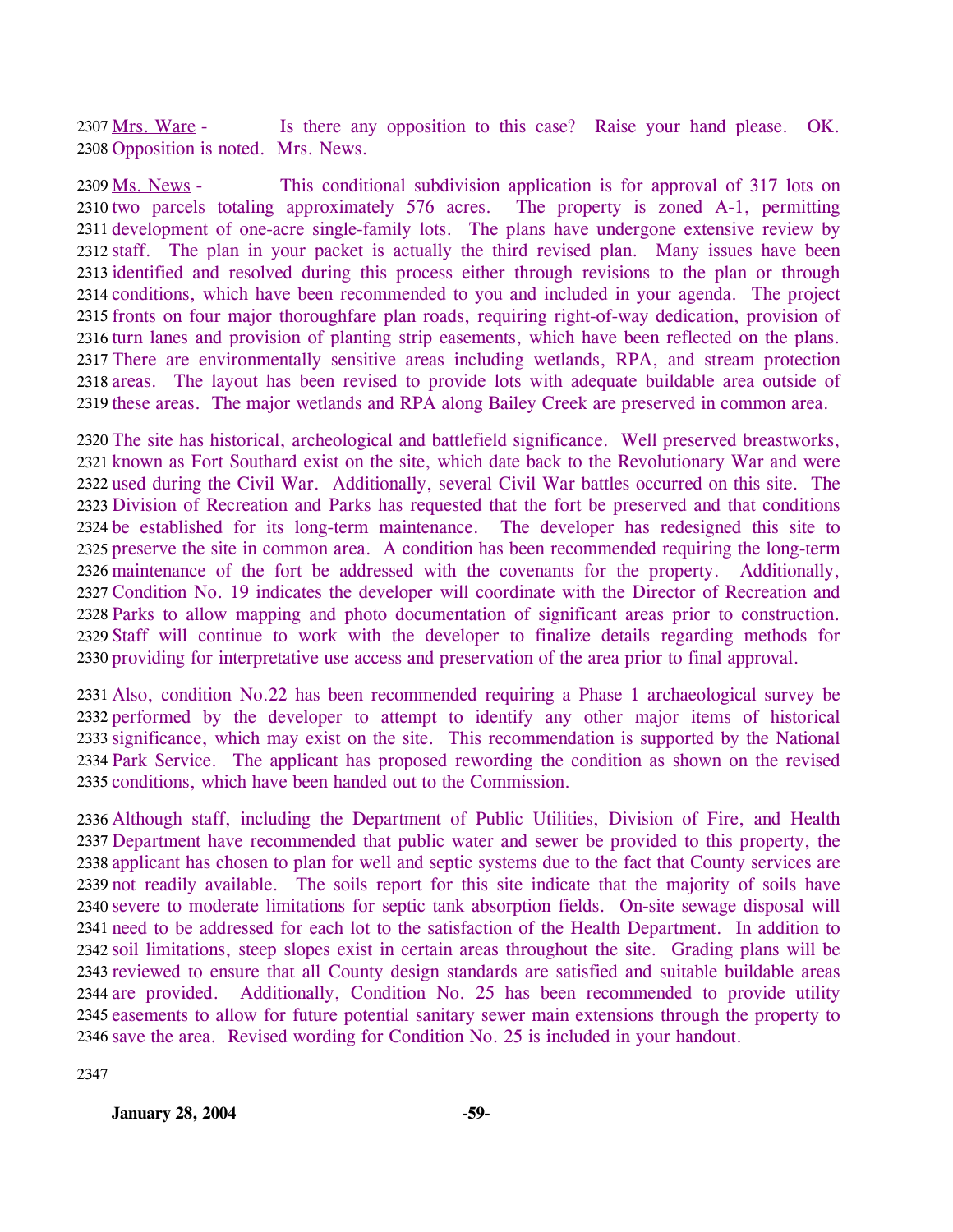2348 The remaining issue on the site regards the adjacent property to the east containing Camp 2349 Holly Springs and potential impacts to the aquifer for recharge area for this spring due to the 2350 development of the property. As the Comprehensive Plan recommends, as part of its 2351 environmental goals, objectives and policies, to protect the quality of the Camp Holly Springs 2352 and Diamond Springs recharge area to the extent reasonably practicable and to identify and 2353 protect, by proper management, aquifer recharge areas, staff has attempted to work with the 2354 developer to address this issue. As you are aware, through current correspondence and 2355 through the history of past proposals in the vicinity, there are opposing opinions regarding the 2356 extent and impact to the aquifer. To address this issue, staff has recommended Condition No. 2357 23 so that best efforts can be made to avoid negative impacts. Revised wording for Condition 2358 No. 23 is included in your conditions, which you have just been handed out.

2359 With that said, staff recommends approval of the conditional subdivision subject to the 2360 conditions for subdivisions not served by public utilities and the additional conditions in the 2361 agenda and revised Conditions Nos. 22, 23 and 25. I'd be happy to answer any questions.

2362 Mrs. Ware - Are there any questions for Ms. News?

Ms. News, I don't have any right now. I think we have talked about this 2364 quite a bit, but I am sure I may have some for you later. Thank you. 2363 Mr. Jernigan -

Can we hear from the applicant? Mr. Theobald, would you like to 2366 reserve some time for rebuttal? 2365 Mrs. Ware -

| 2367 Mr. Theobald -   | Do you think I will need any?                               |
|-----------------------|-------------------------------------------------------------|
| 2368 Mrs. Ware -      | You might want to be on the safe side.                      |
| 2369 Mr. Theobald -   | How about eight minutes and we will see what that does. OK. |
| 2370 Mr. Vanarsdall - | How many?                                                   |
| 2371 Mr. Theobald -   | Eight. We have 20, correct?                                 |
| 2372 Mrs. Ware -      | Yes.                                                        |

I am not sure I will need all that much. Madam Chair, members of the 2374 Commission, my name is Jim Theobald and I am here on behalf of Mr. and Mrs. Paxton, also 2375 Dr. Harrelson, who is acting in his capacity as the trustee for an incapacitated individual who 2376 was the beneficiary of that trust, and Atack Properties. Also with me are John Walk and 2377 Caroline Nadal? from Hirschler Fleischer, Spud Mistr, Chris Sims from Foster and Miller, 2378 Jerry Samford from Virginia Geotech, Mr. Atack and Mrs. Weinstein.  $2373$  Mr. Theobald -

 As you know, this is a request for tentative subdivision approval in an A-1, Agricultural District, for Camp Hill Subdivision, which is to be comprised of 317 one-acre lots to be served by private water and septic or engineered sewage systems. These homes are expected to be 2,000 to 3,000 sq. ft. in size and range in price from \$200,000 to \$300,000 as measured in today's dollars. The upscale residential development is consistent with the quality that the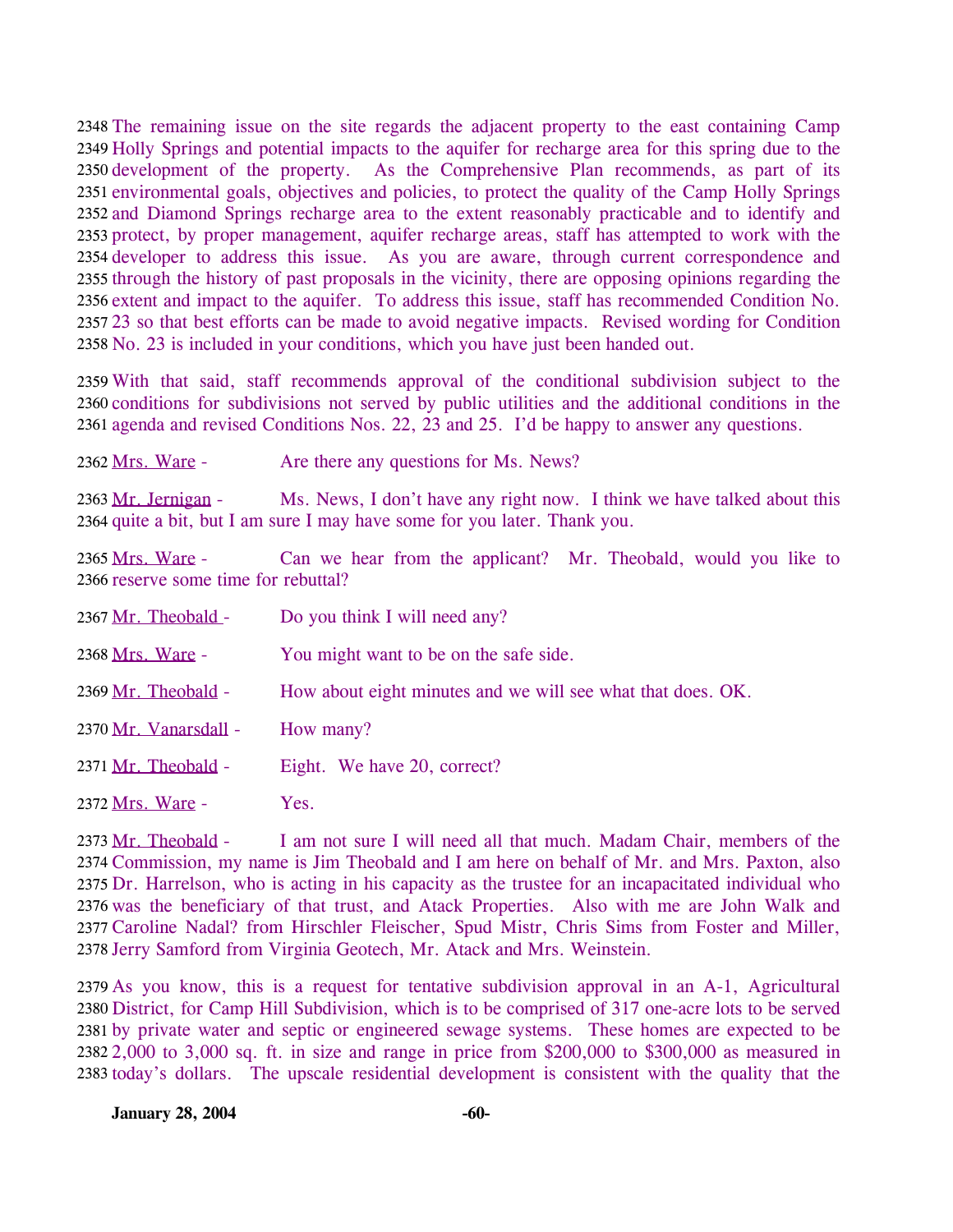2384 County has seen in other Atack Properties developments. Perhaps the best example to this 2385 proposal would be Ash Creek Subdivision in Hanover County. Single-family detached homes 2386 on one-acre lots are permitted as a matter of right in an A-1 District, subject only to meeting 2387 the written requirements of the subdivision ordinance consistent with State law. Staff has 2388 found this request to be in compliance with the County's Ordinance and, accordingly, has 2389 recommended approval.

 This request is not about Diamond Springs. Nobody wants to harm Diamond Springs, but it is about fundamental private property rights, and most importantly, subdivision law. And the law is really simple, and it is that way for a reason. The Planning Commission has been delegated the responsibility of confirming that subdivision requests are in compliance with the provisions of the written ordinance, and that responsibility is decidedly ministerial. It is not discretionary nor legislative. As such, this request either complies or it does not. One-acre lots are permitted in A-1 as a matter of right and staff says it complies. If for some reason you think it does not, the State law requires that you give us written evidence as to which of the published criteria we do not meet, so that it can be revised and approved. Public policy considerations and emotions are just not relevant to your task this morning. That was presumed to have been taken into account when the Board of Supervisors decided to allow one- acre lots in an A-1 subdivision as a matter of right. That is why subdivision laws are what they are. They are ministerial. They are supposed to be void of politics so that every request for a by right use will be treated exactly the same.

 We have provided a summary of our legal position to you in a letter from me dated December 15, which I would incorporate by reference into the record. This site certainly has a history both over the past hundreds of years and the past hundreds of months. Prior attempts to develop this property have been vigorously opposed and largely thwarted by the owners of Diamond Springs, which commercially bottles, distributes and sells that natural resource that you are going to hear so much about this morning. They are concerned about the welfare of the springs and so are we, but nobody can require the owners of our parcel to set aside our land for the commercial benefit of Diamond Springs unless Diamond Springs or the County is prepared to write a check. It is really just that simple. You know we did the dueling geologist thing a couple of years ago, as some of you will remember. There is no legal relevance to your decision this morning that would necessitate repeating that dialogue, but our geologist is here, Mr. Samford, if we must. And perhaps contrary to the books of information you have received in advance, we have conducted testing on our property and that of Diamond Springs, and I'd like to incorporate by reference a copy of the report entitled "Geologic Evaluation of Camp Holly Springs" in response to comments regarding Southerlyn Development, Henrico County, Virginia, that was prepared in October of 1998, as part of the Amason case, which is part of the file on a previous case. The geology hasn't changed out there, notwithstanding that this is dated in 1998. We did test borings and we performed ground penetrating radar tests on our side of the line and we performed ground penetrating radar testing on their side of the line as part of the report, and perhaps I can save us a little time by trying to sum up the difference of opinions of the geologists, although I am sure they will be happy to state their own. Mr. Sanford, I think, during probably the rebuttal phase will speak to the significance of this. I am afraid you can't see that very well, since it is not in color today (referring to rendering). There is a small area – now is this going to work. There is a small area of land, a few parcels, a few

**January 28, 2004** -61-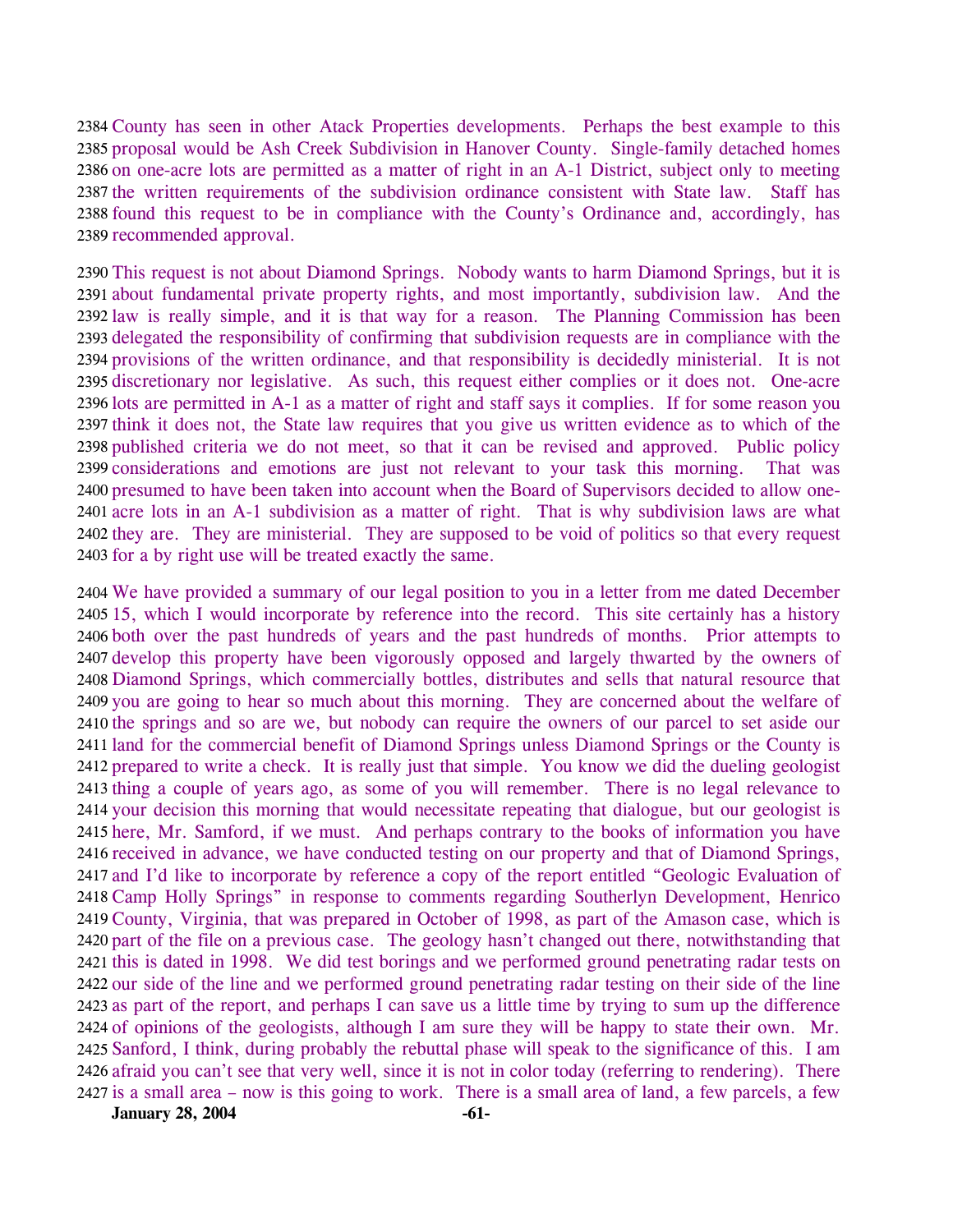2428 acres in size to the right of the large gap back where you see the long, elongated.... If you can 2429 blow that up, that will be great (referring to rendering). You can see the yellow area, which 2430 we believe to be an area of potential impact on that recharge area. There we go. You see it up 2431 there to the right in yellow and then we have a map prepared by the folks representing 2432 Diamond Springs, which showed the area I have cross hatched in blue, and obviously this is a 2433 little different scale, as the area of septic pollution as noted on that plat. So we still have 2434 dueling geologists who disagree as to what is going on underground, and we will hear more 2435 about that later.

 Our next step in this process after today would be to apply for well and septic permits. That process is highly regulated by the State Health Department and we have no choice but to comply with all of their legitimate requirements, as those requirements are consistently applied to everybody. And remember that every existing resident with a home within the recharge area of Diamond Springs is by definition on well water and every one of them has a septic tank today. But for safety of the systems, which systems exist all over Henrico County, near drinking water sources, can be provided and the proper subject of the next step, the permitting process with the Health Department, not this one. Staff has recommended some conditions to the approval, which under State law they really don't have the ability to do. We tried to resolve those conditions and along with Ms. News and the County Attorney, the conditions that were passed out to you in the package are the ones that you and I were discussing today as alternatives. I provided her with a copy of some conditions this morning that we are prepared to agree with if we modified relating to our willingness to consult with Department of Recreation as we find historical findings as development occurs, and to provide copies of any reports that are required to be produced as a result of permitting to the County. Condition No. 23, we have agreed to the amended condition whereas if a geologic exploration or geotech study is performed that is required as a result of permitting by some agency with the authority to do so, we will provide approvals for that and we have agreed with the language and No. 25, as rewritten, I think I discussed with the County Attorney, the deletion of the last sentence because we thought it was redundant, but in essence we have to mutually agree as to the location of sewer easements in the event that sewer ever comes to this area, and is provided to other property. So, the draft as I have amended, 22, 23 and 25 as provided by Ms. News are acceptable to us, and we would be in a position to consent to their imposition.

 In summary, we believe we are entitled to approval of this request as a matter of law, as the staff has recommended, and the Paxtons and Dr. Harrelson are entitled to rely on the fundamental rights to use their land as guaranteed to them by the Constitution of the United States, the laws of the Commonwealth of Virginia, and the Ordinances of Henrico County. I am not sure whether there is anybody here to speak in support of this case. Some folks may have some comments that are extraneous, I am not sure, but with that I'd be happy to answer any questions or answer them in rebuttal.

2466 Mrs. Ware - Are there any questions at this time for Mr. Theobald?

I have one. Mr. Theobald, as you know, I have been involved in 1995, 2468 1996 and 1998 in this case. I am one of the few, I believe, and Mr. Archer. We are the only 2469 two that have two manuals from (unintelligible) and I was disappointed to hear, and you can 2467 Mr. Vanarsdall -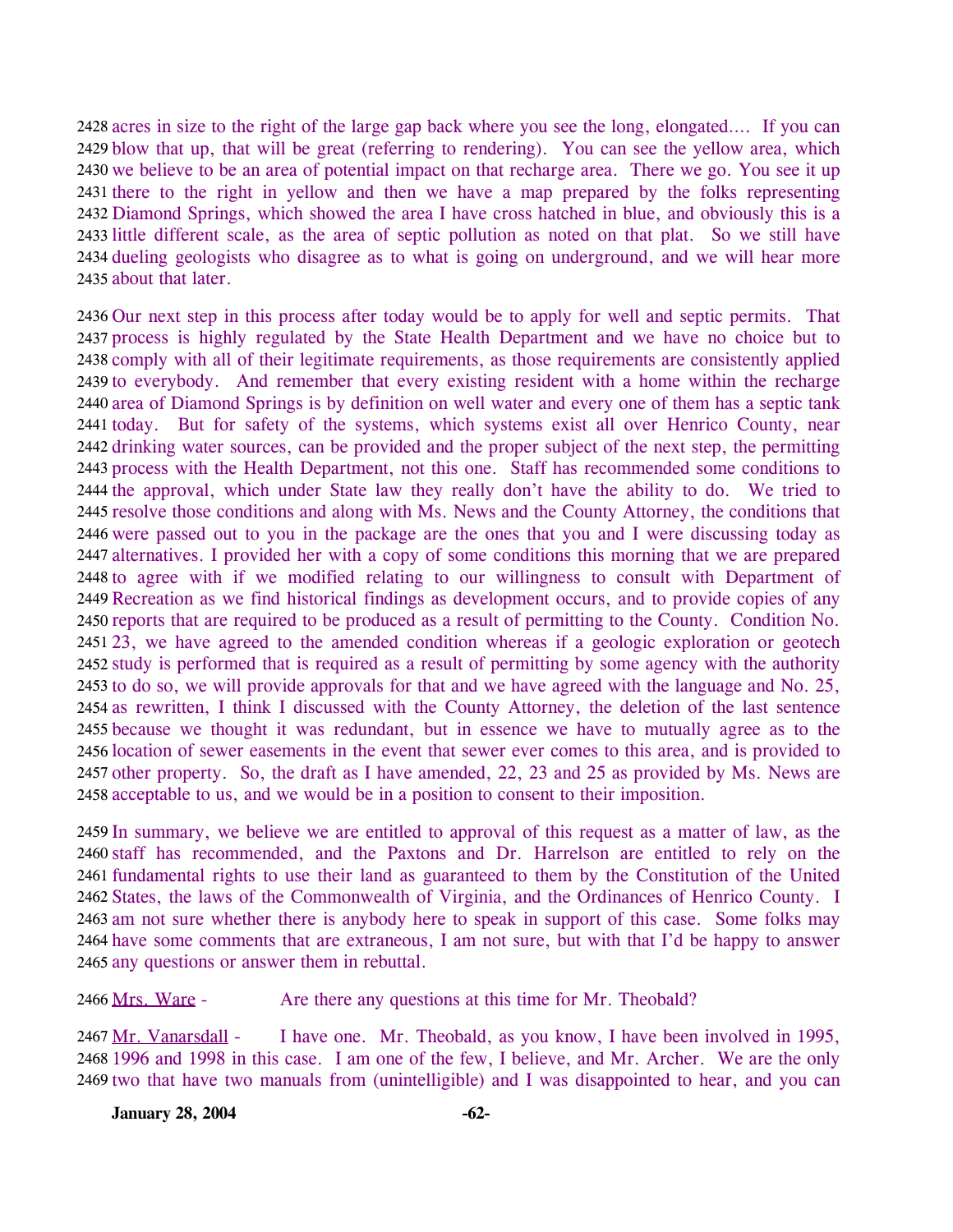2470 answer this for me. Were you asked to see if you could defer this case today so we wouldn't 2471 be going through this, because...

2472 Mr. Theobald - I was, sir.

Thank you. I said I have been in on it and I've visited the site one time 2474 in 1995 or 96, Mr. Archer and I. We always said that the owner of the springs should 2475 purchase this property and I understand he almost got to that, maybe he saw a window that 2476 could be taken care of, so I just want to state that I am disappointed that we are hearing this morning and Mr. Jernigan could not defer, because he has used his deferment. 2477 2473 Mr. Vanarsdall -

I think, Mr. Vanarsdall, I appreciate your comments. I think it would be 2479 instructive to give you a little more background on that, so that perhaps your feelings would maybe be assuaged a bit. We spent a number of days discussing a potential purchase by the 2480 2481 owners of Diamond Springs of the land in a certain area, that as a result of their ability to test, 2482 might have a potential impact on the aquifer, and Mr. Jernigan has tried harder than any 2483 human being I think I have ever seen in a case to protect the interests of both parties, and he 2484 has done it with an enormous amount of heart and I know that both Mr. Dowdy and his 2485 representatives and Mr. Atack and I are sincerely appreciative, but it takes the two principals 2486 in essence to make a deal. We offered to sell that portion of the property to Mr. Dowdy for 2487 our costs or less. That was rejected. We were offered about  $40\%$  of that. That is not really 2488 close in terms or almost there in terms of negotiations, with Mr. Atack at one point 2489 contributing two million dollars to protect Diamond Springs, and the reason Mr. Jernigan and 2490 I, and forgive me if I speak for you Mr. Jernigan, or correct me, but I think he was hoping 2491 that there would be an opportunity to speak with the seller of this property to see whether or 2492 not there was any flexibility on his part as to the price, which Mr. Atack would pay for the 2493 property, and Dr. Harrelson is in Costa Rica and none know how to contact him. We got hold 2494 of his son. We are not sure when he is coming back, and frankly, we did make a counter offer 2495 as to the money, but we are so far apart on the money that it didn't seem like we were going to 2496 get there, absent taking this step today, so I don't want you to think we did it to be arbitrary or 2497 uncaring of Mr. Jernigan's request. It was a result of spending five hours in the conference 2498 room, not getting very close, not being able to get to Dr. Harrelson, and, frankly, the seller of 2499 this property representing their charge, who was incapacitated, and they are probably the last 2500 person who should be contributing to the protection of the Spring. Mr. Atack is probably the 2501 next least person who should be contributing to protecting the Springs, and the owners at 2502 Diamond Springs, who were offered the property for what we are paying for it in my opinion 2503 should be the ones, so I didn't want you to misconstrue why we were not in a position to take 2504 that deferral, because I know you were concerned about that.  $2478$  Mr. Theobald -

2505 Mr. Vanarsdall - Thank you, Mr. Theobald. I don't have any more questions.

2506 Mrs. Ware - Does anyone else have any questions at this time for Mr. Theobald?

While it is still fresh in our minds, could I see the previous map, the one 2508 with the yellow hatched area and this one, and let Mr. Theobald explain what the difference is 2509 between geology. 2507 Mr. Archer -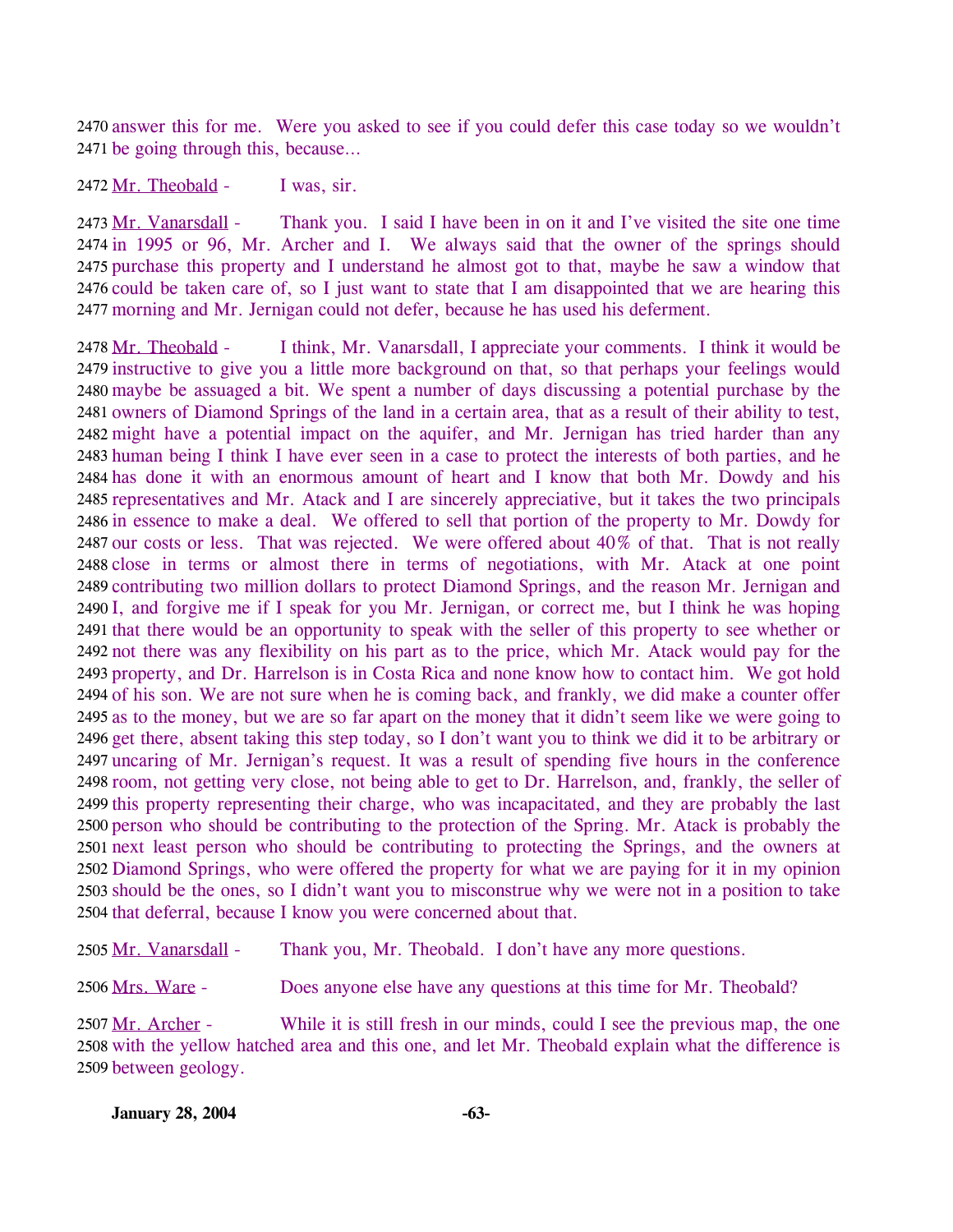The geologist's interpretation of what is going on underground. This 2511 represents our best belief, after doing the testing that we've done, that there is an underground 2512 structure which acts as an underground dam in terms of the aquifer and the other side has a 2513 different opinion as to what is occurring underground. 2510 Mr. Theobald -

So this is your view of what would be the affected area  $-$  the yellow 2515 hatched area? Could we put the other one back up again? Mr. Theobald, your area would be 2516 in the upper left portion of that upper blue hatched area. 2514 Mr. Archer -

We would be, I think, up in this area (referring to rendering). Is that 2518 correct? Here is the Spring, and directly over and up. It is this little area right in here. So we 2519 don't know. 2517 Mr. Theobald -

| 2520 Mr. Archer -   | I just kind of wanted to                                  |
|---------------------|-----------------------------------------------------------|
| 2521 Mr. Theobald - | So we don't know. That is what the Health Departments do. |
| 2522 Mr. Archer -   | Thank you, sir.                                           |

Jim, before you leave, I do want to say that in the last few days there has 2524 been a lot of contact between Mr. Atack, Mr. Theobald and the principals at Diamond Springs, 2525 and Mr. Deal. And we have, I think that we may have a workable solution but we just didn't 2526 have time to finish it up by this hearing today. But, I am hoping that whatever the results of 2527 this hearing that we will continue to work on a buy out on this property, which Mr. Dowdy 2528 has committed that he is willing to buy a portion of this property, so, Jim, I want to thank you 2529 for your help, and like I said, we've been to a lot of meetings and made a lot of phone calls, 2530 but we are not there yet, but we are close. 2523 Mr. Jernigan -

I think you know, regardless again, as you say what happens, that all 2532 parties, I think are people of good intent, and we will look for that solution so that we don't 2533 have to continue to do this the hard way. So, you have my pledge on that, Mr. Jernigan. 2531 Mr. Theobald -

It is time to hear from the opposition. How many out there want to 2535 speak? I know we have the attorney, is it seven? 2534 Mrs. Ware -

2536 Mr. Silber - Again, what we are asking is that....

Oh, I am sorry. We have someone that wants to speak for it. Thank you 2538 for speaking up. 2537 Mrs. Ware -

2539 Mr. Moseley - My name is Ed Moseley, Madam Chairman, and members of the Commission. 2540 My home is approximately one mile west of the property in question here. I came with the 2541 prime concern this morning for our community as a whole and we have not too many, five to 2542 six hundred acre parcels that we can develop, and water and sewer has been made available to 2543 some of our area in recent years and I look forward to it moving into more of our community. 2544 I am concerned if you approve or the Health Department approves well and septic on this 2545 track. Is that going to deter us getting water and sewer for our neighbors in that area? Is it 2546 going to deter managed growth in that area? I don't know. I don't have the answer. You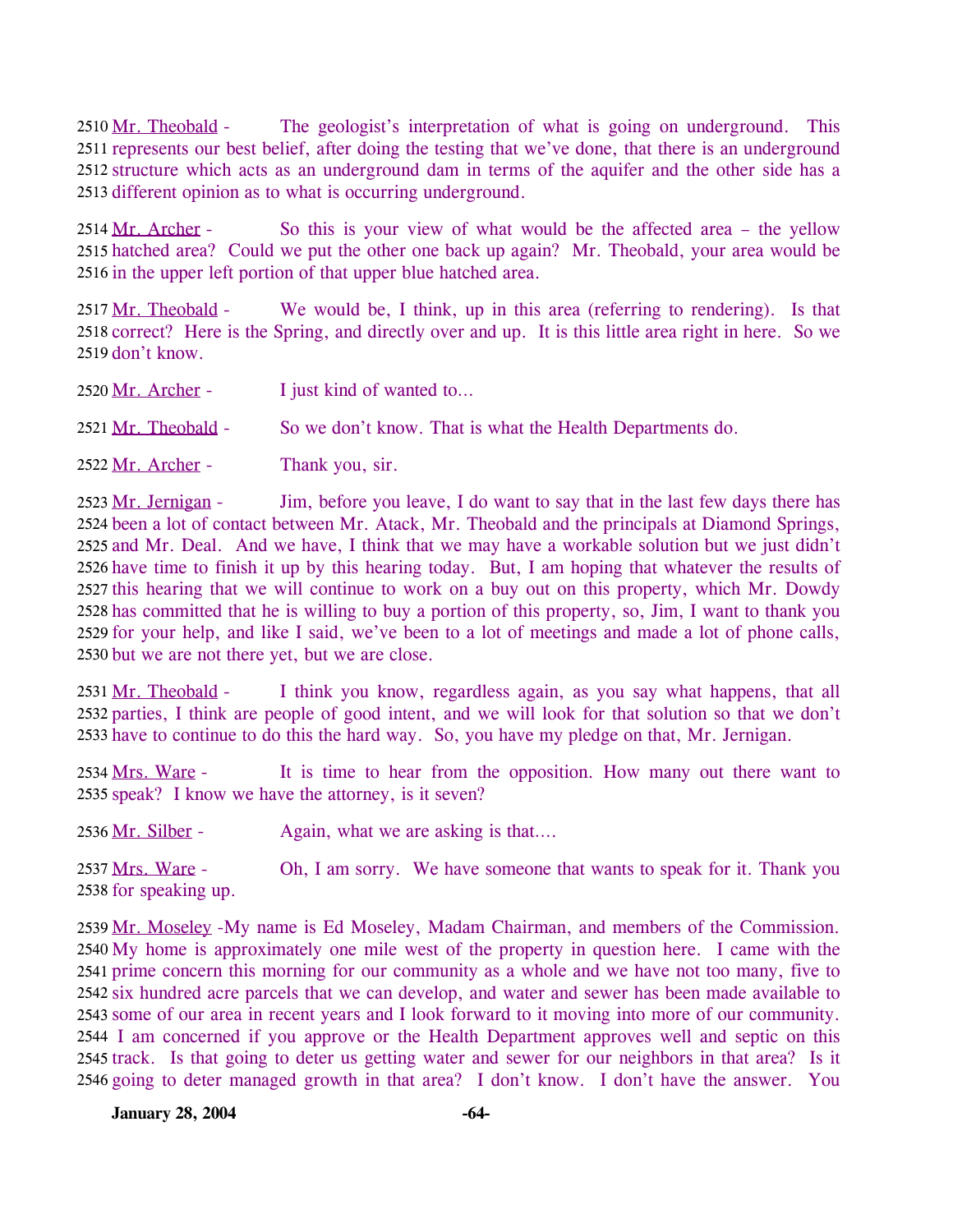2547 people are the experts, not me. Now, again, after sitting in your meeting here I am beginning 2548 to be concerned about my property rights for the property that I own. What can I do with it? 2549 Can my neighbor tell me that I can't. I don't know. Lady and gentlemen, I think you have a 2550 real task before you. I am glad it is before you and not me. But I wish you would consider 2551 our community. We are part of Henrico that has most of the undeveloped land and what we do 2552 with that is going to determine just how well our people in the neighborhood are served, and I 2553 am a great believer that we should put our land to the very best use possible. Now, if one-acre 2554 lots are the best use, I will go along with it, but I feel that we need more of a mix in our 2555 community, and this, to me, may be an opportunity to get that. So, with that said, thank you 2556 for listening to me.

Thank you. Are there any questions from the Commission for Mr. 2558 Moseley? Thank you, sir. OK, we are ready to start with the opposition. I saw like six 2559 hands. 2557 Mrs. Ware -

Madam Chair, I think I'd like to hear from Mr. Deal, Mr. Dowdy, the 2561 principals in this first and the engineering firms before we go to the citizens. I think we need 2562 to hear that input first. 2560 Mr. Jernigan -

Madam Chairman, my name is John Deal. I am the attorney for Camp 2564 Holly Springs and members of the Commission and Mr. Donati. This is cruel and inhuman 2565 punishment. I have to put this in 20 minutes, but I will see what we can do. Sitting here today 2566 are Terri Phillips, who with Joyce Engineering, has been working to try to determine the 2567 extent and the nature of the aquifer under this projecy for now over six or seven years. To her 2568 right is Mr. Jim Richard who is a nationally known expert on aquifers. He has worked on 2569 aquifers all over the United States. He has been working on this aquifer for about six years 2570 now, almost seven years. We are still in the process of determining the nature and extent of 2571 his aquifer. The reason we are still in the process of determining the nature and extent of the 2572 aquifer is when we started having zoning requests for the Harrelson property, we immediately 2573 requested the Harrelson property for a request to come on to their property at our expense and 2574 drill six or eight inch holes, six of them, showed them a map where the holes are going, and 2575 said we are going to insert a two-inch pipe in that hole, put Bentonite down in there and 2576 whatever else goes in there, so we could determine. On six separate occasions, by letters from 2577 my office, we got absolutely, positively and unequivocally no response, at which time Mr. 2578 Jernigan, in exasperation, went to the Harrelson people that, Bob Harrelson controls this, and 2579 asked for permission to go on, and he said with me it is OK. I don't have any problem with it, 2580 but my lawyer won't let me. I am sorry, but that was the answer. That is the only response 2581 we have gotten from them, "My lawyer won't let me" after six requests. And Dr. Harrelson 2582 is an MD, so he is not an uneducated person. The reason we need to study this aquifer is I am 2583 not standing here only, I am representing and paid by Camp Holly. However, there are in 2584 excess of 37 residences also pulling water from this aquifer as we speak and have been for 2585 years. The problem is not "Will the lots percolate." That is the developer's problem. Our 2586 problem is, let's say a lot does percolate. Our issue rises when that effluent leaves the 2587 drainfield, where does it go? The soil under the drainfield in this area is very porous, a lot of 2588 stone, a lot of gravel and the velocity of water going vertically and laterally in this aquifer is 2589 extremely fast. This is an extremely shallow aquifer. As a matter of fact, if you look where 2563 Mr. Deal -

**January 28, 2004 -65-**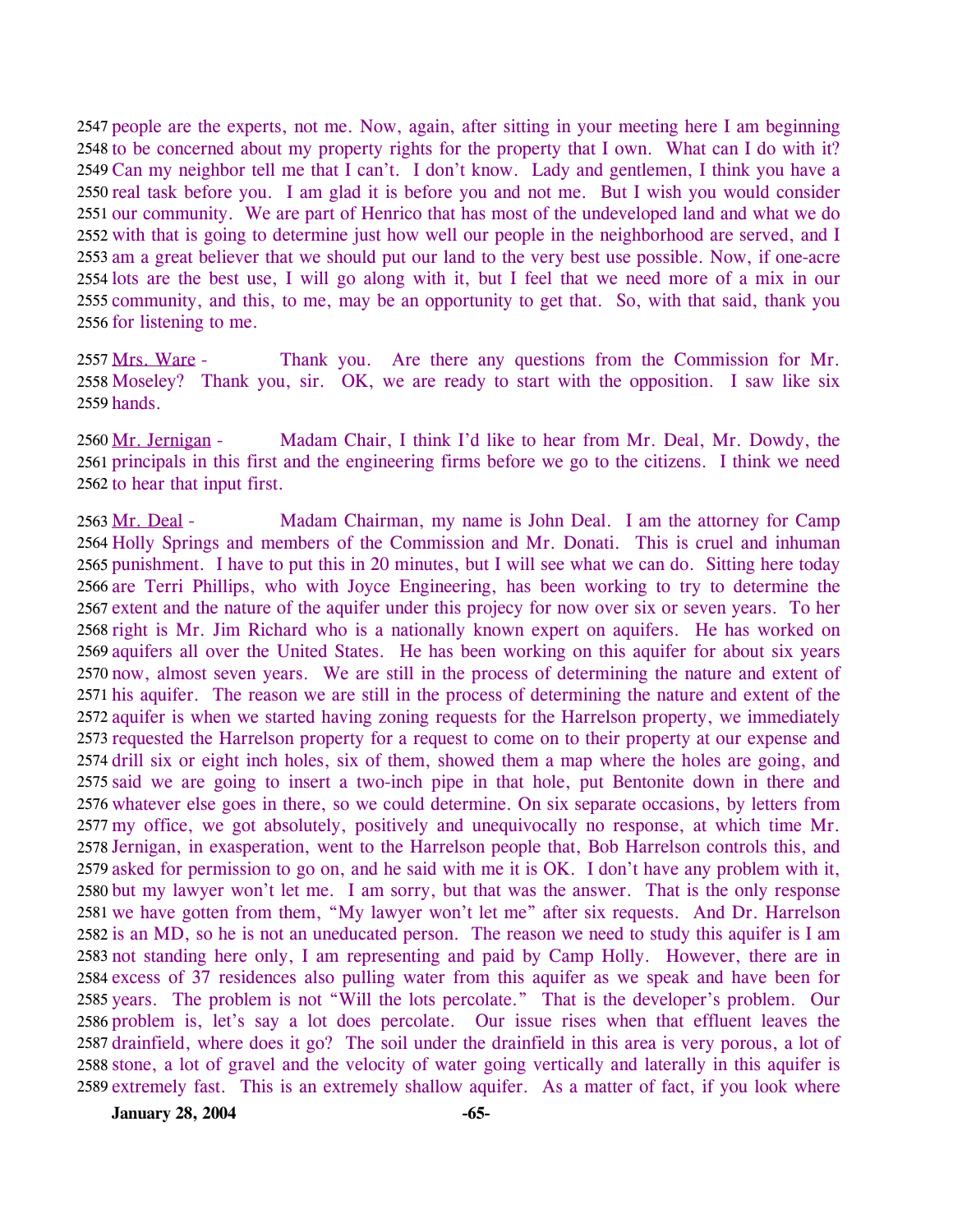2590 this pointer is right here, when it rains the aquifer surfaces above the ground right there. The 2591 aquifer actually comes out of the ground. Many places in here, the aquifer is 2, 3, 4 or 5 feet 2592 below the surface of the ground, so while an area may percolate for a drainfield, that is not the 2593 issue. We have, you all have been talking today about fences and making subdivisions look 2594 right, and that is proper. We have got to go underground in this case. What is going on under 2595 the ground? That is what Mr. Dowdy in the last three years alone has spent \$185,000 trying to 2596 determine the nature and extent of this aquifer. We have had to draw these areas on the 2597 Harrelson's property and it has been excluded for one reason. When we couldn't get on it to 2598 drill it, we have to assume a worse case basis, and remember, she has been working on this for 2599 six years, and he's been working on it about the same amount of time. Anybody who says 2600 they know what the, how the aquifer would be affected here, how do they know? It hasn't 2601 been drilled, and you don't know what is below the ground until you stick a drill in the ground 2602 and go down there and find out. Now, why were these lines drawn the way they were? Right 2603 here is the exit point of the Camp Holly Spring. Up here is the point of the Diamond Spring. 2604 These two springs flow one million gallons of water a day in wet weather, as pristine pure If this subdivision goes through, both of these experts right here have said 2606 unequivocally and unabashedly if houses are developed in these areas, and I am going to 2607 address these areas in a second, are developed, the aquifer will become polluted. The issue 2608 then is, "What is the County going to do for these 37 residents?" Because what happens is, 2609 the nitrates go down into the water. Well, what is wrong with nitrates? Nitrates are made by 2610 human waste going into a septic system. That gets into the liquid. The liquid goes into the 2611 ground. It gets in the aquifer. It doesn't shoot all over the aquifer at one time. What happens 2612 is it forms plumes, and swales around in the entire aquifer. This aquifer, we've been able to 2613 determine so far, extends from somewhere along this line (referring to rendering). See that 2614 ridge line right there? That is a valley. We don't believe the aquifer goes beyond this point 2615 here. Over here the aquifer goes to Deer Lick Creek, which flows into Four Mile Creek. The 2616 issue is, if Camp Holly is contaminated by the same aquifers of 37 homes, what are those 2617 residents going to do? I have sat with the Health Department twice. The Health Department 2618 has said this. I asked why did you set 10 mg. of nitrates per liter of water as the maximum a 2619 human could consume. Their answer, "The Center of Disease Control has determined that if a 2620 human, a mother, pregnant, begins to consume water containing in excess of 10 mg. per liter 2621 of nitrates, she can have a blue baby syndrome in the fetus and the baby dies." The same thing 2622 applies with the child from birth to six months consuming water in excess of 10 mg. of nitrates 2623 per liter. The normal septic system, when it allows water to go down in the earth, discharges 2624 between 80 and 160 mg. per liter, so you've got a septic system setting on the subdivision. It 2625 is a normal situation. That effluent has between 80 and 160 mg. per liter as told to me this 2626 morning from these gentlemen. Now what is going to happen to that 80 to 160 mg. per liter? 2627 It is going into the aquifer real fast, form a plume, and contaminate wells. Mr. Jernigan's own 2628 subdivision at Old Cannon Estates has got the same problem right now except it has got it with 2629 salt. The State Highway Department didn't attend to where they stored the salt, it rained as it 2630 does here, and it went into the aquifer. Now his whole subdivision, the Virginia Department of 2631 Highways and us taxpayers have got to replace those wells in Old Cannon Estates with a public 2632 water supply system all at no cost to the residents, as they should. What is going to happen 2633 here? You can taste salt. You can smell salt. But you can't taste nitrates and you can't smell 2634 nitrates. You don't know that you've been polluted by nitrates in your body until somebody 2605 water.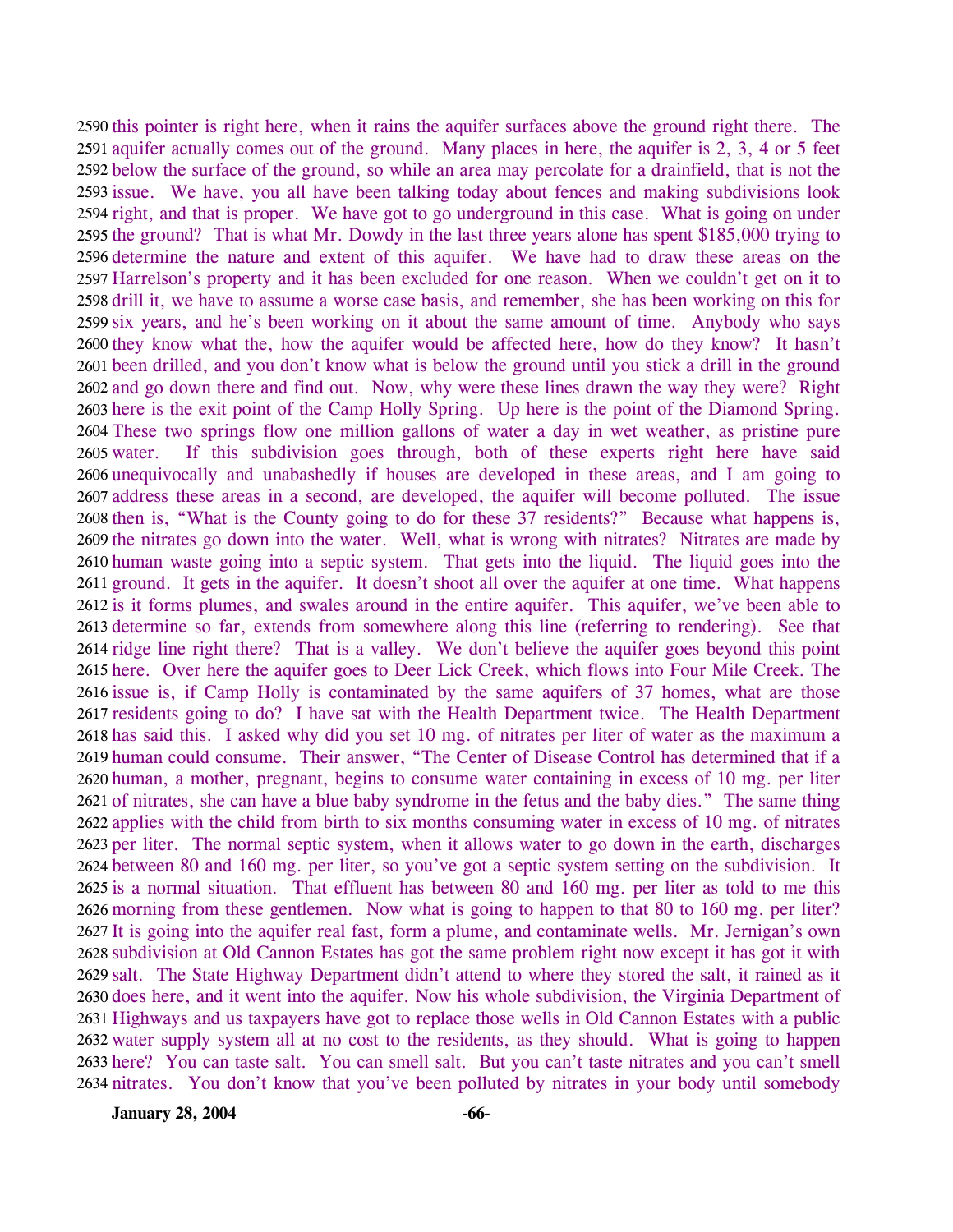2635 gets sick, and if this subdivision is built, our people are telling us that one of these days this 2636 County is going to get a phone call. And it is going to get a phone call from a sick resident 2637 that we are sick and we want to know why. Is it coming from our water? And this County is 2638 going to have to give those people an answer and that is going to be hard. Already, I've got a 2639 report in my hand right now from DEQ that is to be released on April 2, 2004. You know 2640 what that report says? Deer Lick Creek that is on the other side of the aquifer and Bailey 2641 Creek, that serves the lower lands in this proposed subdivision are both so polluted that they 2642 are not fit for humans to walk in. Those two creeks go into Four Mile Creek. Four Mile 2643 Creek goes into the James River, and DEQ says you can't put in the river anymore in excess of 2644 5 mg. of nitrates per liter of water and we are talking about 80 to 160 coming out the bottom 2645 of a septic system. There is a big difference there. What we are trying to do, is if we could 2646 have gotten on the property, we said in our negotiations the other day talking with the 2647 engineers and they said, "Look. If we could get on that property for 60 days we could shrink 2648 those areas." We told the developer that. But we need to get on the property and we need to 2649 drill, because they can tell by soil patterns and by drilling on that property where those lines 2650 should be drawn. We had to draw the lines in a way that was a worse case basis and that is 2651 what we did. Now, Mr. Andy Mauck, my co-counsel in this case, with Troutman Sanders is 2652 going to address the legal issues on it, and I want to leave him some time and Mr. Dowdy 2653 some time. Mr. Mauck, would you come on up, please?

Thank you very much. I am Andy Mauck with Troutman Sanders and I 2655 get the lovely task of trying to explain the law in however few minutes I can because there is a 2656 big difference in the opinions of the parties. Mr. Theobald has told you that this is irrelevant. 2657 Everything you just heard you might as well not have heard, and Mr. Vanarsdall and Mr. 2658 Archer, in your previous hearings, everything you heard about geology other to the other side, 2659 you can put away because it doesn't matter. And I think that is wrong. I think it is wrong 2660 under the law for three different reasons. I think there are three different ways this Planning 2661 Commission can take into account the harm to this aquifer. The first is under the way you 2662 have done it in the past, three times, 1995, 1996, 1998, you denied preliminary plans just like 2663 this one based on harm to the aquifer, and I sent you a letter with some excerpts from the 2664 minutes, and each of those minutes, if you read them, says the denial is made solely on the 2665 injury to the aquifer. So we are not asking you to do anything you have not done before. We 2666 are asking you to do it again and we think you can under the law, and the reason you can is 2667 because if you look at the Code of Virginia, which sets up the Subdivision Ordinance, the first 2668 section of the Code says "The purpose of the whole subdivision law – the chapter is intended 2669 to encourage localities to improve the public health, safety, convenience and welfare of its 2670 citizens." That is 15.2-2200. Under the Code, the County of Henrico passes Subdivision 2671 Ordinance, Chapter 19. The first chapter in your own Subdivision Ordinance, the first 2672 sentence, says the purpose of this chapter is to promote public health, safety and welfare. So, 2673 the Code says the Subdivision law is for this purpose. The Code says it and yet, according to 2674 Atack Properties, that only applies to every other decision. What they want to do is add 2675 language here that says "except when you are considering a preliminary plat, you should 2676 consider public health, safety and welfare." And I don't think that is the law. In fact, I have 2677 researched the law as well as my firm. There is not a single case ever in the State of Virginia 2678 that says you cannot consider public safety, health and welfare when considering a preliminary 2654 Mr. Mauck -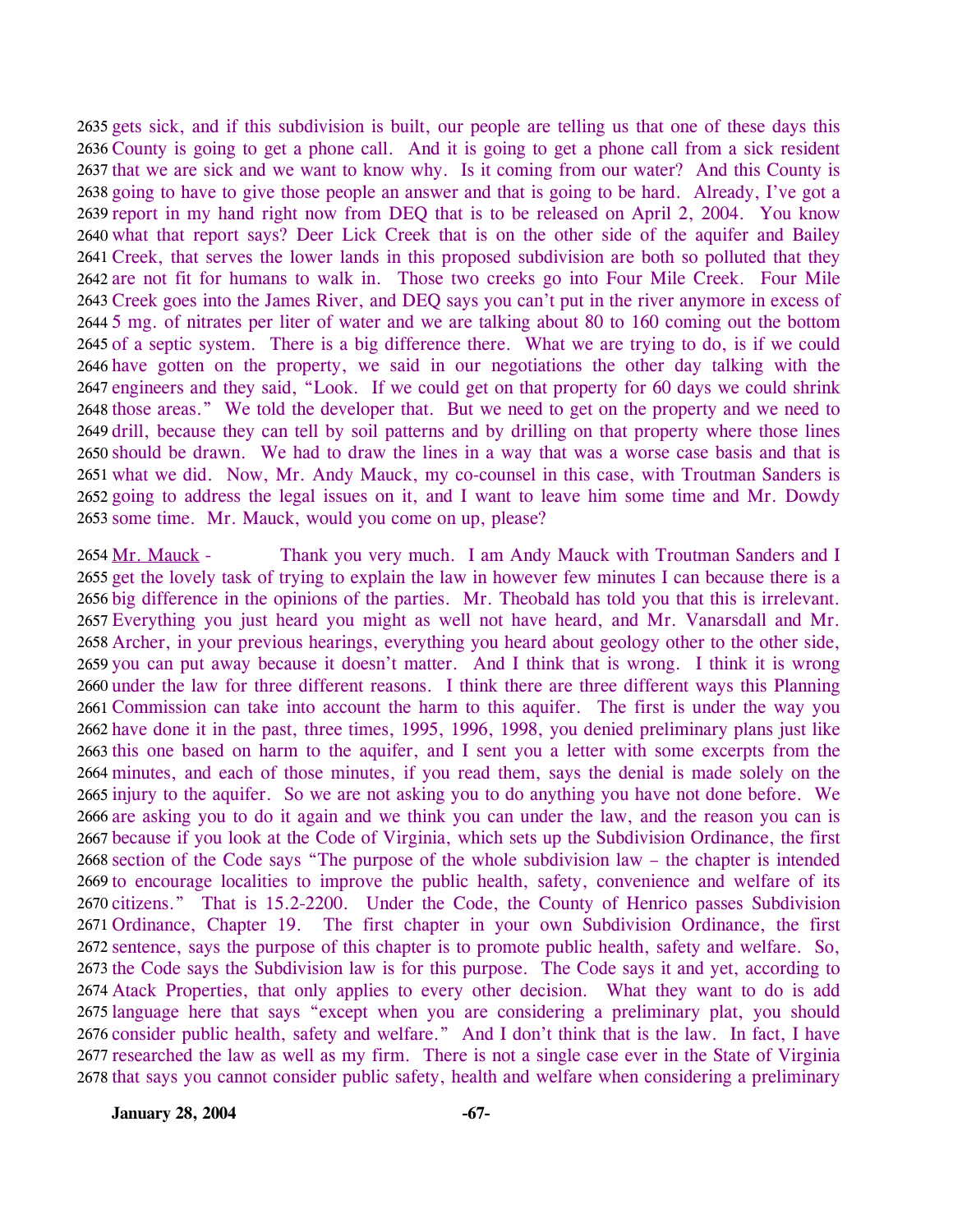2679 plat. Not a single case ever that we could find. Instead, there are two cases, and I gave you 2680 all a site to that. The first one is the Glass Case, which is in Frederick County, which was 2681 exactly this case. The developer came in. The Planning Commission denied the plan based on 2682 health, safety and welfare. The developer sued and it went to court. And the court said, "Of 2683 course, you are not a rubber stamp Planning Commission. You can consider public health, 2684 safety and welfare issues." That is the reason we have a Planning Commission. If you 2685 couldn't consider these issues, there would be no reason to have this meeting. Someone in the 2686 office could just look at the plat and go, "Well it is in English. The lines are drawn properly. 2687 End of story." So, I think you can deny it under those provisions I just told you. That is No. 2688 1, but there is a special circumstance in this case, and that is because under the law when a 2689 County passes a Subdivision Ordinance, it can include a provision in it, and this is from the 2690 Virginia Code, that I am going to read, that says what a County can put in its Subdivision 2691 Ordinance. It says you can put a requirement in, this 15.2-2242, I will give you a copy at the 2692 end. The County can put a requirement in their Subdivision Ordinance with the furnishing of a 2693 preliminary opinion from the applicable health official regarding the suitability of a subdivision 2694 for septic tanks. That is exactly what we are asking today, and so I would ask, did Henrico 2695 County put such a provision in its subdivision ordinance? Well, if you look at Section 19-53 2696 of your Subdivision Ordinance, first sentence, "The Director of Planning shall forward the 2697 preliminary plat and relevant material to all State and local agencies that must approve a 2698 feature of the plat." Well, that is what your Planning Director did. He forwarded a copy of 2699 the plat to the Health Department as he always does when a plan requires septic and wells. 2700 There are two letters in the files that say it went to the Health Department. There is a letter 2701 from your Planning Director on December 4 to the Health Department, and it says "a proposed 2702 subdivision is under review by the Virginia Department of Health." So your Ordinance allows 2703 to get an opinion from the Health Department and in this case, you asked for an opinion from 2704 the Health Department. Your Ordinance 19-53 says "Upon receipt of approvals from all 2705 reviewing agencies" you can approve a subdivision plan. In other words, you have to get the 2706 approval of the agencies that you send it to, that you require approval. Well, then the question 2707 is, did you get the approval of the Health Department? The Health Department sent a letter to 2708 the Planning Department on December 9 and I hope everyone has had a chance to see that 2709 letter, but what it says, and I quote, "This proposal poses unique concerns for protecting the 2710 water quality in the aquifer. These concerns are above and beyond the usual site specific 2711 evaluations." In other words, normally you pass this stage and the developer goes and gets the 2712 septic tank permit. But here the Health Department is saying, "We have a concern more than 2713 each individual septic tank." The Health Department says, "We have a statutory mandate to 2714 protect ground water and in following that mandate, based on the evidence before it, it says the 2715 evidence makes a strong case for the likelihood that on-site water supplies would result in 2716 degradation of the aquifer. Therefore, the Health Department staff recommends that the 2717 proposed development be served by public water and sewer. What that means is, the Health 2718 Department has not given you the approval that you have to have under 19-53 of your own 2719 Code to approve this. So, I think the law says under Section 19-53 you have to deny it without 2720 the approval from the Health Department. I realize my time is short, but there is one other 2721 vote that you have to take that has not been mentioned, and if you didn't get to it in the 2722 previous one, it arises under a Virginia Code and it deals with your Comprehensive Plan. It is 2723 Section 15.2-2232. Once you pass a Comprehensive Plan, anything that is going to be built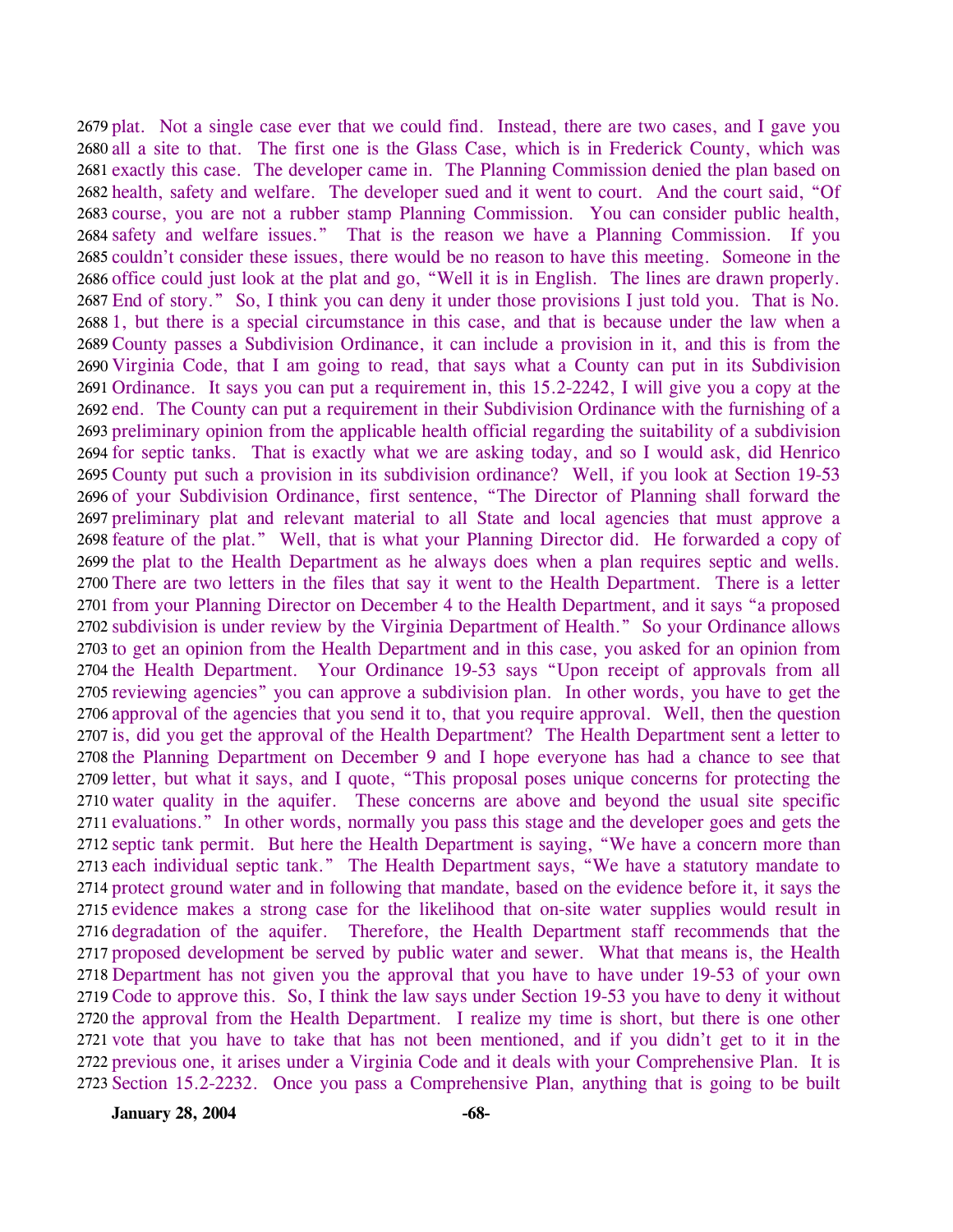2724 that is going to be owned by the County that is not on your Comprehensive Plan, the 2725 Commission should vote on to find out whether it is substantially in accordance with the 2726 Comprehensive Plan. Well, the streets in this subdivision are going to be owned by the 2727 County, the law that I just quoted you means this Commission has to vote and find whether 2728 those streets are in accordance with the Comprehensive Plan. The reason they are not is 2729 because the evidence from the engineers for Camp Holly say that the road as designed are 2730 going to cut into the hill and drain the aquifer. The Comprehensive Plan specifically spells out 2731 reasonable protections for the Camp Holly aquifer, so I believe this Commission has a duty 2732 under Virginia law to make a vote - a separate vote – if you didn't do it in the past and didn't 2733 get to it, under this statutory provision. And what I have done is I have taken the liberty of 2734 drawing these – a cheat sheet – the three things that I just spoke of, because I have been told 2735 you are going to go into Executive Session, and I welcome the opportunity for you to talk to 2736 your attorney about them and discuss with yourselves because I know I am giving you Code 2737 sections and whatnot, so I ask that you deny it, just the way you did in the past. We ask that 2738 you must deny it under Section 19-53, and you need to make a separate vote and deny it under 2739 the Virginia Code. The last point is, this does not end it for Atack Properties. Since I have 2740 been involved in this case, Mr. Dowdy has told me every time I have spoken to him he is not 2741 opposed to development. He is willing to buy land and he is not opposed to development. 2742 Mr. Atack can solve the problems here by convincing the Health Department that there is not a 2743 problem. He can switch to public water and sewer, or he can take the high lands out of this 2744 proposal and come back with a proposal that won't damage the aquifer. So, a denial is not the 2745 end of the story for this development, and we are not taking anything from him except this 2746 land (unintelligible). I don't know if anyone has questions, and I hope I saved a few minutes 2747 for my client.

Are there any questions from the Commission for Mr. Mauck at this 2749 time? Thank you. 2748 Mrs. Ware -

2750 Mr. Jernigan - Madam Chairman, how much time do we have left?

2751 Mrs. Ware - A minute.

I think in this case, we don't want this to turn into a hootenanny, but we 2753 want to hear what people have to say. 2752 Mr. Jernigan -

Mrs. Phillips is going to address the Virginia GEO Technical Report that 2755 showed only a small sliver of this land being affected by the system. 2754 Mr. Deal -

I am Terri Phillips with Joyce Engineering. I have recently acquired the 2757 title of Dueling Geologist and I am going to take just a minute. Back in 1998 we did a review 2758 of the VGS Report that was incorporated into the record earlier. I, too, would like to 2759 incorporate into the record my December 7, 1998 letter report, which refuted in plain language 2760 the VGS findings. Again, the dueling is based largely on a lack of data in key areas and the 2761 VGS Report was somewhat of an attempt to fill in those data gaps, but the use of the ground 2762 penetrating radar is not a definitive tool. It is largely interpretative, again, just adding to the 2763 difference of opinion. We believe the conservative approach of starting with a large protection 2764 area and defining it smaller and smaller is a sound approach to protect the aquifer, and we 2756 Ms. Phillips -

**January 28, 2004** -69-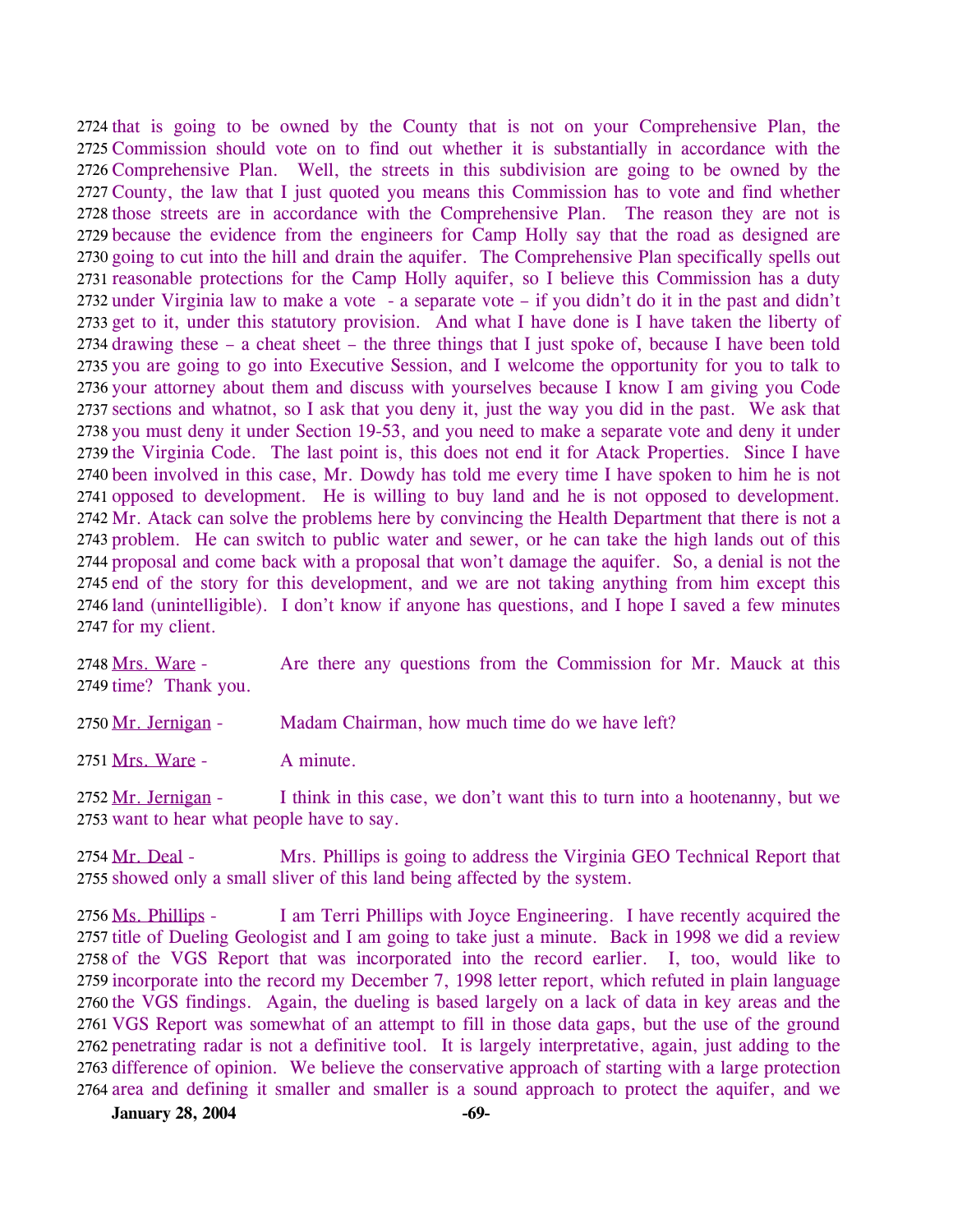2765 believe with access to key areas we'd be able to do that. The VGS Report had several 2766 discrepancies. We were unable to verify the findings of the VGS Report by field work. 2767 Assuming their model was correct, we were unable to account for the volume of water coming 2768 out of the Diamond and Camp Holly Springs, and we also proposed a much simpler model. In 2769 geology as in many other things, it is usually the simplest explanation that is more appropriate, 2770 so there is a simpler model to account for what we are seeing out there, and we very much 2771 would like to have the opportunity to do some additional testing and accurately define the 2772 protection area.

Terri, I have question. As in the meeting the other day, and, of course, 2774 Mr. Dowdy you know is looking to buy this property that will protect him, so let's face it. He 2775 doesn't want to spend any more money than he has to. Now, in our meeting which you 2776 weren't there but the other participants were, as it stands right now the area that is marked off 2777 is what you feel is needed to be protected, but proper drilling could diminish that area 2778 considerably. 2773 Mr. Jernigan -

Yes, and we fully believe that it will diminish that area. It is just until 2780 we have those data to definitively draw that line, because once that aquifer is polluted, that is 2781 it. There is no way to clean it up. So, I am obligated to error on the conservative side until I 2782 have data that tells me otherwise. 2779 Ms. Phillips -

2783 Mr. Jernigan - Thank you.

So, Ms. Phillips, then we are speaking about the blue hatched area that 2785 we are looking at on the screen right now. 2784 Mr. Archer-

2786 Ms. Phillips - Yes, sir.

And you are saying that area could possibly be diminished in size if 2788 testing were done on it? 2787 Ms. Archer -

2789 Ms. Phillips - Absolutely sir. And the other side is saying that a significantly smaller portion would be 2791 affected? 2790 Mr. Archer -

2792 Ms. Phillips - Yes. The difference in the blue and the yellow. Any other questions?

2793 Mrs. Ware - Anymore questions for Ms. Phillips? Thank you very much.

Madam Chairman and Board members, I am Dave Dowdy, President, 2795 Camp Holly Springs. I had a whole pile of these cards when I walked in here and I had it all 2796 planned out what I was going to say, but I have been pitching cards since everybody else 2797 started talking and will squeeze in a few little words. One thing that seems, as a business man, 2798 of course, I have a concern for the source of my business, my life's work, and hopefully, the 2799 things that will benefit my children and grandchildren. As a citizen I have a concern for the 2800 environment, which I have demonstrated in other issues at different times that was not related 2801 to the business. I don't mean to say that I have a greater concern as a citizen or a lesser 2794 Mr. Dowdy-

**January 28, 2004** -70-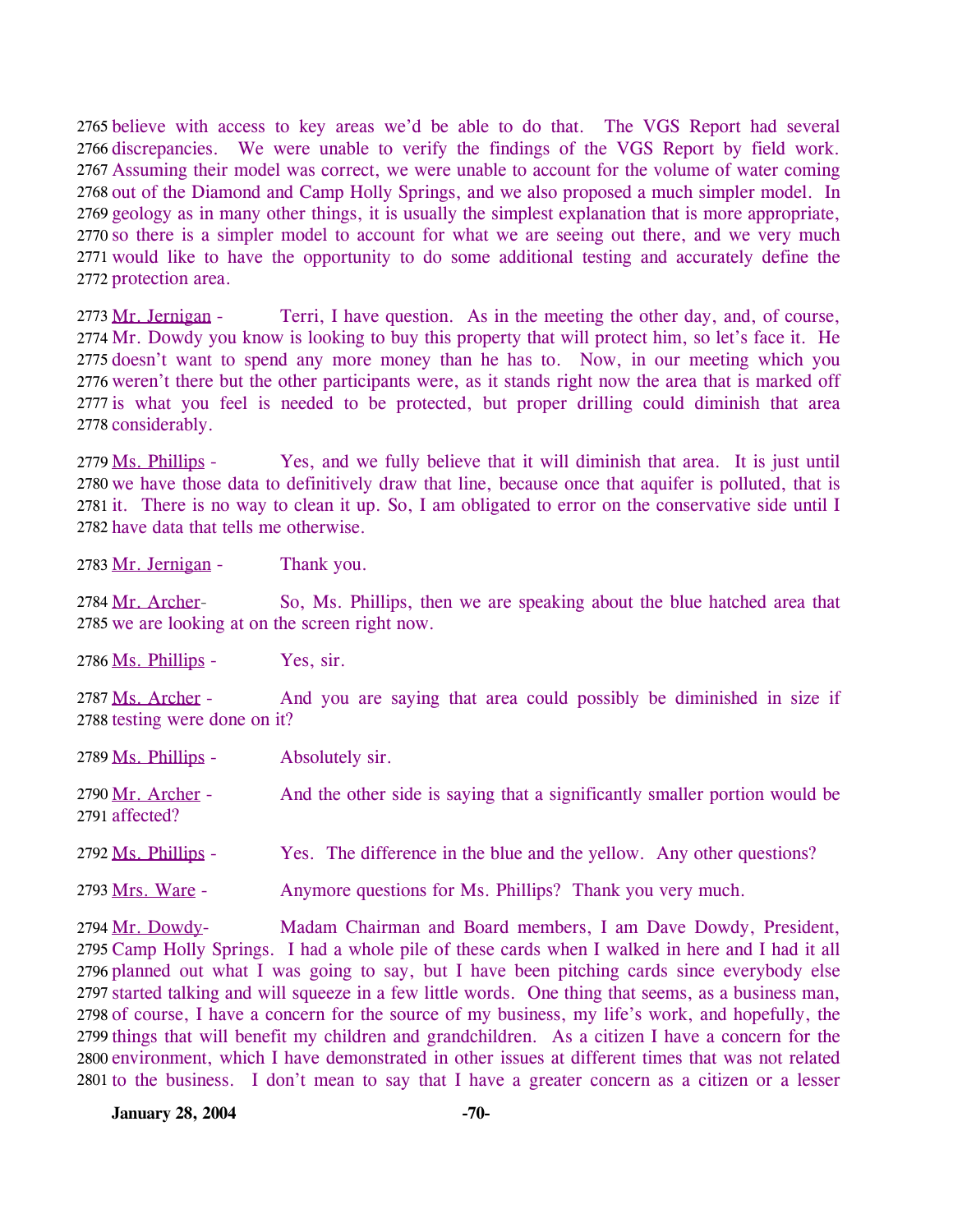2802 concern, simply because you are in the position that you are in. But I am supposed to be a 2803 good guy, as everybody is, and we are supposed to do the best that we can, but I have never 2804 sworn to protect the health, safety and welfare of the citizens of Henrico County, although it is 2805 my desire, and not trying to give you a hard time. I would be foolish if I did. I think that you 2806 have to consider that you have a special responsibility to the citizens and a special obligation to 2807 them, and that means this is not just the aquifer that serves more than 37 wells or my business. All of these things that we can talk about. It is not limited to that. This is a natural resource, 2809 a very precious natural resource, and we all have the obligation to protect. People that want to 2810 develop, people that want to sell, all of us. We don't ever get away from that responsibility.

 In the meeting that we had with Mr. Donati and representatives from Planning and from the County Manager's office in August of 2000, I offered to embark upon an extensive and expensive survey to determine the boundaries of the aquifer as much as we could, and to determine how vulnerable it was in one area, compared to others, hoping that we would come up with an overlay situation that I could tell a relative, we've got relatives that live in this area, that old man. I could tell a relative we believe that if you limit your development to one house every four acres and you do an alternative septic system of some sort, and it is maintained properly, that that won't hurt us. Mr. So and So, you can sell your land and do whatever you want to with it. It won't hurt this aquifer. I might not like it as someone born and raised in Varina, but I don't have anything to do with that. That is what you folks decide. The results of that was that, and of course we said we'd provide all this information to anyone, the County and so forth and we have done that. The results of that was that this body of people encouraged me to go ahead with this. The County basically said, well, you know, we don't have the wherewithal to do this ourselves. First thing you know, we'd have to do the whole County. We can't do it. We are limited. If you will do this and provide us with the information, it will be great. And then when you stand before us the next time, we'll have the knowledge that we need to make the right decision to protect the resources, and to protect the neighbors and everything else. I can't put a tile recycling plant down there on my property just because I want to, because it doesn't fit. And some things just don't fit and some things are appropriate, and you all make those decisions. We said it would take a minimum of two years if we could get the right kind of testing done. The County even went so far as to lease us some property at a \$1 a year so we could put test wells on County property. So now, I have been thinking all the time, after we spent quite a sum of money, and I have been thinking that, you know, I am working as hard as I can and I am doing what the County wants me to do, and I am a good guy, and I am trying to figure out what I can do for my friends and neighbors that will be good for them, even if it is not exactly what they want, at least they will know what they can do. They don't have to fear me coming down on them every time they want to put a fence up too high. So, based on all of that, I have these three questions, and all these questions, regardless of the law and all the things we can argue about, all of these questions are based on the County's interpretation of honor.

 How can Henrico County expect the citizens of this County to trust you, trust the County, if they realize at some point you have allowed something to happen that will endanger their health? So, there are a lot of people around down that way that have a house on an acre and a half or something like that. They are not going to develop it. They leave it up to you to protect them. How will this effect them if this is approved?

**January 28, 2004** -71-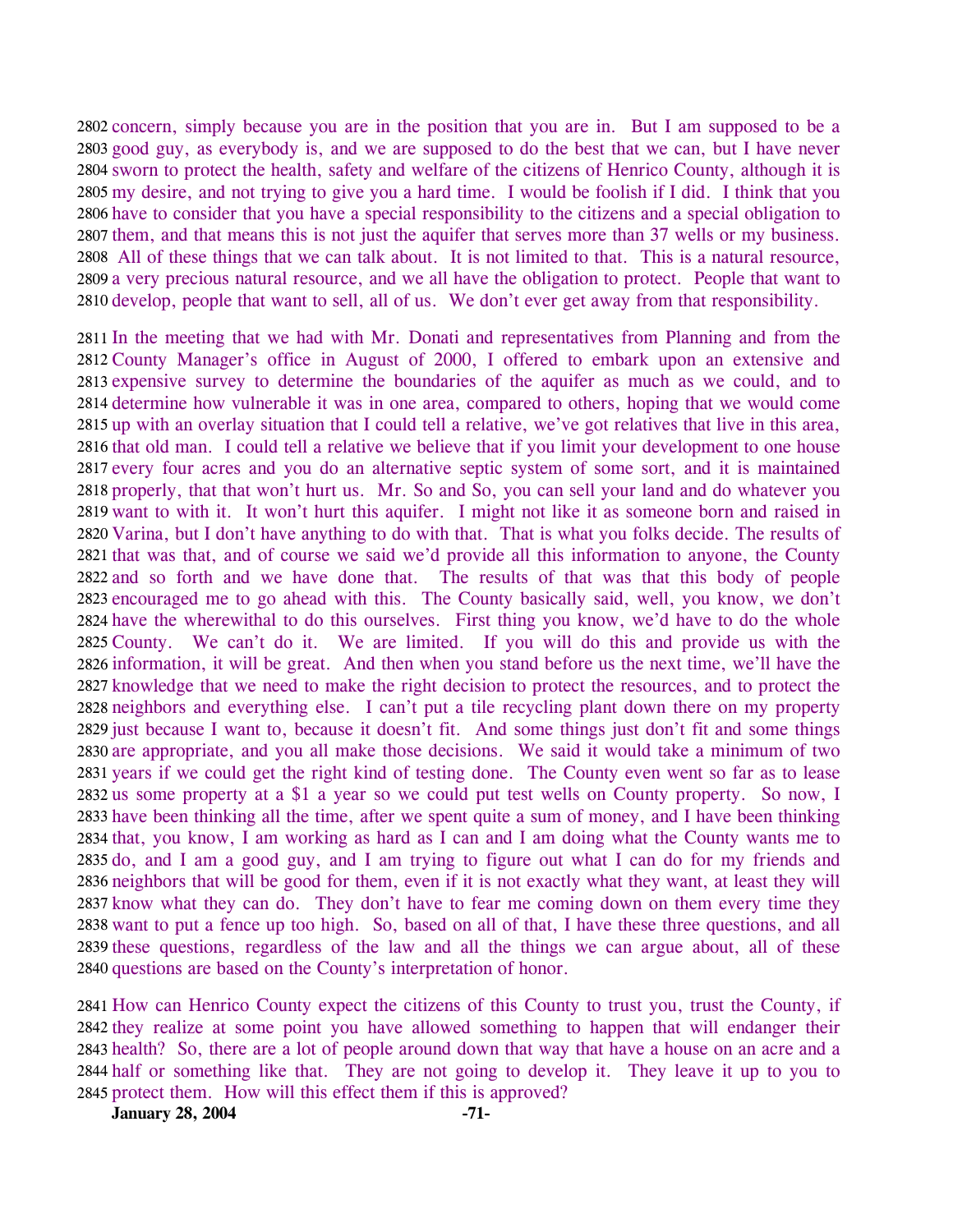2846 Another question is will this encourage other Henrico businessmen to spend their money and 2847 time working as part of the County for the common good, as it puts doubt in their minds, what 2848 is it going to do to future relationships.

 The last question I have is how could Henrico County encourage me to pursue this course of action and even allow it to get this far? Why didn't somebody say, "Wait a minute. Wait a minute. We've got a deal going with these folks. They are spending their money. They are going to provide us with the information that we need to make a responsible decision in any kind of development or anything that is done here." So, sorry, but this isn't the timing you are going to like. Come back to us. When we have the information that we need and I think this has really put you all between a rock and a hard place, because as hard as we have tried we have not been able to give you the specifics that you need to protect this natural resource. And I hope that you will consider these things and ask yourself these questions when you make your determination. I thank you.

2859 Mrs. Ware - Thank you, Mr. Dowdy.

Mr. Dowdy, I had one question. As far as the development that Mr. 2861 Atack wants to do, as long as it wasn't up on the upper escarpment ? I mean, are you OK with 2862 him building down below? 2860 Mr. Jernigan -

I would like to think I can cure all of the problems of the world, but I am 2864 kind of limited to what I can do and what I can afford, and what I can fight. I don't have any 2865 problem with the development because I realize development is going to happen. I mean if we 2866 don't have anymore room in the West End or wherever and we've got a bridge across the river 2867 now that opens South Side up to Varina, and if I was living over there in South Richmond, I 2868 would just say man, I can live over there, and I can get to work in no time. So, you have got 2869 to be realistic and know that (unintelligible). I don't have any problem with responsible 2870 development. Even though I would really like to be able to run around like I did when I was 2871 little in the backyard and down through the woods naked, but the neighbors would certainly 2872 object now, and so that is something that is a fact of life. I would not object to it. I feel like I 2873 owe a responsibility to the people in the community and in the neighborhood that have showed 2874 their concern for this aquifer and I feel like I owe something to them, but I don't think it 2875 extends into me being Attilla the Hun for every developer that comes around. 2863 Mr. Dowdy -

2876 Mr. Jernigan - OK. Thank you.

Thirty seconds. You all are being asked to make a decision here today 2878 based on the fact that, based on ignorance because of what we don't know is under that land. 2879 That ignorance has been occasioned by the man who is going to make the money selling the 2880 land if this subdivision goes through. And by his stubborn refusal to let us on and drill and 2881 find out what is there, and there is something inequitable and something very wrong in health, 2882 safety and welfare about that. Also, Mr. Atack came to my office, I believe, when he first had 2883 an interest in this property, and he asked me what was Camp Holly's position, and I told him, 2884 we just want to drill the property so we will know what we really need. This is too much. 2885 Standing here today, we have never even let during his contractual period on his property. We 2886 would have gone on that property in a moment's notice and drilled. But he has never offered 2877 Mr. Deal -

**January 28, 2004 -72-**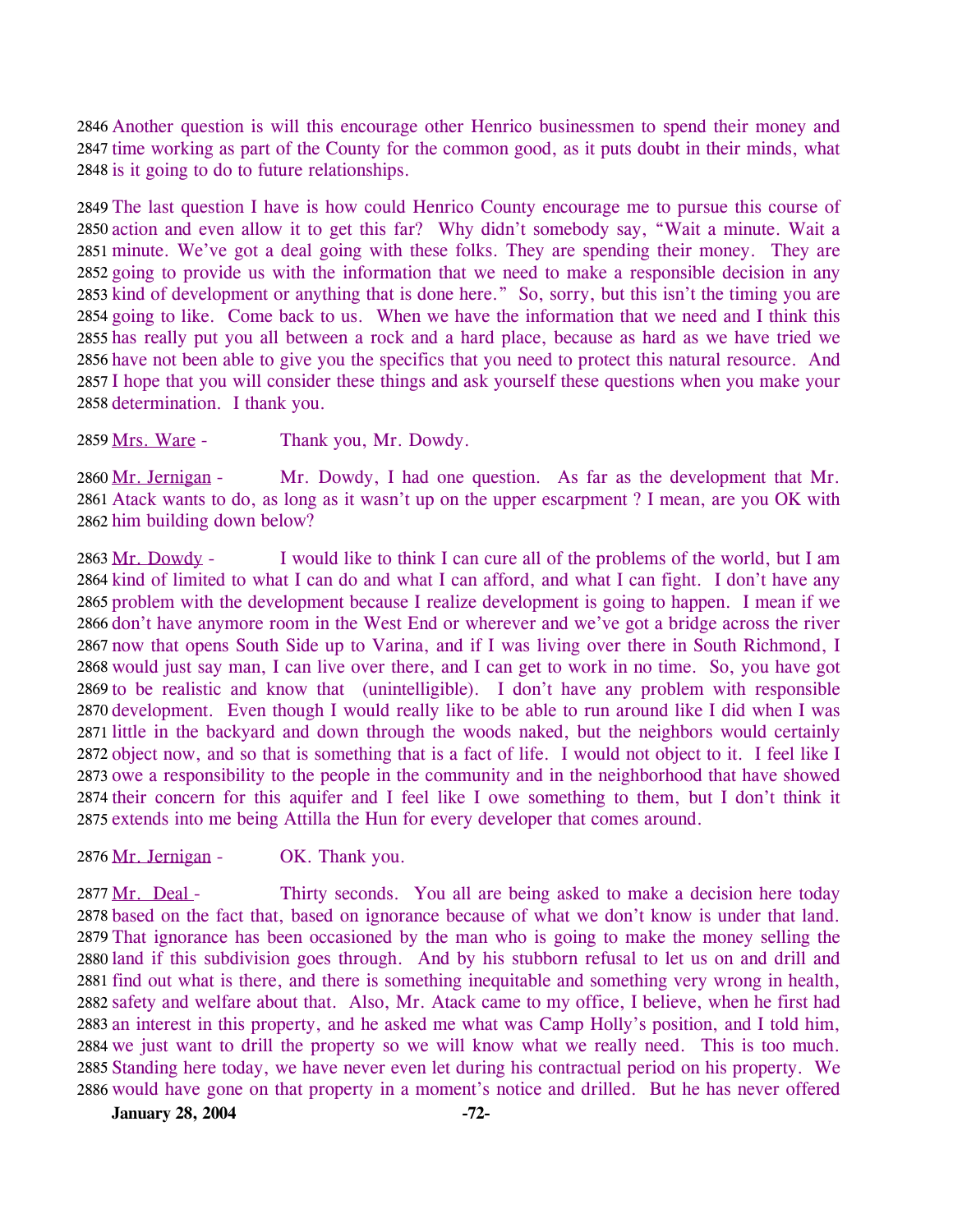2887 that to us even during the contractual period. So we are here today, the people who are really 2888 keeping us from getting the information we need and that you need in order to make a proper 2889 decision for the citizens of the Commonwealth.

2890 Mrs. Ware - Thank you, Mr. Deal. We still have some people who want to speak.

I want to say this. We have gone over the time limit, but Jim, your side 2892 will have an equal amount of time. That is the reason I had Randy keep time for you. This is 2893 an important case, and I feel we need to hear both sides in its entirety. OK. Thank you, Mr. 2894 Deal. 2891 Mr. Jernigan -

Good afternoon. My name is George Taylor and I live at 8555 Camp 2896 Hill Road. Diamond Springs is on one side of this property to be developed and I'm adjacent 2897 on the other side, right off of Route 5. My concerns are I have been involved in this back in 2898 1999 when they went for the rezoning. It was denied them. They were asked then about the 2899 testing to protect the wells and the water supply in the area. They haven't allowed them to do 2900 it. They have asked and his lawyer won't allow them to do it. Mr. Jernigan has gone as far as 2901 to ask him if they have been allowed to do the test, but without the complete testing you don't 2902 know what is going to happen, just like in Mr. Jernigan's neighborhood where the salt has 2903 gotten in the water. You have already heard about that. Nobody knew when the State put that 2904 salt there it was going in the ground until now, when the County taxpayers or the State 2905 taxpayers are paying for County water in there. This could have a direct impact on my water 2906 supply. I also speak for my neighbors on both sides of me who cannot be here due to their 2907 jobs. Also, as recent as Sunday's paper, I don't know if any of you remember the movie "The 2908 Civil Action" where the dump site was done. This was in Sunday's paper in *The Richmond* 2909 Times-Dispatch Parade section, where the pollutants in the dump, medical waste, all kinds of 2910 things, went in, ruined the town supply. They were involved in several civil suits after that. 2911 I'd hate to be the one to have to come back to sue the County after they were notified the 2912 testing was not complete to allow a subdivision of this nature with septic tanks, the nitrates 2913 when they say it will cause this and that, to have to answer to those people whether it is my 2914 grandkids or their kids or whatever, to come back and face those people, and they don't know 2915 how long it would take. It could be five years, 20 years, 30. Without the conclusive tests, I 2916 don't know how you could pass that. That is all I have to say. 2895 Mr. Taylor -

2917 Mrs. Ware - Are there any questions? Thank you.

2918

Good afternoon. My name is Nicole Anderson-Ellis, and I live on 2920 Chaffins Bluff. Mr. Theobold came up here and said this is not about Diamond Springs and I 2921 agree with him. I think this is about the health, safety and welfare of Henrico County 2922 residents. I am not a doctor but I used to be a fifth grade elementary science teacher and any 2923 one of my fifth graders could tell you that the human body is 78% water, that no living thing 2924 can survive without adequate clean water and that water cycles, today's aquifer, tomorrow's 2925 creek, next month rain. And yet I live in one of the world's riches nations in terms of money, 2926 in terms of freedom, in terms of technology and science and the more I learn about the area 2927 that I live in, the more concerned I've become about my family and about our future. 2919 Ms. Ellis -2928

**January 28, 2004 -73-**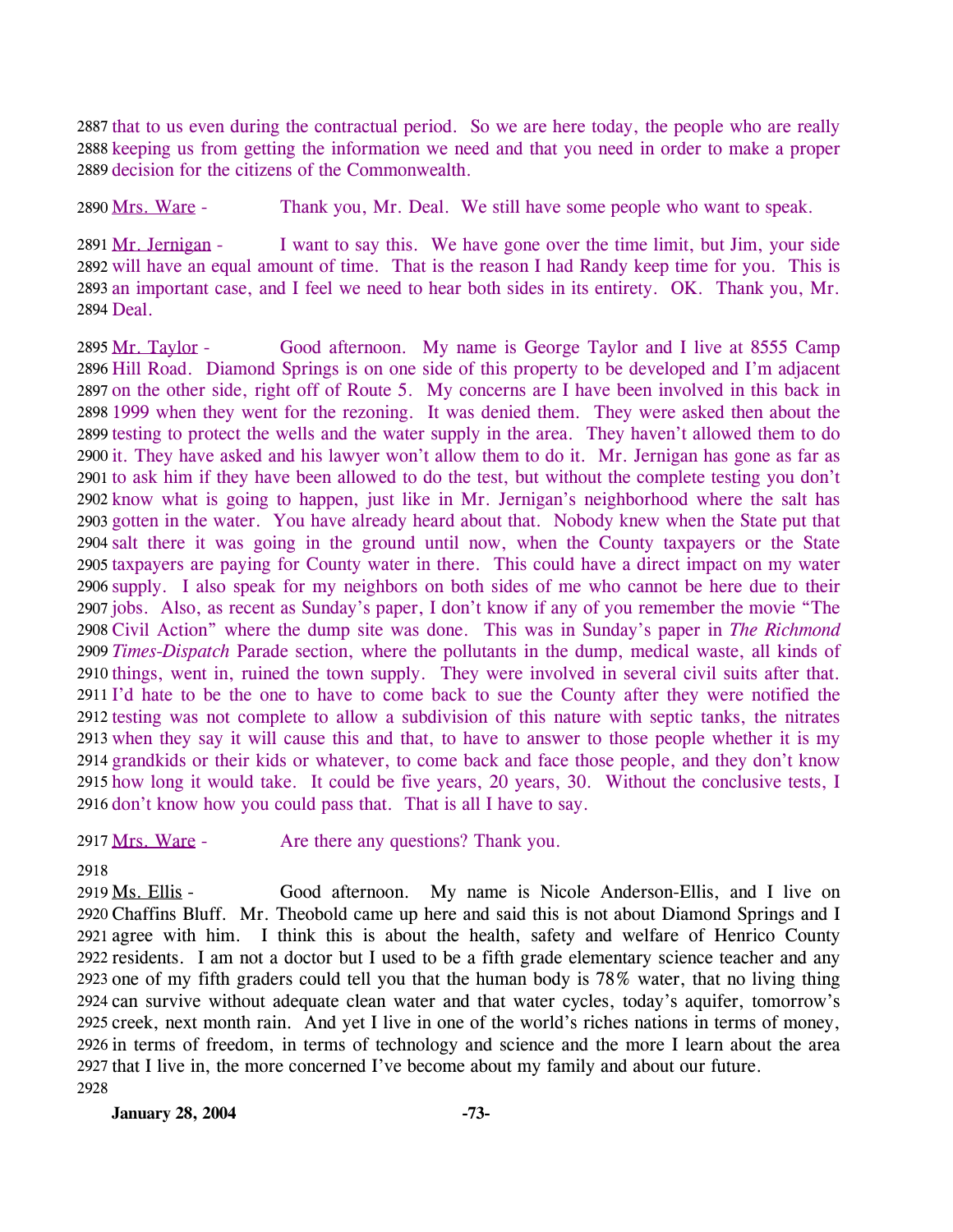2929 I moved to Varina to raise my children, in the country, in a peaceful area and now I'm 2930 wondering how I'm going to explain to them why they can't wade in the creeks around our 2931 home, why they can't fish the way I did when I was a child, the way the neighbors still want to 2932 today.

2933

 The government scientist tells me that it is increasingly dangerous. And one of the reasons it keeps getting worse is that we are not stopping the pollutants from getting into the water and once they are in the water we don't know how to get them out, in the case of nitrates, and if we did, we don't have the money. The most recent budget proposal set aside hundreds of millions of dollars for transportation and nine for pollution and clean up.

2939

2940 I would like to ask you to spare me that explanation from my children and to help protect our 2941 health and safety. And to quote Mr. Theobold again, when it comes to water quality or 2942 property rights I think it should be that simple. Thank you.

2943 2944 Mrs. Ware - Thank you, Ms. Ellis. 2945 2946 Ms. Ellis - Are there any questions? 2947 2948 Mrs. Ware - There are none, ma'am. Thank you. 2949

My name is Ann Marrow Donley. I live at Darbytown Road at the 2951 intersection of Darbytown and Long Bridge Road. There are a number of people who have 2952 already faxed letters to Mr. Jernigan and Mr. Donati and I ask that those be included in the 2953 record and as well as the files. The Planning staff, here are some other letters that I was given 2954 coming here and these are for the Commission (passing documents to staff and Commission 2955 members). A number of people could not come because of illness of families and of other 2956 prior commitments. 2950 Ms. Donley -

2957

2958 One of those letters is from the Varina Environmental Protection Group, Marilynn Paschke the 2959 president and I am a part of that group too. You have the full letter there, if it would be read 2960 into the record, or if it has to be in the record do I have to read the entire letter?

2961

2962 Mr. Silber - No.

2963

Okay. Because a number of these things have been covered, and she 2965 points out in here "I do not believe the developer has even begun to address the concerns of the 2966 community. It appears that roads would be constructed on hillsides that should not be 2967 disturbed, placing houses on slopes of this magnitude would be negligent." She goes on, "We 2968 feel it is the responsibility of the developer to provide this expertise and to answer concerns 2969 from the County and the community." I don't think that the developer has adequately buffered 2970 the wetlands leading to Bailey's Creek, which is already showing serious signs of pollution and 2971 which empties into Four Mile Creek, which according to the recent study is severely 2972 contaminated. 2964 Ms. Donley -

2973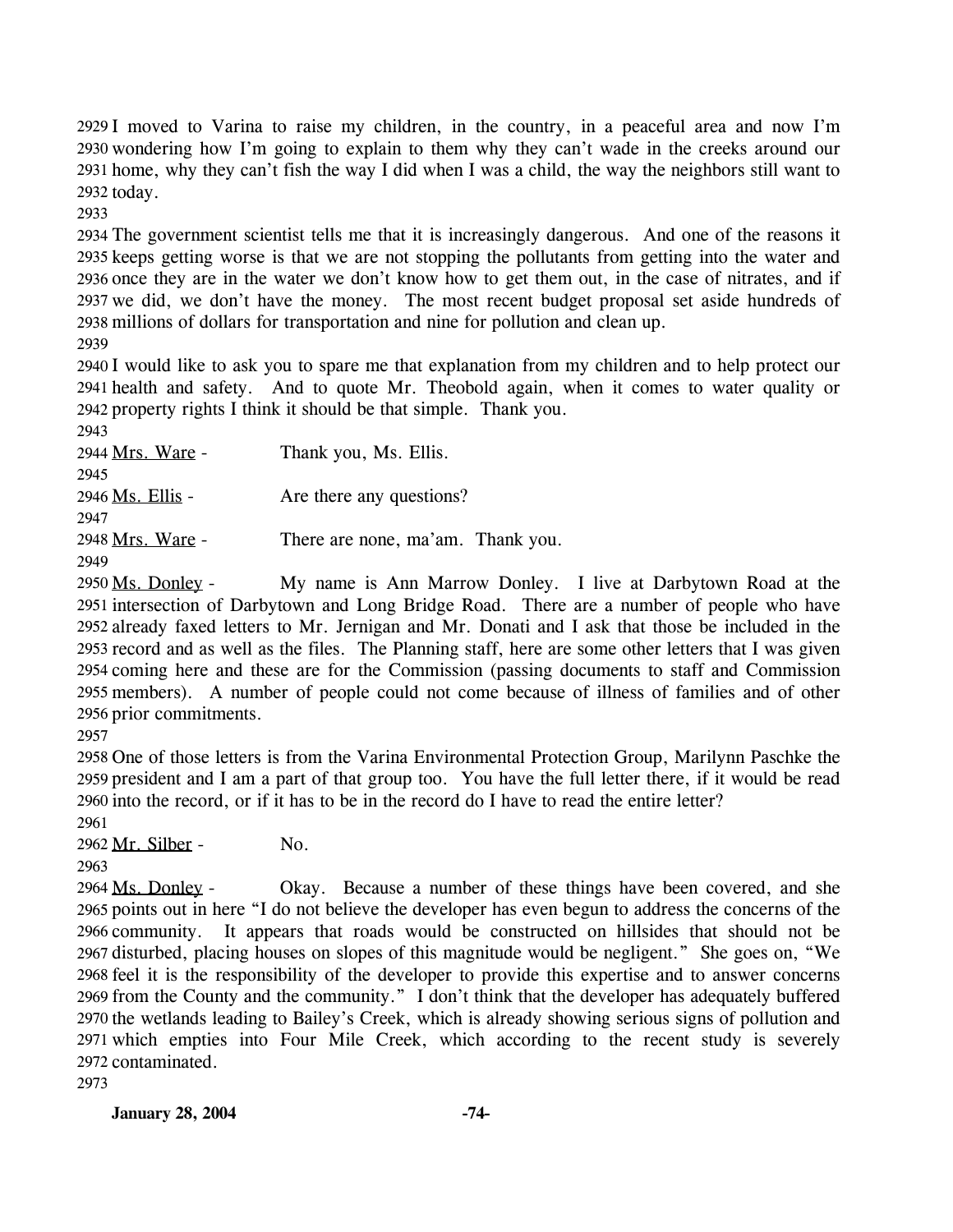2974 A letter that is not in your stack there but was faxed to Mr. Donati from Dr. Leonard Morrow 2975 points out that his tree farm on Long Bridge Road in excess of 90 acres would be severely 2976 impacted also by destruction and contamination of the aquifer. A letter that you have there 2977 from Timothy Donley who is also a tree farm owner on Long Bridge and Darbytown Road has 2978 a number of points there among which that perhaps a compromise might be to reduce the 2979 number of homes, cut it in half, and not place it on those areas that are of greatest concern. 2980 He says, "The construction of the proposed access roads, wells and septic systems will have an unacceptable impact on the water resources of the area and damage to my tree farm could 2981 2982 occur."

2983

 Elfriede Heidelberg who lives on Long Bridge, and by the way, all the people I've mentioned, all the people who have expressed concern to me, know of us knew of any community meeting that the developer held. None of us knew anything from the County or the developer until we happen to hear about it from one person who was concerned.

2988

Ann, excuse me, let interrupt there, and I hate to interrupt you, but I do 2990 want people to know. There was notices sent out and I went to that neighborhood meeting and 2991 there were about 35 to 40 people at that meeting. So the County does not send it to everybody 2992 in Varina but they do send it to the adjacent landowners and those are the people who are 2993 directly affected. 2989 Mr. Jernigan -

2994

Well, I'm speaking for people up and down Long Bridge Road, which is 2996 one of the boundaries of this, and for people who are around the corner on Darbytown Road, 2997 my immediate neighbors who are opposed to this but didn't have time to write or fax a letter 2998 because of illness of an elderly relative. They hadn't heard about it either. I think it is very 2999 strange that at least 35 people hadn't heard anything about it either, sir, with all due respect. 2995 Ms. Donley -3000

 In a letter from Elfriede Heidelberg who *lives* on Long Bridge Road Bridge close to Yahley Mill Road, are comments that John Muir the greatest environmentalist, said you could not pluck a flower without changing the universe. With this subdivision, we are doing more than plucking a flower. This is being done irresponsibly and irreversibly. Once destroyed, the aquifer can never be replaced – it will never be pure again in our grandchildren's lifetime, nor even in their grandchildren's lifetime.

3007

 Once the sewage begins to flow, it will contaminate our watershed. I want to know who, this is Elfriede Heidelberg writing, I want to know who will pay for my water system when my water becomes contaminated because Henrico County has permitted this subdivision and thus allows my water system to become contaminated. Is Henrico County willing to foot the bill for this?

3013

 And then the comments from myself and my husband that we have here on the two pages there, and I will summarize that and comment. Also, Mr. Theobold made the remarks which were so articulate and eloquently addressed by Ms. Ellis a moment ago, but he commented about fundamental property rights. His assumption is that when one has taken ownership of property one becomes God and can do with it whatever you will. It is my memory that the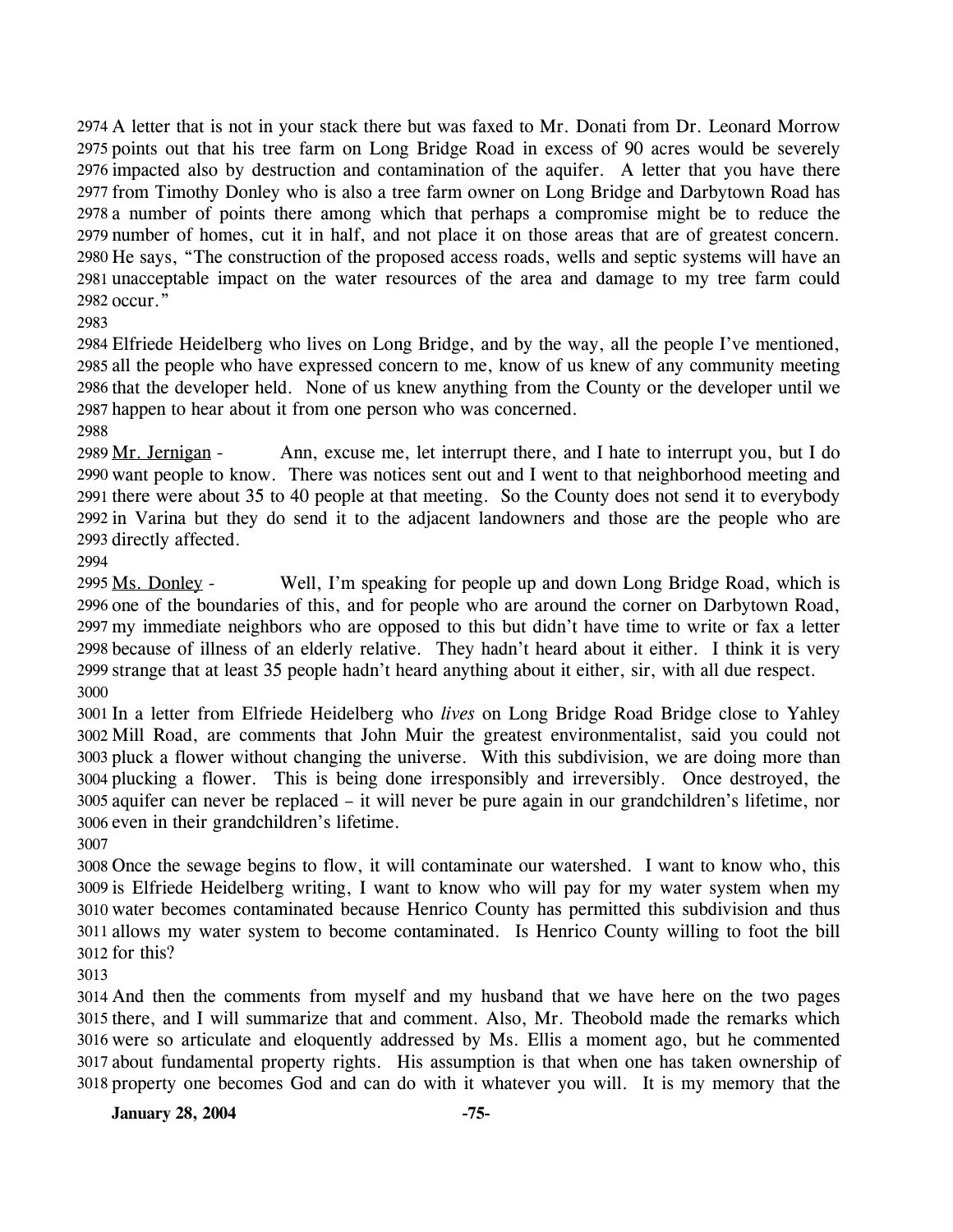3019 County of Henrico some years ago with the Land Use Plans did put into effect certain 3020 comments in regard to large development tracts and this certainly should qualify as a large 3021 development tract and I don't see that any of those concerns have been addressed in this. 

 Also, it is other property owners who are very concerned about how this is going to impact them. It's very negligent on the part of the Board of Supervisors, the Planning Board (sic) and others of the County staff and officials who have ignored those words about large developments, the impacts upon the taxpayers, the rural way of life, the water supply aquifer, pollution, the detrimental loss of the wildlife. As one of my friends said the other day, if you are a tree in eastern Henrico, you have got to be frightened because they are falling every day from the developers. All of that increases the heating of the land surface and other types of pollution.

 We have had heard a lot said today about how, one, Mr. Dowdy should be footing the bill to do all of this research, but then you are going to say, "too bad thanks for that but we have to approve this because everybody has a fundamental right to develop their property and so forth." We have also heard about how Mr. Dowdy ought to be buying the property and so forth. I think that it is time that the County considered its responsibility to the citizens. There are on the books for the state initiatives and funds for you to get together and actually buy that property yourself. Now you will say you don't have money but some how I recall that the County was able to come up with more than \$30,000,000 without taxpayers approval and without and without even taxpayers knowledge to entice business to settle on an environmentally sensitive area in the Elko Tract. I know also that the County combined with the State of Virginia to spend millions of dollars again without taxpayers input to entice Philip Morris to come from New York to Richmond. So, it seems to me that with taxpayers input the County could come up with the money to buy this, and then *you could protect it*. You could protect forest and wilderness. You could have educational and recreational areas there, bike trails, history trails, nature trails. It could be quite a jewel for Henrico County there and show that you really do have some concerns about citizens. Thank you.

3049 Mr. Jernigan - Thank you, Ann.

Oh, one further thing. You will notice, please, not only did Elfriede 3052 Heidelberg ask would you be willing to pay, my husband and I did put at the top that if you do 3053 approve this we will hold the County of Henrico and all persons and parties responsible for any 3054 contamination of our well water and any illness which apparently results from it. Thank you. 3051 Ms. Donley -

I think that's enough for right now. I would like to, before we go any 3057 farther, I would like to speak to the Health Department, and we have two representatives from 3058 the Health Department here. Mike Campbell and Lewis Walker, if you would both please 3059 come up in tandem because I may have a question that one of you can answer and the other 3060 may not. 3056 Mr. Jernigan -

Lewis, if you would, walk me through, and I think everybody needs to 3063 know this. When you file for a septic permit what all goes into that study other than ground 3062 Mr. Jernigan -

**January 28, 2004** -76-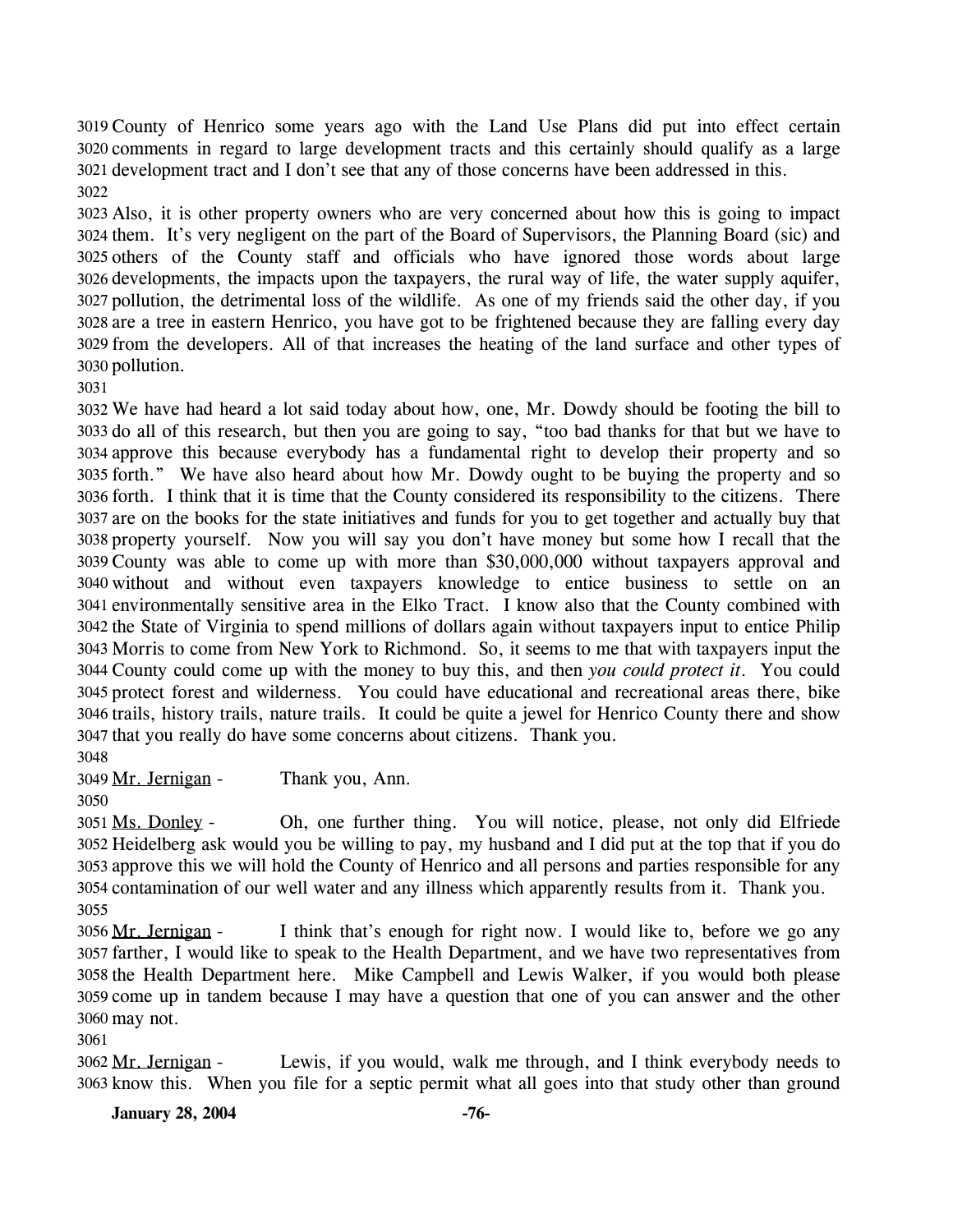3064 percolation? 3065 3066 Mr. Walker - The permit, at the permit time, comes 3067 3068 Mr. Vanarsdall - Can we have your name, please? 3069 Yes. My name is Lewis Walker with the Health Department. The permitting process takes place when somebody is ready to build on a parcel of land. We 3071 3072 conduct soil evaluations on the site with a plan of development by the builder or the applicant 3073 to determine what size and location of the house is going to be. Then we conduct our field analysis to see if the soil is suitable for on-site sewage disposal. 3074 3070 Mr. Walker -

3075

So, basically, you are just doing a percolation test. In the parameters of 3077 what we have in this situation, what testing would be done beyond that to consider if was safe 3078 for to issue a permit on the upper escarpment? 3076 Mr. Jernigan -

3079

The soil evaluation that we do is referred to, in the general population, is a percolation test. It is all that we do and a site evaluation that limits some areas that aren't 3081 3082 usable because of slope drainways and things like that. But, when we define an area that's 3083 available for the on-site sewage disposal system then our test are limited to the soil borings that 3084 we take. 3080 Mr. Walker -

3085

3086 Mr. Jernigan - Thank you, Lewis. All right, Mike.

3087 3088 Mr. Campbell - My name is Mike Campbell from the Henrico Health Department.

3089

Mike, in a meeting that I was with you before, you seem to be somewhat 3091 up on the situation that we have here and I know you are kind of a professional on 3092 underground aquifers and shallow aquifers. So that everybody understands here, give me your 3093 assumption of our situation on the escarpment. 3090 Mr. Jernigan -

3094

Well, I don't pretend to be a hydro-geologist or engineer. I do have 25 3096 years of field experience with the Virginia Department of Health in Henrico and in Dickerson County in southwest Virginia. During that period of time I have seen quite a number of 3097 3098 springs. The word *unique* is one that we tend to use rather loosely but in my experience this 3099 spring that we are talking about today is unique. Yes, it is a spring but comparing this spring 3100 to all the other springs that I have seen in my professional experience, is similar to comparing 3101 a fire hose to a garden hose. It's considerably different in terms of the quantity of water 3102 coming out and the topography and geology of this particular area. In my own mind after 3103 reading the various different hydro-geology reports I sort of think of this as an underground 3104 pond that's being held back by an earthen dam. And Camp Holly Springs is the weakest point 3105 where the water is erupting through that dam. Not unlike the picture you may have seen in the 3106 Times Dispatch this week of the dam in Augusta County that is eroding and some fear that the 3107 pond will break out and if it broke out it would empty itself through that particular breech in 3108 the dam and that's similar in my mind of what we are looking at here. 3095 Mr. Campbell -

**January 28, 2004 -77-**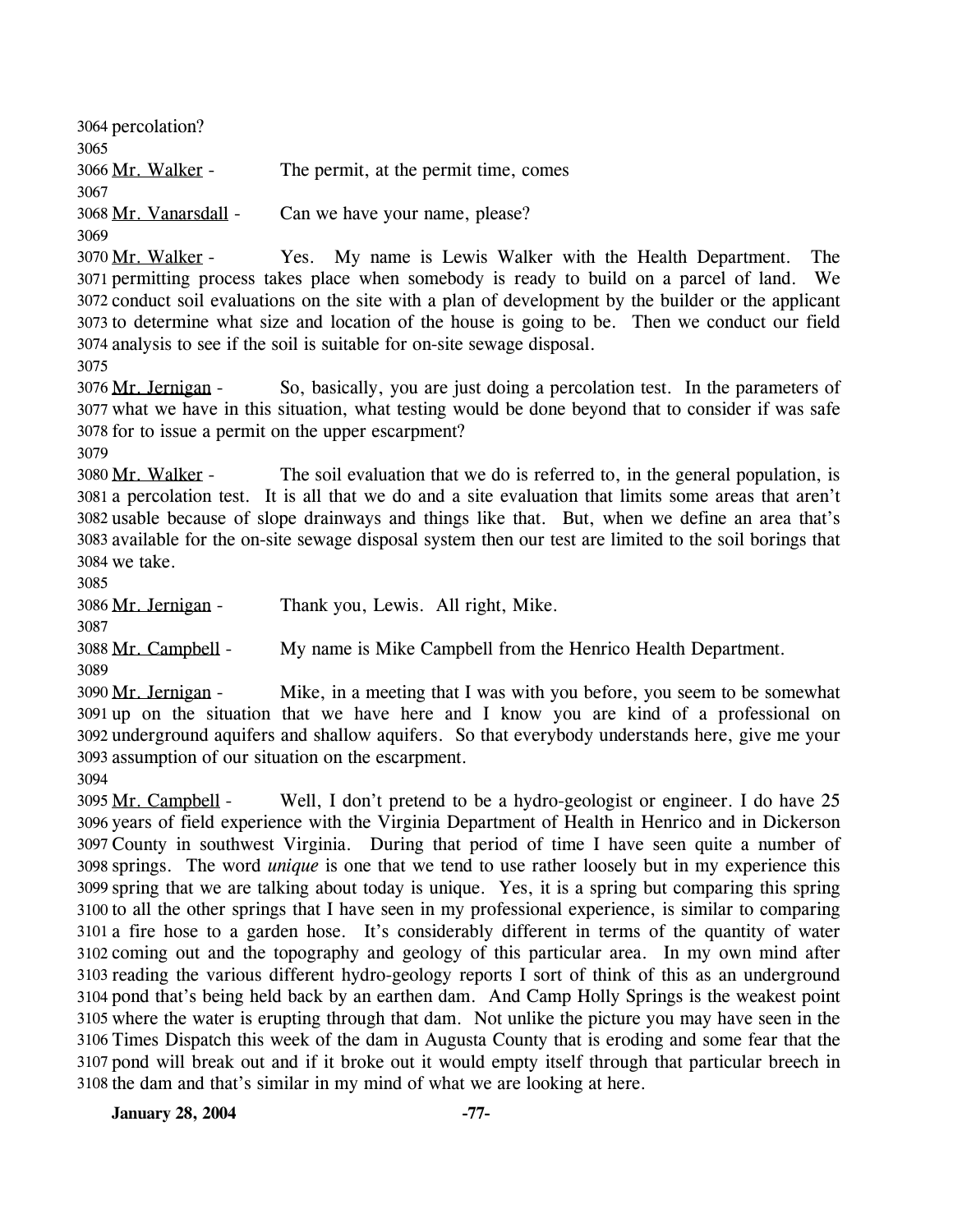3109 We are arguing about the extent of pond since it is underground and we can't see it and we can't walk the limits of it, but it is clear that the underground pond, so to speak, is there and it's clear that whatever is introduced into it will eventually find its way to that opening which is the spring.

3114

 Our Health Department regulations, which are site specific, have standoff distances from springs. But those regulations are written considering springs as a very low volume flow for probably an individual home and that's why I say this is very, very, different. And my fear is that the types of standards that we have in place for normal development may result in degradation of this aquifer in a very rapid fashion and I don't want to be a person whose name is on the paper trail when that happens. Does that help?

3121

3122 Mr. Jernigan - Thank you. Are there any questions?

3123

I have a couple of questions. The new systems that are being allowed 3125 now by the State Health Department, Vantex, PureFlo, those various systems, and I think 3126 several years ago the state was using those as a test and evidently they have been working to 3127 some extent. 3124 Mr. Donati -

3128

3129 Mr. Campbell - Yes, sir.

3130

And now they seem to be able to be putting these systems on properties 3132 that didn't perk in the past. Is that pretty much a given rule, that no matter what condition the 3133 soil is that these things will work? I know that if they work that they also have to have a 3134 tremendous amount of maintenance that goes along with the operation of that system. Could 3135 you maybe just elaborate a little bit on that? 3131 Mr. Donati -

3136

Yes, sir. There are many different variables that play into whether or 3138 not waste water will percolate, will flow into the ground and go away without surfacing and 3139 becoming a risk to people in the immediate area. Some of those variables are the nature of the 3140 soil and the strategies of the soil as you go down. And another variable is the quality of the 3141 water itself. Septic tank effluent is not a very pure water. If any of you have been around 3142 when your septic tank was pumped you know the smell and you know how nasty that is. 3137 Mr. Campbell -3143

 These systems that you refer to, Mr. Donati, have the ability to clean up that septic tank effluent so that there are less of the nitrates and there are less of the solids in that. And it produces a clearer, cleaner effluent that is more likely to flow into the ground and be dissipated without the degradation that we fear from untreated septic tank (affluent?). I think we all understand that there is going to be some qualitative degradation to any development, whether it's dewatering, the surface aquifers by the wells or adding to them from the septic tanks and drainfields and all of what we do is an attempt to apply what we know to minimize that degradation.

3152

3153 Mr. Donati - But they do have to be maintained properly.

**January 28, 2004** -78-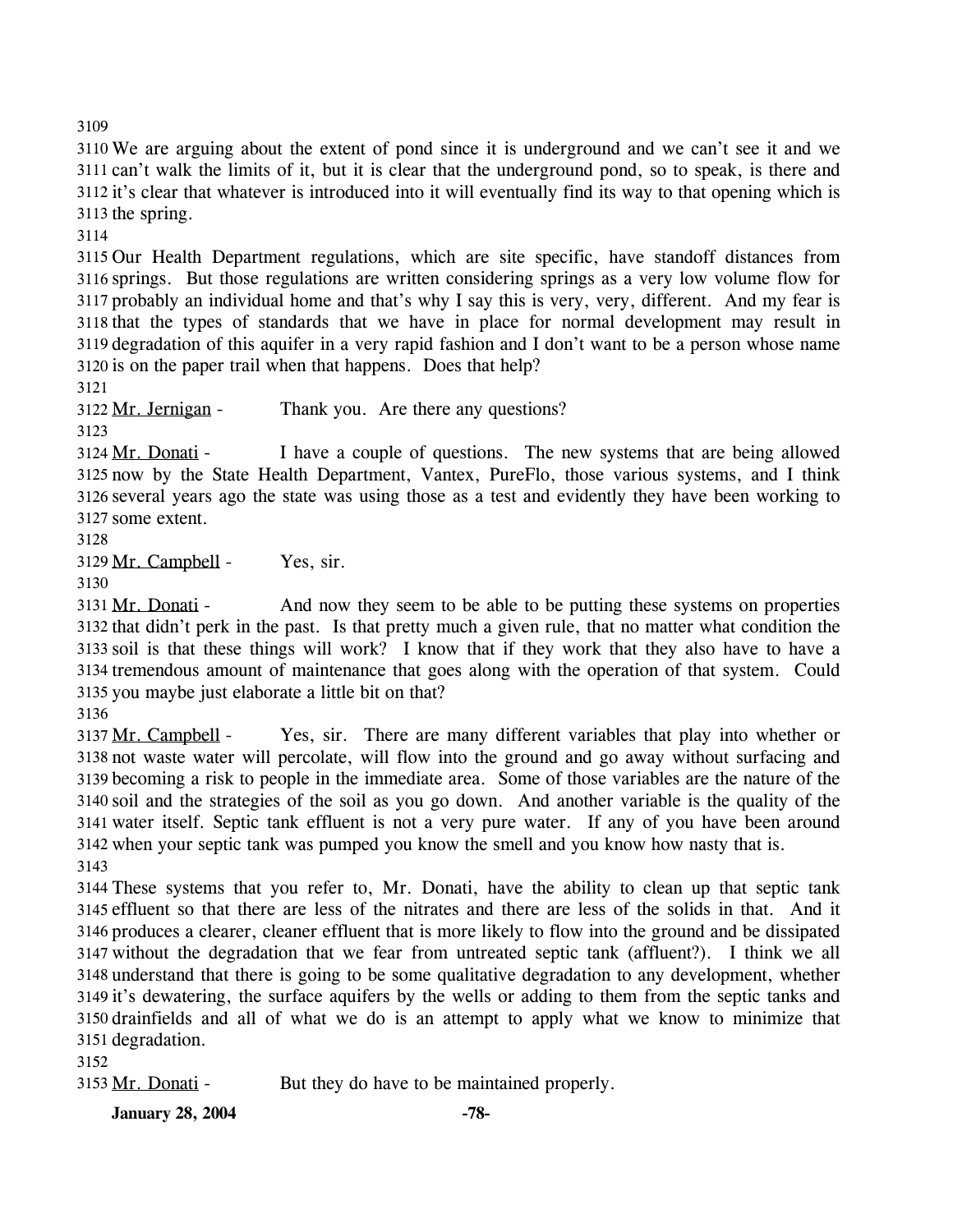3154 3155 Mr. Campbell - Yes, sir, they do. 3156 3157 Mr. Donati - And probably more frequently than an average septic tank. 3158 They require power, they require pumps, they require operation and 3160 maintenance whereas the conventional septic tank and drainfield is gravity flow and the only 3161 general maintenance is pumping out the tank every three to five years. 3159 Mr. Campbell -3162 I have another question. Are you gentlemen going to be attending this 3164 meeting tomorrow night at the Fairfield Library? The DEQ is doing the presentation on the 3165 total maximum daily loads of Four Mile Creek and the pollutants that are being created and 3166 what the County's got to do. We've got to devise a plan to be able to work and to find some 3167 ways to help the situation. We are to be mandated by DEQ to do that. Are you gentlemen 3168 aware of that or are going to be attending that meeting? 3163 Mr. Donati -3169 This is the first that I have heard of it, but if you would for me to be 3171 there I would certainly be there. 3170 Mr. Campbell -3172 Okay. It's very important and it's tomorrow night. It's a public hearing 3174 for anybody in the audience that lives in Varina and lives in Four Mile Creek and also White 3175 Oak Creek watersheds. 3173 Mr. Donati -3176 I was unaware of the meeting but I have had lengthy discussions with 3178 Public Works and had input into their response. 3177 Mr. Walker -3179 I know Four Mile Creek is really suffering right now with fecal matter 3181 from animals, humans, and all of those other things that contribute to that. It has very 3182 dangerous levels and situations right now. I think we all should be concerned about that. 3180 Mr. Donati -3183 3184 Mr. Walker - Thank you. 3185 Mr. Chairman, could I ask one question, please. When I started 3187 speaking I meant to incorporate all the documents by reference into the record that I had sent 3188 you, members of the Commission. I just wanted to do that. I think I did it in the beginning 3189 but I just want to say now incorporate them by reference in their entirety into the record, all 3190 the documents I sent to you folks. 3186 Mr. Deal -3191 3192 Mrs. Ware - Okay. 3193 3194 Mr. Jernigan - Let's see what Mr. Theobald like to do. All right. Mr. Theobald, what would you like to do? You have quite a 3196 bit of time. 3195 Mrs. Ware -3197 3198 Mr. Silber - He has 26 minutes. **January 28, 2004** -79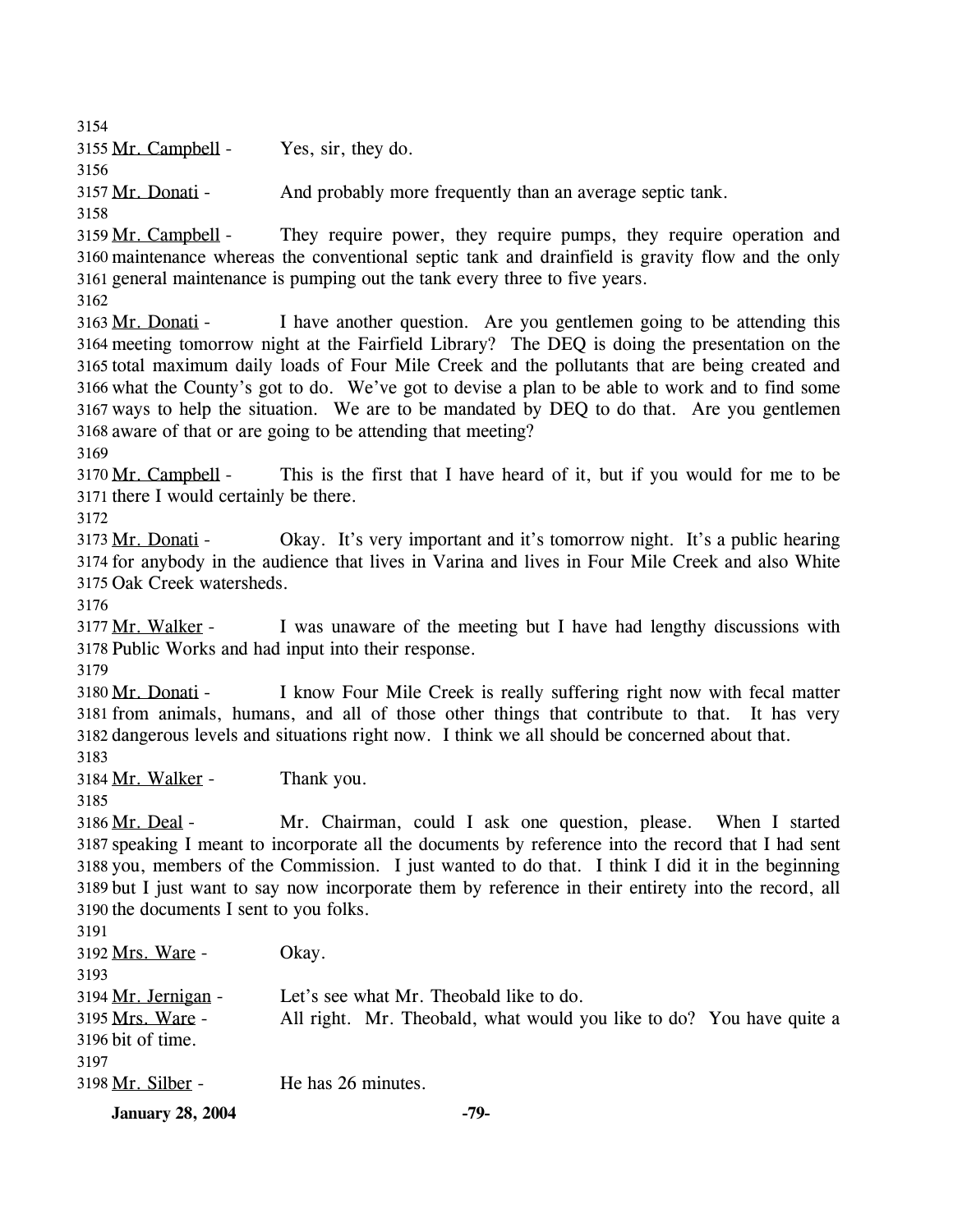3199 3200 Mr. Theobald - I won't need all that time, I don't believe. 3201 3202 Mr. Jernigan - Well, I want to be fair with everybody. 3203

Twenty-six minutes. I can't do that. Let me jump around just a little bit 3205 here. I think that the Diamond Springs representatives would have you think of the law as 3206 being upside down and somewhat turned inside out. They really have this whole legislative 3207 scheme backwards. This is not rezoning, it is a tentative subdivision plan like you all approve 3208 day in and day out every meeting. It's ministerial, it's not discretionary. The Comprehensive 3209 Plan is not legislation it's a guide. You can't use the Land Use Plan as a basis to deny Zoning, maybe, subdivision approval no. The subdivision 3211 ordinance is presumed to reflect that when the Board of Supervisors adopted it that they have 3212 taken the Land Use Plan and the purposes clauses, that Mr. Mauck referring to in the State 3213 Code and County Code, taking those into account before they pass a specific ordinance. But 3214 then when they pass the specific ordinance and tell you you can have one-acre lots as a matter 3215 of right in agricultural district, they have done that. You don't go back when you have a by-3216 right right use and then reapply the purpose clause and then reapply the Land Use Plan. That's not how it works. The case cited by Mr. Mauck, the Glass case, was a case that is 23 years 3217 3218 old. It was a circuit court case, it is not a Virginia Supreme Court case, and it was passed at a 3219 time when the State statute only required you to give general reasons for your denial. That 3220 was subsequently amended to require you to provide in writing specific reasons where this 3221 request does not comply with the subdivision ordinance. 3204 Mr. Theobald -3210 subdivision approval, okay. 3222

3223 The legislation changed that for a reason. They did that so that whoever was considering 3224 subdivision plans couldn't play footsy with them, okay. So, that there is a stated of criteria 3225 and you complied or you didn't.

3226

 I've never seen a subdivision plan have to go through a finding of substantial accord. I just think that is just incorrect. The Land Use Plan contemplates that this is appropriate for residential subdivision and the Thoroughfare Plan along with it, in terms of the roads by it. In terms of the Health Department's preliminary opinion on this, they can't require water and sewer. They recommend we do water and sewer. Lord knows, we've tried to do water and sewer. On two subsequent occasions by rezoning this property, that's the only way water and sewer is coming to this area, if you get enough density to pay for it, but the Board of Supervisors found that rezoning was not appropriate. So, we can't do water and sewer. 3235

 Interestingly, if we could put this on the light table (document was put on screen). What you see in front of you is a little map. This is a subdivision on Turner Road, you can see the reference to Camp Holly, that's a subdivision called New Market Flats. You approved that in May of 2003. It is obviously next to the springs in the recharge area, you approved it, and I have a memo in that file from Mr. Lewis Walker that says we have conducted field reviews on the above proposed subdivision. We have found sites for onsite sewage disposal systems on each of the nine lots. We will review the construction plans to make sure that there is also a site for a well. Well, what's different? I don't think he showed up in that case to say that they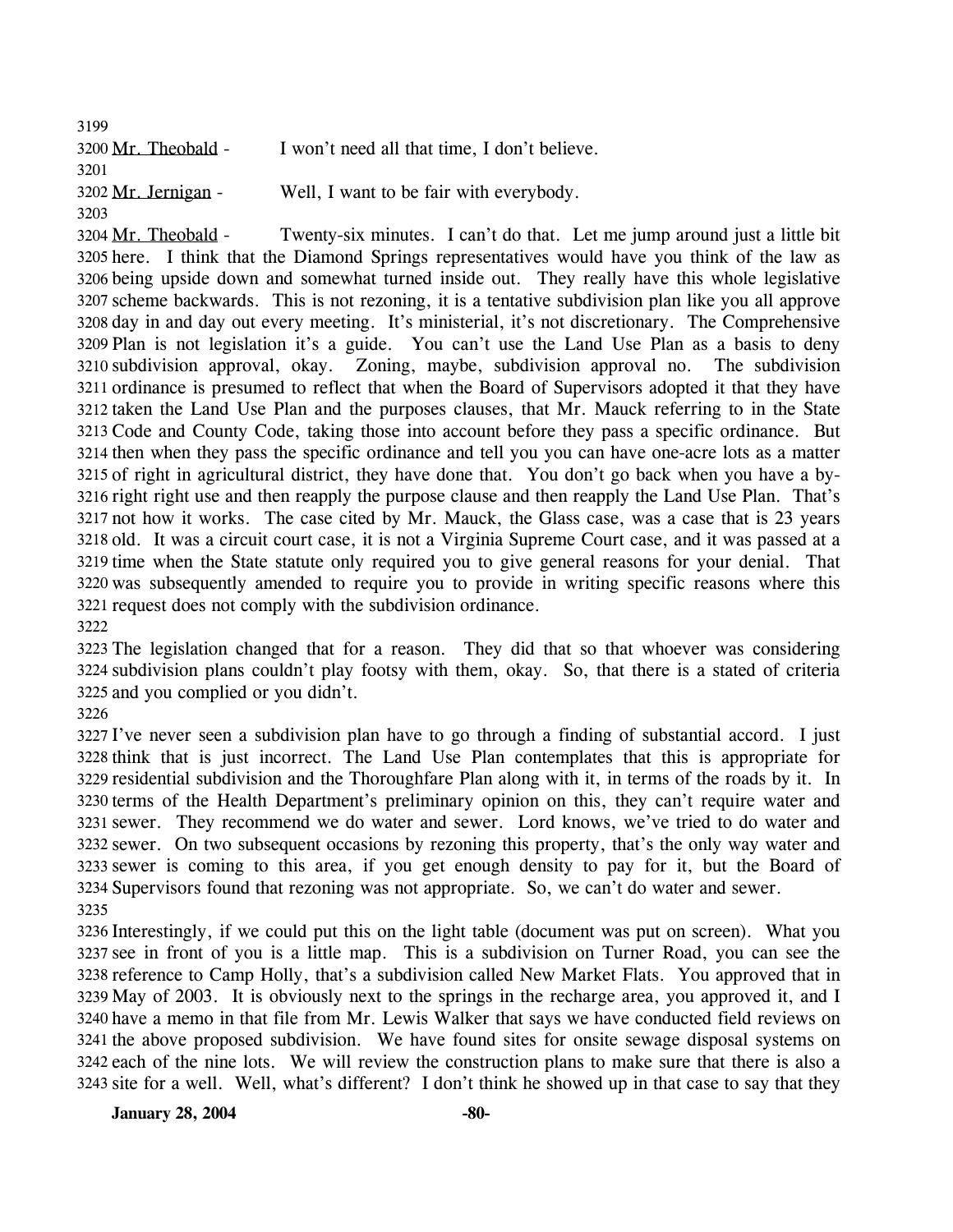3244 don't have the ability to protect the springs. So, you acted within your legal constraints in that 3245 case and you approved it, okay.

 You've heard a lot of references to Diamond Springs being referenced in the Land Use Plan but how do you supposed those got in there. The advocates for Diamond Springs have very adroitly gotten the County to recognize them specifically in the Land Use Plan. They talked about you denied this before. Is that relevant? Of course it's not relevant. Somebody shot one by somebody, you approved it and it wasn't challenged. Somebody didn't hold you to the strict interpretation of subdivision laws. The fact that you denied a subdivision plat is not precedent setting and really has no validity in this proceedings. There's really only one way for Diamond Springs to protect the springs and that's to buy the land, that's been for sale forever, which we have offered to sell to them at our cost or less. As opposed to subjecting other people to what amounts to private condemnation. This request is the least intensive development potential that you can possibly have on this piece of property and see it 3258 developed. farming operation out there that is putting effluent into these water sources. If you don't want that you have to approve water and sewer and you have to zone some property. You just can't have it both ways. If there is a problem with Four Mile Creek etc. it's because there is so much

 We don't have to do any testing to request a tentative subdivision approval. Mr. Dowdy has said that he wouldn't support this development even if we were on water and sewer. He said he is prepared to buy some land and if he's prepared to pay what I have to pay or Mr. Atack has to pay for it, then fine they can test all they want. We have offered to let them test but you don't get to come test without a commitment to buy. You can't come put a line on the property and then say see here's where it is. We've offered to let him buy it at our cost or less than our cost and we haven't been able to cobble that deal together. You've heard a lot about health, safety and welfare. Those are classic zoning terms. Health, safety and welfare does not enter into the ministerial decision that you have with regard to a tentative subdivision application.

 It shouldn't be up to the seller of this property, Dr. Harrelson, in his capacity as a fiduciary and trustee, to pay to protect the springs by reducing the price of the land. And it shouldn't be up to Mr. Atack to have to pay to buy the land and sell if for less than he has to pay for it to protect the springs. It's up to Diamond Springs to protect those springs. And I know that Mr. Jernigan and Mr. Donati have had scores and scores and scores of calls about this but it's just not about the political ramifications of this deliberation, it's about the law. If you won't approve zoning, if you won't approve a subdivision then you have condemned it. What else can you do?

 Mr. Dowdy talked about your sworn responsibilities and trust but what you are sworn to do is uphold the law. And that same trust goes to protecting everybody's property rights as charged under the constitution. If it doesn't comply with your ordinance, we need to know why. I'm sorry that this is so controversial. Everybody has tried very hard to try to find a way to make this work, but this comes up year after year after year and there needs to be a solution to it. The reason we didn't request rezoning on this property because we just didn't think we would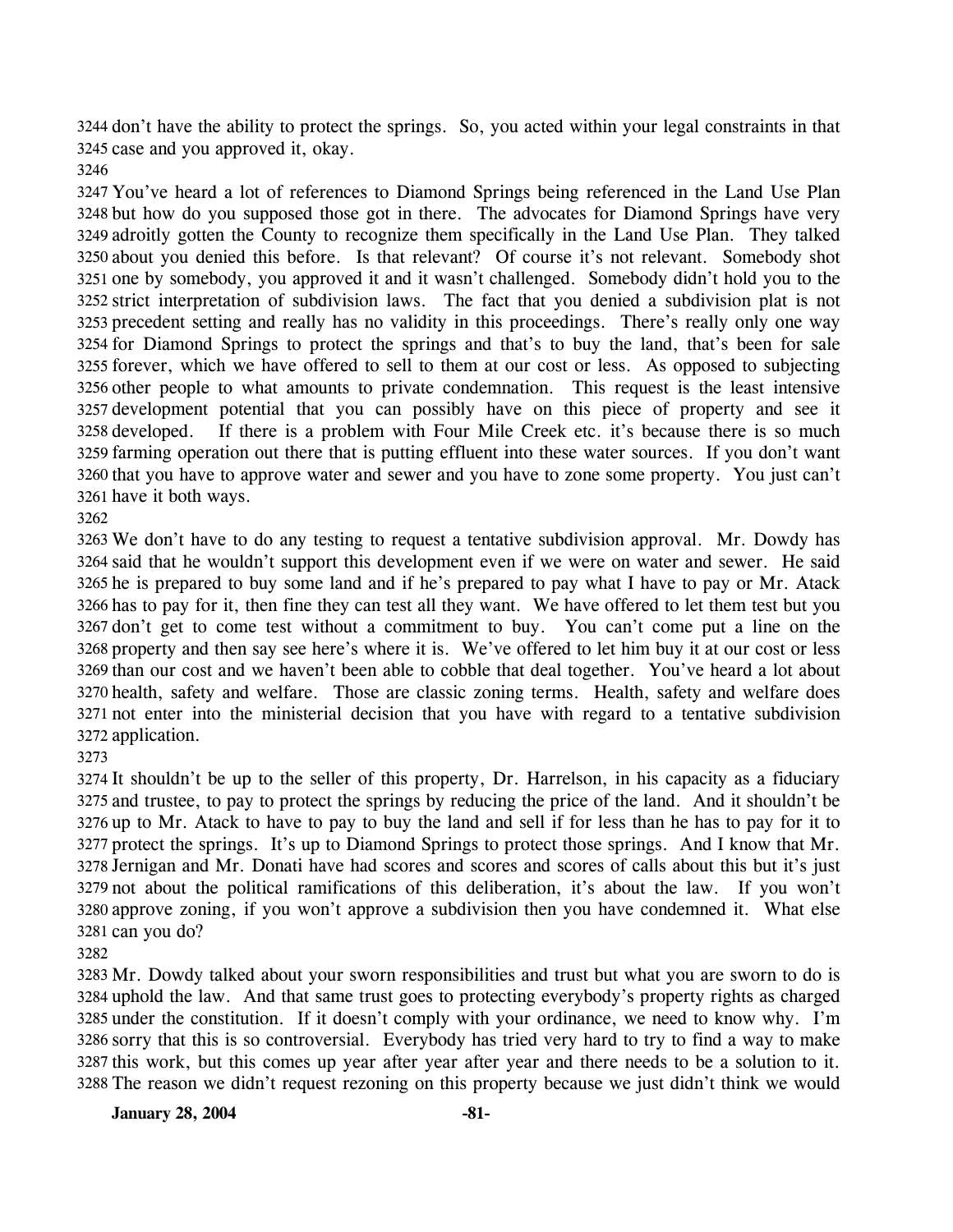3289 ever get there and under a subdivision we have the ability to develop responsibly, develop a 3290 high-quality subdivision and I would respectfully ask that you treat this like every other 3291 subdivision that you have been presented, New Market Flats included, and approve it. I 3292 appreciate your time and your obvious attention today and I'll be happy to answer any further 3293 questions.

3294 3295 Mrs. Ware - How many homes did you say were in New Market Flats? 3296 3297 Mr. Theobald - Nine. 3298 3299 Mrs. Ware - Nine? Thank you. Are there any questions? 3300 3301 Mr. Jernigan - Do you have anybody else you want to speak? 3302 No, sir. I think Mr. Samford probably doesn't need to get up. I think 3304 their geologist confirmed that nobody knows what's going on underground so we will just rely 3305 on the report that's been made a part of the record. 3303 Mr. Theobald -3306 All right. If that is everybody that's going to speak, at this time, Madam Chairman, I want to make a motion that we go into closed meeting for consultation with the 3308 County Attorney regarding specific legal matters requiring provision of legal advice pertaining 3309 3310 to the proposed Camp Hill Subdivision pursuant to  $2.2$ -3711(a) and 7 of the Virginia Code 3311 1950 as amended. 3307 Mr. Jernigan -3312 3313 Mr. Vanarsdall - Second. 3314 The motion was made by Mr. Jernigan and seconded by Mr. Vanarsdall. 3316 All in favor say aye...all opposed say nay. All right. We will move into closed session now. 3315 Mrs. Ware -3317 3318 Mr. Jernigan - Now where are we meeting? 3319 We have the conference room reserved upstairs in the Planning Office. 3321 So, we will meet in there. 3320 Mr. Silber -3322 You all can just hang lose, go outside, we won't start without you. When we come back we will make sure that everybody is in. 3324 3323 Mr. Jernigan -3325 3326 **AT 1:49 P.M. THE PLANNING COMMISSION DISASSEMBLED FROM THE BOARD**  3327 **ROOM TO REGROUP IN THE PLANNING OFFICE CONFERENCE ROOM FOR A**  3328 **CLOSED EXECUTIVE SESSION ON THE CAMP HILL SUBDIVISION CASE.**  3329 3330 **AT 2:48 P.M. THE PLANNING COMMISSION RETURNED TO THE BOARD ROOM**  3331 **AND CAME OUT OF EXECUTIVE SESSION TO RESUME WITH THE CAMP HILL**  3332 **SUBDIVSION CASE.** 

```
3333
```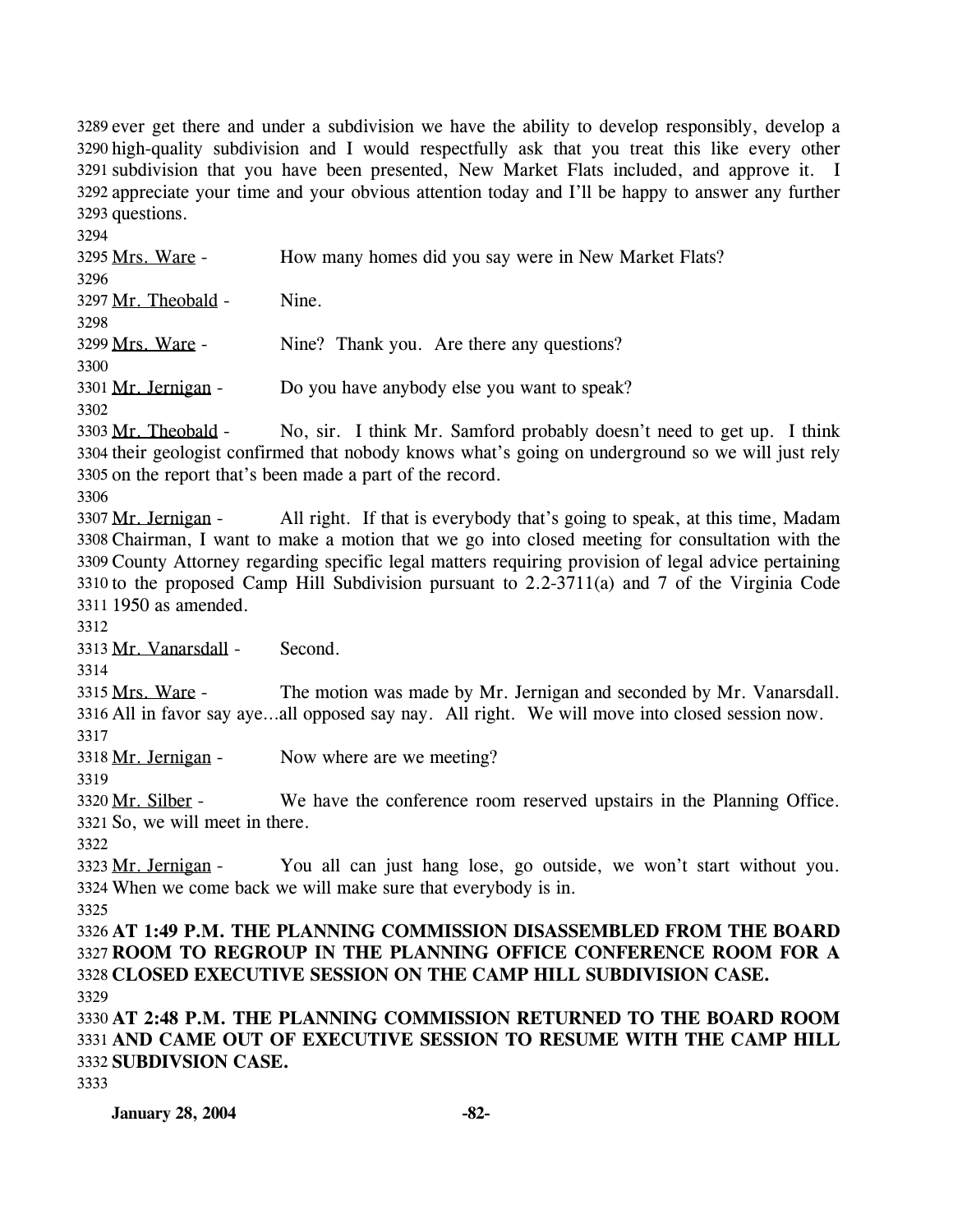Sorry for the delay. I think we may have been a little over 20 minutes. 3335 I do need to read a certification of the executive meeting or closed session. So, please allow 3336 me. 3334 Mr. Silber -

 Whereas, the Henrico Planning Commission has convened a closed meeting on this date pursuant to an affirmative recorded vote and in accordance with the provisions of the Virginia Freedom of Information Act; and

 Whereas, Section 2.2-3712 of the Code of Virginia requires a certification by the Planning Commission that such executive meeting was conducted in conformity with Virginia law. 

 Now, therefore, be it resolved that the Planning Commission certifies that, to the best of each member's knowledge, (i) only public business matters lawfully exempted from open meeting requirements by Virginia law were discussed in the closed meeting to which this certification resolution applies, and (ii) only such public business matters as were identified in the motion convening the closed meeting were heard, discussed, or considered by the Planning Commission.

Now we will need a motion and second on that certification.

3354 Mr. Jernigan - So move.

3356 Mr. Vanarsdall - I second.

The motion was made by Mr. Jernigan and seconded by Mr. Vanarsdall. All in favor say aye…all opposed say nay. The ayes have it. The motion is passed. 3358 Mrs. Ware -

All right. I guess I've got the podium or I've got the speaker. I want to 3362 start off by saying, you know, two years ago when this case had never been filed I knew that it 3363 would happen one day so that's when I started working were two years ago. After knowing 3364 the Roy Amason case was down here and that there was a lot of uncertainties I called Dr. A. 3365 B. Harrelson who is the trustee for this property and asked him for permission for Mr. 3366 Dowdy's crew and to pay for it, Mr. Dowdy paying for it, to come in and drill on his property 3367 so that we could find out exactly how things laid, so we would know in the future when 3368 development came this way that we would be safe. 3361 Mr. Jernigan -

 Dr. Harrelson and I had a nice conservation and I'm sure he knows what he is doing, he's a pretty smart man. He is a doctor. You know, he gave me his permission and he said Mr. Jernigan you have my permission. He said, you just have to clear it through my attorney. If it is all right with my attorney, it's okay. At that time I called his attorney and as a matter of fact the same day, Blackwell Shalley and he flat refused, no. And he told me in not so many words he didn't know where anything was. He would rather keep it as a mystery. I explained to him at that time that you were at the bottom of the barrel. The only way you have to go is up because right now, you know, we are worried about what would happen. So, that was kind of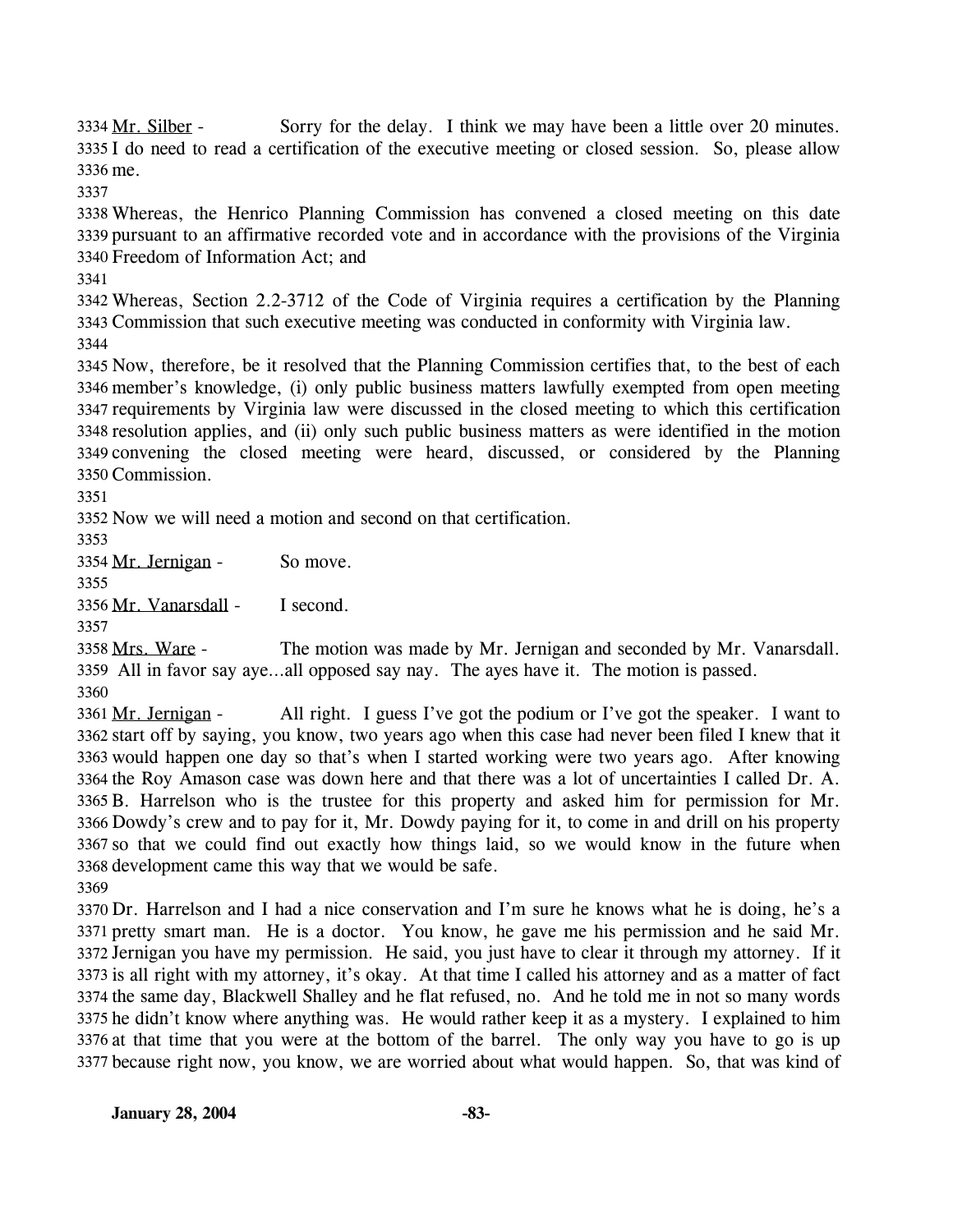3378 beating on deaf ears and nothing changed and so here a few months ago this subdivision plat 3379 came in.

 This case was deferred first by Mr. Theobald and then by me trying to work out things. And during that time, I went to the Health Department which is one of the main players in this because they are the people who really determine what's going to happen. It goes to Public Works and everything but the Health Department is what I consider one of the main players. At that time, I requested, because we had so much geological information and I'm not a geologist and I don't understand the reports, I requested from the State Health Department a geologist. The State Health Department doesn't have a geologist. So, at that point Mr. Marlles, who is the Director of Planning, requested that one be brought from another state agency mainly probably one of Mines, Rivers and Energy in Charlottesville to help me sort out the geological reports and have a third person that would be able to give what they felt was an inclination of how this land laid.

 The report that I received back from the Health Department was that they weren't going to give me a geologist and they recommended that sewer and water be on this site. Well, I kind of knew that from the word go that that would have been the best way to go, but that didn't cure my problem because I asked them at that time are you going to make them do that and they said, No, we can't. So, they have kind of taken that monkey off of their back and thrown it up on mine and I'm not really excited about that. And Mr. Walker, when he was here this morning, I asked them what testing would be done, how the test goes to, you know, derive at which sites are buildable. And basically he explained the testing that goes on every piece of property, would be the same on this piece of property, and we have a different situation here. 

 Now, you know we have been in closed chambers and by law we are supposed to pass this. It meets County Code. The roads and the streets meet County Code. Now I think everybody involved in this knows that this property can't be built like it's shown because the slopes are too much. Nobody is going to put a road or a house up there. But, anyway, it is what it is and staff says it's correct and not that they like it but…. And the County Attorney says it's correct. I don't like being in the position I'm in right now because they say that this action is just another simple action. In some cases it's a rubber stamp, and if it is why did they bring it to me. If we don't have discretion to rule on a case then why should we try it? And this case is a little bit different than every other subdivision case we have. And I thought to myself what if I was a Planning Commissioner in New York and a case came before me that would actually affect Niagara Falls, how would I vote. And I realize Diamond Springs is not Niagara Falls, it's nowhere as great but yet it's no less important. So I have to make a decision that when I go home at night I can sleep with. That's when I know. When I leave here during the day and I go home I sleep alright at night, I know I made the right decision. And it might not be the right decision for everybody but it's what I feel I have to do.

 So, Madam Chairman, to protect the health, safety and welfare of those 37 citizens that we have and the resources that's in this aquifer, I will make a motion that we deny it.

3422 Mr. Vanarsdall - Second.

**January 28, 2004 -84-**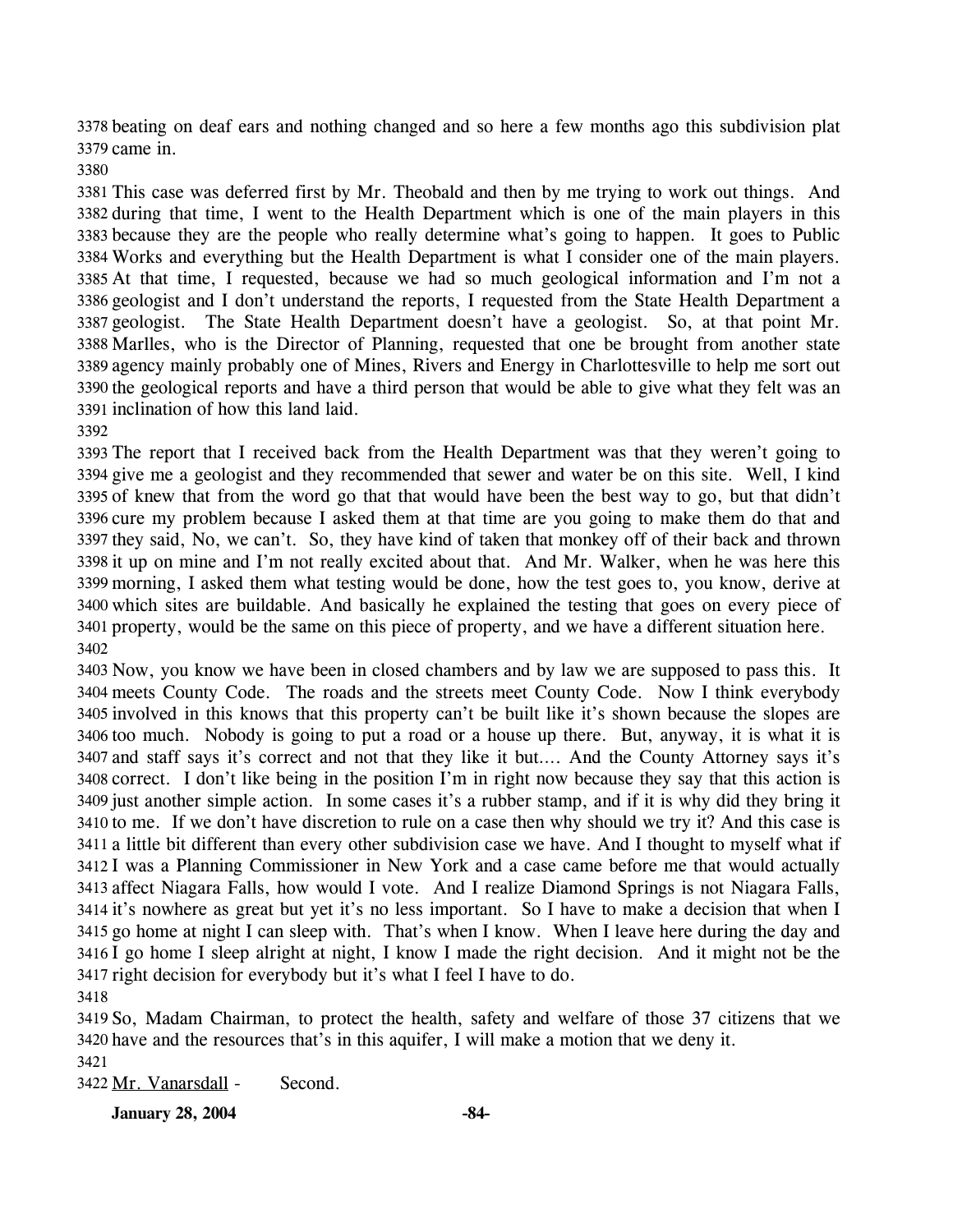3423 3424 Mrs. Ware - The motion was made by Mr. Jernigan and seconded by Mr. Vanarsdall. 3425 And, Madam Chairman, I would like us to rather than just having a 3427 verbal vote I think we need to poll each Commissioner because I'm sure it's going to be a 3428 mixed vote. So, I would like to poll each Commissioner for a vote. 3426 Mr. Jernigan -3429 3430 Mrs. Ware - Do you want to do that, Mr. Secretary? 3431 Sure that's fine. I have a motion by Mr. Jernigan and a second by Mr. 3433 Vanarsdall to deny this subdivision. Mr. Archer. 3432 Mr. Silber -3434 3435 Mr. Archer - I vote no on the motion. 3436 3437 Mr. Marshall - I vote no. 3438 3439 Mr. Silber - Mr. Marshall, no. 3440 3441 Mr. Vanarsdall - I vote aye. 3442 3443 Mr. Silber - Mrs. Ware. 3444 3445 Mrs. Ware - I vote no. 3446 3447 Mr. Silber - Mr. Jernigan. 3448 3449 Mr. Jernigan - Yes. 3450 3451 Mr. Silber - Mr. Donati, do you want to vote? 3452 3453 Mr. Donati - Aye. 3454 3455 Mr. Silber - That leaves us with a split vote of 3 to 3. 3456 3457 Person in Aud. - (Unintelligible) 3458 3459 Mr. Silber - I recorded a vote of 3 to 3. Did I miscount? 3460 3461 Person in Aud. - What was Mr. Vanarsdall vote? 3462 3463 Mrs. Ware - His vote was, yes, for denial. 3464 3465 Mr. Vanarsdall - I voted, yes. No wait a minute. No, No. 3466 3467 Person in Aud. - He voted no. **January 28, 2004 -85-**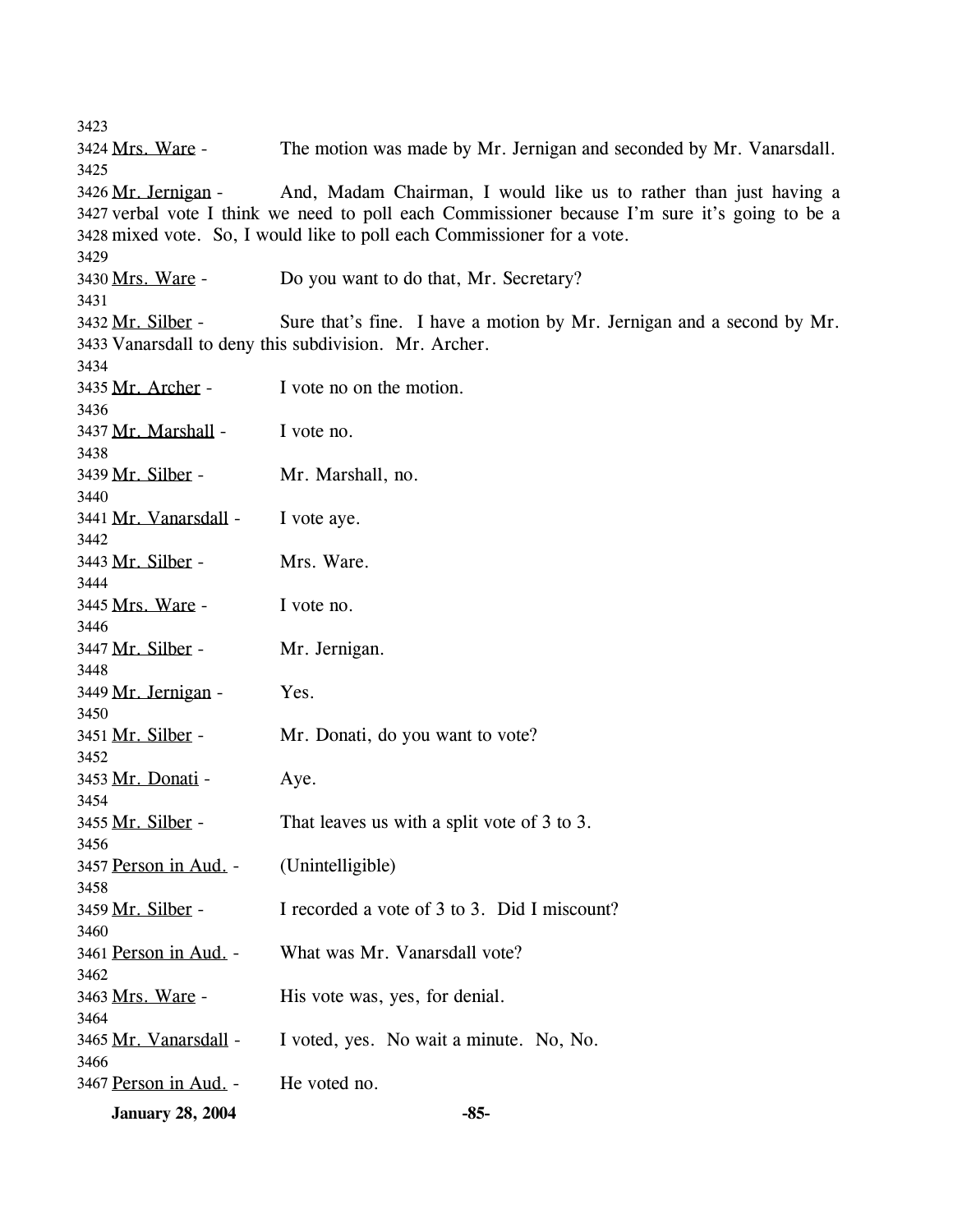3468 3469 Mr. Vanarsdall - Wait a minute. The vote was to deny the case and I voted yes. 3470 The motion was to deny and I have Mr. Vanarsdall voting affirmatively 3472 with that motion. I had Jernigan and I had Donati. Am I mistaken? 3471 Mr. Silber -3473 3474 Mr. Jernigan - No, you are correct. 3475 Okay. So, we have a 3 to 3 vote. At this point, I think it is appropriate 3477 to see if there is a motion, or request a motion, a different motion. 3476 Mr. Silber -3478 Madam Chairman, I make a motion to approve subdivision Camp Hill (October 2003 Plan) pursuant to the standard conditions for subdivisions with items Nos. 4 and 3480 10 amended and Nos. 11, 12, 13, 14, 15, 16 through 21 and additional conditions handed out 3481 3482 earlier Nos. 22, and 23 and No. 24 draft condition No. 25 and No. 26. 3479 Mr. Marshall -3483 3484 Mr. Archer - I'll second. 3485 The motion was made by Mr. Marshall and seconded by Mr. Archer. 3487 Do you want to poll the Commission? 3486 Mrs. Ware -3488 Let me just have one clarification. I have draft conditions, revised draft 3490 conditions Nos. 22, 23 and 25. 3489 Mr. Silber -3491 3492 Mr. Marshall - Correct. 3493 3494 Mr. Silber - Is that what you said? 3495 3496 Mr. Marshall - Yes, I think so. 3497 Okay. There's a motion to approve by Mr. Marshall and seconded by 3499 Mr. Archer. If we can vote on that motion to approve the subdivision. Mr. Archer, your 3500 vote. 3498 Mr. Silber -3501 3502 Mr. Archer - Aye. 3503 3504 Mr. Silber - Mr. Marshall. 3505 3506 Mr. Marshall - Aye. 3507 3508 Mr. Silber - Mr. Vanarsdall. 3509 Mr. Vanarsdall - No. 3510 3511 Mr. Silber - Mrs. Ware. 3512

**January 28, 2004** -86-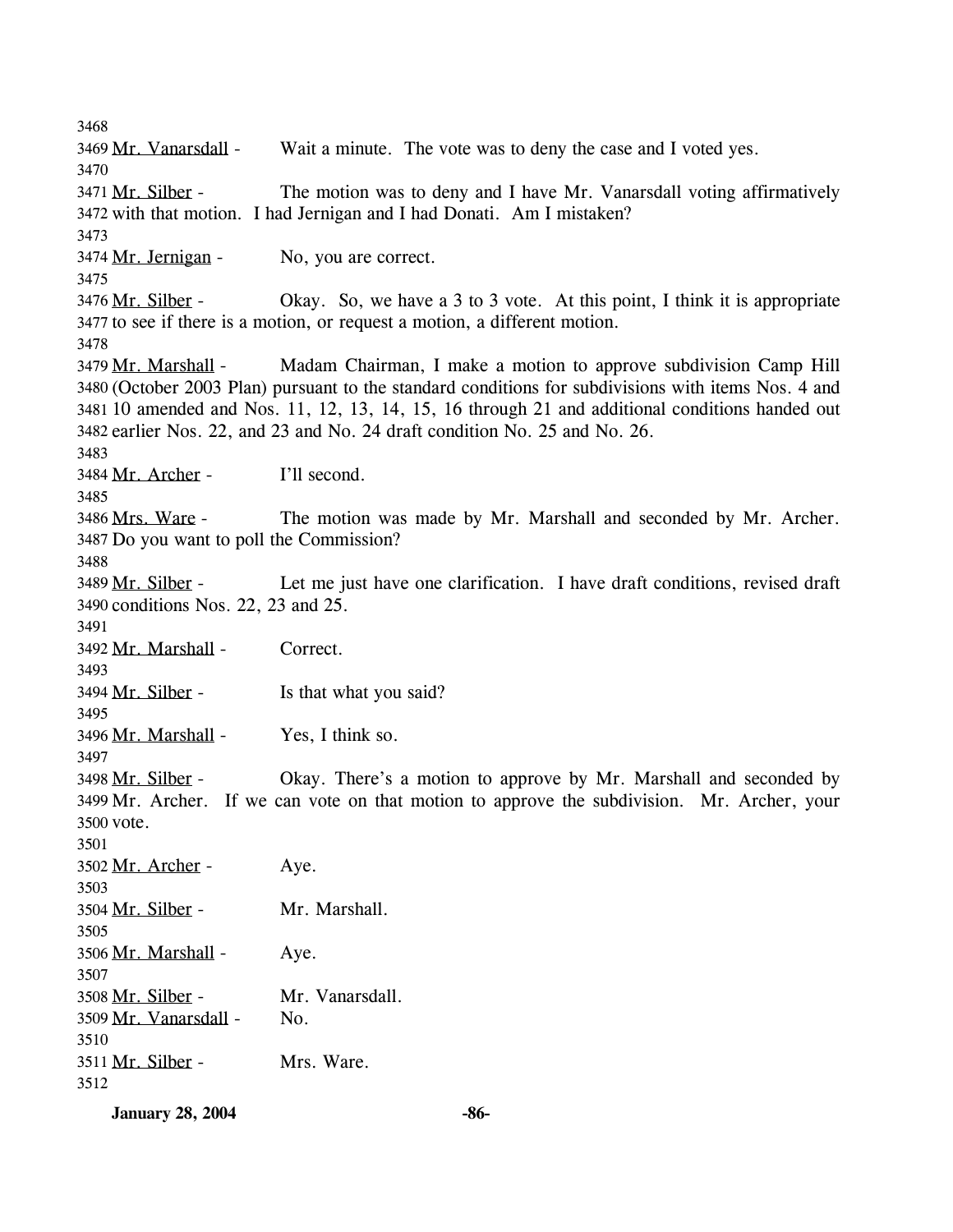3513 Mrs. Ware - Aye. 3514 3515 Mr. Silber - Mr. Jernigan. 3516 3517 Mr. Jernigan - Nay. 3518 3519 Mr. Silber - Mr. Donati. 3520 3521 Mr. Donati - No. 3522 Okay. We have a 3 to 3 vote. Is there any other variation to the action 3524 that can be taken on the subdivision? I think at this point if there has been a motion to deny 3525 the subdivision and there has been a motion to approve the subdivision they both had a 3 to 3 3526 split vote. I presume at this point that this shows no action on the subdivision and I think this simply ends up as "no action" taken by the Planning Commission on this proposal for a 3527 3528 subdivision. 3523 Mr. Silber -3529 Mr. Secretary, do we not have any more reasons to defer? Or are we 3531 able to defer again? 3530 Mr. Archer -3532 3533 Mr. Jernigan - No, sir. Our time is up on the deferral. 3534 3535 Mr. Archer - All right. 3536 3537 Mr. Jernigan - Not unless Mr. Theobald would like to defer it. 3538 3539 (Mr. Theobald indicates no from the audience) 3540 3541 Mrs. Ware - And there's not a condition that would perhaps.... 3542 3543 Mr. Jernigan - Where does it goes from here, Mr. Silber? 3544 Well, I'm not an attorney so I'm not real sure. I presume at this point, 3546 since there is no action by the Planning Commission, it's simply recorded as "no action." I may want to call on our County Attorney, Joe Rapisarda. I'll let him respond to that question, 3547 3548 Mr. Jernigan. 3545 Mr. Silber -3549 Madam Chairman, for the record, I'm Joe Rapisarda the County 3551 Attorney. Under the Virginia Code, Madam Chairman, you and your fellow Commissioners 3552 have a statutory duty to act timely on the subdivision proposal. The law also requires that 3553 there be a majority vote for any action to be valid so with the stalemate as it is I would 3550 Mr. Rapisarda -

analogize this to a hung jury. The problem you face is if you fail to approve it or disapprove 3554 3555 it, and that's exact where you are right now, then you are serving up a lawsuit to the Henrico 3556 Circuit Court which would then have the jurisdiction and authority to force the outcome. So, I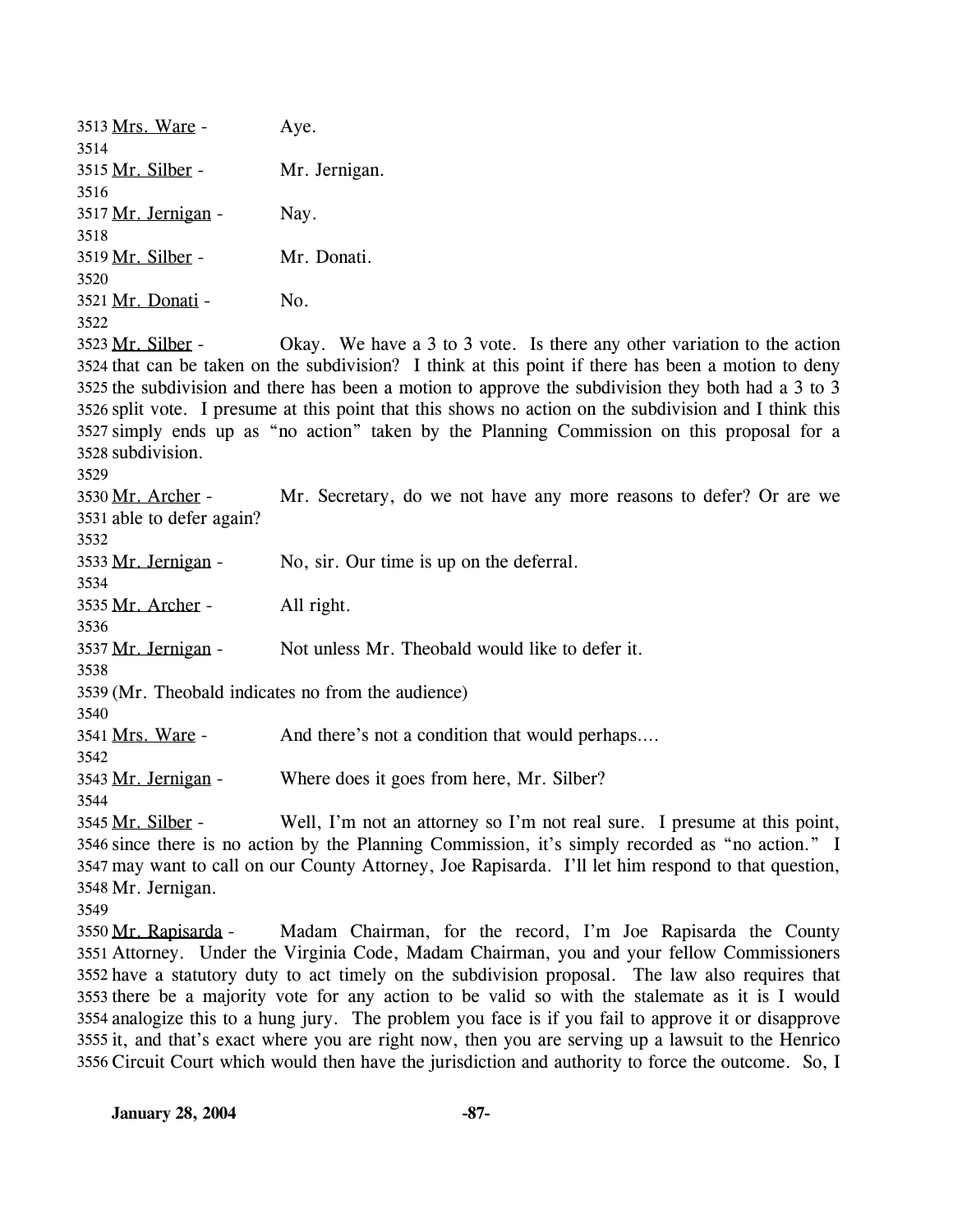3557 would suggest, in all due respect to the Commission while it's in your hands, that you make a 3558 decision on it. Thank you. I'll try to answer any questions.

3559

3560 Mrs. Ware - Are there any questions for Mr. Rapisarda?

3561

Mr. Rapisarda, if it goes before the Circuit Court, what is the process 3563 that they go through? 3562 Mr. Archer -

3564

The process would be that the Circuit Court will review the failure of the 3566 Commission. As it goes right now, the Commission has not acted. So, the Circuit Court 3567 would then become the Planning Commission in effect and it would approve or disapprove the 3568 plat. 3565 Mr. Rapisarda -

3569

Mr. Rapisarda, if the Commission, at this point, has voted in both 3571 directions with a split vote, I presume that's where we're at unless there is another motion to 3572 do something differently. If not, I guess, if there is no other action to be taken, I guess this matter is dispensed at this point. You are asking for the Commission to consider moving this 3573 3574 forward in some fashion. 3570 Mr. Silber -

3575

Well, I asked that, I guess, because that's what the law contemplates and 3577 also I think you have had a lot of eager for and against that you have heard for nearly two 3578 hours and I would think the sides would like a decision. But, again, under the Virginia Code 3579 the Commission is charged with making it. Unfortunately, the time has run, I'm told. So you 3580 can't defer it. You could take a recess and then come back and see if you can reach a decision 3581 just a jury would do after a break. Or, you can send it with the minutes showing what they are 3582 which is no decision, but you can rest assured that that won't be the end of the matter. 3576 Mr. Rapisarda -3583

Mr. Rapisarda, if this goes... obviously it's probably going to be going 3585 to Circuit Court. Will both sides have the ability to debate the issues as much as they did here 3586 today? 3584 Mr. Donati -

3587

Certainly the developer will, Mr. Donati. I think there is an issue of standing. The Virginia Code talks about the subdivider or developer having a right to appeal 3589 3590 the Circuit Court. There is no mention of any one other than that. I'm not a Circuit Court 3591 judge I can only tell you what the law does say which would be that the developer could 3592 petition. 3588 Mr. Rapisarda -

3593

Can that decision of the Circuit Court, whichever way it might be, can 3595 that be appealed to a higher court? 3594 Mr. Donati -

3596

Yes, sir, it could. The Virginia Supreme Court, unlike the federal 3598 system, is not obliged to take an appeal so you have to persuade that court to hear your appeal. 3599 But, if you are able to, then, yes, it would. 3597 Mr. Rapisarda -

3600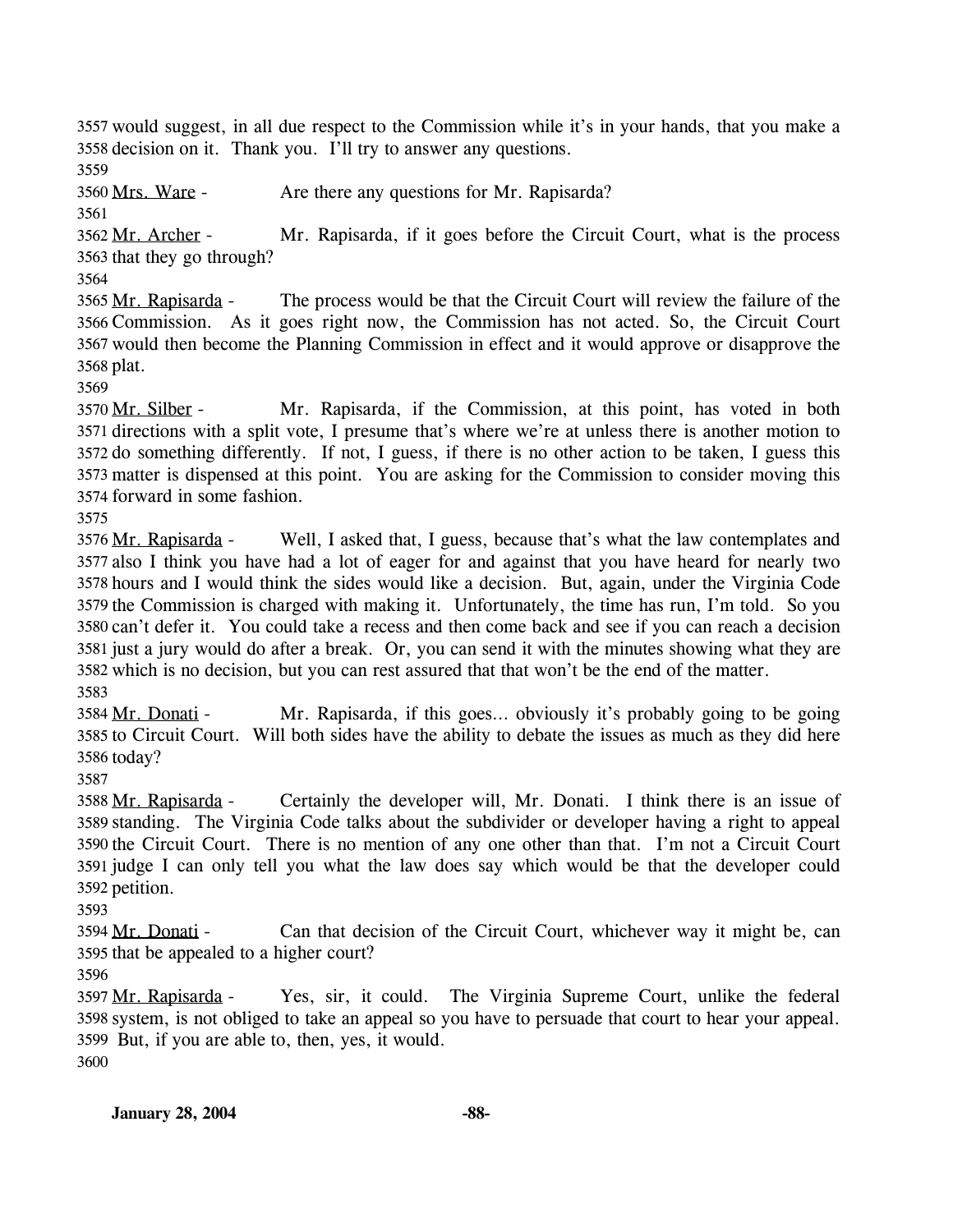Well, if it goes to a higher court then it's obvious that it could be debated 3602 on both sides, not just on one side at the Circuit Court level. 3601 Mr. Donati -3603 Well, again, I think there's no automatic appeal in Virginia, Mr. Donati. 3605 Anyone can file anything and ask for it, the question becomes is it legally tenable. 3604 Mr. Rapisarda -3606 3607 Mr. Donati - Right, I understand. 3608 3609 Mrs. Ware - Just a minute folks. Our secretary is in conference. 3610 Mr. Rapisarda, question for you. If this case does go to Circuit Court, 3612 the conditions that are on this case now Nos. 4 through 26 would they be included in the court 3613 case? 3611 Mr. Jernigan -3614 What the court, I believe would get, Mr. Jernigan, is simply the minutes 3616 of this proceeding. It would be up to the Circuit Court judge to decide what he or she would 3617 do and what conditions would or would not be placed on it. Again, that's why I made the plea 3618 earlier. Right now it's in the hands of the body appointed by the Board of Supervisors. If it 3619 leaves here in its present state, it becomes a matter for the Circuit Court and you have said all 3620 you are going to say on the matter. 3615 Mr. Rapisarda -3621 But the conditions that we have on this case, now, would they be 3623 introduced with the case? Would the court go by this? 3622 Mr. Jernigan -3624 They would be a part of the minutes and record that goes to Circuit 3626 Court. 3625 Mr. Rapisarda -3627 3628 Mrs. Ware - But, they would not necessarily be applied to the case as is? 3629 3630 Mr. Rapisarda - Correct. 3631 3632 Mr. Donati - So, in other words, it could get approved with no conditions. 3633 3634 Mrs. Ware - With no conditions. 3635 3636 Mr. Jernigan - Madam Chairman, let's take a recess. 3637 3638 Mrs. Ware - Okay, we are going to recess for 10 minutes. 3639 3640 **AT 11:56 A.M. THE PLANNING COMMISSION RECESSED AND RETURNED AT**  3641 **12:12 P.M. TO RESUME WITH THE CASE.**  3642 Mrs. Ware - We are back in session. 3643 Mr. Rapisarda, I have a question for you. If this does go to Circuit 3645 Court would the opposition have a chance to speak in this case? Would Mr. Deal... In other 3644 Mr. Jernigan -

**January 28, 2004** -89-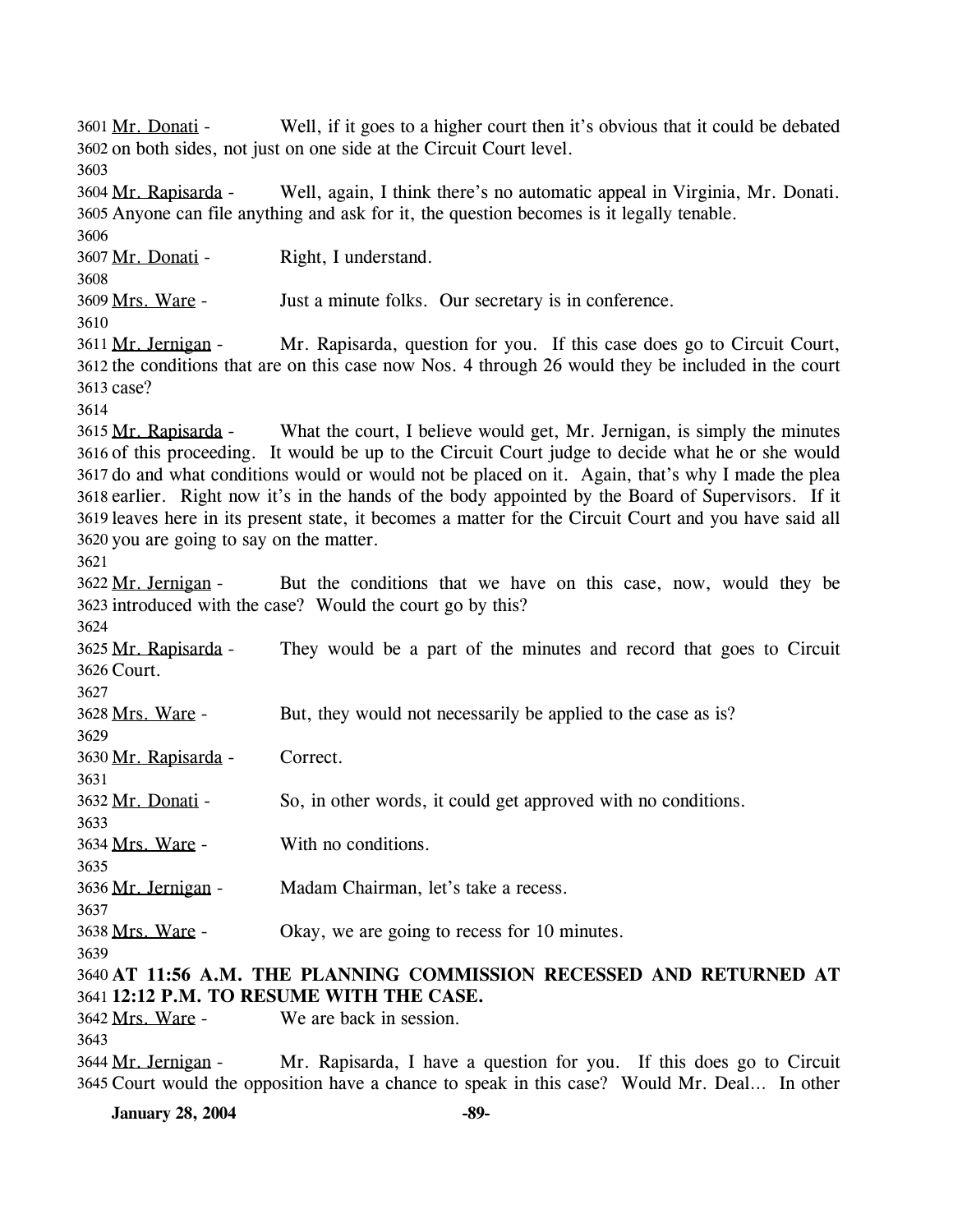3646 words, if this goes to Circuit Court is it a case where the opposition has a chance to speak or is 3647 it a decision made by the judge according to the applicant?

3648

Let met just try to respond in this way, members of the Commission. 3650 The way I would see it happening would be that the opposition would try to intervene into that 3651 court proceeding whether or not they're named in it they would certainly try to intervene and 3652 they could try to persuade a Circuit Court judge that they ought to be a party and be heard. 3653 That would be their prerogative. Again, I cannot speak for what the Circuit Court would do. 3654 That was the earlier point I made about what standing they have to complain. 3649 Mr. Rapisarda -

3655

But this is not a regular trial. If it goes to a Circuit Court judge for a 3657 decision that the Planning Commission didn't act, does both sides, by right, have testimony or 3658 does it have to be allowed. Would the judge have to allow the opposition to make testimony? 3656 Mr. Jernigan -3659

3660 Mr. Rapisarda - I think he would have to allow it in my opinion.

3661 3662 Mr. Jernigan - Okay. Thank you.

3663

3664 Mr. Vanarsdall - All right, Madam Chairman.

3665

3666 Mrs. Ware - Okay.

3667

Madam Chairman, I make a motion to approve subdivision Camp Hill (October 2003 Plan) with the standard conditions for developments of this type, with 3669 annotations Nos. 4 and 10 amended, Nos. 11, 12, 13, 14, 15, 16, 17, 18, 19, 20, 21, and 3670 3671 amended draft condition Nos. 22, 23, and 25 and other annotations Nos. 24 and 26. 3668 Mr. Marshall -

3672

3673 Mr. Archer- I second.

3674

The motion was made by Mr. Marshall and seconded by Mr. Archer. 3676 Do we need to poll this? 3675 Mrs. Ware -

3677

| 3678 Mr. Silber -   | I think we should.        |
|---------------------|---------------------------|
| 3679                |                           |
| 3680 Mrs. Ware -    | Mr. Secretary.            |
| 3681                |                           |
| 3682 Mr. Silber -   | Mr. Archer.               |
| 3683                |                           |
| 3684 Mr. Archer -   | I vote aye on the motion. |
| 3685                |                           |
| 3686 Mr. Silber -   | Mr. Marshall.             |
| 3687 Mr. Marshall - | Aye.                      |
| 3688                |                           |
| 3689 Mr. Silber -   | Mr. Vanarsdall.           |
| 3690                |                           |
|                     |                           |

**January 28, 2004** -90-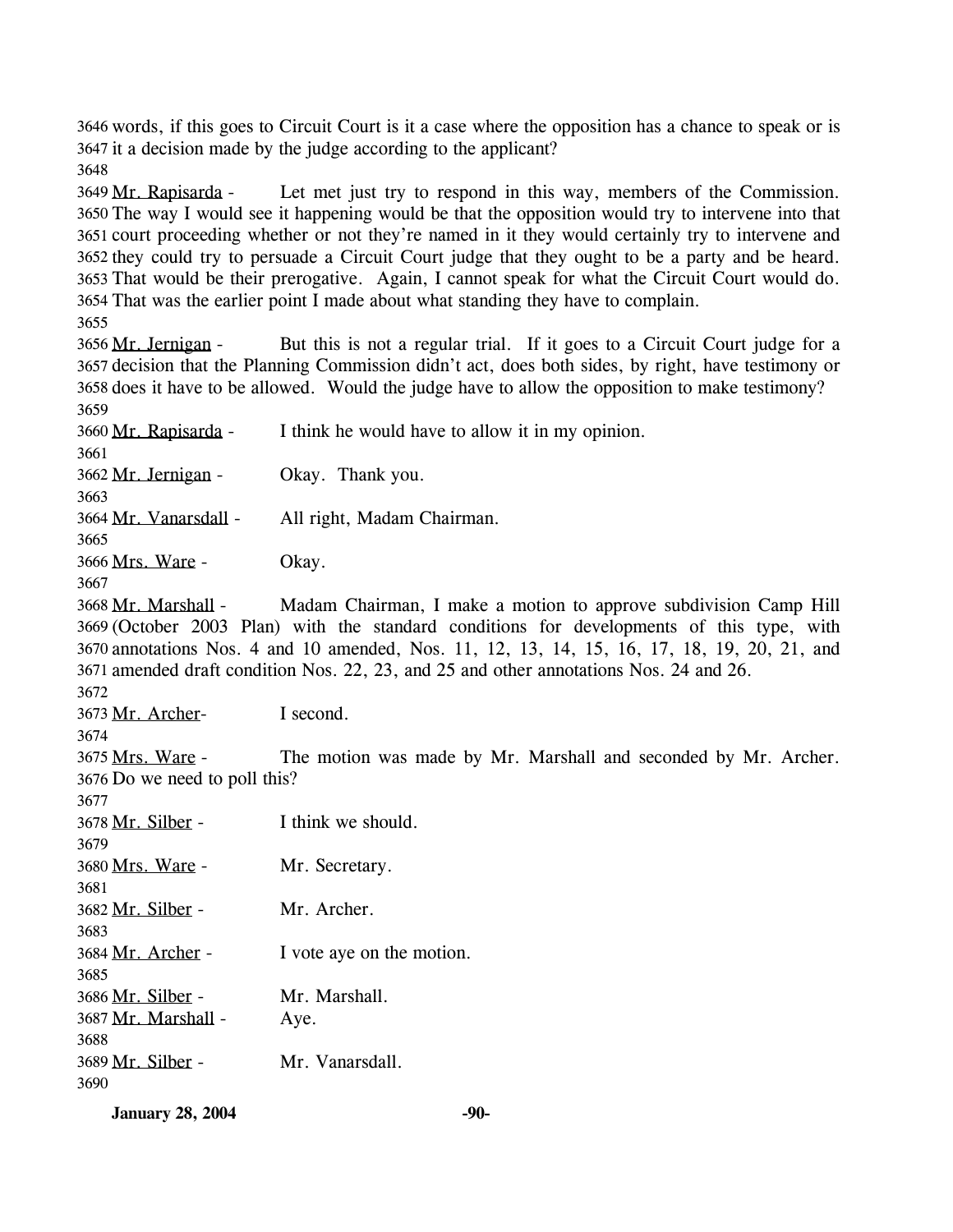| 3691 Mr. Vanarsdall - | Aye.          |
|-----------------------|---------------|
| 3692                  |               |
| 3693 Mr. Silber -     | Mrs. Ware.    |
| 3694                  |               |
| 3695 Mrs. Ware -      | Aye.          |
| 3696                  |               |
| 3697 Mr. Silber -     | Mr. Jernigan. |
| 3698                  |               |
| 3699 Mr. Jernigan -   | Nay.          |
| 3700                  |               |
| 3701 Mr. Silber -     | Mr. Donati.   |
| 3702                  |               |
| 3703 Mr. Donati -     | Nο.           |

3704

The motion was 4 to 2 in favor of the motion which was to approve the 3706 subdivision with the conditions. 3705 Mr. Silber -

3707

Wait a minute. I want to say something else. I don't think I've ever 3709 changed my vote on anything for any reason. When I found out that it would go to Circuit 3710 Court without any conditions I volunteered to do that, nobody asked me. That's all. 3708 Mr. Vanarsdall -

3711

And in that, what happens if the conditions are the only thing we have 3713 protecting this case right now, and if we lose the conditions, then we would have lost 3714 protection of everything. 3712 Mr. Jernigan -

3715

3716 On vote of 4 to 2, the Planning Commission approved subdivision Camp Hill (October 2003 3717 Plan) subject to the standard conditions attached to these minutes for subdivisions not served by 3718 public utilities, the annotations on the plans and the following additional conditions:

3719

37204 3721 3722 3723 3724 3725 3726 3727 **AMENDED** –This approval is of the conditional plat only. Final approval of the plat shall not be granted until such time as the Virginia Department of Health has granted approval for sewage disposal on all lots or until a final plat is prepared that conspicuously indicates all lot(s) not receiving Virginia Department of Health approval for sewage disposal, and which states that there shall be no construction on lots without such approval. Details of approved sewage disposal systems and reserved areas for such systems shall be included with the final construction plan prior to construction plan approval.

3728 10. 3729 3730 3731 3732 3733 3734 3735 **AMENDED** - Prior to recordation of the plat, the developer shall provide a buildable area plan showing information for each lot within the subdivision. These plans shall be a part of the revised construction plans submitted for review and for signature. The buildable area plan shall be a minimum of 1" to 50' scale or larger and shall show the buildable area for the principal structure, all setback dimensions, the minimum lot width (front building line), the area of each lot found to be suitable for the location of the septic drainfield system and reserved drainfield area on the lot, or alternative system, and if applicable, the 100 year floodplain location, the area of each lot

**January 28, 2004** -91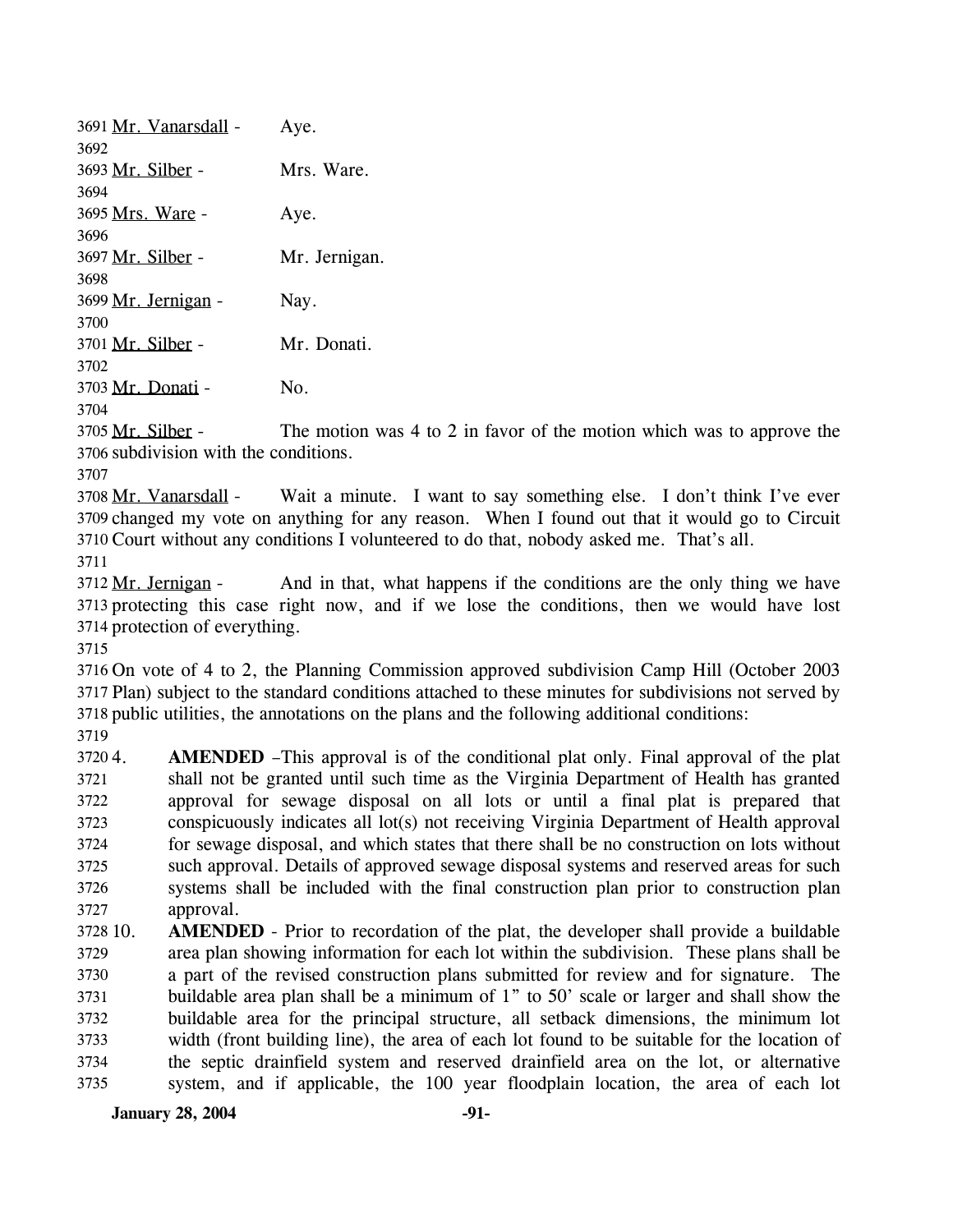exclusive of floodplain, and Chesapeake Bay Act Preservation areas and setback dimensions when applicable. 3736 3737

- 3738 11. 3739 3740 3741 3742 Prior to final approval of the construction plans, grading plans with minimum finished floor elevations are required for the following lots: All lots that have impacted wetlands, all lots adjacent to wetlands, all lots adjacent to yard swales, all lots adjacent to flood plain, all lots that have a sediment trap or basin that is to be filled in, and all lots with excessive slopes, as determined by the Director of Public Works.
- 3743 12. Each lot shall contain at least 1 acre, exclusive of floodplain areas.
- 3744 13. 3745 3746 The limits and elevation of the 100 year frequency flood shall be conspicuously noted on the plat and construction plans and labeled "Limits of 100 year floodplain." Dedicate floodplain as a "Variable Width Drainage & Utilities Easement."
- 3747 14. 3748 3749 Prior to final approval of the construction plans, the developer shall furnish a letter from Dominion Virginia Power stating that this proposed development does not conflict with its facilities.
- 3750 15. 3751 3752 15. Prior to final approval of the construction plans, the developer shall furnish a letter from Colonial Pipe Line Company stating that this proposed development does not conflict with its facilities.
- 3753 16. 3754 3755 3756 3757 16. Final approval shall not be granted to any lots containing any portion of the private access road, Camp Hill Road, or any lots which may be directly impacted by the redesign of the aforementioned lots, until the legal status of this roadway is determined by the applicant to the satisfaction of the Director of Planning and the County Attorney. No portion of the private roadway shall be located on any proposed lot.
- 3758 17. 3759 3760 3761 17. The detailed plant list and specifications for the landscaping to be provided within the 25 foot-wide planting strip easement along New Market Road, Long Bridge Road, Turner Road and Yahley Mill Road shall be submitted to the Planning Office for review and approval prior to recordation of the plat.
- 3762 18. 3763 3764 3765 3766 3767 3768 18. Prior to requesting final approval, a draft of the covenants and deed restrictions for the maintenance of the common area by a homeowners association shall be submitted to the Planning Office for review. Such covenants and restrictions shall be in form and substance satisfactory to the County Attorney and shall be recorded prior to recordation of the subdivision plat. The covenants should establish conditions to provide for perpetual upkeep of the historic fort/breastworks to be preserved within the common area, including interpretive signage or other facilities provided.
- 3769 19. 3770 3771 The developer shall make best efforts to coordinate the timing of construction activities in the area of Fort Southard with the Director of Recreation and Parks to allow mapping and photo documentation.
- 3772 20. 3773 3774 3775 3776 3777 3778 3779 Any future building lot containing a BMP, sediment basin or trap and located within the buildable area for a principal structure or accessory structure, may be developed with engineered fill. All material shall be deposited and compacted in accordance with the Virginia Uniform Statewide Building Code and geotechnical guidelines established by a professional engineer. A detailed engineering report shall be submitted for the review and approval by the Building Official prior to the issuance of a building permit on the affected lot. A copy of the report and recommendations shall be furnished to the Directors of Planning and Public Works.
- 3780 21. No more than 50 lots may be recorded on a single point of access.

**January 28, 2004** -92-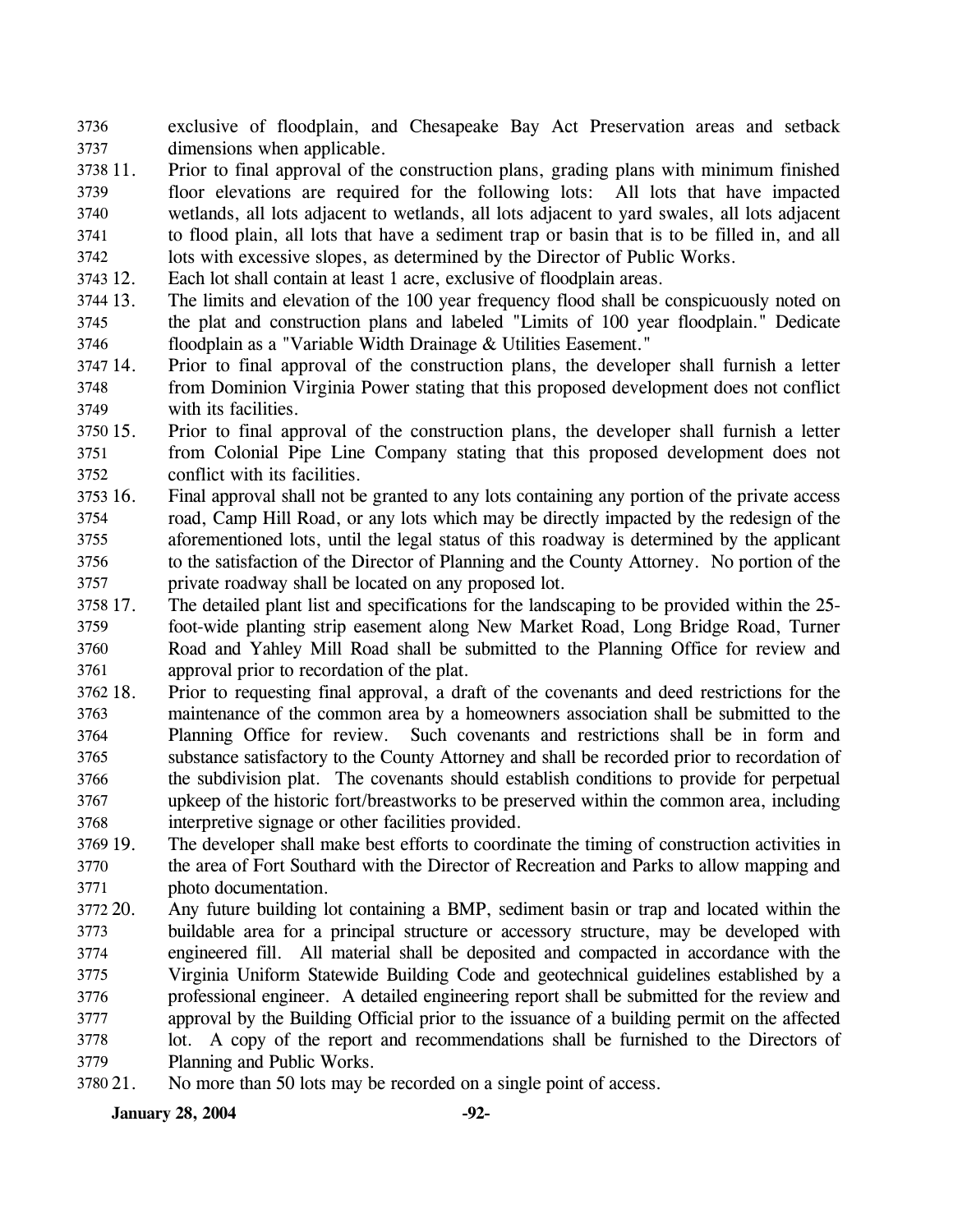22. The applicant shall consult with the Division of Recreation and Parks on any historical findings as development progresses. A copy of any study identifying and protecting historic resources which may be required by a state or federal agency through its permitting process shall be submitted to the Planning Office and Division of Recreation and Parks prior to final approval of the construction plans. 3781 22. 3782 3783 3784 3785

3786 23. 3787 3788 3789 3790 If a geologic exploration and a geo-technical study is be performed by a geo-technical firm representing the applicant to determine if the proposed development may impact ground water quality and quantity at Camp Holly Springs, a copy of the study and recommendations shall be submitted to the Planning Office and the Health Department prior to final approval of the construction plans.

3791 24. 3792 24. An overall phasing plan for the subdivision shall be submitted with the first application for final approval, and shall be updated with each subsequent application.

3793 25. 3794 3795 3796 Utility easements for future County sanitary sewer main extensions, including permanent and construction easements, shall be shown on the final construction plans in locations mutually acceptable to the applicant and the Director of Public Utilities. Such easements shall be shown on the subdivision plat prior to recordation.

3797 26. 3798 3799 26. Any application for final approval which does not substantially conform to the plat as approved for conditional approval as determined by the Director of Planning, shall be submitted for reconsideration by the Planning Commission.

3800

Okay. That concludes the hearing on the subdivision and we will now 3802 move on to the  $10:30$  portion of the agenda. 3801 Mr. Silber -

3803

3804 LAUGHS FROM THE CROWD

3805

Could we ask those of you standing around in the back to leave unless 3807 you are staying for the ordinance amendment on the Gated Communities. We will move on to 3808 the next item. Thank you. 3806 Mr. Silber -

3809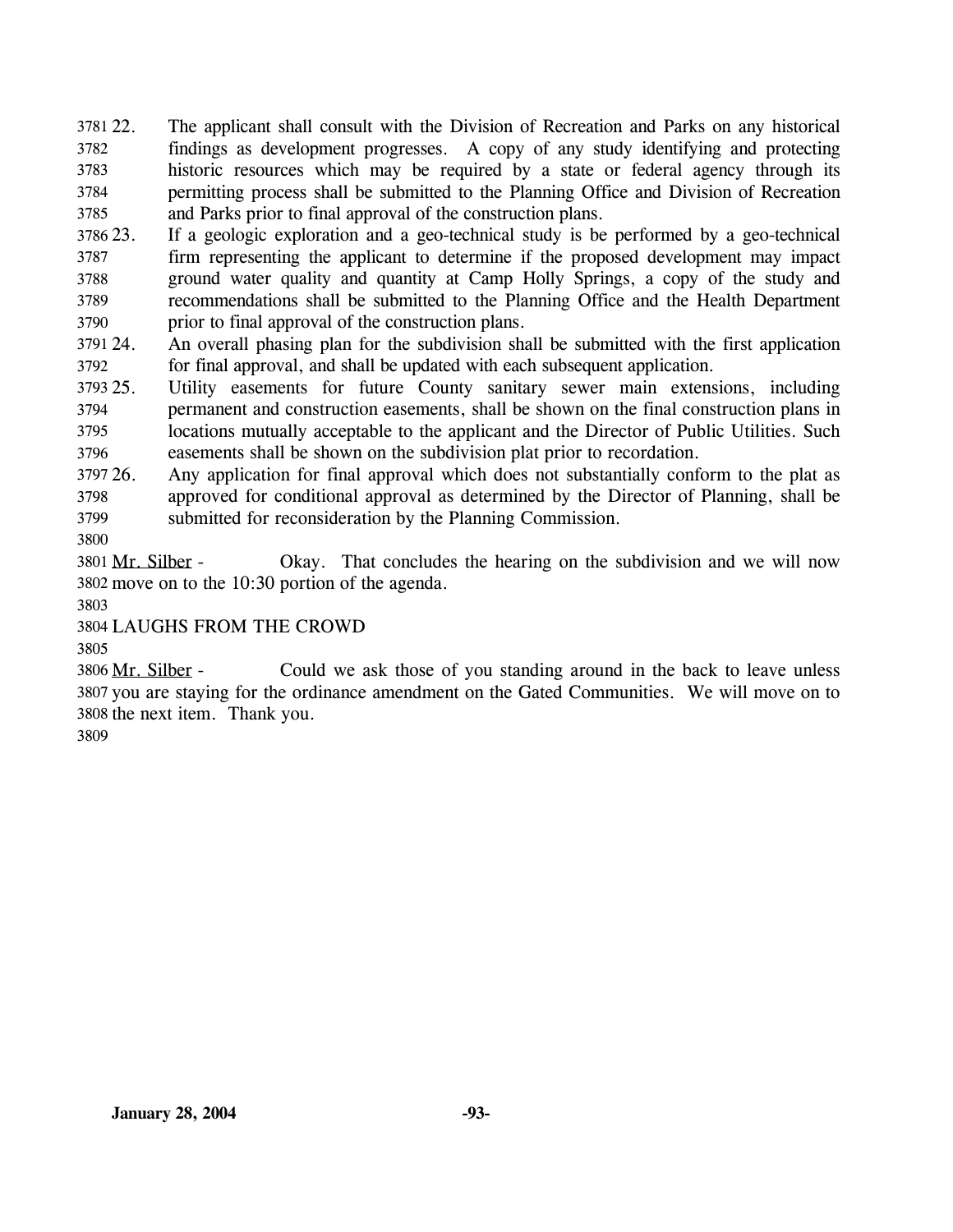## **PUBLIC HEARING: Ordinance Amendment for Gated Communities on Public Roads**

Members of the Commission, if I can direct your attention to the 3812 ordinance amendment on gated communities on public roads. The Commission has held a 3813 work session to discuss this proposed ordinance amendment. This is an advertised public 3814 hearing on this amendment. Should the Commission decide to make a recommendation on this 3815 today, it would go on to the Board of Supervisors with that recommendation and would be 3816 considered by the Board probably in a work session in February. So, I'll turn this over to 3817 Dave O'Kelly to maybe tell us what changes have occurred since the last meeting and present 3818 the amendment. 3811 Mr. Silber -

Thank you, Mr. Secretary. Madam Chairman, members of the 3821 Commission, good afternoon. This kind of reminds me of the old days when we had meetings 3822 scheduled to five o'clock in the afternoon or more. Anyway, as Mr. Silber mentioned since 3823 the work session in December, and I don't believe Mr. Vanarsdall was present for that work 3824 session, and I know Mr. Marshall wasn't, having just recently been appointed, but, hopefully, 3825 you had an opportunity to review the minutes from the work session that was provided in your 3826 packet. I think that will give you a good overview of the discussion that took place and the 3827 decision to advertise the ordinance for public hearing. 3820 Mr. O'Kelly -

 As Randy mentioned, this matter was a subject of a joint work session with the Board of Supervisors and the Planning Commission which was held on November 25, 2003. The Commission and Board were introduced to the subject of gated communities in Henrico County and the subject in general and the pros and cons. Many questions were raised. Staff was also provided some direction at that meeting of ways to proceed with the ordinance amendment, to permit single-family subdivisions on private roads. The County Attorney explored the subject and discovered state enabling legislation, Virginia Code Section 15.2-2267, which permits localities to approve gated subdivisions on public rights-of way yet with privately maintained roads. These roadways would be maintained by the homeowners association. 

 We have modeled our proposed ordinance based on the state enabling legislation. It appears that this legislation came about in 1980 but up until this time the staff has yet to be able to identify what locality may have requested this legislation. We felt that would be helpful information to have so that we could visit those areas and so far we have been unable to do that even with the assistance of the County Attorney's office.

 Before we begin with the actual ordinance language, are there any questions of the staff? I do have additional copies here if anybody needs one.

 The ordinance proposal is that gated subdivisions be a permitted use in the one-family residential districts, in the agricultural district and in the R-5A district with the approval of a provisional use permit by the Board of Supervisors. That is what we are talking about. With that decision by the Board, conditions can be added that would insure the health, safety and welfare of the residents of the neighborhood and also to permit governmental agencies to access these areas, which will have restricted access and public service corporations. Kevin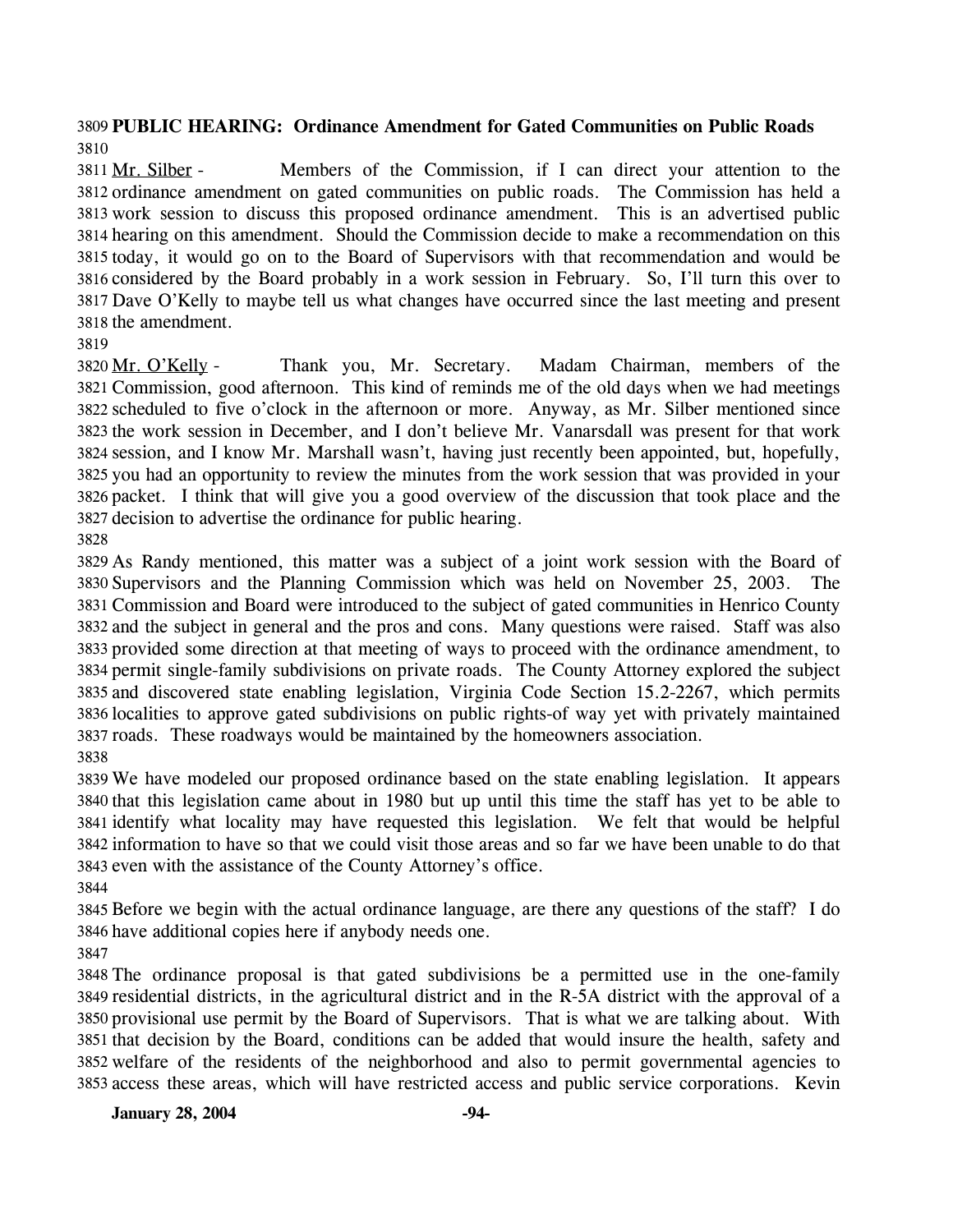3854 has worked very closely with the Department of Public Works, Police, Division of Fire to 3855 come up with some development standards that could be considered as additional conditions for 3856 the Planning Commission and Board's consideration when a provisional use permit has been 3857 filed. Since the work session, we have had some additional input from Commission members. 3858 Some modifications have been made to those conditions. Kevin met as recently as last week 3859 with the other agencies, except for the Department of Public Works. They were not in 3860 attendance for some reason, and he does have some additional language to present to you this 3861 afternoon. A very important part of this proposal in the way the State enabling legislation is 3862 drafted is the fact that this ordinance would not apply to existing subdivisions. Only new subdivisions that come before the Planning Commission would be allowed to be considered for 3863 3864 a gated subdivision because everything else that has already been constructed, the roads have 3865 been accepted into the County system for maintenance, and the ordinance would not allow 3866 them to be considered. So, we are only talking about new subdivisions from this day on, from 3867 the day onward if the Board adopts the ordinance.

3868

3869 Mr. Vanarsdall - Mr. O'Kelly, can we ask questions as we go along.

3870

 $3871$  Mr. O'Kelly - Yes, sir.

3872

I am not advocating this. I am just saying would there be an avenue that somebody in an old subdivision who wanted to see if they could get a gated community, could 3874 3875 they get that in someway to the Planning Office and through the Board or something? 3873 Mr. Vanarsdall -3876

Not that I am aware of, Mr. Vanarsdall. Perhaps the only approach 3878 would be to vacate the existing rights of way. Then that would put their lots into non-3879 conformity. I am not sure the mortgage companies would permit that to happen if there are mortgages on those lots, so it is a difficult question to give you a full answer on right now. 3880 3877 Mr. O'Kelly -3881

3882 Mrs. Ware - You want to make sure that existing communities can't do this, right? 3883

3884 Mr. Vanarsdall - There is an exception to everything.

3885

The King's Reach development, which you approved today, would 3887 probably be one of the first projects to come forward if the Board adopts this ordinance, and 3888 that is really all I have to say at this point. You may want to hear from Kevin on the amended 3889 development standards. 3886 Mr. O'Kelly -

3890

Is there anybody in the audience who would like to speak concerning this 3892 issue today? 3891 Mrs. Ware -

3893

I would like to apologize for not getting this into your packet. We have 3895 been working on some revisions as recently as last week and even the first part of this week, 3896 too. What was included in your packet was the original draft of conditions that was in the 3897 work session in December. This is the most recent draft based on further meetings with the 3898 other staff members of other departments. The changes to this document are highlighted and 3894 Mr. Wilhite -

**January 28, 2004** -95-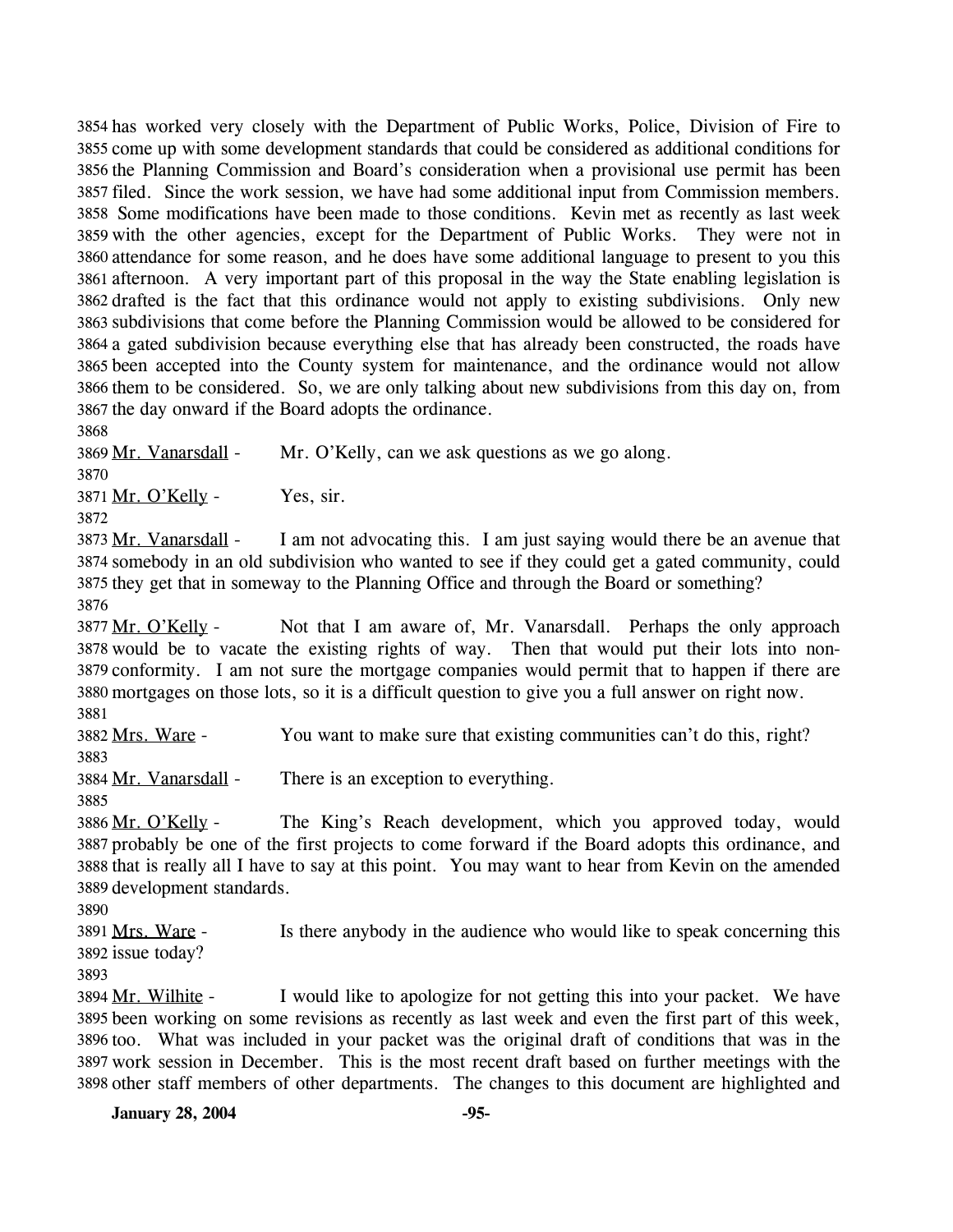3899 bold, and I just want to go over those changes with you. Of course, I'd be happy to answer any 3900 questions pertaining to the entire document as well.

 No. 3 is the first one and this is a modification or change from your original conditions that dealt with the posting of a bond or an account with the County to cover maintenance of the roads, to assure maintenance of the roadways by the homeowners associations. This had been modified to refer to a joint account between the developer, the homeowners association, the County with a deposit equal to the most recent lane mile pavement rate from the Virginia Department of Transportation for each lane mile of proposed development prior to the installation of the gates. This means that the assurance that would be posted with the County is based on the maintenance funds that we receive currently from VDOT for roadway maintenance. There is one slight change to Condition No. 10 involving the change of one word from *must* to *should* and that is referring to the County's policy for 50 lots on one point of access.

 There were four additional conditions added, 27, 28, 29 and 30 on the third page. Twenty- seven and 28 refer to public utility construction and is confirmation that Public Utilities would meet the rules, regulations and policies and practices currently in the Department of Public Utilities and that sufficient right of way or public access through easements is guaranteed as well. Also, 28 shows that there would be access for the Department of Public Utility employees or their agents in order to perform necessary maintenance work and also to insure that in emergency situations that there would be immediate access through the entry gate. 

 Condition No. 29 deals with the possibility of the roadways being accepted into the County system at a later point based on the request of 3/4s of the homeowners association members. The County Engineer would do an inspection and come up with a list of deficiencies dealing with, as far as the road conditions are concerned, and the work being done by the homeowners association that brings them up to current County standards and at that point the County Engineer would make the request of the Board of Supervisors to accept them into the roadway system for maintenance.

 Condition No. 30 was added to allow for some flexibility in these standards. It would allow for the possibility of deviations or modifications to the standards being made, requested in writing with the joint approval of the Director of Planning, Public Works, Police and Fire Chief. As David mentioned, we are looking at the possibility that these development standards would be attached to the provisional use permit through the conditions. I'd be happy to answer any questions that you have.

3937 Mrs. Ware - Are there any questions for Mr. Wilhite?

Mr. Wilhite, can you address No. 10 just briefly. Why did you change 3940 that word from *must* to *should*? 3939 Mr. Archer -

The change was a request by a Planning Commission member. The 50 3943 lots, of course, is a County policy currently in existence. It is not a requirement. You've got 3942 Mr. Wilhite -

**January 28, 2004** -96-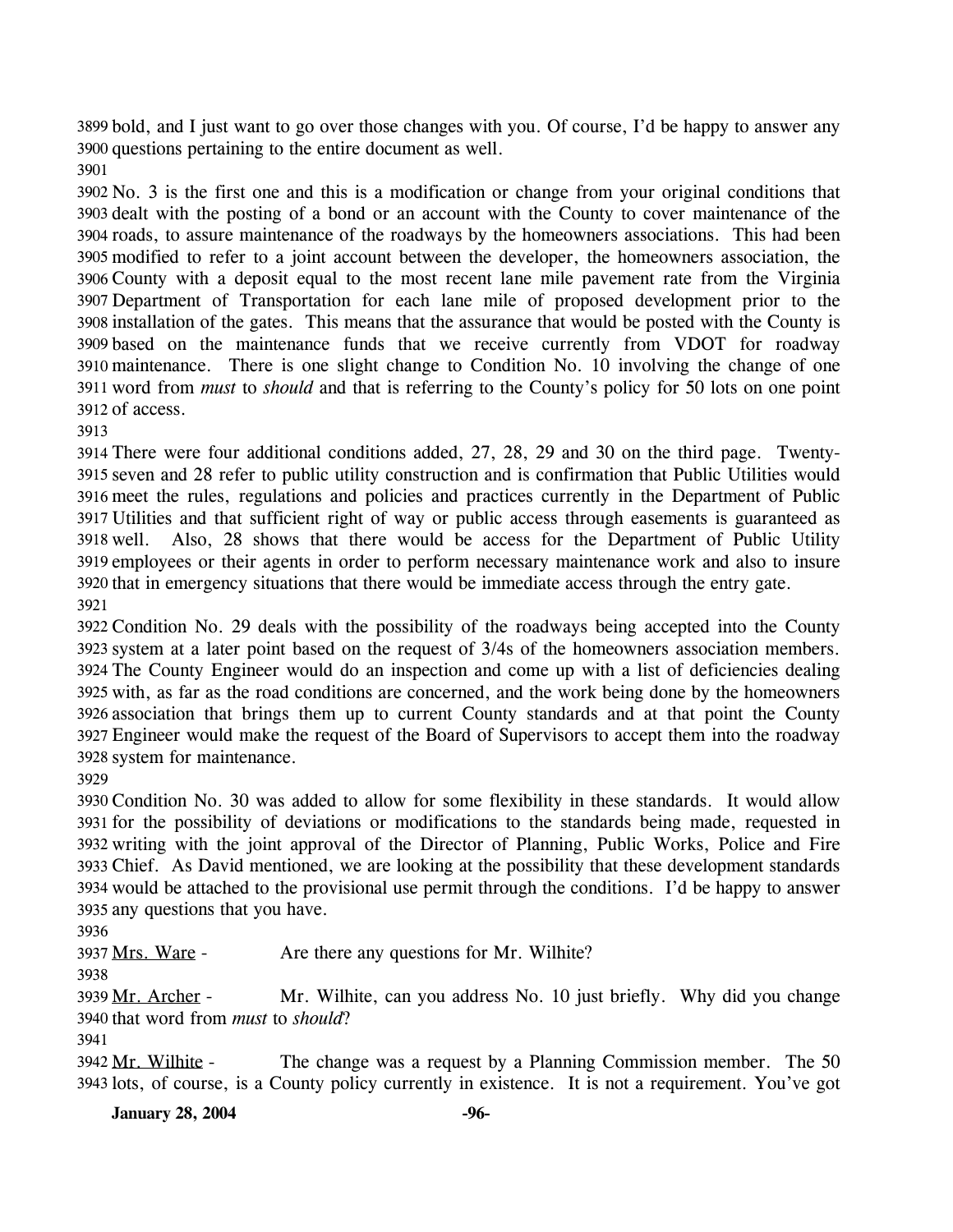3944 discretion. We just thought that word represented a little bit better language for that particular 3945 condition.

3946

3947 Mr. Archer - I was just looking for…. oh ok.

3948

Are there any more questions? I have a question for Mr. O'Kelly. My 3950 question is last time we discussed this, we discussed the R-5A provision and I don't have my 3951 ordinance in front of me, but what is staff doing on R-5A, changing it to or allowing  $R-2$ 3952 standards within the R-5A when the R-5A is... 3949 Mrs. Ware -

3953

I understand. I recognized that was a concern by several Commission 3955 members from the last meeting, and what the Staff was not aware of at that time was are there 3956 any vacant R-5A properties that exist that this ordinance would apply to. We have done the 3957 necessary research. I have a map here with all the R-5A properties in the County and all of 3958 them are either developed or have a subdivision approved on them, so there are no vacant R-3959 5A lands that this recommended ordinance would apply to, so I am not sure how useful it is, 3960 based on the current zoning that exists. There is a zoning case pending before the Board of 3961 Supervisors for R-5A, which the Planning Commission recommended denial of that perhaps 3962 this ordinance could apply to. But it is a pending case. This is something we were asked to 3963 look at. If these proposed subdivisions are permitted in your normal residential districts, and 3964 agricultural, I share your concern Mrs. Ware. Is it necessary? No. 3954 Mr. O'Kelly -

3965

3966 Mrs. Ware - If we remove that portion...

3967

There would be only one property in the County that could be adversely 3969 affected by not providing the right. 3968 Mr. O'Kelly -

3970

That property that would be adversely affected would be the one that is 3972 currently up for rezoning? 3971 Mr. Silber -

3973

3974 Mr. O'Kelly - Correct.

3975 3976 Mr. Vanarsdall - We need a motion to send this on to the Board, don't we?

3978 Mr. O'Kelly - Yes, sir.

3979

3977

I move that Ordinance Amendment for Gated Subdivisions be forwarded 3981 to the Board of Supervisors for approval with the changes we had today, incorporated into it 3982 today. 3980 Mr. Vanarsdall -

3983

3984 Mr. Jernigan - Second.

3985

Motion made by Mr. Vanarsdall and seconded by Mr. Jernigan. All in 3987 favor say aye. All opposed say no. The motion passes. Thank you, Mr. O'Kelly. 3986 Mrs. Ware -3988